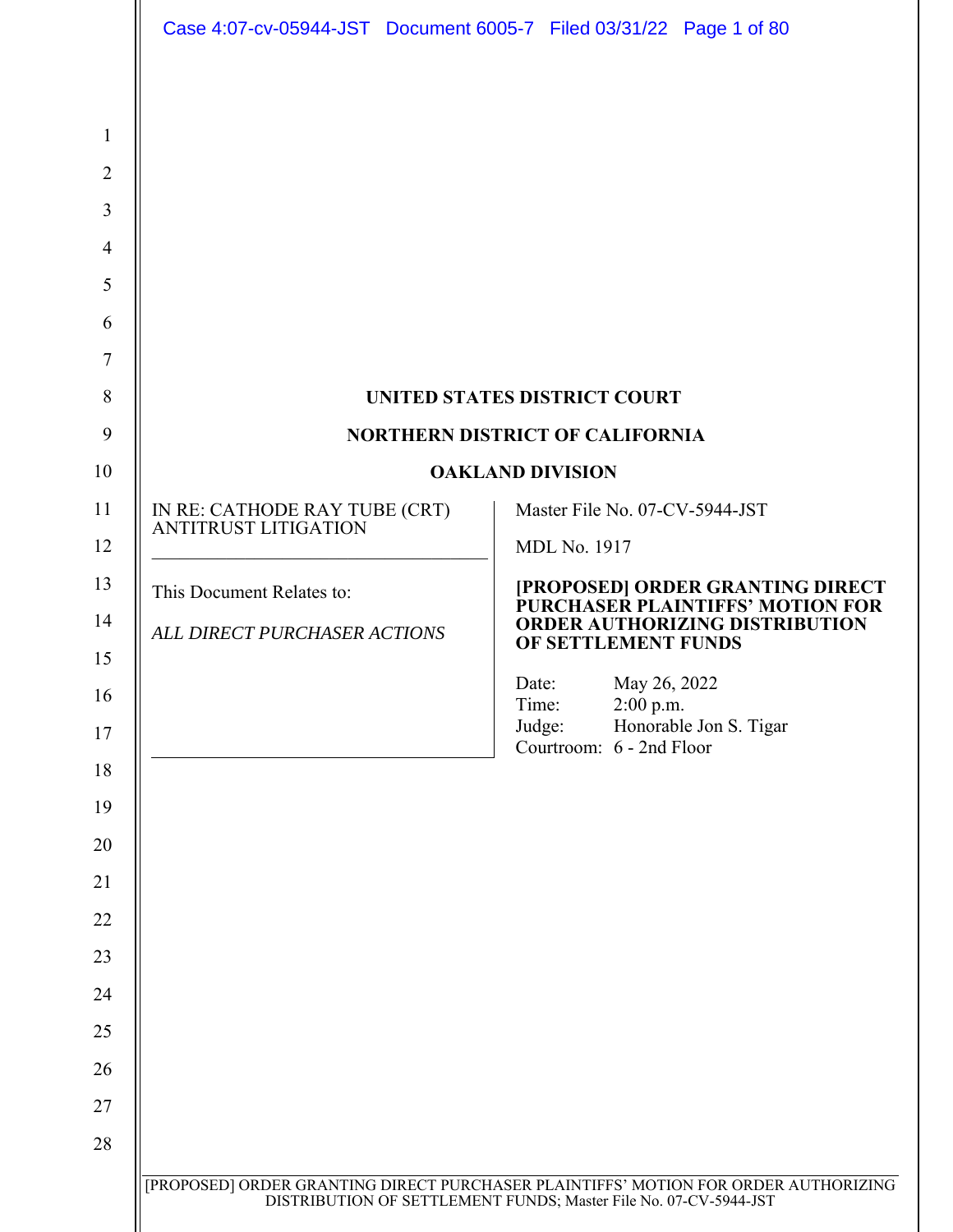The Court, having considered Direct Purchaser Plaintiffs' Motion for Order Authorizing Distribution of Settlement Funds ("Motion"), the Declaration of Rachel Christman re: Claims Processing and Distribution of the Net Settlement Funds ("Christman Declaration"), the pleadings and other papers on file in this action, and the statements of counsel and the parties, hereby finds that:

1. The Court previously granted final approval of all of the settlement agreements, found that due and adequate notice of the settlements was provided to the Class, and granted final approval of the Plan of Allocation set forth in the Class Notices.

2. The claims review process, as set forth in the Christman Declaration, was fair, adequate and reasonable, and provided a full and fair opportunity for potential class members to submit a valid claim.

3. The Settlement Administrator's conclusion that a minimum payment of \$10.00 (ten dollars) to each approved claimant would conserve administration funds, and therefore provide a greater net benefit to the class overall, is reasonable.

4. The Settlement Administrator incurred a total of \$1,291,445.86 in costs and expenses in processing and auditing claims, and related expenses from September 11, 2015 through December 31, 2021, and these costs and expenses were reasonably incurred in the ordinary course of administering the settlements and were necessary given the nature and scope of the case.

5. The Settlement Administrator's estimate that its remaining work from January 1, 2022 to the completion of final distribution will cost \$70,660.76 is reasonable.

Accordingly, it is hereby ORDERED and DECREED that:

6. Direct Purchaser Plaintiffs' Motion is GRANTED.

7. The Plan of Allocation set forth in the Class Notices is, in all respects, fair, adequate, and reasonable. Accordingly, the Court hereby reaffirms its final approval of the Plan of Allocation.

1 [PROPOSED] ORDER GRANTING DIRECT PURCHASER PLAINTIFFS' MOTION FOR ORDER AUTHORIZING 26 27 28 8. The Settlement Administrator's recommendations regarding the ineligibility (Exhibit B to the Christman Declaration and Attachment 1 hereto) and eligibility (Exhibit D to the Christman Declaration and Attachment 2 hereto) of the claims are hereby adopted and approved.

DISTRIBUTION OF SETTLEMENT FUNDS; Master File No. 07-CV-5944-JST

1

2

3

4

6

7

8

9

10

11

12

13

14

15

16

17

18

19

20

21

22

23

24

25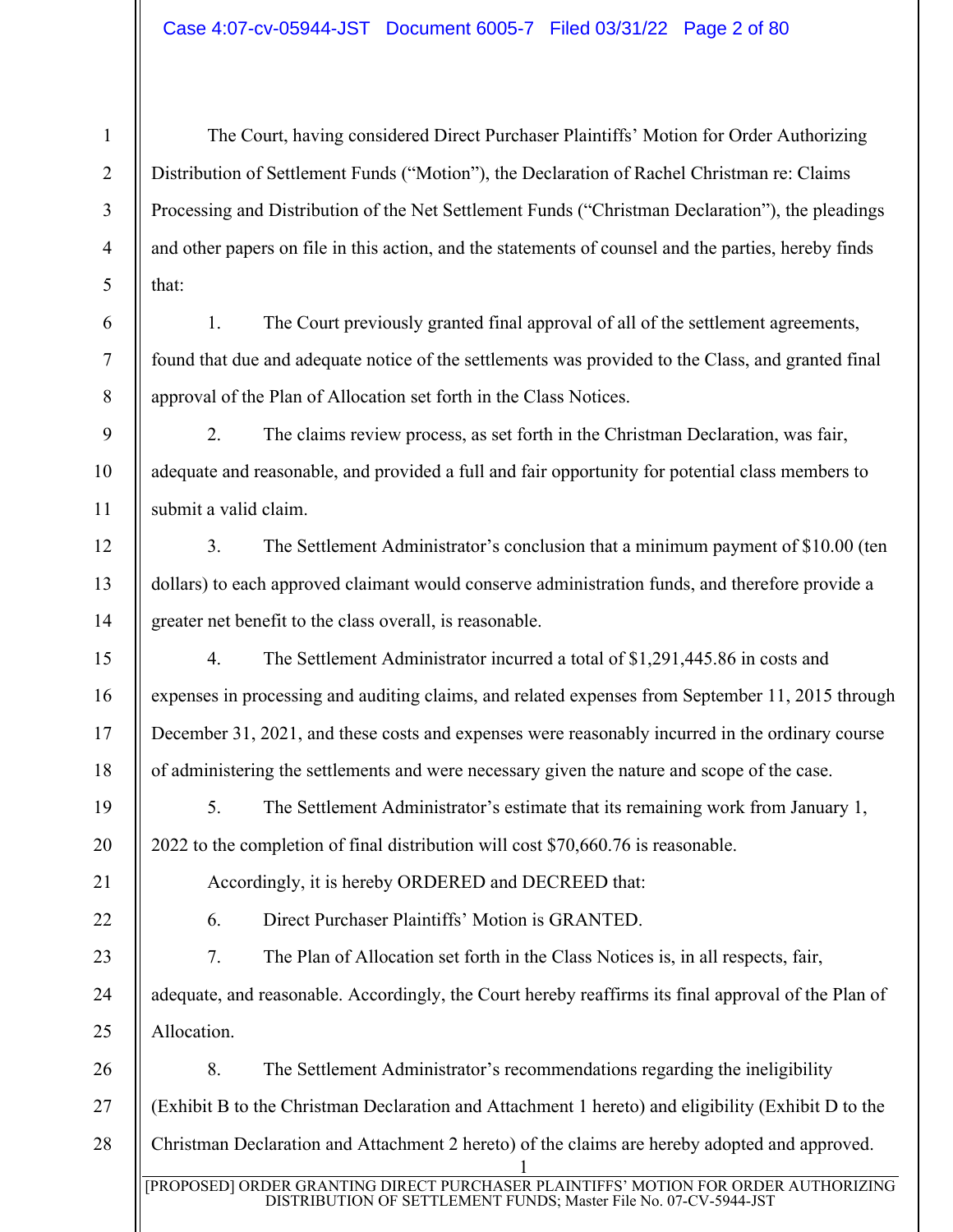| $\mathbf{1}$   | 9.<br>The Court authorizes distribution of the Net Settlement Funds (less funds for                                                                          |
|----------------|--------------------------------------------------------------------------------------------------------------------------------------------------------------|
| $\overline{2}$ | payment of claim administration costs and funds reserved for additional claim administration costs,                                                          |
| 3              | potential tax liability and other issues) as set forth in Exhibit D to the Christman Declaration which                                                       |
| $\overline{4}$ | is Attachment 2 hereto. In order to conserve administration costs and therefore provide a greater                                                            |
| $\mathfrak{S}$ | net benefit to the class overall, the Settlement Administrator shall distribute to each approved                                                             |
| 6              | claimant with an eligible claim a minimum payment of \$10.00 regardless of the value of the                                                                  |
| $\tau$         | claimant's strict pro rata share of the total settlement funds.                                                                                              |
| $8\,$          | 10.<br>The Settlement Administrator shall be reimbursed for costs and expenses incurred in                                                                   |
| 9              | the amount of \$1,291,445.86.                                                                                                                                |
| 10             | \$320,660.76 of the Net Settlement Funds shall be reserved in escrow for the<br>11.                                                                          |
| 11             | payment of additional claims administration costs in the amount of \$70,660.76, and for potential                                                            |
| 12             | tax liability and other issues in the amount of \$250,000.00.                                                                                                |
| 13             |                                                                                                                                                              |
| 14             | IT IS SO ORDERED.                                                                                                                                            |
| 15             |                                                                                                                                                              |
| 16             | Dated:                                                                                                                                                       |
| 17             | Hon. Jon S. Tigar<br>UNITED STATES DISTRICT JUDGE                                                                                                            |
| 18             |                                                                                                                                                              |
| 19             |                                                                                                                                                              |
| 20             |                                                                                                                                                              |
| 21             |                                                                                                                                                              |
| 22             |                                                                                                                                                              |
| 23             |                                                                                                                                                              |
| 24             |                                                                                                                                                              |
| 25             |                                                                                                                                                              |
| 26             |                                                                                                                                                              |
| 27             |                                                                                                                                                              |
| 28             |                                                                                                                                                              |
|                |                                                                                                                                                              |
|                | 2<br>[PROPOSED] ORDER GRANTING DIRECT PURCHASER PLAINTIFFS' MOTION FOR ORDER AUTHORIZING<br>DISTRIBUTION OF SETTLEMENT FUNDS; Master File No. 07-CV-5944-JST |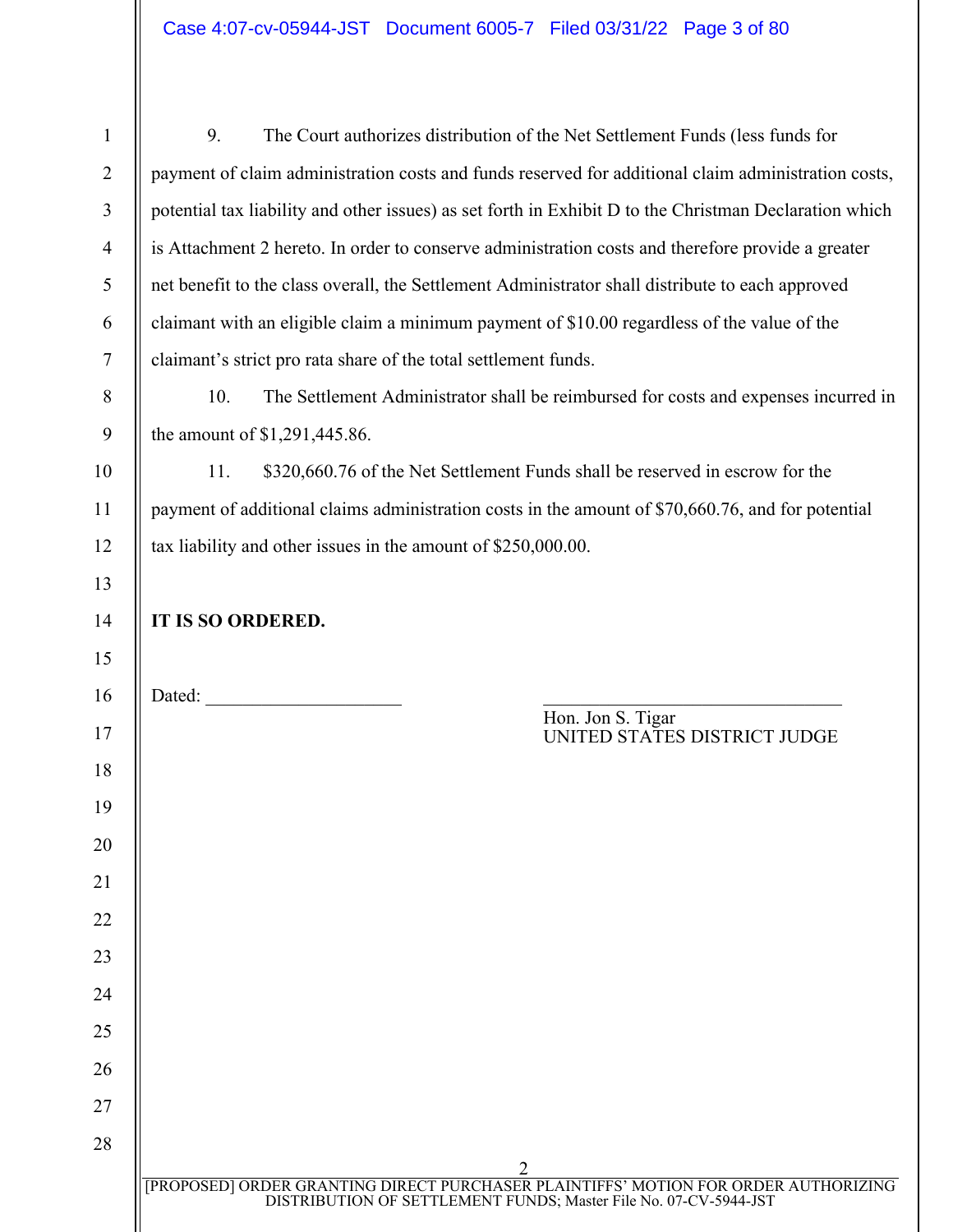## Case 4:07-cv-05944-JST Document 6005-7 Filed 03/31/22 Page 4 of 80

## **ATTACHMENT 1**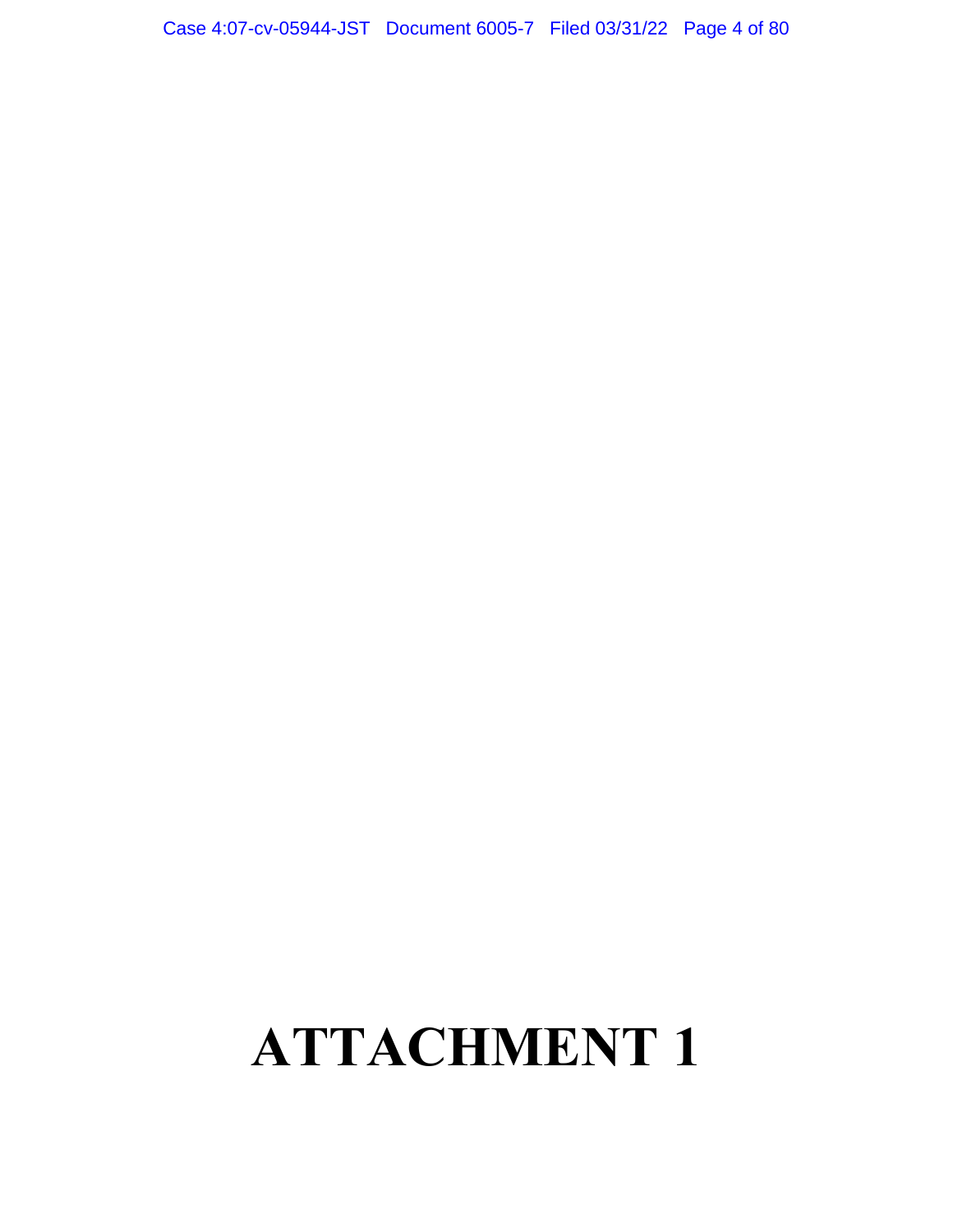

|                | <b>Claim ID</b> | <b>Reason for Ineligibility</b>                                      |
|----------------|-----------------|----------------------------------------------------------------------|
| $\mathbf{1}$   | CRTA1-10010220  | Documentation insufficient to substantiate claim or no documentation |
|                |                 | submitted in response to request from KCC                            |
| $\overline{2}$ | CRTA1-10013040  | Documentation insufficient to substantiate claim or no documentation |
|                |                 | submitted in response to request from KCC                            |
| 3              | CRTA1-10016333  | Documentation insufficient to substantiate claim or no documentation |
|                |                 | submitted in response to request from KCC                            |
| 4              | CRTA1-10020101  | Documentation insufficient to substantiate claim or no documentation |
|                |                 | submitted in response to request from KCC                            |
| 5              | CRTA1-10032690  | Documentation insufficient to substantiate claim or no documentation |
|                |                 | submitted in response to request from KCC                            |
| 6              | CRTA1-10032703  | Documentation insufficient to substantiate claim or no documentation |
|                |                 | submitted in response to request from KCC                            |
| 7              | CRTA1-10034480  | Documentation insufficient to substantiate claim or no documentation |
|                |                 | submitted in response to request from KCC                            |
| 8              | CRTA1-10039503  | Documentation insufficient to substantiate claim or no documentation |
|                |                 | submitted in response to request from KCC                            |
| 9              | CRTA1-10049290  | Documentation insufficient to substantiate claim or no documentation |
|                |                 | submitted in response to request from KCC                            |
| 10             | CRTA1-10063420  | Documentation insufficient to substantiate claim or no documentation |
|                |                 | submitted in response to request from KCC                            |
| 11             | CRTA1-10066098  | Documentation insufficient to substantiate claim or no documentation |
|                |                 | submitted in response to request from KCC                            |
| 12             | CRTA1-10074678  | Documentation insufficient to substantiate claim or no documentation |
|                |                 | submitted in response to request from KCC                            |
| 13             | CRTA1-10078401  | Documentation insufficient to substantiate claim or no documentation |
|                |                 | submitted in response to request from KCC                            |
| 14             | CRTA1-10091157  | Documentation insufficient to substantiate claim or no documentation |
|                |                 | submitted in response to request from KCC                            |
| 15             | CRTA1-40000222  | Indirect and/or non-Defendant purchases                              |
|                |                 | Documentation insufficient to substantiate claim or no documentation |
| 16             | CRTA1-40000311  | submitted in response to request from KCC                            |
| 17             | CRTA1-40000338  | Claim deemed to be fraudulent                                        |
|                |                 |                                                                      |
| 18             | CRTA1-40000370  | Claim deemed to be fraudulent                                        |
| 19             | CRTA1-40000451  | Claim deemed to be fraudulent                                        |
| 20             | CRTA1-40000494  | Claim deemed to be fraudulent                                        |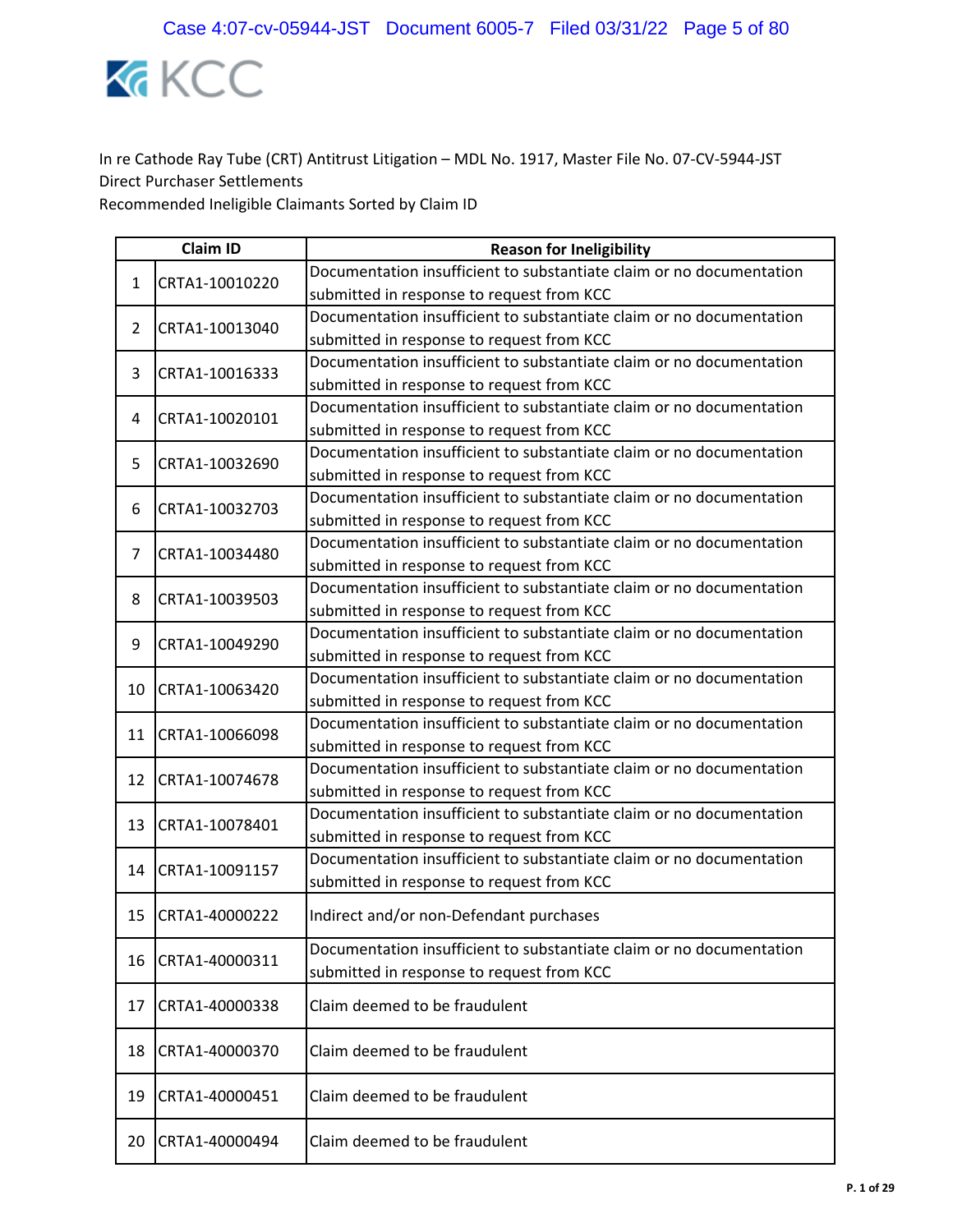

|    | <b>Claim ID</b> | <b>Reason for Ineligibility</b>                                                                                   |
|----|-----------------|-------------------------------------------------------------------------------------------------------------------|
| 21 | CRTA1-40000524  | Ineligible purchases claimed                                                                                      |
| 22 | CRTA1-40000540  | Claim deemed to be fraudulent                                                                                     |
| 23 | CRTA1-40000559  | Claim deemed to be fraudulent                                                                                     |
| 24 | CRTA1-40000702  | Claim deemed to be fraudulent                                                                                     |
| 25 | CRTA1-40000710  | Claim deemed to be fraudulent                                                                                     |
| 26 | CRTA1-40000869  | Claim deemed to be fraudulent                                                                                     |
| 27 | CRTA1-40000885  | Documentation insufficient to substantiate claim or no documentation<br>submitted in response to request from KCC |
| 28 | CRTA1-40000907  | Documentation insufficient to substantiate claim or no documentation<br>submitted in response to request from KCC |
| 29 | CRTA1-40000940  | Claim deemed to be fraudulent                                                                                     |
| 30 | CRTA1-40001083  | Claim deemed to be fraudulent                                                                                     |
| 31 | CRTA1-40001121  | Claim deemed to be fraudulent                                                                                     |
| 32 | CRTA1-40001229  | Claim deemed to be fraudulent                                                                                     |
| 33 | CRTA1-40001300  | Claim deemed to be fraudulent                                                                                     |
| 34 | CRTA1-40001326  | Claim deemed to be fraudulent                                                                                     |
| 35 | CRTA1-40001385  | Claim deemed to be fraudulent                                                                                     |
| 36 | CRTA1-40001555  | Claim deemed to be fraudulent                                                                                     |
| 37 | CRTA1-40001768  | Documentation insufficient to substantiate claim or no documentation<br>submitted in response to request from KCC |
| 38 | CRTA1-40002381  | Claim deemed to be fraudulent                                                                                     |
| 39 | CRTA1-40002446  | Claim deemed to be fraudulent                                                                                     |
| 40 | CRTA1-40002470  | Claim deemed to be fraudulent                                                                                     |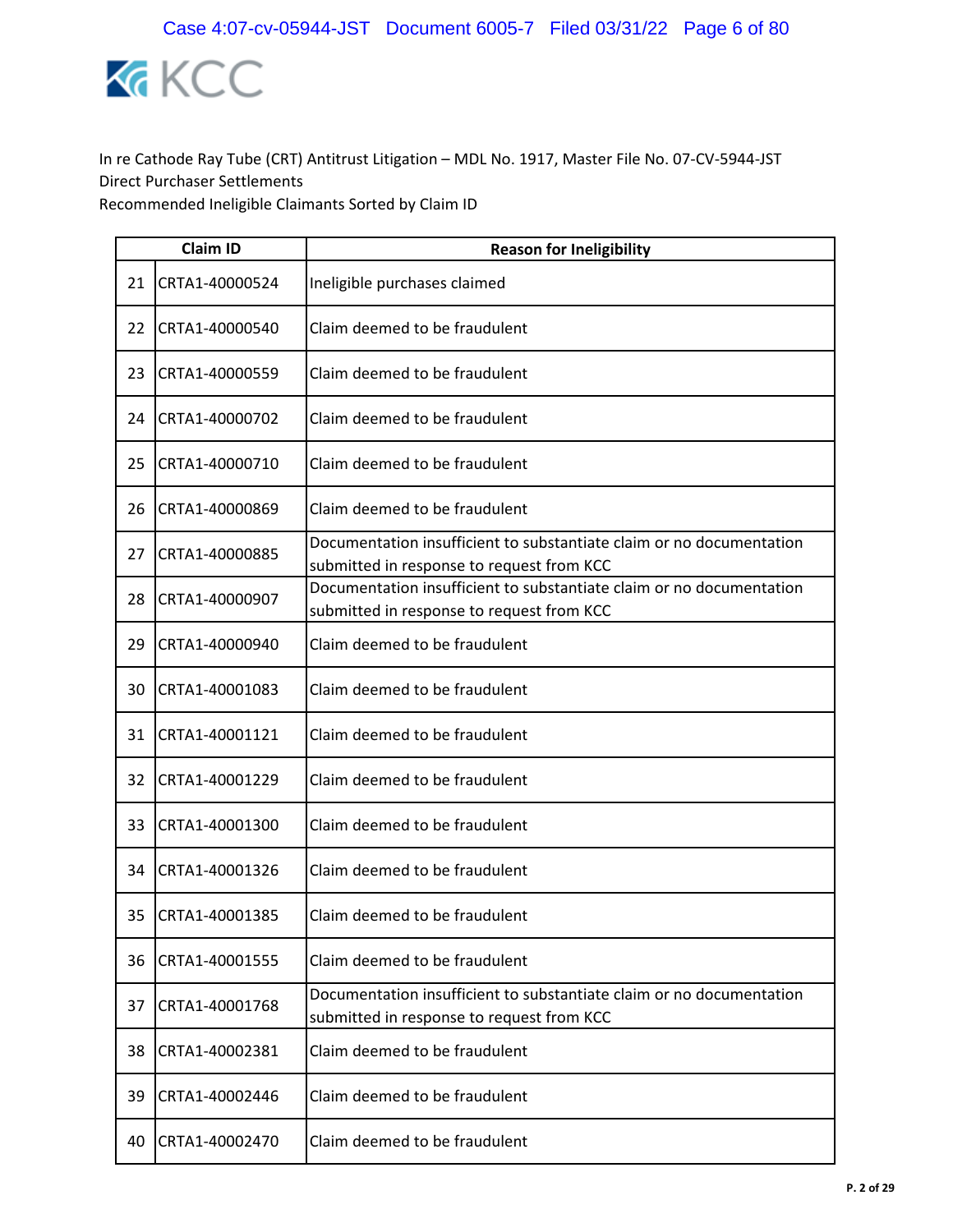

|    | <b>Claim ID</b> | <b>Reason for Ineligibility</b>                                                                                   |  |
|----|-----------------|-------------------------------------------------------------------------------------------------------------------|--|
| 41 | CRTA1-40002489  | Claim deemed to be fraudulent                                                                                     |  |
| 42 | CRTA1-40005151  | Claim deemed to be fraudulent                                                                                     |  |
| 43 | CRTA1-40005917  | Claim deemed to be fraudulent                                                                                     |  |
| 44 | CRTA1-40007103  | Claim deemed to be fraudulent                                                                                     |  |
| 45 | CRTA1-40007111  | Claim deemed to be fraudulent                                                                                     |  |
| 46 | CRTA1-40007138  | Claim deemed to be fraudulent                                                                                     |  |
| 47 | CRTA1-40007146  | Claim deemed to be fraudulent                                                                                     |  |
| 48 | CRTA1-40007499  | Ineligible purchases claimed                                                                                      |  |
| 49 | CRTA1-40007901  | Documentation insufficient to substantiate claim or no documentation<br>submitted in response to request from KCC |  |
| 50 | CRTA1-40008380  | Documentation insufficient to substantiate claim or no documentation<br>submitted in response to request from KCC |  |
| 51 | CRTA1-40008657  | Documentation insufficient to substantiate claim or no documentation<br>submitted in response to request from KCC |  |
| 52 | CRTA1-40009750  | Documentation insufficient to substantiate claim or no documentation<br>submitted in response to request from KCC |  |
| 53 | CRTA1-40009882  | Documentation insufficient to substantiate claim or no documentation<br>submitted in response to request from KCC |  |
| 54 | CRTA1-40010210  | Claimant is a defendant-affiliated entity                                                                         |  |
| 55 | CRTA1-40010228  | Documentation insufficient to substantiate claim or no documentation<br>submitted in response to request from KCC |  |
| 56 | CRTA1-40010236  | Documentation insufficient to substantiate claim or no documentation<br>submitted in response to request from KCC |  |
| 57 | CRTA1-40010392  | Claimant is a defendant-affiliated entity                                                                         |  |
| 58 | CRTA1-40010570  | Claim deemed to be fraudulent                                                                                     |  |
| 59 | CRTA1-40010724  | Documentation insufficient to substantiate claim or no documentation<br>submitted in response to request from KCC |  |
| 60 | CRTA1-40010821  | Documentation insufficient to substantiate claim or no documentation<br>submitted in response to request from KCC |  |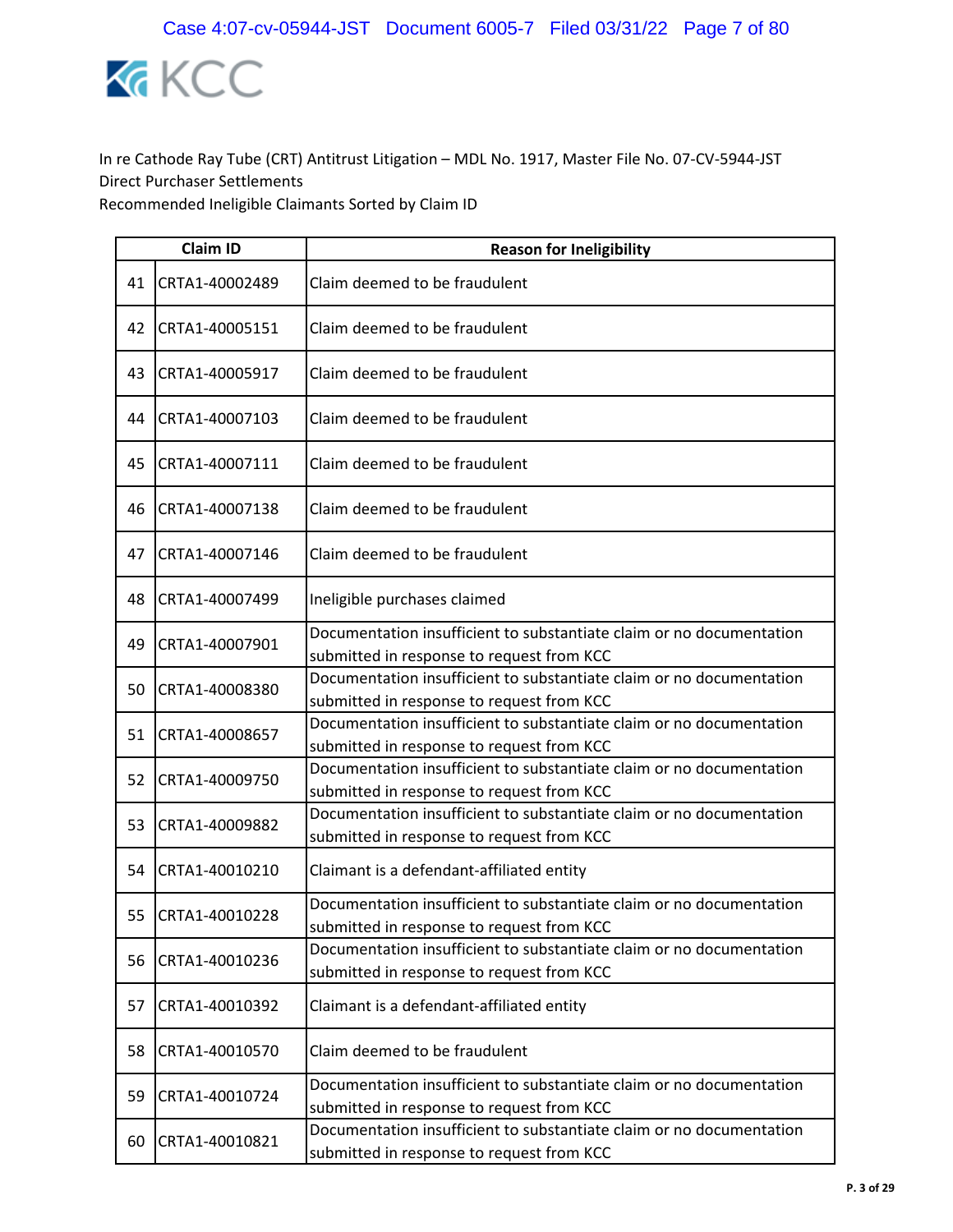

|    | <b>Claim ID</b> | <b>Reason for Ineligibility</b>                                                                                   |
|----|-----------------|-------------------------------------------------------------------------------------------------------------------|
| 61 | CRTA1-40010961  | Claim deemed to be fraudulent                                                                                     |
| 62 | CRTA1-40010988  | Claim deemed to be fraudulent                                                                                     |
| 63 | CRTA1-40011020  | Documentation insufficient to substantiate claim or no documentation<br>submitted in response to request from KCC |
| 64 | CRTA1-40011046  | Documentation insufficient to substantiate claim or no documentation<br>submitted in response to request from KCC |
| 65 | CRTA1-40011267  | Documentation insufficient to substantiate claim or no documentation<br>submitted in response to request from KCC |
| 66 | CRTA1-40011283  | Documentation insufficient to substantiate claim or no documentation<br>submitted in response to request from KCC |
| 67 | CRTA1-40011330  | Documentation insufficient to substantiate claim or no documentation<br>submitted in response to request from KCC |
| 68 | CRTA1-40011356  | Claim deemed to be fraudulent                                                                                     |
| 69 | CRTA1-40011372  | Claim deemed to be fraudulent                                                                                     |
| 70 | CRTA1-40011380  | Claim deemed to be fraudulent                                                                                     |
| 71 | CRTA1-40011399  | Claim deemed to be fraudulent                                                                                     |
| 72 | CRTA1-40011402  | Claim deemed to be fraudulent                                                                                     |
| 73 | CRTA1-40011410  | Claim deemed to be fraudulent                                                                                     |
| 74 | CRTA1-40011437  | Claim deemed to be fraudulent                                                                                     |
| 75 | CRTA1-40011445  | Claim deemed to be fraudulent                                                                                     |
| 76 | CRTA1-40011488  | Documentation insufficient to substantiate claim or no documentation<br>submitted in response to request from KCC |
| 77 | CRTA1-40011526  | Claim deemed to be fraudulent                                                                                     |
| 78 | CRTA1-40011534  | Claim deemed to be fraudulent                                                                                     |
| 79 | CRTA1-40011542  | Claim deemed to be fraudulent                                                                                     |
| 80 | CRTA1-40011550  | Claim deemed to be fraudulent                                                                                     |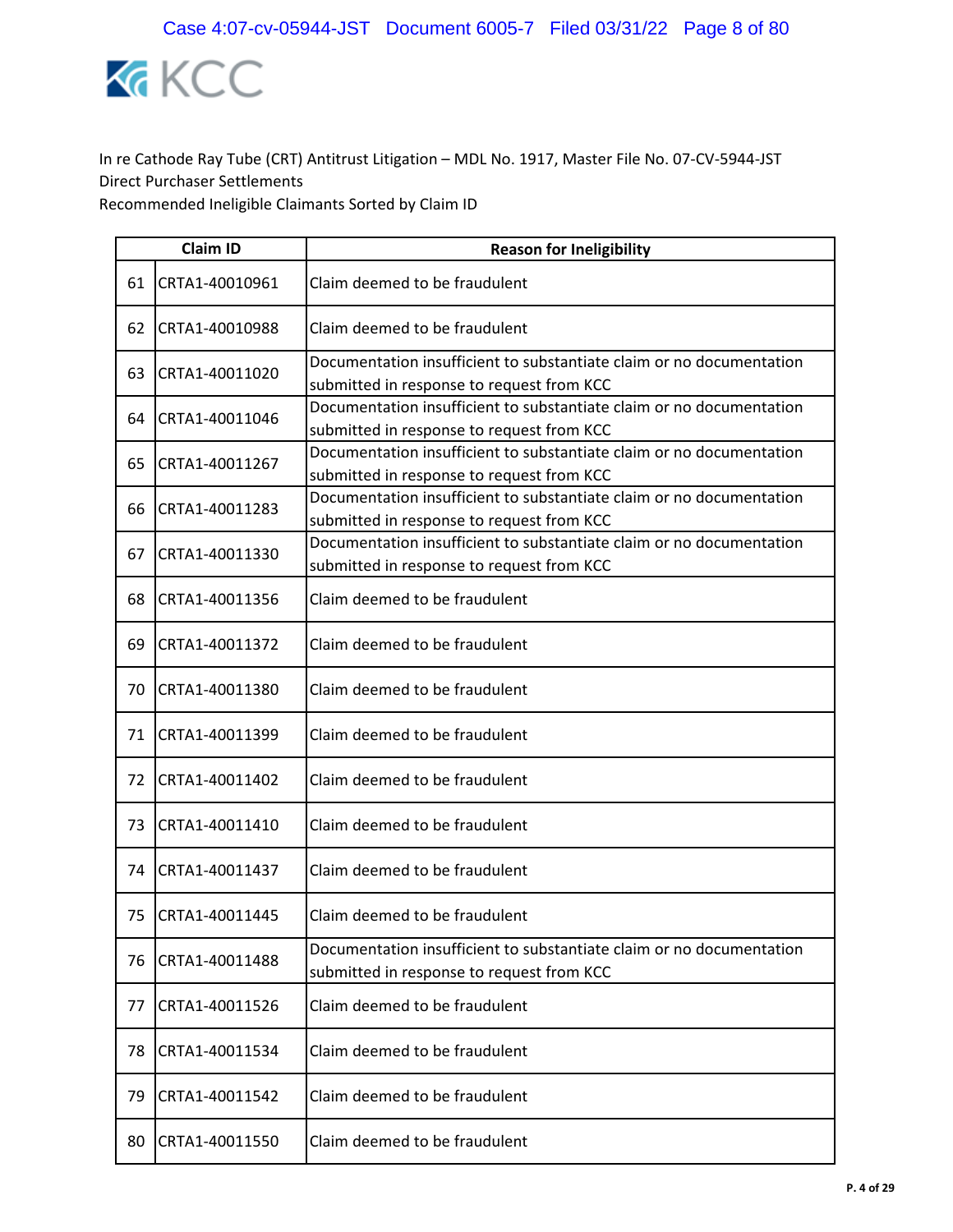

|    | <b>Claim ID</b>    | <b>Reason for Ineligibility</b>                                                                                   |
|----|--------------------|-------------------------------------------------------------------------------------------------------------------|
| 81 | CRTA1-40011569     | Claim deemed to be fraudulent                                                                                     |
| 82 | CRTA1-40011585     | Documentation insufficient to substantiate claim or no documentation<br>submitted in response to request from KCC |
| 83 | CRTA1-40011755     | Claim deemed to be fraudulent                                                                                     |
| 84 | CRTA1-40011763     | Claim deemed to be fraudulent                                                                                     |
| 85 | CRTA1-40011771     | Claim deemed to be fraudulent                                                                                     |
| 86 | CRTA1-40011780     | Claim deemed to be fraudulent                                                                                     |
| 87 | CRTA1-40011798     | Claim deemed to be fraudulent                                                                                     |
| 88 | CRTA1-40011976     | Claim deemed to be fraudulent                                                                                     |
| 89 | CRTA1-40012000     | Documentation insufficient to substantiate claim or no documentation<br>submitted in response to request from KCC |
| 90 | CRTA1-40012018     | Ineligible purchases claimed                                                                                      |
| 91 | CRTA1-40012050     | Documentation insufficient to substantiate claim or no documentation<br>submitted in response to request from KCC |
| 92 | CRTA1-40012085     | Documentation insufficient to substantiate claim or no documentation<br>submitted in response to request from KCC |
| 93 | CRTA1-40012352     | Documentation insufficient to substantiate claim or no documentation<br>submitted in response to request from KCC |
| 94 | CRTA1-40012417     | Documentation insufficient to substantiate claim or no documentation<br>submitted in response to request from KCC |
| 95 | CRTA1-40012425     | Documentation insufficient to substantiate claim or no documentation<br>submitted in response to request from KCC |
| 96 | CRTA1-40012450     | Documentation insufficient to substantiate claim or no documentation<br>submitted in response to request from KCC |
| 97 | CRTA1-40012484     | Documentation insufficient to substantiate claim or no documentation<br>submitted in response to request from KCC |
| 98 | CRTA1-40012506     | Documentation insufficient to substantiate claim or no documentation<br>submitted in response to request from KCC |
| 99 | CRTA1-40012883     | Documentation insufficient to substantiate claim or no documentation<br>submitted in response to request from KCC |
|    | 100 CRTA1-40013006 | Claim deemed to be fraudulent                                                                                     |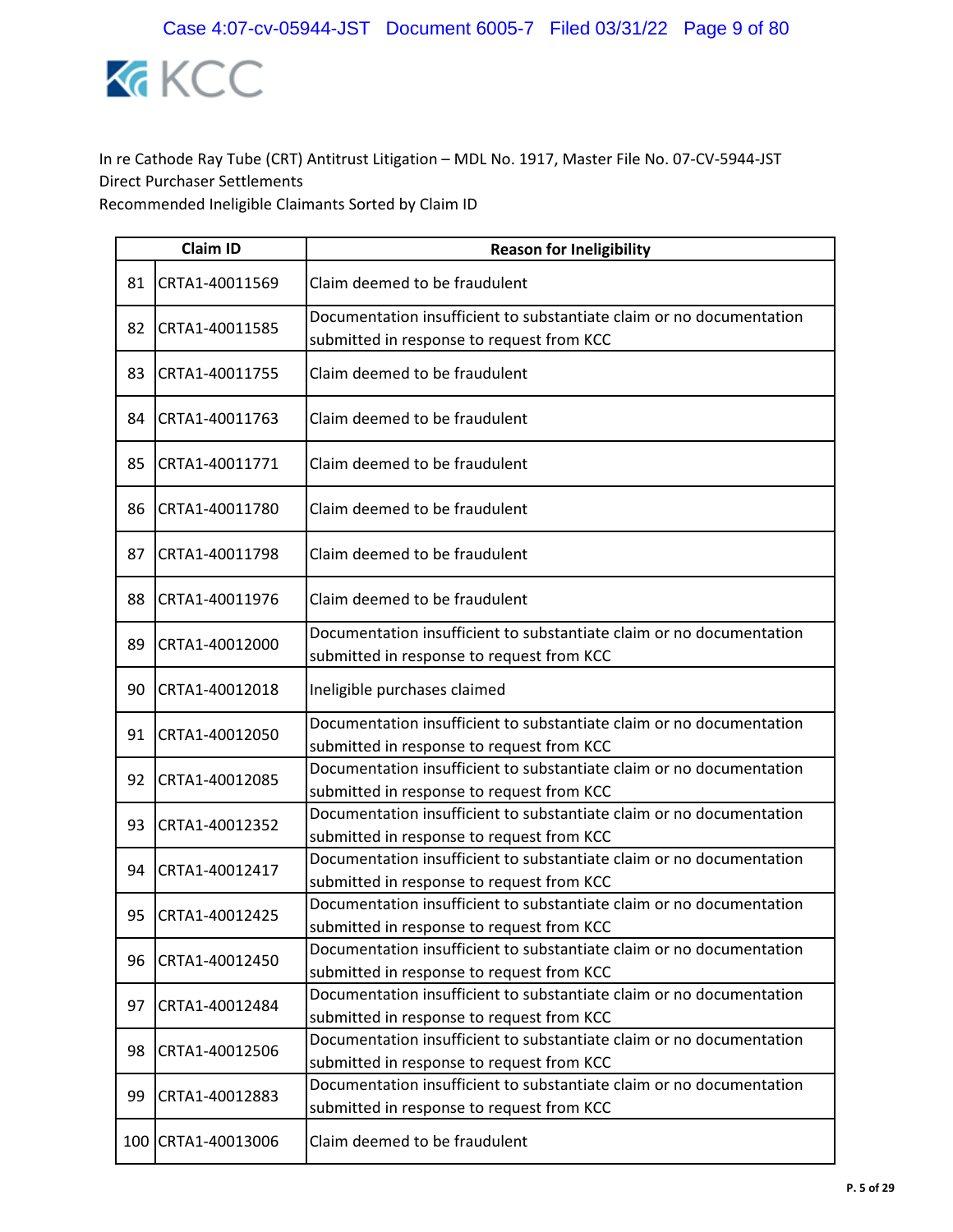

|  | <b>Claim ID</b>    | <b>Reason for Ineligibility</b>                                      |
|--|--------------------|----------------------------------------------------------------------|
|  | 101 CRTA1-40013146 | Documentation insufficient to substantiate claim or no documentation |
|  |                    | submitted in response to request from KCC                            |
|  | 102 CRTA1-40013162 | Documentation insufficient to substantiate claim or no documentation |
|  |                    | submitted in response to request from KCC                            |
|  | 103 CRTA1-40013170 | Documentation insufficient to substantiate claim or no documentation |
|  |                    | submitted in response to request from KCC                            |
|  | 104 CRTA1-40013227 | Claim deemed to be fraudulent                                        |
|  | 105 CRTA1-40013260 | Documentation insufficient to substantiate claim or no documentation |
|  |                    | submitted in response to request from KCC                            |
|  | 106 CRTA1-40013278 | Documentation insufficient to substantiate claim or no documentation |
|  |                    | submitted in response to request from KCC                            |
|  | 107 CRTA1-40013294 | Documentation insufficient to substantiate claim or no documentation |
|  |                    | submitted in response to request from KCC                            |
|  | 108 CRTA1-40013359 | Documentation insufficient to substantiate claim or no documentation |
|  |                    | submitted in response to request from KCC                            |
|  | 109 CRTA1-40013383 | Documentation insufficient to substantiate claim or no documentation |
|  |                    | submitted in response to request from KCC                            |
|  | 110 CRTA1-40013391 | Documentation insufficient to substantiate claim or no documentation |
|  |                    | submitted in response to request from KCC                            |
|  | 111 CRTA1-40013430 | Documentation insufficient to substantiate claim or no documentation |
|  |                    | submitted in response to request from KCC                            |
|  | 112 CRTA1-40013510 | Documentation insufficient to substantiate claim or no documentation |
|  |                    | submitted in response to request from KCC                            |
|  | 113 CRTA1-40013642 | Documentation insufficient to substantiate claim or no documentation |
|  |                    | submitted in response to request from KCC                            |
|  | 114 CRTA1-40013758 | Documentation insufficient to substantiate claim or no documentation |
|  |                    | submitted in response to request from KCC                            |
|  | 115 CRTA1-40013987 | Documentation insufficient to substantiate claim or no documentation |
|  |                    | submitted in response to request from KCC                            |
|  | 116 CRTA1-40014320 | Documentation insufficient to substantiate claim or no documentation |
|  |                    | submitted in response to request from KCC                            |
|  | 117 CRTA1-40014525 | Documentation insufficient to substantiate claim or no documentation |
|  |                    | submitted in response to request from KCC                            |
|  | 118 CRTA1-40014533 | Documentation insufficient to substantiate claim or no documentation |
|  |                    | submitted in response to request from KCC                            |
|  | 119 CRTA1-40014541 | Documentation insufficient to substantiate claim or no documentation |
|  |                    | submitted in response to request from KCC                            |
|  | 120 CRTA1-40014550 | Documentation insufficient to substantiate claim or no documentation |
|  |                    | submitted in response to request from KCC                            |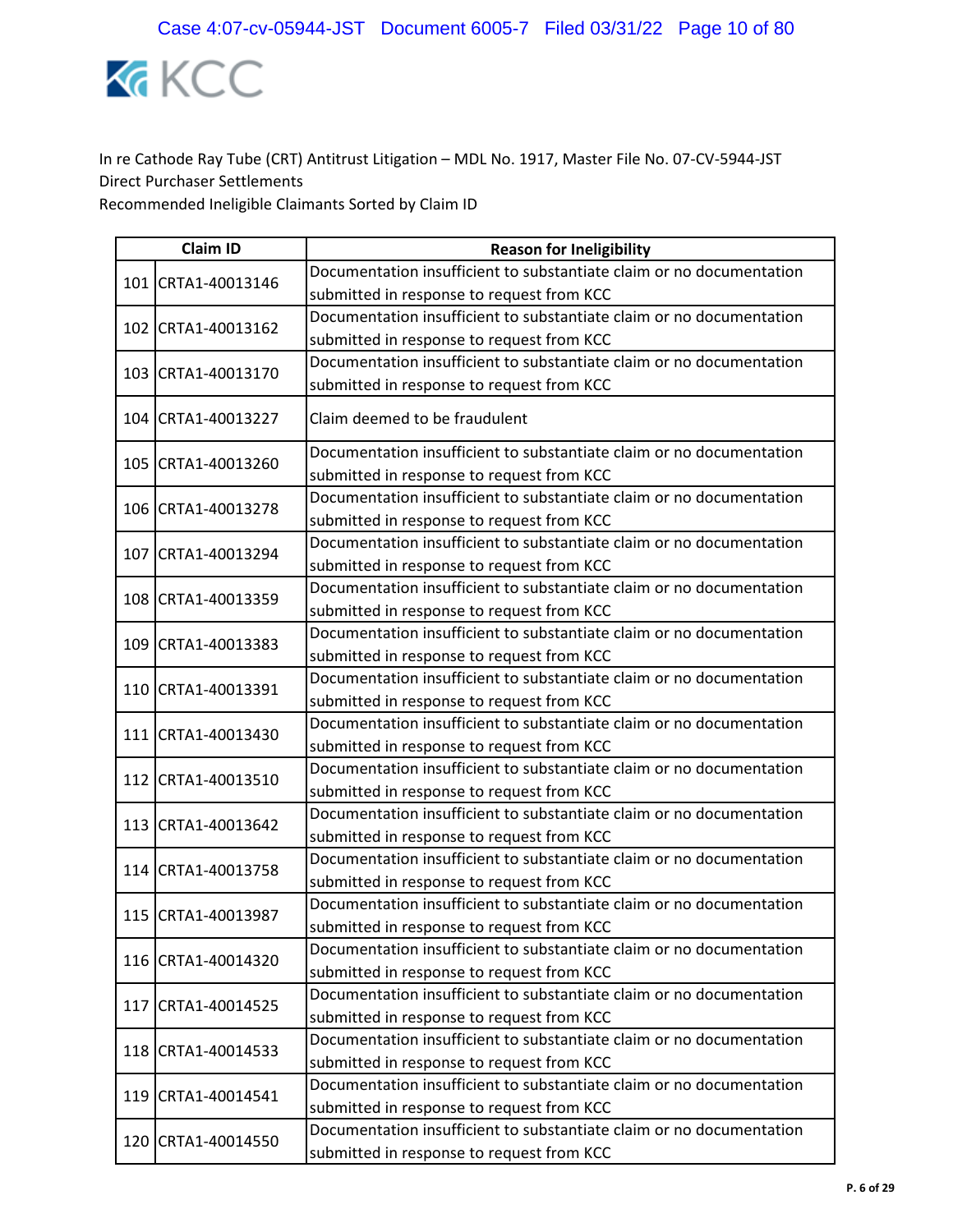

|  | <b>Claim ID</b>    | <b>Reason for Ineligibility</b>                                      |
|--|--------------------|----------------------------------------------------------------------|
|  | 121 CRTA1-40014576 | Documentation insufficient to substantiate claim or no documentation |
|  |                    | submitted in response to request from KCC                            |
|  | 122 CRTA1-40014584 | Documentation insufficient to substantiate claim or no documentation |
|  |                    | submitted in response to request from KCC                            |
|  | 123 CRTA1-40014592 | Documentation insufficient to substantiate claim or no documentation |
|  |                    | submitted in response to request from KCC                            |
|  | 124 CRTA1-40014606 | Documentation insufficient to substantiate claim or no documentation |
|  |                    | submitted in response to request from KCC                            |
|  | 125 CRTA1-40014614 | Documentation insufficient to substantiate claim or no documentation |
|  |                    | submitted in response to request from KCC                            |
|  | 126 CRTA1-40014762 | Documentation insufficient to substantiate claim or no documentation |
|  |                    | submitted in response to request from KCC                            |
|  | 127 CRTA1-40014770 | Documentation insufficient to substantiate claim or no documentation |
|  |                    | submitted in response to request from KCC                            |
|  | 128 CRTA1-40014789 | Documentation insufficient to substantiate claim or no documentation |
|  |                    | submitted in response to request from KCC                            |
|  | 129 CRTA1-40014860 | Indirect and/or non-Defendant purchases                              |
|  |                    | Documentation insufficient to substantiate claim or no documentation |
|  | 130 CRTA1-40015491 | submitted in response to request from KCC                            |
|  | 131 CRTA1-40015505 | Documentation insufficient to substantiate claim or no documentation |
|  |                    | submitted in response to request from KCC                            |
|  | 132 CRTA1-40015513 | Documentation insufficient to substantiate claim or no documentation |
|  |                    | submitted in response to request from KCC                            |
|  | 133 CRTA1-40015521 | Documentation insufficient to substantiate claim or no documentation |
|  |                    | submitted in response to request from KCC                            |
|  | 134 CRTA1-40015530 | Documentation insufficient to substantiate claim or no documentation |
|  |                    | submitted in response to request from KCC                            |
|  | 135 CRTA1-40015548 | Documentation insufficient to substantiate claim or no documentation |
|  |                    | submitted in response to request from KCC                            |
|  | 136 CRTA1-40015556 | Documentation insufficient to substantiate claim or no documentation |
|  |                    | submitted in response to request from KCC                            |
|  | 137 CRTA1-40015572 | Documentation insufficient to substantiate claim or no documentation |
|  |                    | submitted in response to request from KCC                            |
|  | 138 CRTA1-40015580 | Documentation insufficient to substantiate claim or no documentation |
|  |                    | submitted in response to request from KCC                            |
|  | 139 CRTA1-40015599 | Documentation insufficient to substantiate claim or no documentation |
|  |                    | submitted in response to request from KCC                            |
|  | 140 CRTA1-40015602 | Documentation insufficient to substantiate claim or no documentation |
|  |                    | submitted in response to request from KCC                            |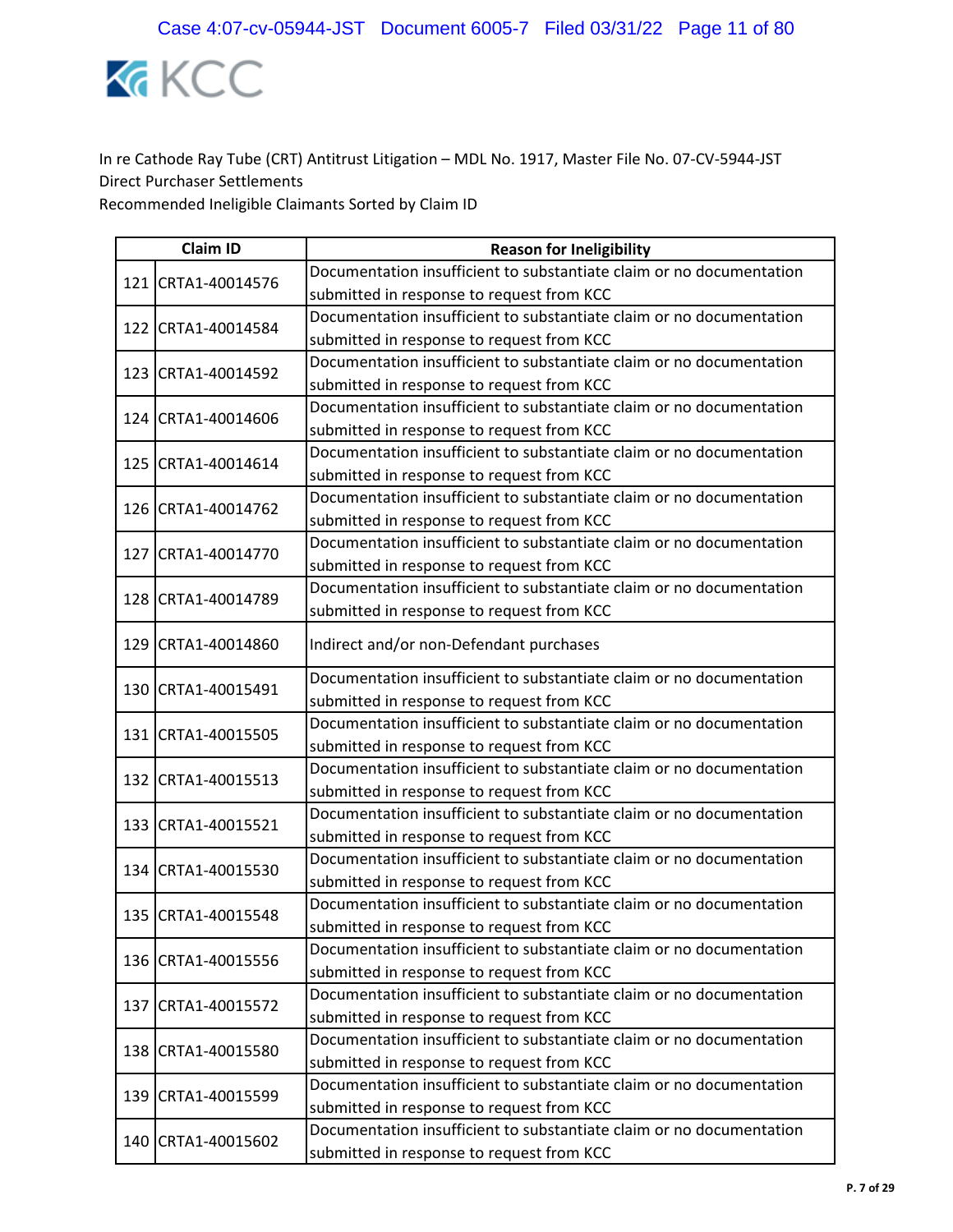

|     | <b>Claim ID</b>      | <b>Reason for Ineligibility</b>                                                                                   |
|-----|----------------------|-------------------------------------------------------------------------------------------------------------------|
|     | 141 CRTA1-40015700   | Documentation insufficient to substantiate claim or no documentation<br>submitted in response to request from KCC |
|     | 142 CRTA1-40157535   | Claim deemed to be fraudulent                                                                                     |
|     | 143 CRTA1-40158019   | Claim deemed to be fraudulent                                                                                     |
|     | 144   CRTA1-40158140 | Documentation insufficient to substantiate claim or no documentation<br>submitted in response to request from KCC |
|     | 145 CRTA1-40158167   | Claim deemed to be fraudulent                                                                                     |
|     | 146 CRTA1-40158213   | Claim deemed to be fraudulent                                                                                     |
|     | 147 CRTA1-40158221   | Claim deemed to be fraudulent                                                                                     |
|     | 148 CRTA1-40158345   | Claim deemed to be fraudulent                                                                                     |
|     | 149 CRTA1-40158370   | Claim deemed to be fraudulent                                                                                     |
|     | 150 CRTA1-40158485   | Claim deemed to be fraudulent                                                                                     |
|     | 151 CRTA1-40158663   | Claim deemed to be fraudulent                                                                                     |
|     | 152 CRTA1-40158671   | Claim deemed to be fraudulent                                                                                     |
|     | 153 CRTA1-40158698   | Claim deemed to be fraudulent                                                                                     |
|     | 154 CRTA1-40158701   | Claim deemed to be fraudulent                                                                                     |
|     | 155 CRTA1-40158736   | Claim deemed to be fraudulent                                                                                     |
| 156 | CRTA1-40158787       | Claim deemed to be fraudulent                                                                                     |
| 157 | CRTA1-40158795       | Claim deemed to be fraudulent                                                                                     |
| 158 | CRTA1-40158825       | Claim deemed to be fraudulent                                                                                     |
|     | 159 CRTA1-40158841   | Claim deemed to be fraudulent                                                                                     |
| 160 | CRTA1-40158868       | Claim deemed to be fraudulent                                                                                     |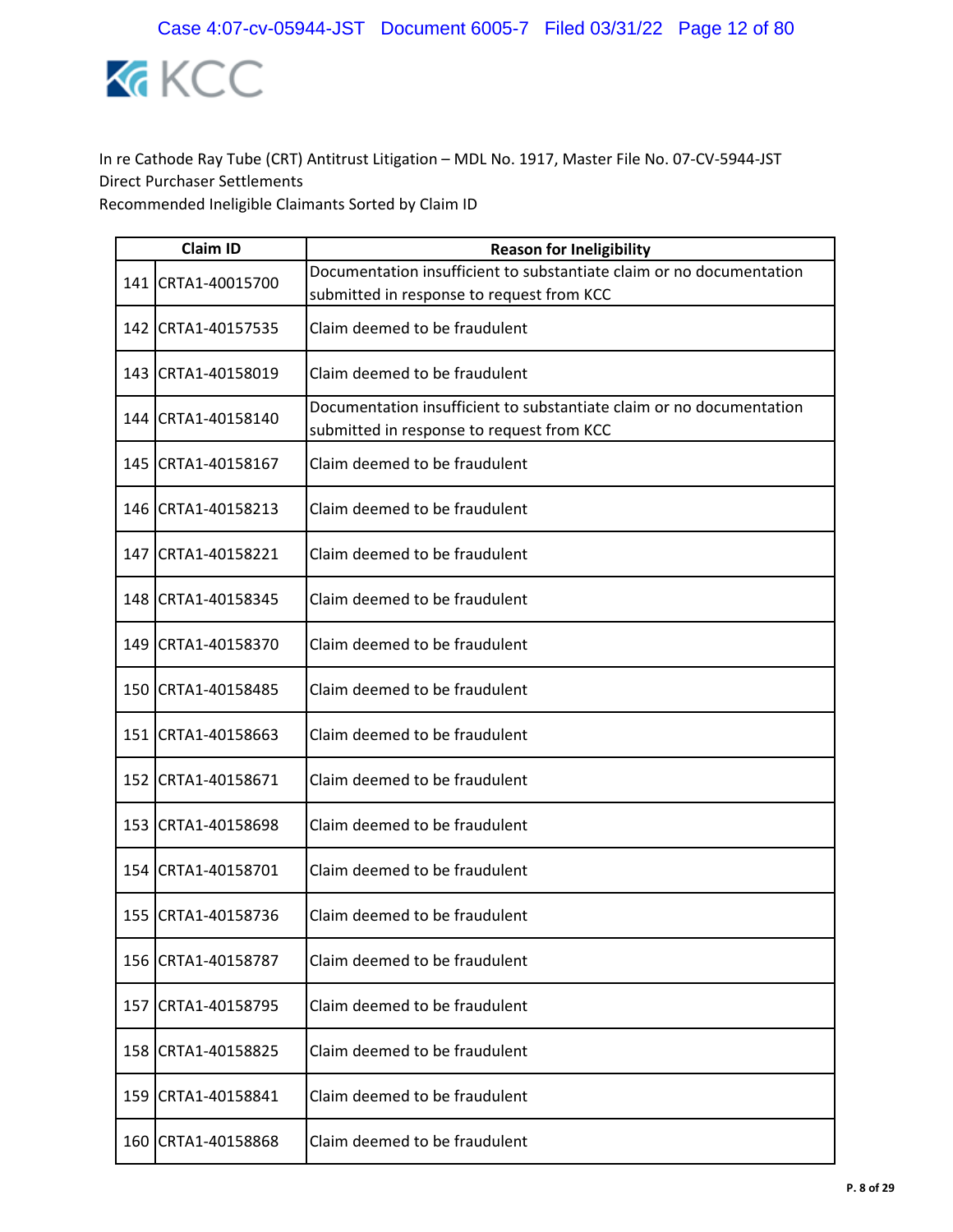

|       | <b>Claim ID</b>    | <b>Reason for Ineligibility</b> |  |
|-------|--------------------|---------------------------------|--|
|       | 161 CRTA1-40158884 | Claim deemed to be fraudulent   |  |
| 162 l | CRTA1-40158914     | Claim deemed to be fraudulent   |  |
|       | 163 CRTA1-40158930 | Claim deemed to be fraudulent   |  |
|       | 164 CRTA1-40158949 | Claim deemed to be fraudulent   |  |
|       | 165 CRTA1-40158965 | Claim deemed to be fraudulent   |  |
|       | 166 CRTA1-40159031 | Claim deemed to be fraudulent   |  |
| 167   | CRTA1-40159058     | Claim deemed to be fraudulent   |  |
|       | 168 CRTA1-40159074 | Claim deemed to be fraudulent   |  |
| 169   | CRTA1-40159082     | Claim deemed to be fraudulent   |  |
|       | 170 CRTA1-40159090 | Claim deemed to be fraudulent   |  |
|       | 171 CRTA1-40159120 | Claim deemed to be fraudulent   |  |
| 172   | CRTA1-40159139     | Claim deemed to be fraudulent   |  |
|       | 173 CRTA1-40159155 | Claim deemed to be fraudulent   |  |
| 174 l | CRTA1-40159171     | Claim deemed to be fraudulent   |  |
|       | 175 CRTA1-40159236 | Claim deemed to be fraudulent   |  |
| 176   | CRTA1-40159252     | Claim deemed to be fraudulent   |  |
|       | 177 CRTA1-40159260 | Claim deemed to be fraudulent   |  |
| 178   | CRTA1-40159287     | Claim deemed to be fraudulent   |  |
|       | 179 CRTA1-40159295 | Claim deemed to be fraudulent   |  |
| 180   | CRTA1-40159333     | Claim deemed to be fraudulent   |  |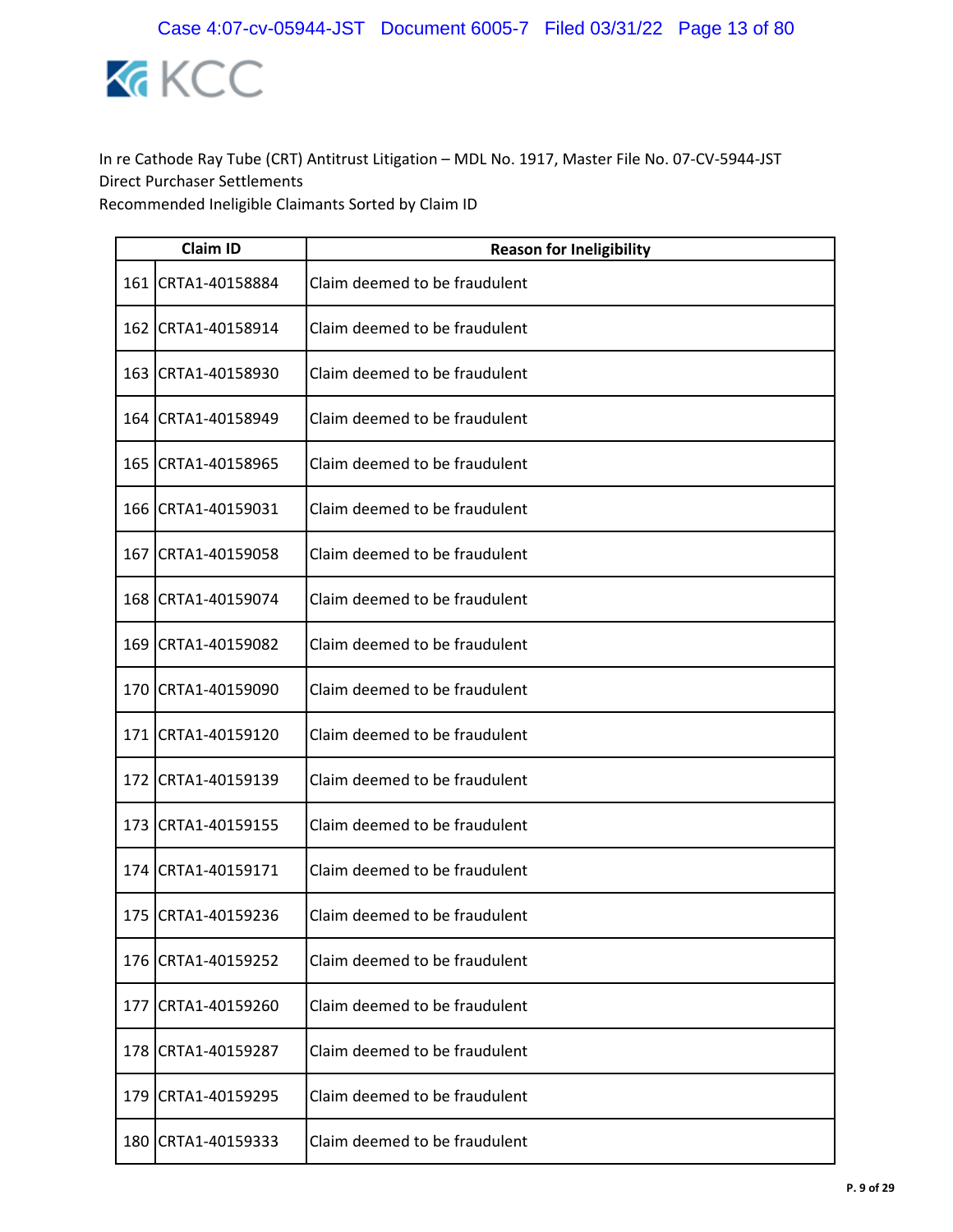

|       | <b>Claim ID</b>    | <b>Reason for Ineligibility</b>                                                                                   |  |
|-------|--------------------|-------------------------------------------------------------------------------------------------------------------|--|
| 181   | CRTA1-40159406     | Claim deemed to be fraudulent                                                                                     |  |
| 182   | CRTA1-40159414     | Claim deemed to be fraudulent                                                                                     |  |
| 183   | CRTA1-40159430     | Claim deemed to be fraudulent                                                                                     |  |
| 184   | CRTA1-40159449     | Claim deemed to be fraudulent                                                                                     |  |
| 185   | CRTA1-40159457     | Claim deemed to be fraudulent                                                                                     |  |
|       | 186 CRTA1-40159490 | Claim deemed to be fraudulent                                                                                     |  |
| 187   | CRTA1-40159538     | Claim deemed to be fraudulent                                                                                     |  |
|       | 188 CRTA1-40159554 | Claim deemed to be fraudulent                                                                                     |  |
| 189   | CRTA1-40159589     | Claim deemed to be fraudulent                                                                                     |  |
|       | 190 CRTA1-40159597 | Claim deemed to be fraudulent                                                                                     |  |
|       | 191 CRTA1-40159627 | Claim deemed to be fraudulent                                                                                     |  |
| 192   | CRTA1-40159635     | Claim deemed to be fraudulent                                                                                     |  |
|       | 193 CRTA1-40159678 | Claim deemed to be fraudulent                                                                                     |  |
| 194   | CRTA1-40159686     | Claim deemed to be fraudulent                                                                                     |  |
| 195 l | CRTA1-40159716     | Claim deemed to be fraudulent                                                                                     |  |
| 196   | CRTA1-40159724     | Documentation insufficient to substantiate claim or no documentation<br>submitted in response to request from KCC |  |
|       | 197 CRTA1-40159732 | Claim deemed to be fraudulent                                                                                     |  |
| 198   | CRTA1-40159740     | Claim deemed to be fraudulent                                                                                     |  |
| 199   | CRTA1-40159759     | Claim deemed to be fraudulent                                                                                     |  |
| 200   | CRTA1-40159767     | Claim deemed to be fraudulent                                                                                     |  |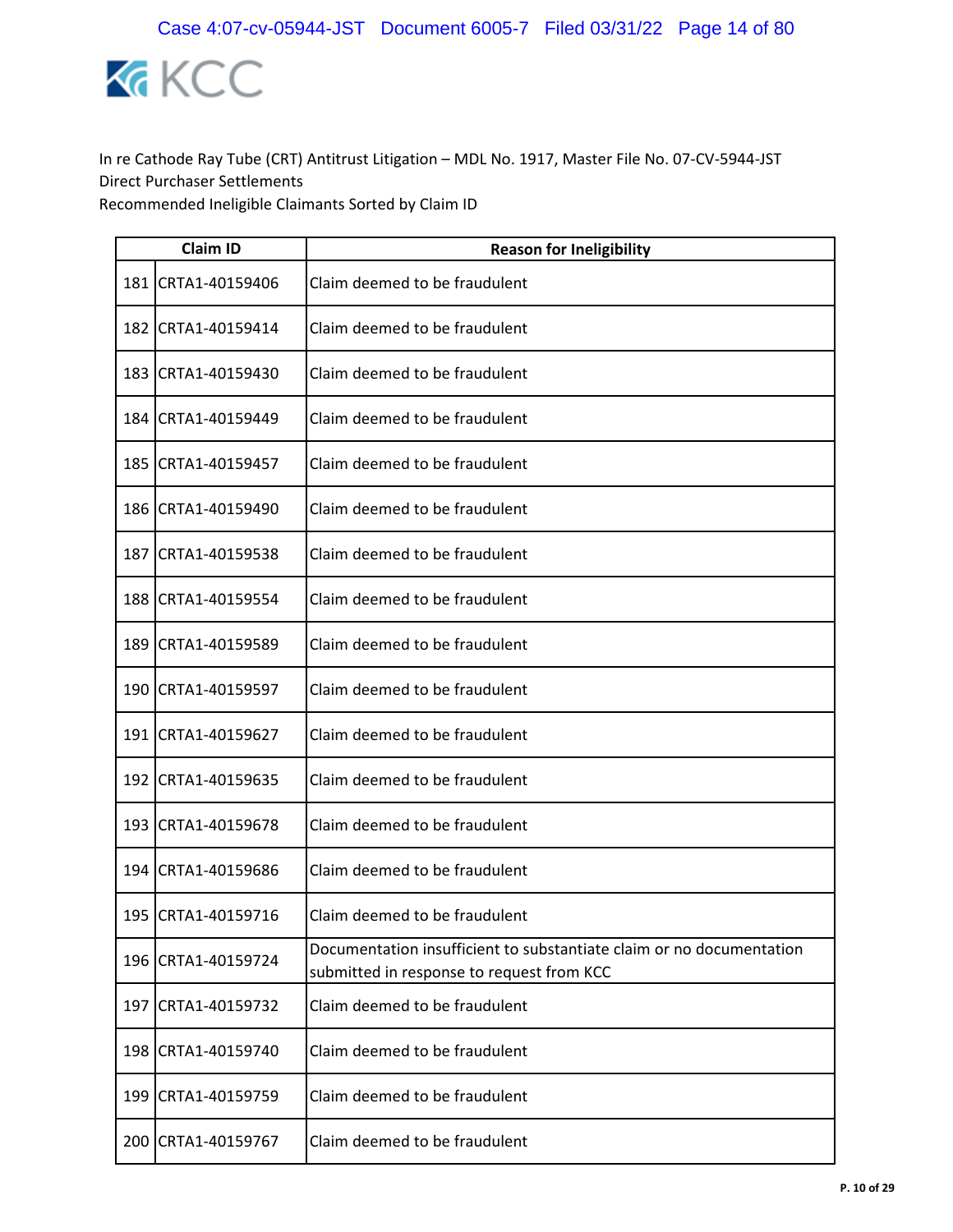

|     | <b>Claim ID</b>    | <b>Reason for Ineligibility</b>                                                                                   |
|-----|--------------------|-------------------------------------------------------------------------------------------------------------------|
|     | 201 CRTA1-40159775 | Claim deemed to be fraudulent                                                                                     |
|     | 202 CRTA1-40159783 | Claim deemed to be fraudulent                                                                                     |
|     | 203 CRTA1-40159813 | Claim deemed to be fraudulent                                                                                     |
|     | 204 CRTA1-40159821 | Documentation insufficient to substantiate claim or no documentation<br>submitted in response to request from KCC |
|     | 205 CRTA1-40159830 | Claim deemed to be fraudulent                                                                                     |
|     | 206 CRTA1-40159848 | Claim deemed to be fraudulent                                                                                     |
| 207 | CRTA1-40159880     | Claim deemed to be fraudulent                                                                                     |
|     | 208 CRTA1-40159899 | Claim deemed to be fraudulent                                                                                     |
|     | 209 CRTA1-40159929 | Claim deemed to be fraudulent                                                                                     |
|     | 210 CRTA1-40159937 | Claim deemed to be fraudulent                                                                                     |
|     | 211 CRTA1-40159945 | Claim deemed to be fraudulent                                                                                     |
|     | 212 CRTA1-40159953 | Claim deemed to be fraudulent                                                                                     |
|     | 213 CRTA1-40159996 | Claim deemed to be fraudulent                                                                                     |
|     | 214 CRTA1-40160021 | Claim deemed to be fraudulent                                                                                     |
|     | 215 CRTA1-40160030 | Claim deemed to be fraudulent                                                                                     |
|     | 216 CRTA1-40160048 | Claim deemed to be fraudulent                                                                                     |
|     | 217 CRTA1-40160099 | Claim deemed to be fraudulent                                                                                     |
|     | 218 CRTA1-40160102 | Claim deemed to be fraudulent                                                                                     |
|     | 219 CRTA1-40160110 | Claim deemed to be fraudulent                                                                                     |
| 220 | CRTA1-40160129     | Claim deemed to be fraudulent                                                                                     |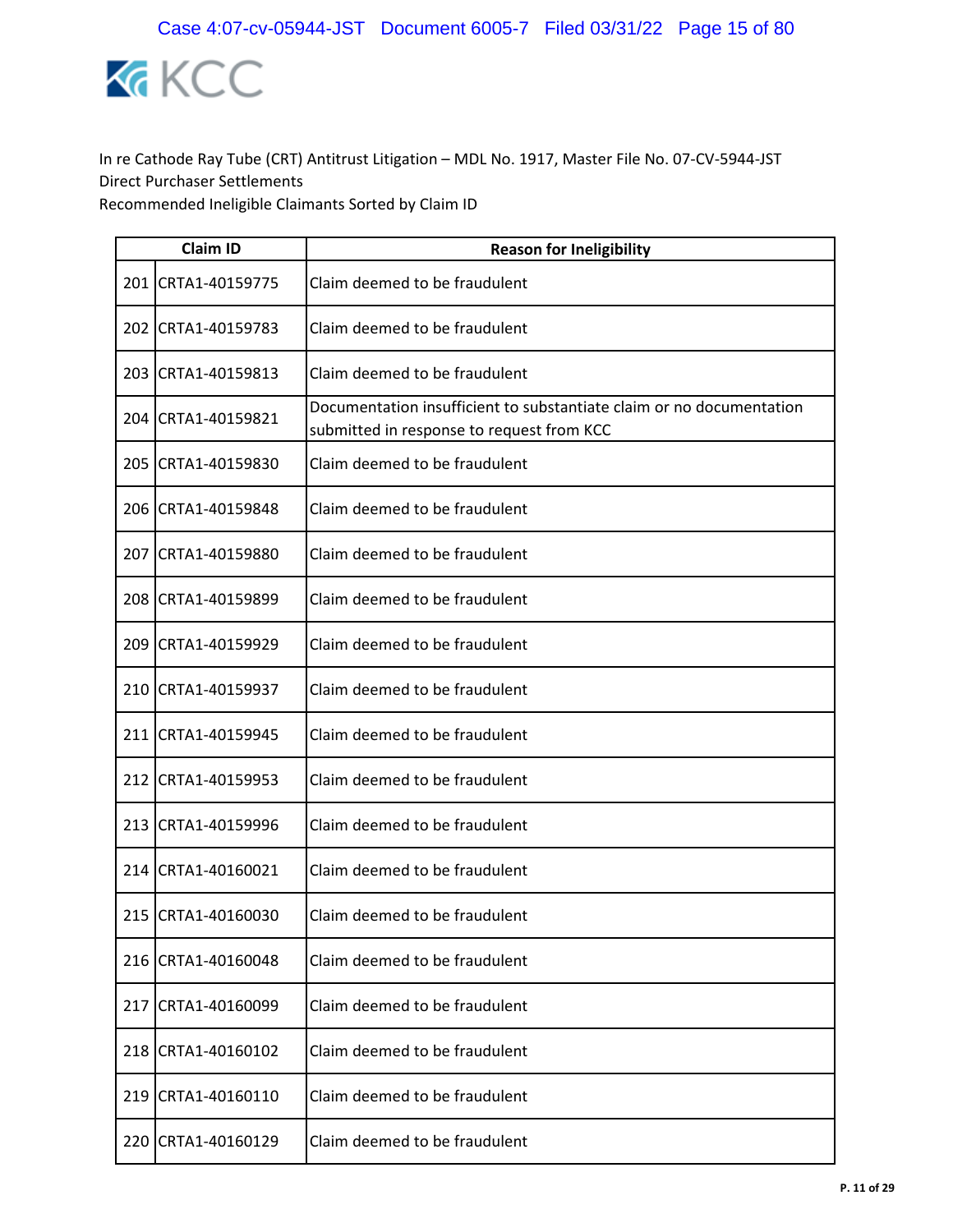

|     | <b>Claim ID</b>    | <b>Reason for Ineligibility</b>                                                                                   |
|-----|--------------------|-------------------------------------------------------------------------------------------------------------------|
|     | 221 CRTA1-40160145 | Claim deemed to be fraudulent                                                                                     |
| 222 | CRTA1-40160226     | Claim deemed to be fraudulent                                                                                     |
|     | 223 CRTA1-40160234 | Claim deemed to be fraudulent                                                                                     |
|     | 224 CRTA1-40160242 | Claim deemed to be fraudulent                                                                                     |
|     | 225 CRTA1-40160250 | Claim deemed to be fraudulent                                                                                     |
|     | 226 CRTA1-40160269 | Claim deemed to be fraudulent                                                                                     |
|     | 227 CRTA1-40160285 | Claim deemed to be fraudulent                                                                                     |
|     | 228 CRTA1-40160293 | Claim deemed to be fraudulent                                                                                     |
|     | 229 CRTA1-40160307 | Claim deemed to be fraudulent                                                                                     |
|     | 230 CRTA1-40160315 | Claim deemed to be fraudulent                                                                                     |
|     | 231 CRTA1-40160323 | Documentation insufficient to substantiate claim or no documentation<br>submitted in response to request from KCC |
| 232 | CRTA1-40160331     | Claim deemed to be fraudulent                                                                                     |
|     | 233 CRTA1-40160340 | Claim deemed to be fraudulent                                                                                     |
|     | 234 CRTA1-40160374 | Claim deemed to be fraudulent                                                                                     |
|     | 235 CRTA1-40160382 | Claim deemed to be fraudulent                                                                                     |
| 236 | CRTA1-40160412     | Claim deemed to be fraudulent                                                                                     |
| 237 | CRTA1-40160420     | Claim deemed to be fraudulent                                                                                     |
| 238 | CRTA1-40160447     | Claim deemed to be fraudulent                                                                                     |
|     | 239 CRTA1-40160455 | Claim deemed to be fraudulent                                                                                     |
| 240 | CRTA1-40160463     | Claim deemed to be fraudulent                                                                                     |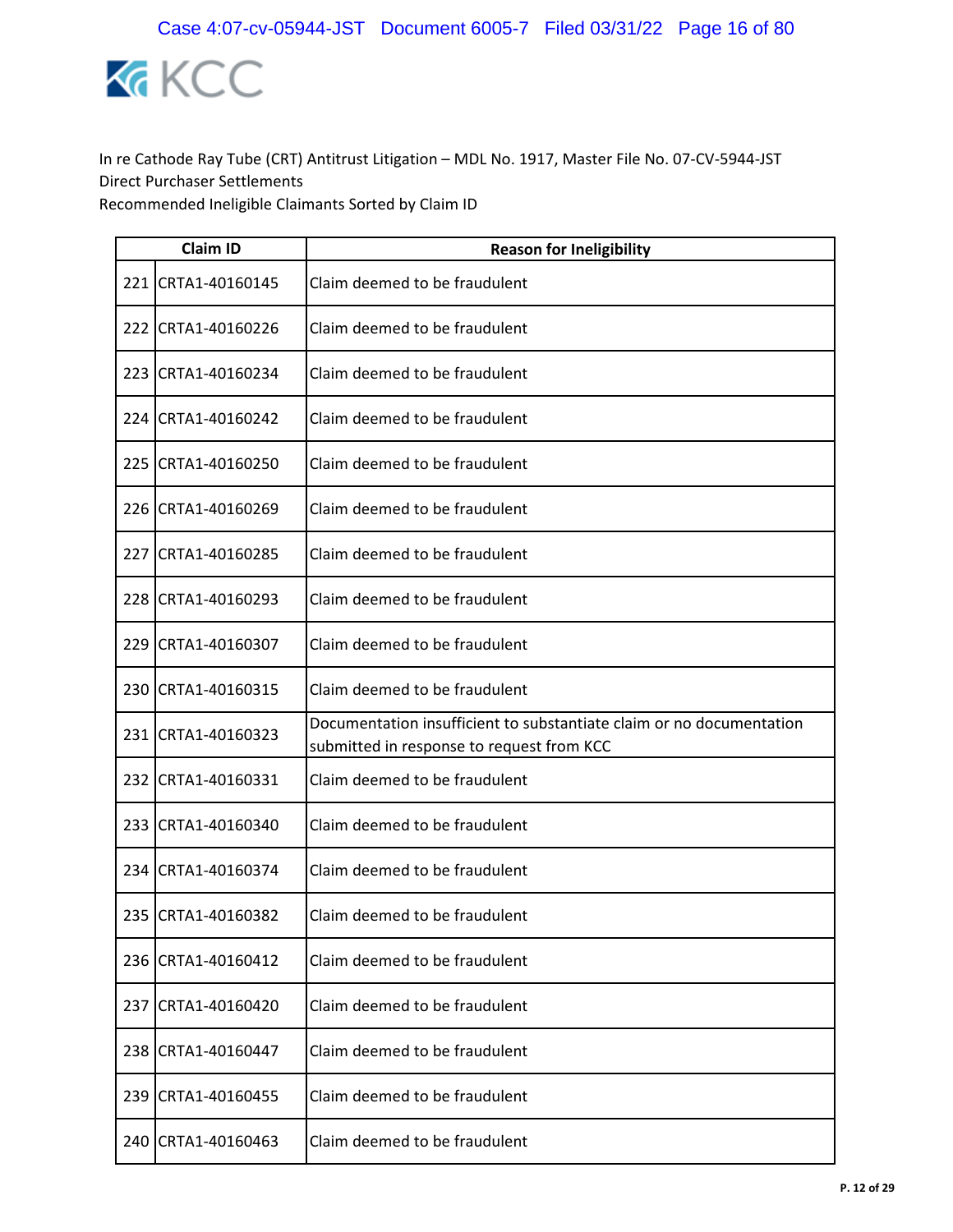

|     | <b>Claim ID</b>    | <b>Reason for Ineligibility</b>                                                                                   |
|-----|--------------------|-------------------------------------------------------------------------------------------------------------------|
|     | 241 CRTA1-40160471 | Claim deemed to be fraudulent                                                                                     |
| 242 | CRTA1-40160498     | Documentation insufficient to substantiate claim or no documentation<br>submitted in response to request from KCC |
|     | 243 CRTA1-40160501 | Claim deemed to be fraudulent                                                                                     |
|     | 244 CRTA1-40160510 | Indirect and/or non-Defendant purchases                                                                           |
|     | 245 CRTA1-40160544 | Claim deemed to be fraudulent                                                                                     |
|     | 246 CRTA1-40160552 | Claim deemed to be fraudulent                                                                                     |
| 247 | CRTA1-40160560     | Claim deemed to be fraudulent                                                                                     |
|     | 248 CRTA1-40160595 | Claim deemed to be fraudulent                                                                                     |
|     | 249 CRTA1-40160609 | Claim deemed to be fraudulent                                                                                     |
|     | 250 CRTA1-40160617 | Claim deemed to be fraudulent                                                                                     |
|     | 251 CRTA1-40160625 | Claim deemed to be fraudulent                                                                                     |
| 252 | CRTA1-40160633     | Indirect and/or non-Defendant purchases                                                                           |
|     | 253 CRTA1-40160641 | Claim deemed to be fraudulent                                                                                     |
|     | 254 CRTA1-40160650 | Claim deemed to be fraudulent                                                                                     |
|     | 255 CRTA1-40160684 | Claim deemed to be fraudulent                                                                                     |
| 256 | CRTA1-40160692     | Indirect and/or non-Defendant purchases                                                                           |
| 257 | CRTA1-40160781     | Claim deemed to be fraudulent                                                                                     |
| 258 | CRTA1-40160790     | Claim deemed to be fraudulent                                                                                     |
| 259 | CRTA1-40160803     | Claim deemed to be fraudulent                                                                                     |
| 260 | CRTA1-40160811     | Claim deemed to be fraudulent                                                                                     |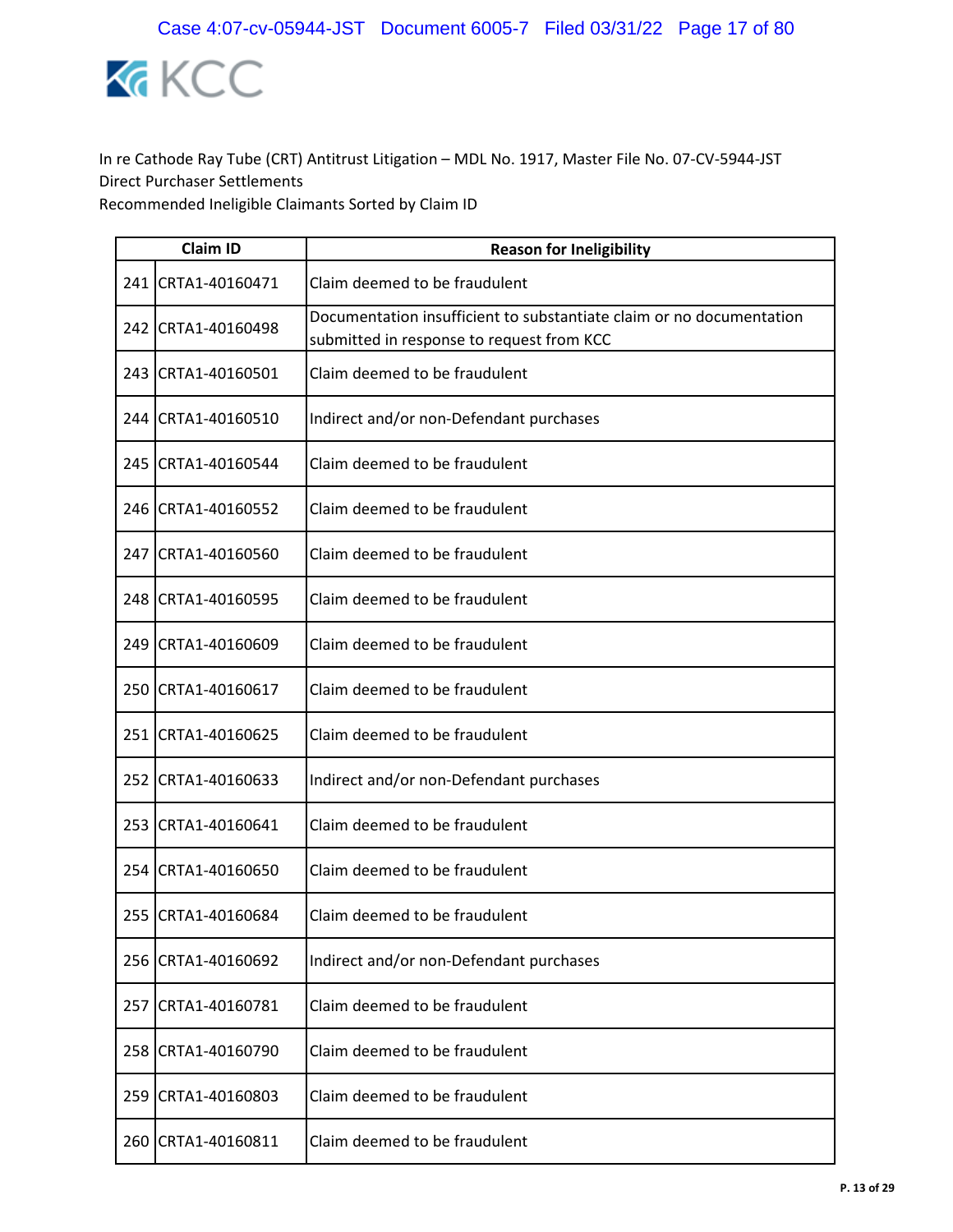

|     | <b>Claim ID</b>    | <b>Reason for Ineligibility</b>         |
|-----|--------------------|-----------------------------------------|
|     | 261 CRTA1-40160820 | Claim deemed to be fraudulent           |
|     | 262 CRTA1-40160838 | Indirect and/or non-Defendant purchases |
|     | 263 CRTA1-40160862 | Claim deemed to be fraudulent           |
|     | 264 CRTA1-40160870 | Claim deemed to be fraudulent           |
|     | 265 CRTA1-40160897 | Claim deemed to be fraudulent           |
|     | 266 CRTA1-40160900 | Indirect and/or non-Defendant purchases |
| 267 | CRTA1-40160919     | Indirect and/or non-Defendant purchases |
|     | 268 CRTA1-40160927 | Claim deemed to be fraudulent           |
| 269 | CRTA1-40160935     | Claim deemed to be fraudulent           |
|     | 270 CRTA1-40160943 | Claim deemed to be fraudulent           |
|     | 271 CRTA1-40160951 | Claim deemed to be fraudulent           |
| 272 | CRTA1-40160960     | Indirect and/or non-Defendant purchases |
|     | 273 CRTA1-40160978 | Claim deemed to be fraudulent           |
| 274 | CRTA1-40160986     | Claim deemed to be fraudulent           |
|     | 275 CRTA1-40160994 | Claim deemed to be fraudulent           |
| 276 | CRTA1-40161001     | Claim deemed to be fraudulent           |
| 277 | CRTA1-40161010     | Indirect and/or non-Defendant purchases |
| 278 | CRTA1-40161028     | Claim deemed to be fraudulent           |
| 279 | CRTA1-40161044     | Indirect and/or non-Defendant purchases |
| 280 | CRTA1-40161052     | Indirect and/or non-Defendant purchases |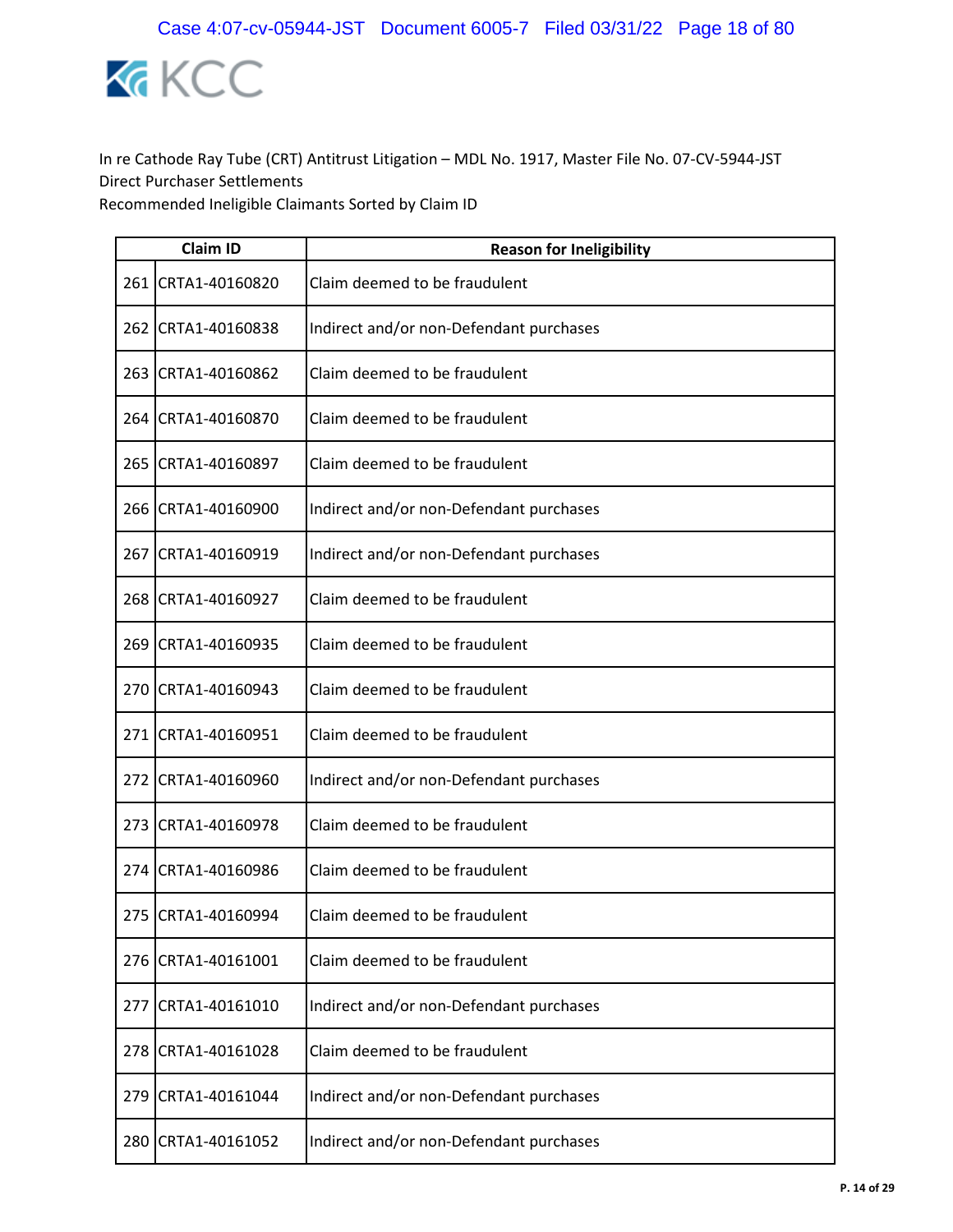

|       | <b>Claim ID</b>    | <b>Reason for Ineligibility</b>                                                                                   |
|-------|--------------------|-------------------------------------------------------------------------------------------------------------------|
| 281   | CRTA1-40161060     | Indirect and/or non-Defendant purchases                                                                           |
| 282   | CRTA1-40161079     | Indirect and/or non-Defendant purchases                                                                           |
| 283   | CRTA1-40161087     | Indirect and/or non-Defendant purchases                                                                           |
| 284   | CRTA1-40161109     | Claim deemed to be fraudulent                                                                                     |
| 285   | CRTA1-40161117     | Claim deemed to be fraudulent                                                                                     |
|       | 286 CRTA1-40161125 | Indirect and/or non-Defendant purchases                                                                           |
| 287   | CRTA1-40161133     | Claim deemed to be fraudulent                                                                                     |
|       | 288 CRTA1-40161141 | Indirect and/or non-Defendant purchases                                                                           |
| 289   | CRTA1-40161150     | Claim deemed to be fraudulent                                                                                     |
| 290   | CRTA1-40161168     | Indirect and/or non-Defendant purchases                                                                           |
| 291 l | CRTA1-40161176     | Claim deemed to be fraudulent                                                                                     |
| 292   | CRTA1-40161184     | Indirect and/or non-Defendant purchases                                                                           |
| 293   | CRTA1-40161192     | Indirect and/or non-Defendant purchases                                                                           |
| 294   | CRTA1-40161206     | Claim deemed to be fraudulent                                                                                     |
| 295   | CRTA1-40161214     | Indirect and/or non-Defendant purchases                                                                           |
| 296   | CRTA1-40161222     | Claim deemed to be fraudulent                                                                                     |
|       | 297 CRTA1-40161230 | Claim deemed to be fraudulent                                                                                     |
| 298   | CRTA1-40161346     | Documentation insufficient to substantiate claim or no documentation<br>submitted in response to request from KCC |
|       | 299 CRTA1-40161389 | Documentation insufficient to substantiate claim or no documentation<br>submitted in response to request from KCC |
| 300   | CRTA1-40161397     | Documentation insufficient to substantiate claim or no documentation<br>submitted in response to request from KCC |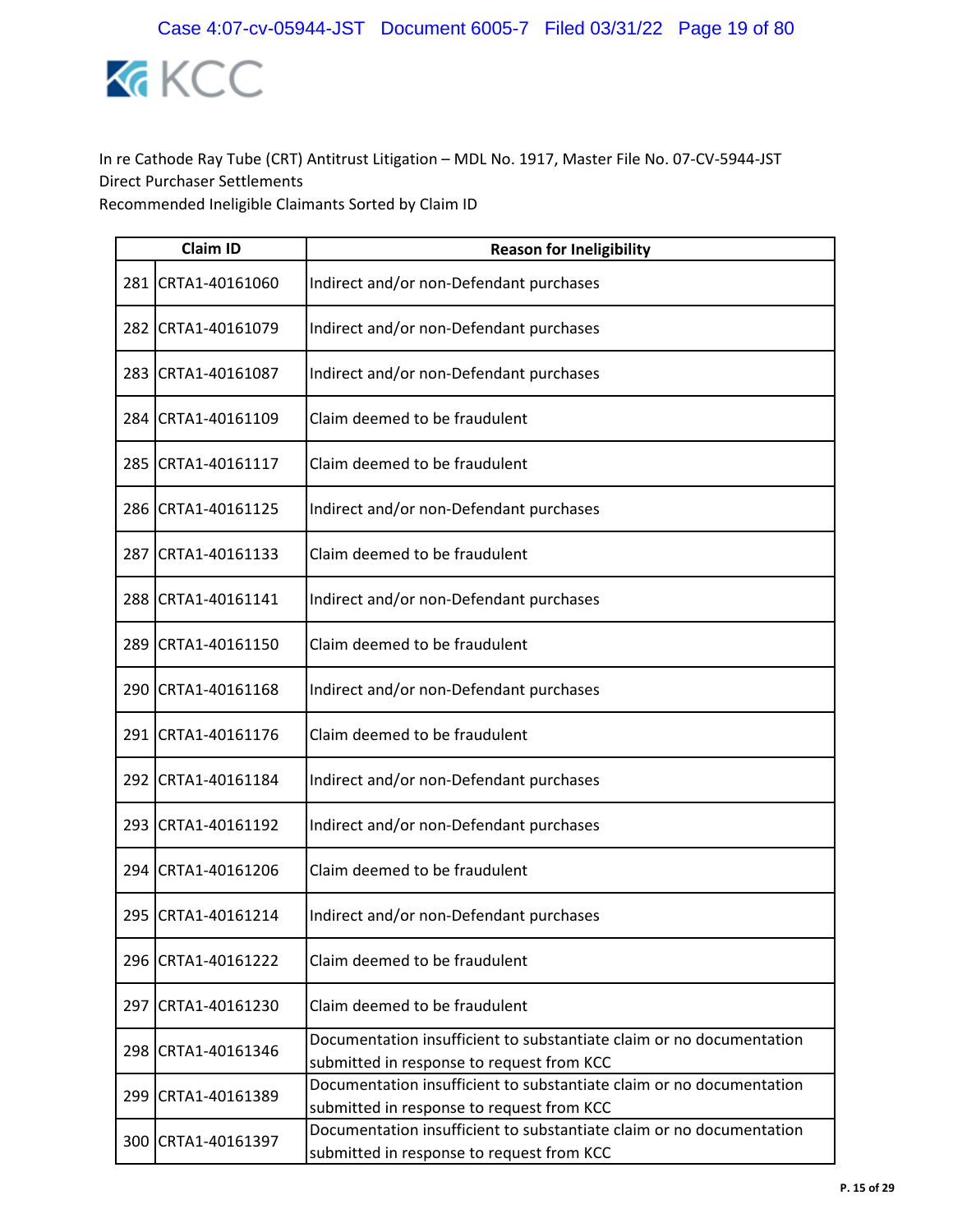

| <b>Claim ID</b>    | <b>Reason for Ineligibility</b>                                                                                   |
|--------------------|-------------------------------------------------------------------------------------------------------------------|
| 301 CRTA1-40161419 | Claim deemed to be fraudulent                                                                                     |
| 302 CRTA1-40161427 | Claim deemed to be fraudulent                                                                                     |
| 303 CRTA1-40161435 | Indirect and/or non-Defendant purchases                                                                           |
| 304 CRTA1-40161486 | Claim deemed to be fraudulent                                                                                     |
| 305 CRTA1-40161508 | Claim deemed to be fraudulent                                                                                     |
| 306 CRTA1-40161516 | Claim deemed to be fraudulent                                                                                     |
| 307 CRTA1-40161753 | Claim deemed to be fraudulent                                                                                     |
| 308 CRTA1-40161800 | Documentation insufficient to substantiate claim or no documentation<br>submitted in response to request from KCC |
| 309 CRTA1-40161818 | Documentation insufficient to substantiate claim or no documentation<br>submitted in response to request from KCC |
| 310 CRTA1-40161826 | Documentation insufficient to substantiate claim or no documentation<br>submitted in response to request from KCC |
| 311 CRTA1-40161834 | Documentation insufficient to substantiate claim or no documentation<br>submitted in response to request from KCC |
| 312 CRTA1-40161842 | Documentation insufficient to substantiate claim or no documentation<br>submitted in response to request from KCC |
| 313 CRTA1-40161850 | Documentation insufficient to substantiate claim or no documentation<br>submitted in response to request from KCC |
| 314 CRTA1-40161869 | Documentation insufficient to substantiate claim or no documentation<br>submitted in response to request from KCC |
| 315 CRTA1-40161877 | Documentation insufficient to substantiate claim or no documentation<br>submitted in response to request from KCC |
| 316 CRTA1-40161885 | Documentation insufficient to substantiate claim or no documentation<br>submitted in response to request from KCC |
| 317 CRTA1-40161893 | Documentation insufficient to substantiate claim or no documentation<br>submitted in response to request from KCC |
| 318 CRTA1-40161907 | Documentation insufficient to substantiate claim or no documentation<br>submitted in response to request from KCC |
| 319 CRTA1-40161915 | Documentation insufficient to substantiate claim or no documentation<br>submitted in response to request from KCC |
| 320 CRTA1-40161923 | Documentation insufficient to substantiate claim or no documentation<br>submitted in response to request from KCC |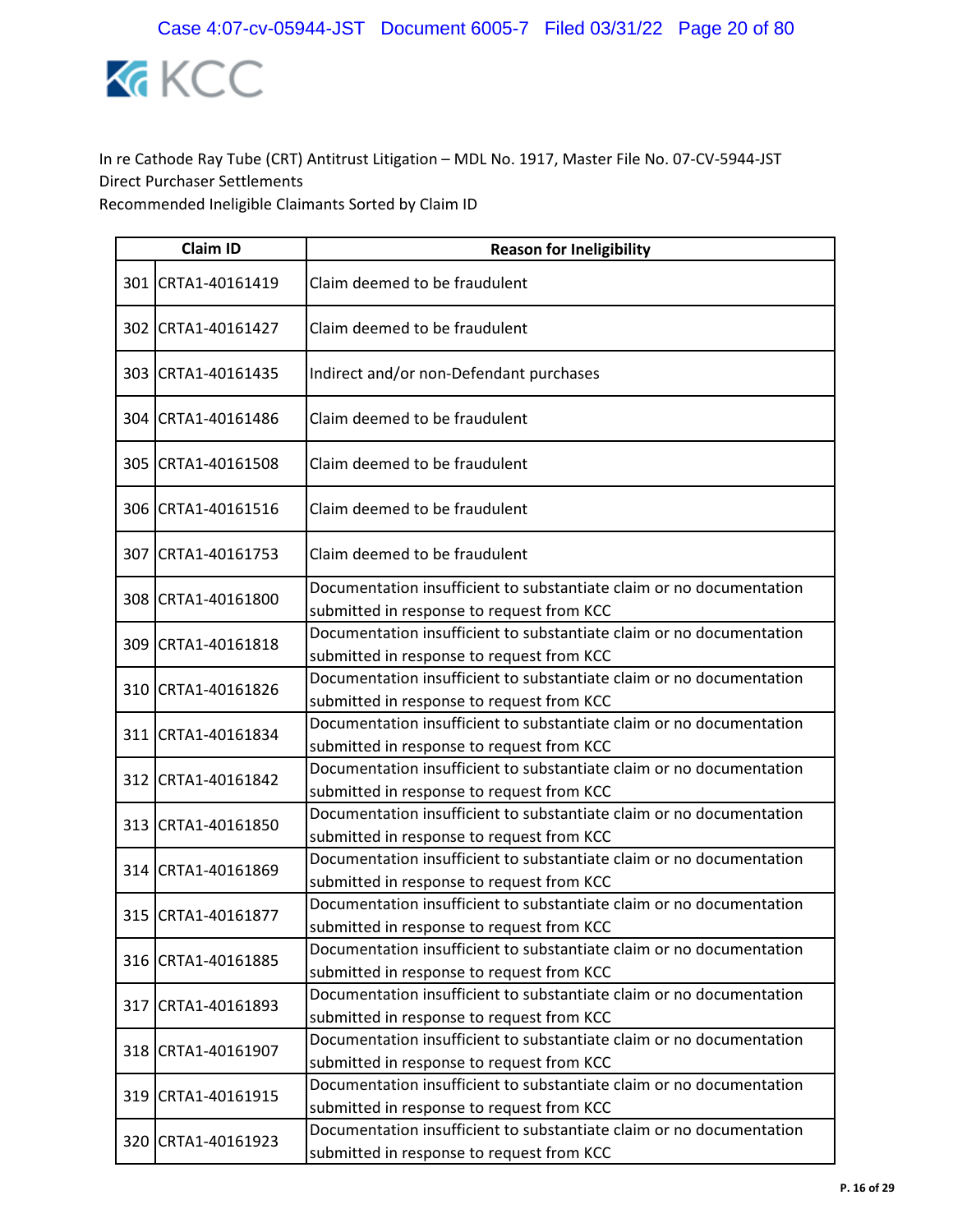

|  | <b>Claim ID</b>    | <b>Reason for Ineligibility</b>                                      |
|--|--------------------|----------------------------------------------------------------------|
|  | 321 CRTA1-40161931 | Documentation insufficient to substantiate claim or no documentation |
|  |                    | submitted in response to request from KCC                            |
|  | 322 CRTA1-40161940 | Documentation insufficient to substantiate claim or no documentation |
|  |                    | submitted in response to request from KCC                            |
|  | 323 CRTA1-40161958 | Documentation insufficient to substantiate claim or no documentation |
|  |                    | submitted in response to request from KCC                            |
|  | 324 CRTA1-40161966 | Documentation insufficient to substantiate claim or no documentation |
|  |                    | submitted in response to request from KCC                            |
|  | 325 CRTA1-40161974 | Documentation insufficient to substantiate claim or no documentation |
|  |                    | submitted in response to request from KCC                            |
|  | 326 CRTA1-40161982 | Documentation insufficient to substantiate claim or no documentation |
|  |                    | submitted in response to request from KCC                            |
|  | 327 CRTA1-40161990 | Documentation insufficient to substantiate claim or no documentation |
|  |                    | submitted in response to request from KCC                            |
|  | 328 CRTA1-40162008 | Documentation insufficient to substantiate claim or no documentation |
|  |                    | submitted in response to request from KCC                            |
|  | 329 CRTA1-40162016 | Documentation insufficient to substantiate claim or no documentation |
|  |                    | submitted in response to request from KCC                            |
|  | 330 CRTA1-40162024 | Documentation insufficient to substantiate claim or no documentation |
|  |                    | submitted in response to request from KCC                            |
|  | 331 CRTA1-40162032 | Documentation insufficient to substantiate claim or no documentation |
|  |                    | submitted in response to request from KCC                            |
|  | 332 CRTA1-40162040 | Documentation insufficient to substantiate claim or no documentation |
|  |                    | submitted in response to request from KCC                            |
|  | 333 CRTA1-40162059 | Documentation insufficient to substantiate claim or no documentation |
|  |                    | submitted in response to request from KCC                            |
|  | 334 CRTA1-40162067 | Documentation insufficient to substantiate claim or no documentation |
|  |                    | submitted in response to request from KCC                            |
|  | 335 CRTA1-40162075 | Documentation insufficient to substantiate claim or no documentation |
|  |                    | submitted in response to request from KCC                            |
|  | 336 CRTA1-40162083 | Documentation insufficient to substantiate claim or no documentation |
|  |                    | submitted in response to request from KCC                            |
|  | 337 CRTA1-40162091 | Documentation insufficient to substantiate claim or no documentation |
|  |                    | submitted in response to request from KCC                            |
|  | 338 CRTA1-40162105 | Documentation insufficient to substantiate claim or no documentation |
|  |                    | submitted in response to request from KCC                            |
|  | 339 CRTA1-40162113 | Documentation insufficient to substantiate claim or no documentation |
|  |                    | submitted in response to request from KCC                            |
|  | 340 CRTA1-40162121 | Documentation insufficient to substantiate claim or no documentation |
|  |                    | submitted in response to request from KCC                            |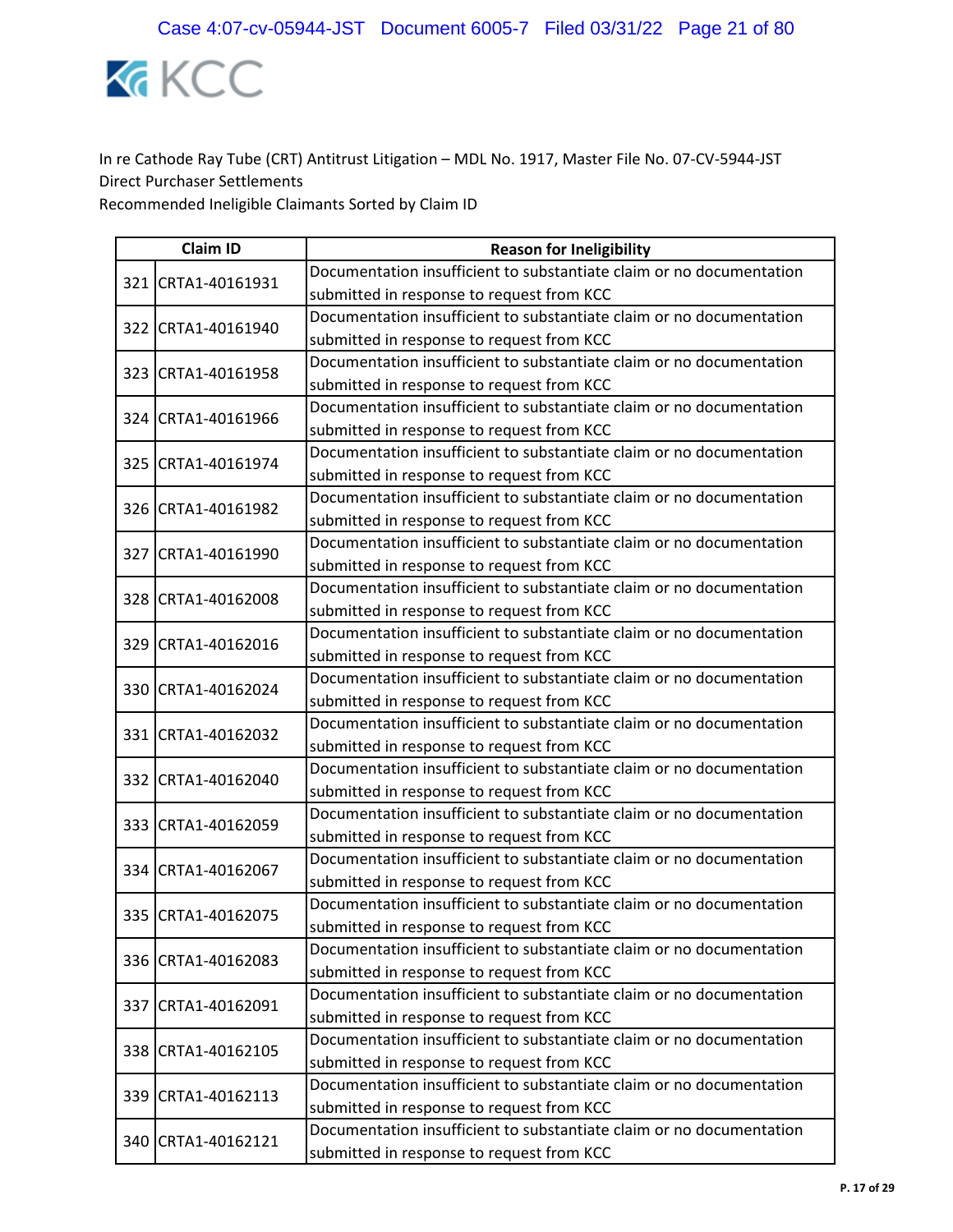

|     | <b>Claim ID</b>    | <b>Reason for Ineligibility</b>                                                                                   |
|-----|--------------------|-------------------------------------------------------------------------------------------------------------------|
|     | 341 CRTA1-40162130 | Documentation insufficient to substantiate claim or no documentation                                              |
|     |                    | submitted in response to request from KCC                                                                         |
|     | 342 CRTA1-40162148 | Documentation insufficient to substantiate claim or no documentation                                              |
|     |                    | submitted in response to request from KCC                                                                         |
|     | 343 CRTA1-40162156 | Documentation insufficient to substantiate claim or no documentation                                              |
|     |                    | submitted in response to request from KCC                                                                         |
|     | 344 CRTA1-40162164 | Documentation insufficient to substantiate claim or no documentation                                              |
|     |                    | submitted in response to request from KCC                                                                         |
|     | 345 CRTA1-40162172 | Documentation insufficient to substantiate claim or no documentation                                              |
|     |                    | submitted in response to request from KCC                                                                         |
|     | 346 CRTA1-40162180 | Documentation insufficient to substantiate claim or no documentation                                              |
|     |                    | submitted in response to request from KCC                                                                         |
|     | 347 CRTA1-40162199 | Documentation insufficient to substantiate claim or no documentation                                              |
|     |                    | submitted in response to request from KCC                                                                         |
|     | 348 CRTA1-40162202 | Documentation insufficient to substantiate claim or no documentation                                              |
|     |                    | submitted in response to request from KCC                                                                         |
|     | 349 CRTA1-40162210 | Documentation insufficient to substantiate claim or no documentation                                              |
|     |                    | submitted in response to request from KCC                                                                         |
|     | 350 CRTA1-40162229 | Documentation insufficient to substantiate claim or no documentation                                              |
|     |                    | submitted in response to request from KCC                                                                         |
|     | 351 CRTA1-40162237 | Documentation insufficient to substantiate claim or no documentation                                              |
|     |                    | submitted in response to request from KCC                                                                         |
|     | 352 CRTA1-40162245 | Documentation insufficient to substantiate claim or no documentation                                              |
|     |                    | submitted in response to request from KCC                                                                         |
|     | 353 CRTA1-40162288 | Claim deemed to be fraudulent                                                                                     |
|     | 354 CRTA1-40162385 | Documentation insufficient to substantiate claim or no documentation                                              |
|     |                    | submitted in response to request from KCC                                                                         |
|     | 355 CRTA1-40162423 | Claim deemed to be fraudulent                                                                                     |
| 356 | CRTA1-40162490     | Claim deemed to be fraudulent                                                                                     |
| 357 | CRTA1-40162512     | Documentation insufficient to substantiate claim or no documentation<br>submitted in response to request from KCC |
| 358 | CRTA1-40162580     | Claim deemed to be fraudulent                                                                                     |
|     | 359 CRTA1-40162660 | Claim deemed to be fraudulent                                                                                     |
| 360 | CRTA1-40162687     | Claim deemed to be fraudulent                                                                                     |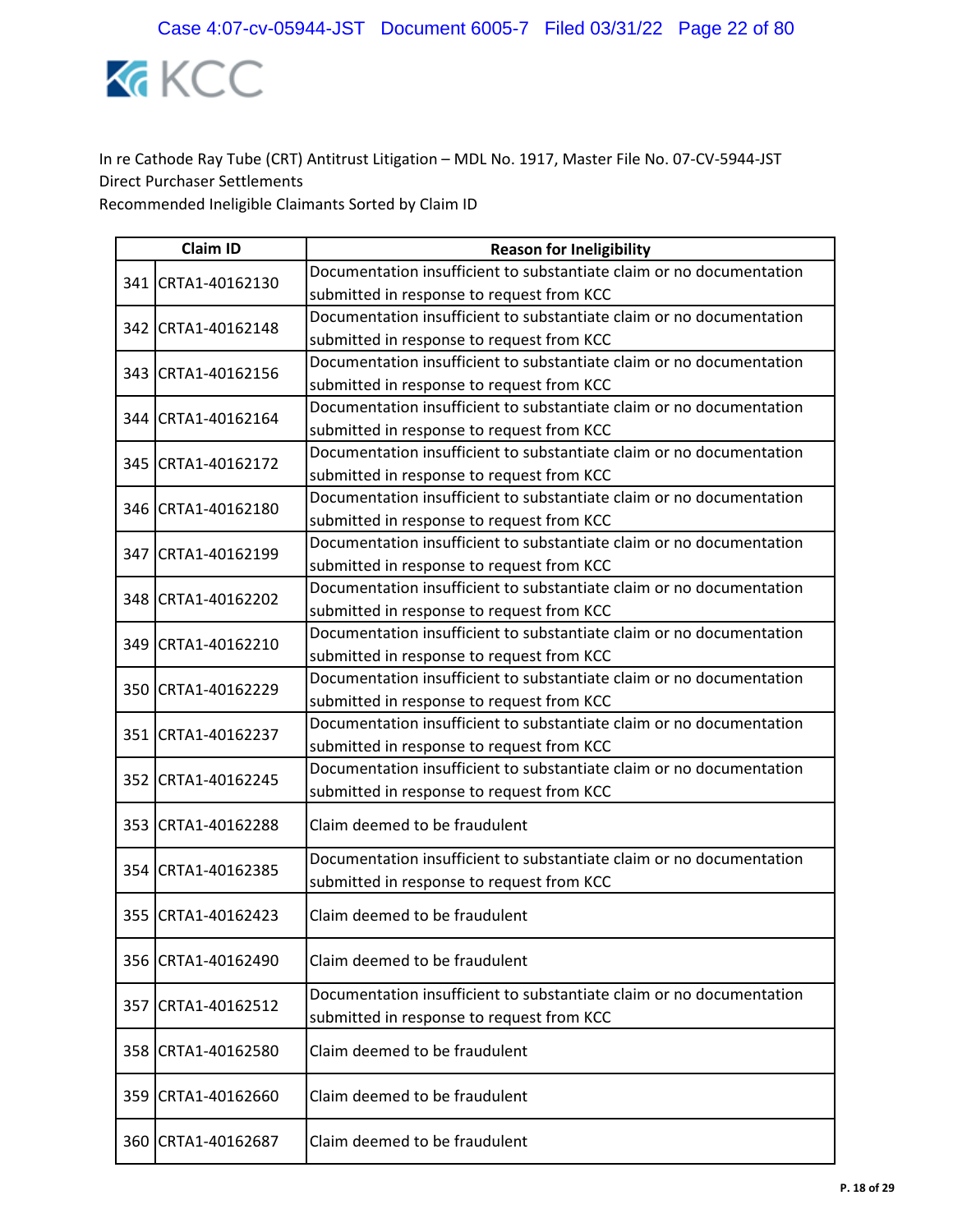

|     | <b>Claim ID</b>     | <b>Reason for Ineligibility</b>                                                                                   |
|-----|---------------------|-------------------------------------------------------------------------------------------------------------------|
|     | 361 CRTA1-40162695  | Claim deemed to be fraudulent                                                                                     |
|     | 362 ICRTA1-40162709 | Claim deemed to be fraudulent                                                                                     |
|     | 363 CRTA1-40162776  | Claim deemed to be fraudulent                                                                                     |
|     | 364 CRTA1-40162792  | Documentation insufficient to substantiate claim or no documentation<br>submitted in response to request from KCC |
|     | 365 CRTA1-40162806  | Documentation insufficient to substantiate claim or no documentation<br>submitted in response to request from KCC |
|     | 366 CRTA1-40162814  | Documentation insufficient to substantiate claim or no documentation<br>submitted in response to request from KCC |
|     | 367 CRTA1-40162822  | Claim deemed to be fraudulent                                                                                     |
|     | 368 CRTA1-40162830  | Claim deemed to be fraudulent                                                                                     |
|     | 369 CRTA1-40162849  | Claim deemed to be fraudulent                                                                                     |
|     | 370 CRTA1-40163063  | Documentation insufficient to substantiate claim or no documentation<br>submitted in response to request from KCC |
|     | 371 CRTA1-40163110  | Documentation insufficient to substantiate claim or no documentation<br>submitted in response to request from KCC |
|     | 372 CRTA1-40163306  | Claim deemed to be fraudulent                                                                                     |
|     | 373 CRTA1-40163314  | Claim deemed to be fraudulent                                                                                     |
|     | 374 CRTA1-40163322  | Claim deemed to be fraudulent                                                                                     |
|     | 375 CRTA1-40163330  | Claim deemed to be fraudulent                                                                                     |
| 376 | CRTA1-40163349      | Claim deemed to be fraudulent                                                                                     |
| 377 | CRTA1-40163357      | Claim deemed to be fraudulent                                                                                     |
| 378 | CRTA1-40163365      | Claim deemed to be fraudulent                                                                                     |
| 379 | CRTA1-40163373      | Claim deemed to be fraudulent                                                                                     |
| 380 | CRTA1-40163381      | Claim deemed to be fraudulent                                                                                     |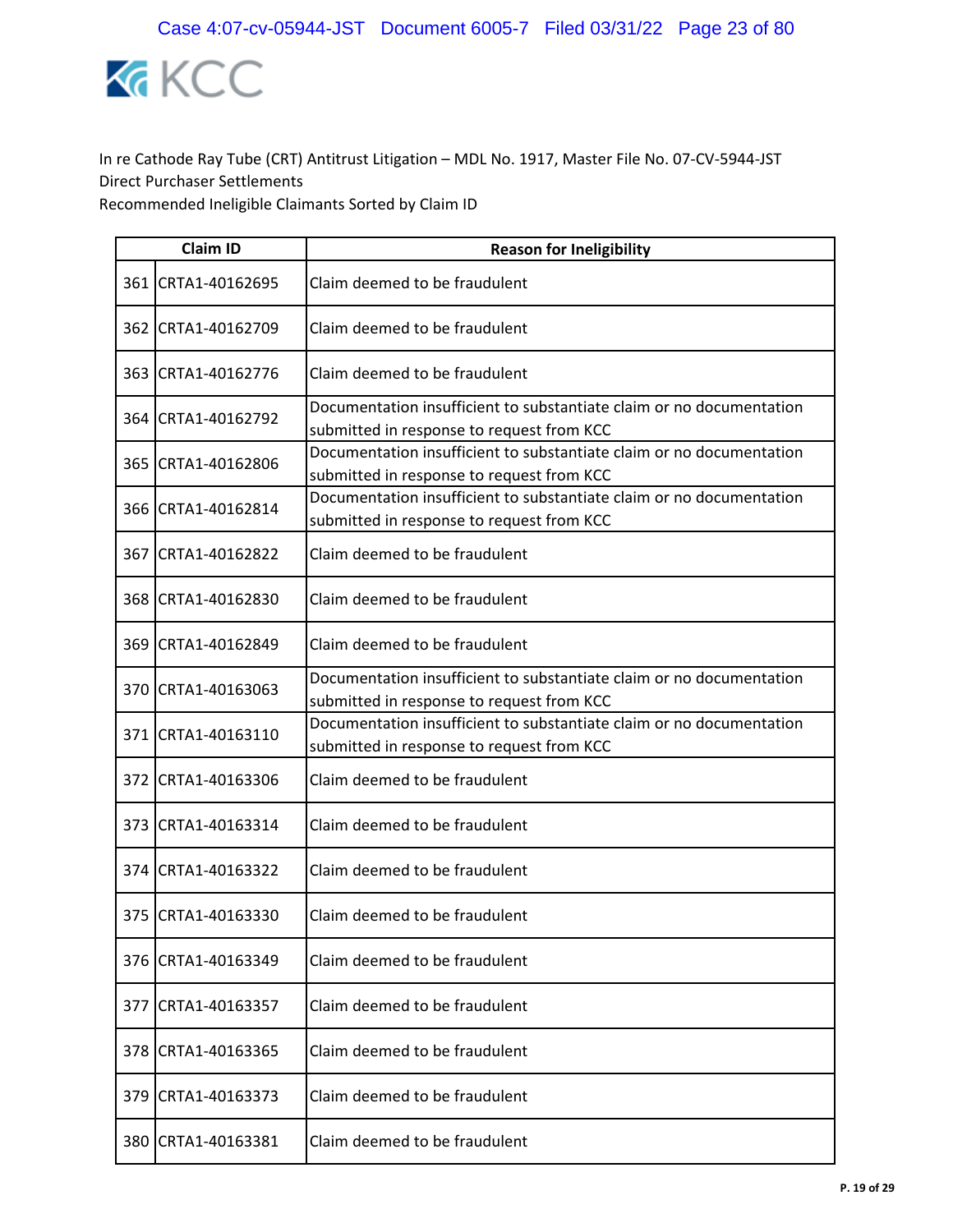

|       | <b>Claim ID</b>    | <b>Reason for Ineligibility</b>                                                                                   |
|-------|--------------------|-------------------------------------------------------------------------------------------------------------------|
| 381   | CRTA1-40163390     | Claim deemed to be fraudulent                                                                                     |
| 382   | CRTA1-40163403     | Claim deemed to be fraudulent                                                                                     |
| 383   | CRTA1-40163411     | Claim deemed to be fraudulent                                                                                     |
| 384   | CRTA1-40163420     | Claim deemed to be fraudulent                                                                                     |
| 385   | CRTA1-40163438     | Claim deemed to be fraudulent                                                                                     |
|       | 386 CRTA1-40163560 | Claim deemed to be fraudulent                                                                                     |
| 387   | CRTA1-40163616     | Claim deemed to be fraudulent                                                                                     |
| 388   | CRTA1-40163624     | Claim deemed to be fraudulent                                                                                     |
| 389   | CRTA1-40163640     | Claim deemed to be fraudulent                                                                                     |
| 390   | CRTA1-40163659     | Claim deemed to be fraudulent                                                                                     |
| 391 l | CRTA1-40163667     | Claim deemed to be fraudulent                                                                                     |
| 392   | CRTA1-40163675     | Claim deemed to be fraudulent                                                                                     |
|       | 393 CRTA1-40163683 | Claim deemed to be fraudulent                                                                                     |
| 394   | CRTA1-40163713     | Claim deemed to be fraudulent                                                                                     |
|       | 395 CRTA1-70000069 | Claim deemed to be fraudulent                                                                                     |
| 396   | CRTA1-70000077     | Claim deemed to be fraudulent                                                                                     |
|       | 397 CRTA1-70000085 | Claim deemed to be fraudulent                                                                                     |
| 398   | CRTA1-70000093     | Claim deemed to be fraudulent                                                                                     |
|       | 399 CRTA1-70000107 | Claim deemed to be fraudulent                                                                                     |
| 400   | CRTA1-70000212     | Documentation insufficient to substantiate claim or no documentation<br>submitted in response to request from KCC |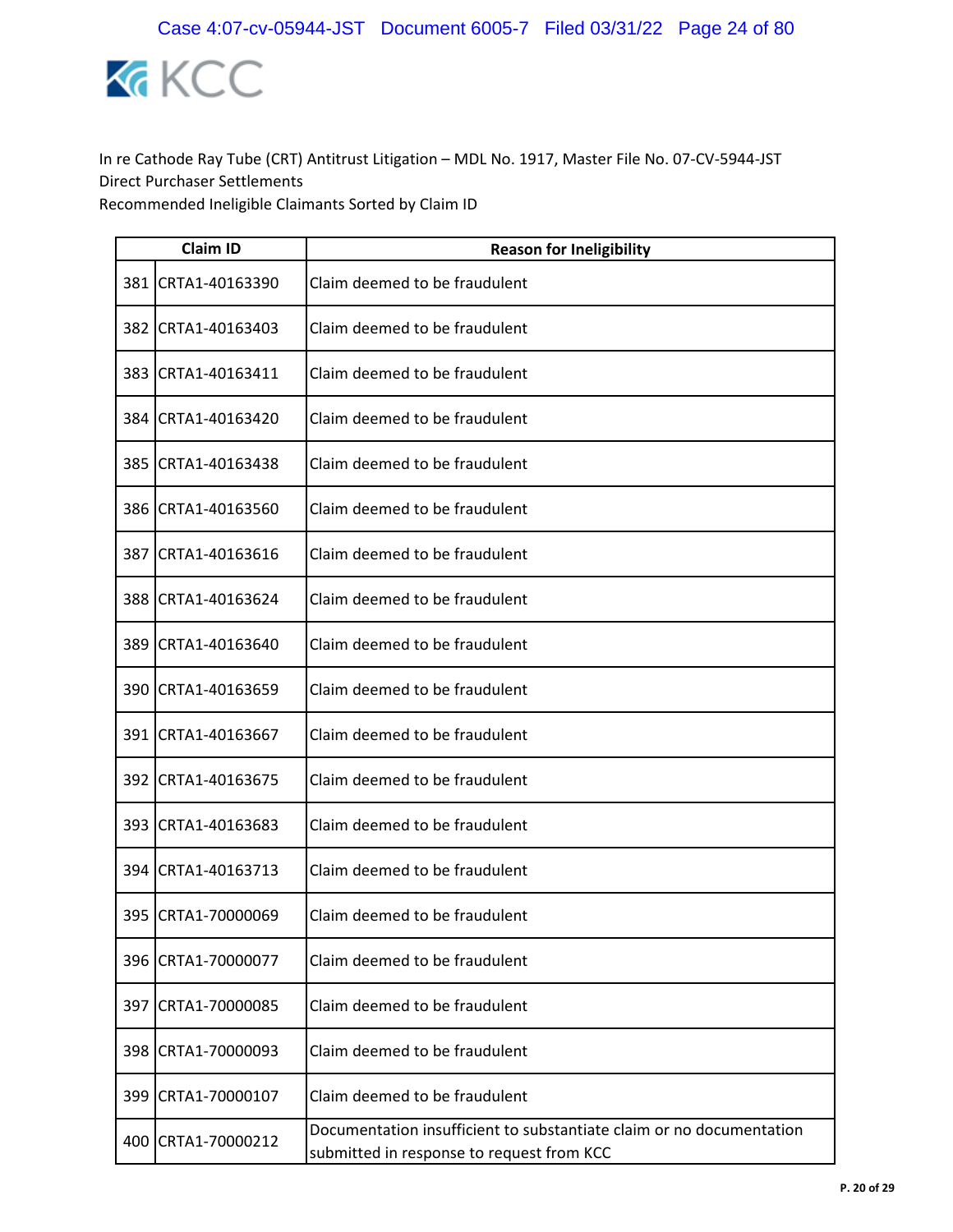

|  | <b>Claim ID</b>    | <b>Reason for Ineligibility</b>                                      |
|--|--------------------|----------------------------------------------------------------------|
|  | 401 CRTA1-70000301 | Documentation insufficient to substantiate claim or no documentation |
|  |                    | submitted in response to request from KCC                            |
|  | 402 CRTA1-70000310 | Documentation insufficient to substantiate claim or no documentation |
|  |                    | submitted in response to request from KCC                            |
|  | 403 CRTA1-70000328 | Documentation insufficient to substantiate claim or no documentation |
|  |                    | submitted in response to request from KCC                            |
|  | 404 CRTA1-70000336 | Documentation insufficient to substantiate claim or no documentation |
|  |                    | submitted in response to request from KCC                            |
|  | 405 CRTA1-70000344 | Documentation insufficient to substantiate claim or no documentation |
|  |                    | submitted in response to request from KCC                            |
|  | 406 CRTA1-70000352 | Documentation insufficient to substantiate claim or no documentation |
|  |                    | submitted in response to request from KCC                            |
|  | 407 CRTA1-70000360 | Documentation insufficient to substantiate claim or no documentation |
|  |                    | submitted in response to request from KCC                            |
|  | 408 CRTA1-70000379 | Documentation insufficient to substantiate claim or no documentation |
|  |                    | submitted in response to request from KCC                            |
|  | 409 CRTA1-70000387 | Documentation insufficient to substantiate claim or no documentation |
|  |                    | submitted in response to request from KCC                            |
|  | 410 CRTA1-70000395 | Documentation insufficient to substantiate claim or no documentation |
|  |                    | submitted in response to request from KCC                            |
|  | 411 CRTA1-70000409 | Documentation insufficient to substantiate claim or no documentation |
|  |                    | submitted in response to request from KCC                            |
|  | 412 CRTA1-70000417 | Documentation insufficient to substantiate claim or no documentation |
|  |                    | submitted in response to request from KCC                            |
|  | 413 CRTA1-70000425 | Documentation insufficient to substantiate claim or no documentation |
|  |                    | submitted in response to request from KCC                            |
|  |                    | Documentation insufficient to substantiate claim or no documentation |
|  | 414 CRTA1-70000433 | submitted in response to request from KCC                            |
|  | 415 CRTA1-70000441 | Documentation insufficient to substantiate claim or no documentation |
|  |                    | submitted in response to request from KCC                            |
|  |                    | Documentation insufficient to substantiate claim or no documentation |
|  | 416 CRTA1-70000450 | submitted in response to request from KCC                            |
|  |                    | Documentation insufficient to substantiate claim or no documentation |
|  | 417 CRTA1-70000468 | submitted in response to request from KCC                            |
|  |                    | Documentation insufficient to substantiate claim or no documentation |
|  | 418 CRTA1-70000476 | submitted in response to request from KCC                            |
|  |                    | Documentation insufficient to substantiate claim or no documentation |
|  | 419 CRTA1-70000484 | submitted in response to request from KCC                            |
|  | 420 CRTA1-70000492 | Documentation insufficient to substantiate claim or no documentation |
|  |                    | submitted in response to request from KCC                            |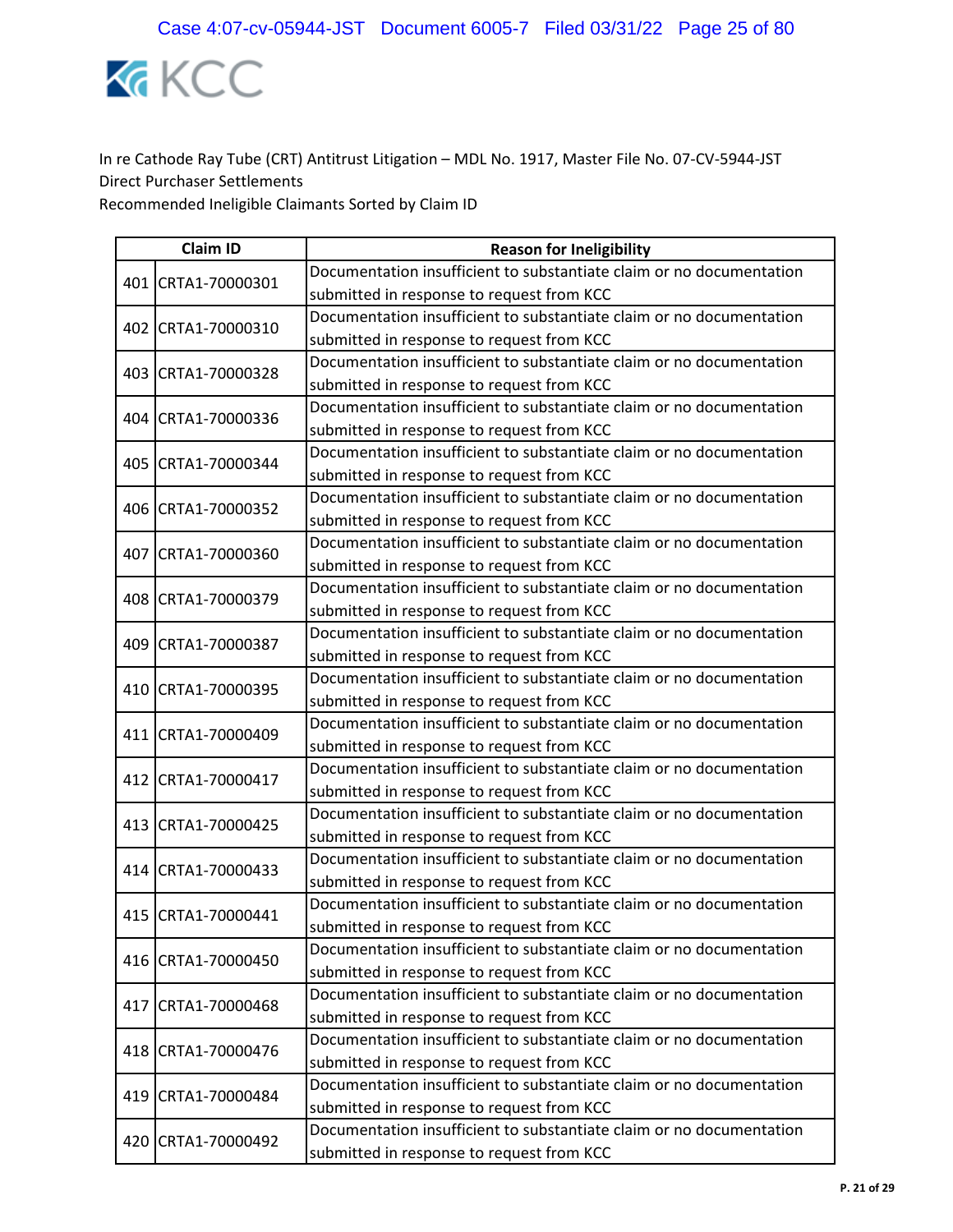

|  | <b>Claim ID</b>    | <b>Reason for Ineligibility</b>                                      |
|--|--------------------|----------------------------------------------------------------------|
|  | 421 CRTA1-70000506 | Documentation insufficient to substantiate claim or no documentation |
|  |                    | submitted in response to request from KCC                            |
|  | 422 CRTA1-70000514 | Documentation insufficient to substantiate claim or no documentation |
|  |                    | submitted in response to request from KCC                            |
|  | 423 CRTA1-70000522 | Documentation insufficient to substantiate claim or no documentation |
|  |                    | submitted in response to request from KCC                            |
|  | 424 CRTA1-70000530 | Documentation insufficient to substantiate claim or no documentation |
|  |                    | submitted in response to request from KCC                            |
|  | 425 CRTA1-70000549 | Documentation insufficient to substantiate claim or no documentation |
|  |                    | submitted in response to request from KCC                            |
|  | 426 CRTA1-70000557 | Documentation insufficient to substantiate claim or no documentation |
|  |                    | submitted in response to request from KCC                            |
|  | 427 CRTA1-70000565 | Documentation insufficient to substantiate claim or no documentation |
|  |                    | submitted in response to request from KCC                            |
|  | 428 CRTA1-70000573 | Documentation insufficient to substantiate claim or no documentation |
|  |                    | submitted in response to request from KCC                            |
|  | 429 CRTA1-70000590 | Documentation insufficient to substantiate claim or no documentation |
|  |                    | submitted in response to request from KCC                            |
|  | 430 CRTA1-70000603 | Documentation insufficient to substantiate claim or no documentation |
|  |                    | submitted in response to request from KCC                            |
|  | 431 CRTA1-70000620 | Documentation insufficient to substantiate claim or no documentation |
|  |                    | submitted in response to request from KCC                            |
|  | 432 CRTA1-70000638 | Documentation insufficient to substantiate claim or no documentation |
|  |                    | submitted in response to request from KCC                            |
|  | 433 CRTA1-70000646 | Documentation insufficient to substantiate claim or no documentation |
|  |                    | submitted in response to request from KCC                            |
|  | 434 CRTA1-70000654 | Documentation insufficient to substantiate claim or no documentation |
|  |                    | submitted in response to request from KCC                            |
|  | 435 CRTA1-70000670 | Documentation insufficient to substantiate claim or no documentation |
|  |                    | submitted in response to request from KCC                            |
|  | 436 CRTA1-70000689 | Documentation insufficient to substantiate claim or no documentation |
|  |                    | submitted in response to request from KCC                            |
|  | 437 CRTA1-70000697 | Documentation insufficient to substantiate claim or no documentation |
|  |                    | submitted in response to request from KCC                            |
|  | 438 CRTA1-70000700 | Documentation insufficient to substantiate claim or no documentation |
|  |                    | submitted in response to request from KCC                            |
|  | 439 CRTA1-70000719 | Documentation insufficient to substantiate claim or no documentation |
|  |                    | submitted in response to request from KCC                            |
|  | 440 CRTA1-70000727 | Documentation insufficient to substantiate claim or no documentation |
|  |                    | submitted in response to request from KCC                            |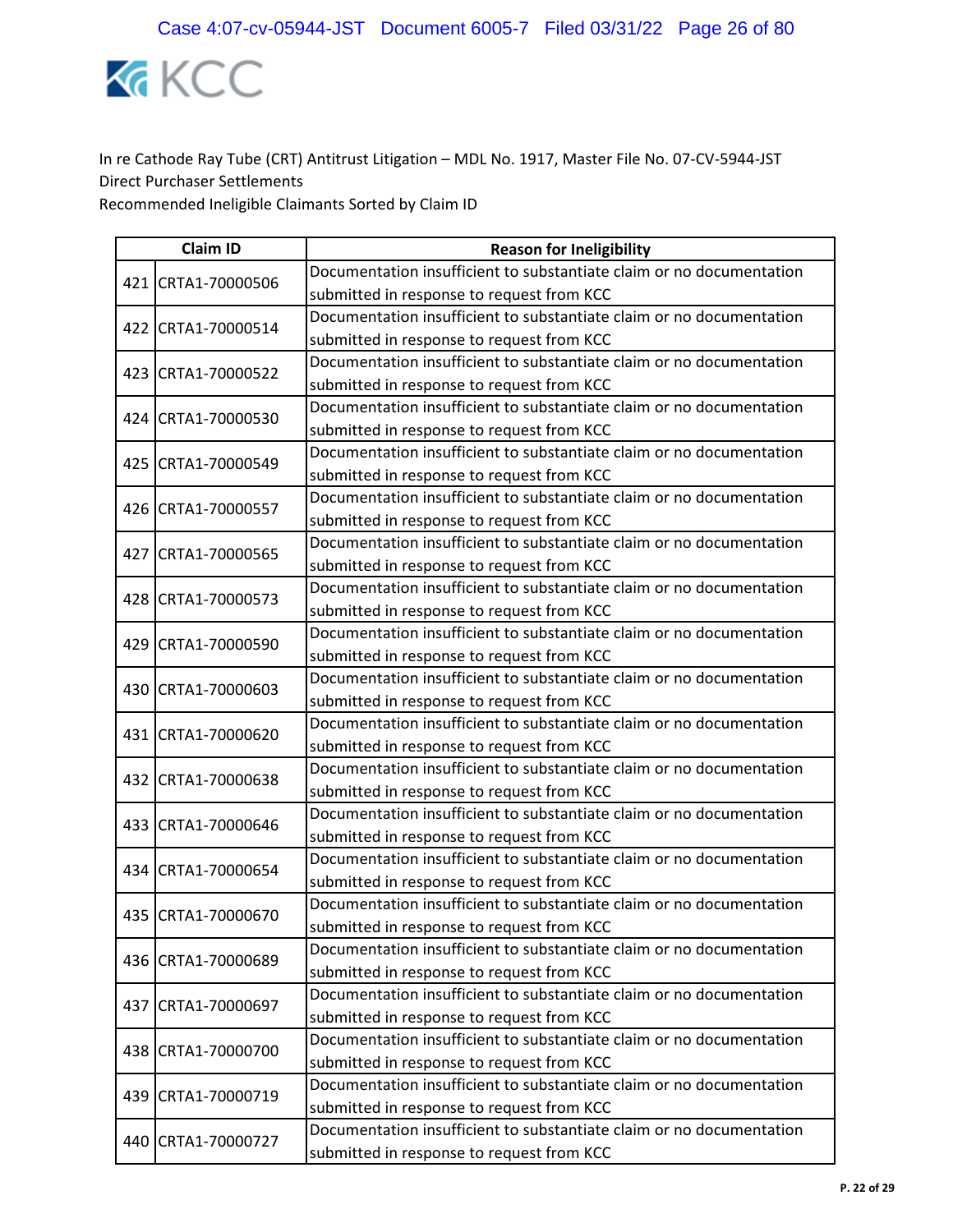

| <b>Claim ID</b> |                    | <b>Reason for Ineligibility</b>                                      |  |
|-----------------|--------------------|----------------------------------------------------------------------|--|
|                 | 441 CRTA1-70000735 | Documentation insufficient to substantiate claim or no documentation |  |
|                 |                    | submitted in response to request from KCC                            |  |
|                 | 442 CRTA1-70000743 | Documentation insufficient to substantiate claim or no documentation |  |
|                 |                    | submitted in response to request from KCC                            |  |
|                 | 443 CRTA1-70000751 | Documentation insufficient to substantiate claim or no documentation |  |
|                 |                    | submitted in response to request from KCC                            |  |
|                 | 444 CRTA1-70000760 | Documentation insufficient to substantiate claim or no documentation |  |
|                 |                    | submitted in response to request from KCC                            |  |
|                 | 445 CRTA1-70000778 | Documentation insufficient to substantiate claim or no documentation |  |
|                 |                    | submitted in response to request from KCC                            |  |
|                 | 446 CRTA1-70000786 | Documentation insufficient to substantiate claim or no documentation |  |
|                 |                    | submitted in response to request from KCC                            |  |
|                 | 447 CRTA1-70000794 | Documentation insufficient to substantiate claim or no documentation |  |
|                 |                    | submitted in response to request from KCC                            |  |
|                 | 448 CRTA1-70004749 | Documentation insufficient to substantiate claim or no documentation |  |
|                 |                    | submitted in response to request from KCC                            |  |
|                 | 449 CRTA1-70004757 | Documentation insufficient to substantiate claim or no documentation |  |
|                 |                    | submitted in response to request from KCC                            |  |
|                 | 450 CRTA1-70004765 | Documentation insufficient to substantiate claim or no documentation |  |
|                 |                    | submitted in response to request from KCC                            |  |
|                 | 451 CRTA1-70004773 | Documentation insufficient to substantiate claim or no documentation |  |
|                 |                    | submitted in response to request from KCC                            |  |
|                 | 452 CRTA1-70004781 | Documentation insufficient to substantiate claim or no documentation |  |
|                 |                    | submitted in response to request from KCC                            |  |
|                 | 453 CRTA1-70004790 | Documentation insufficient to substantiate claim or no documentation |  |
|                 |                    | submitted in response to request from KCC                            |  |
|                 | 454 CRTA1-70004803 | Documentation insufficient to substantiate claim or no documentation |  |
|                 |                    | submitted in response to request from KCC                            |  |
|                 | 455 CRTA1-70004811 | Documentation insufficient to substantiate claim or no documentation |  |
|                 |                    | submitted in response to request from KCC                            |  |
|                 | 456 CRTA1-70004820 | Documentation insufficient to substantiate claim or no documentation |  |
|                 |                    | submitted in response to request from KCC                            |  |
|                 | 457 CRTA1-70004838 | Documentation insufficient to substantiate claim or no documentation |  |
|                 |                    | submitted in response to request from KCC                            |  |
|                 | 458 CRTA1-70004846 | Documentation insufficient to substantiate claim or no documentation |  |
|                 |                    | submitted in response to request from KCC                            |  |
|                 | 459 CRTA1-70004854 | Documentation insufficient to substantiate claim or no documentation |  |
|                 |                    | submitted in response to request from KCC                            |  |
|                 | 460 CRTA1-70004862 | Documentation insufficient to substantiate claim or no documentation |  |
|                 |                    | submitted in response to request from KCC                            |  |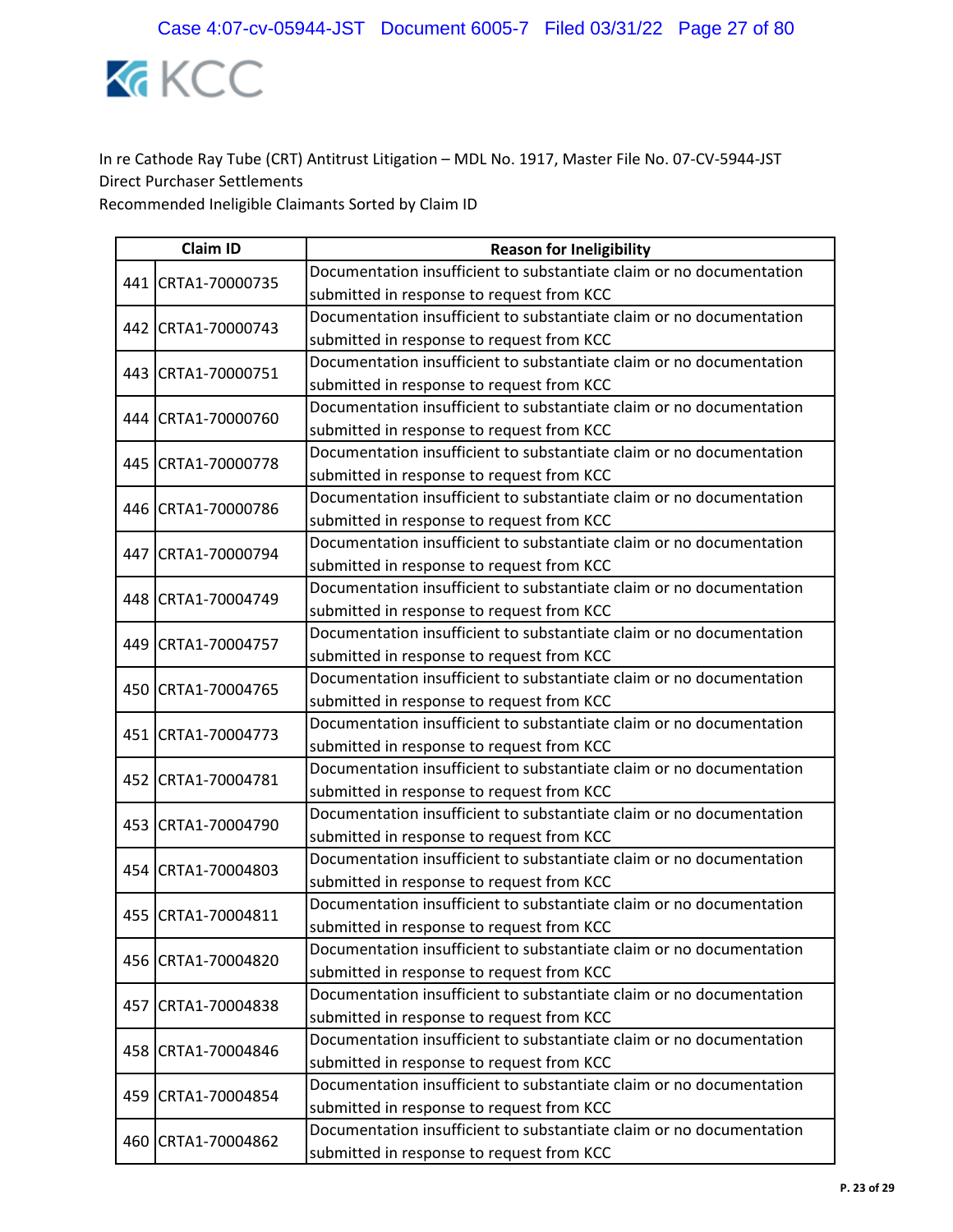

|     | <b>Claim ID</b>    | <b>Reason for Ineligibility</b>                                      |
|-----|--------------------|----------------------------------------------------------------------|
|     | 461 CRTA1-70004870 | Documentation insufficient to substantiate claim or no documentation |
|     |                    | submitted in response to request from KCC                            |
|     | 462 CRTA1-70004889 | Documentation insufficient to substantiate claim or no documentation |
|     |                    | submitted in response to request from KCC                            |
| 463 | CRTA1-70004897     | Documentation insufficient to substantiate claim or no documentation |
|     |                    | submitted in response to request from KCC                            |
|     | 464 CRTA1-70004900 | Documentation insufficient to substantiate claim or no documentation |
|     |                    | submitted in response to request from KCC                            |
|     | 465 CRTA1-70004919 | Documentation insufficient to substantiate claim or no documentation |
|     |                    | submitted in response to request from KCC                            |
|     | 466 CRTA1-70004927 | Documentation insufficient to substantiate claim or no documentation |
|     |                    | submitted in response to request from KCC                            |
|     | 467 CRTA1-70004935 | Documentation insufficient to substantiate claim or no documentation |
|     |                    | submitted in response to request from KCC                            |
|     | 468 CRTA1-70004943 | Documentation insufficient to substantiate claim or no documentation |
|     |                    | submitted in response to request from KCC                            |
|     | 469 CRTA1-70004951 | Documentation insufficient to substantiate claim or no documentation |
|     |                    | submitted in response to request from KCC                            |
|     | 470 CRTA1-70004960 | Documentation insufficient to substantiate claim or no documentation |
|     |                    | submitted in response to request from KCC                            |
|     | 471 CRTA1-70004986 | Documentation insufficient to substantiate claim or no documentation |
|     |                    | submitted in response to request from KCC                            |
|     | 472 CRTA1-70004994 | Documentation insufficient to substantiate claim or no documentation |
|     |                    | submitted in response to request from KCC                            |
|     | 473 CRTA1-70005001 | Documentation insufficient to substantiate claim or no documentation |
|     |                    | submitted in response to request from KCC                            |
|     | 474 CRTA1-70005010 | Documentation insufficient to substantiate claim or no documentation |
|     |                    | submitted in response to request from KCC                            |
|     | 475 CRTA1-70005028 | Documentation insufficient to substantiate claim or no documentation |
|     |                    | submitted in response to request from KCC                            |
|     | 476 CRTA1-70005036 | Documentation insufficient to substantiate claim or no documentation |
|     |                    | submitted in response to request from KCC                            |
|     | 477 CRTA1-70005044 | Documentation insufficient to substantiate claim or no documentation |
|     |                    | submitted in response to request from KCC                            |
|     | 478 CRTA1-70005052 | Documentation insufficient to substantiate claim or no documentation |
|     |                    | submitted in response to request from KCC                            |
|     | 479 CRTA1-70005060 | Documentation insufficient to substantiate claim or no documentation |
|     |                    | submitted in response to request from KCC                            |
|     | 480 CRTA1-70005079 | Documentation insufficient to substantiate claim or no documentation |
|     |                    | submitted in response to request from KCC                            |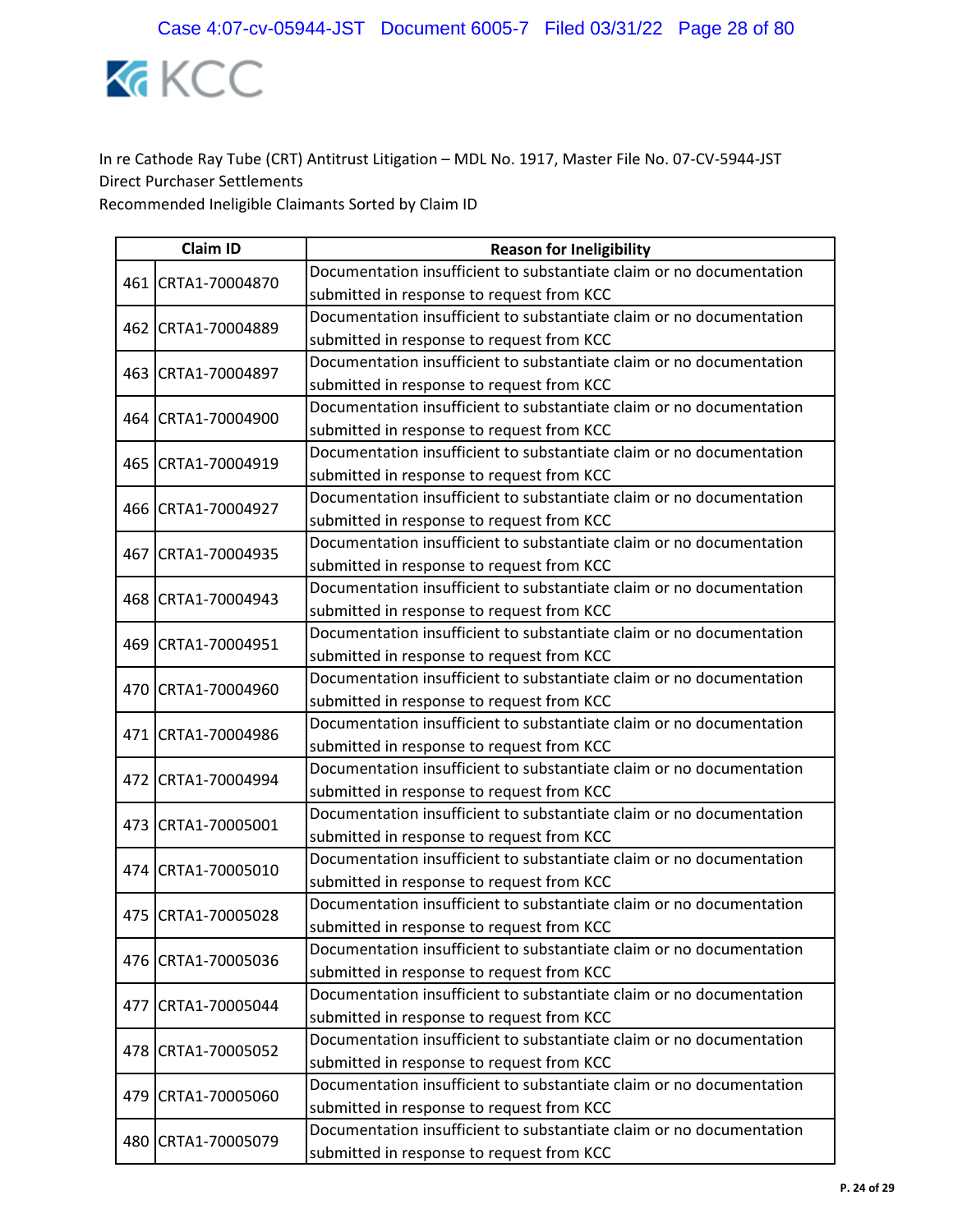

| <b>Claim ID</b> |                    | <b>Reason for Ineligibility</b>                                      |  |
|-----------------|--------------------|----------------------------------------------------------------------|--|
|                 | 481 CRTA1-70005087 | Documentation insufficient to substantiate claim or no documentation |  |
|                 |                    | submitted in response to request from KCC                            |  |
|                 | 482 CRTA1-70005095 | Documentation insufficient to substantiate claim or no documentation |  |
|                 |                    | submitted in response to request from KCC                            |  |
|                 | 483 CRTA1-70005109 | Documentation insufficient to substantiate claim or no documentation |  |
|                 |                    | submitted in response to request from KCC                            |  |
|                 | 484 CRTA1-70005117 | Documentation insufficient to substantiate claim or no documentation |  |
|                 |                    | submitted in response to request from KCC                            |  |
|                 | 485 CRTA1-70005125 | Documentation insufficient to substantiate claim or no documentation |  |
|                 |                    | submitted in response to request from KCC                            |  |
|                 | 486 CRTA1-70005133 | Documentation insufficient to substantiate claim or no documentation |  |
|                 |                    | submitted in response to request from KCC                            |  |
|                 | 487 CRTA1-70005150 | Documentation insufficient to substantiate claim or no documentation |  |
|                 |                    | submitted in response to request from KCC                            |  |
|                 | 488 CRTA1-70005168 | Documentation insufficient to substantiate claim or no documentation |  |
|                 |                    | submitted in response to request from KCC                            |  |
|                 | 489 CRTA1-70005176 | Documentation insufficient to substantiate claim or no documentation |  |
|                 |                    | submitted in response to request from KCC                            |  |
|                 | 490 CRTA1-70005184 | Documentation insufficient to substantiate claim or no documentation |  |
|                 |                    | submitted in response to request from KCC                            |  |
|                 | 491 CRTA1-70005230 | Documentation insufficient to substantiate claim or no documentation |  |
|                 |                    | submitted in response to request from KCC                            |  |
|                 | 492 CRTA1-70005249 | Documentation insufficient to substantiate claim or no documentation |  |
|                 |                    | submitted in response to request from KCC                            |  |
|                 | 493 CRTA1-70005257 | Documentation insufficient to substantiate claim or no documentation |  |
|                 |                    | submitted in response to request from KCC                            |  |
|                 | 494 CRTA1-70005265 | Documentation insufficient to substantiate claim or no documentation |  |
|                 |                    | submitted in response to request from KCC                            |  |
|                 | 495 CRTA1-70005273 | Documentation insufficient to substantiate claim or no documentation |  |
|                 |                    | submitted in response to request from KCC                            |  |
|                 | 496 CRTA1-70005281 | Documentation insufficient to substantiate claim or no documentation |  |
|                 |                    | submitted in response to request from KCC                            |  |
|                 | 497 CRTA1-70005290 | Documentation insufficient to substantiate claim or no documentation |  |
|                 |                    | submitted in response to request from KCC                            |  |
|                 | 498 CRTA1-70005303 | Documentation insufficient to substantiate claim or no documentation |  |
|                 |                    | submitted in response to request from KCC                            |  |
|                 | 499 CRTA1-70005311 | Documentation insufficient to substantiate claim or no documentation |  |
|                 |                    | submitted in response to request from KCC                            |  |
|                 | 500 CRTA1-70005320 | Documentation insufficient to substantiate claim or no documentation |  |
|                 |                    | submitted in response to request from KCC                            |  |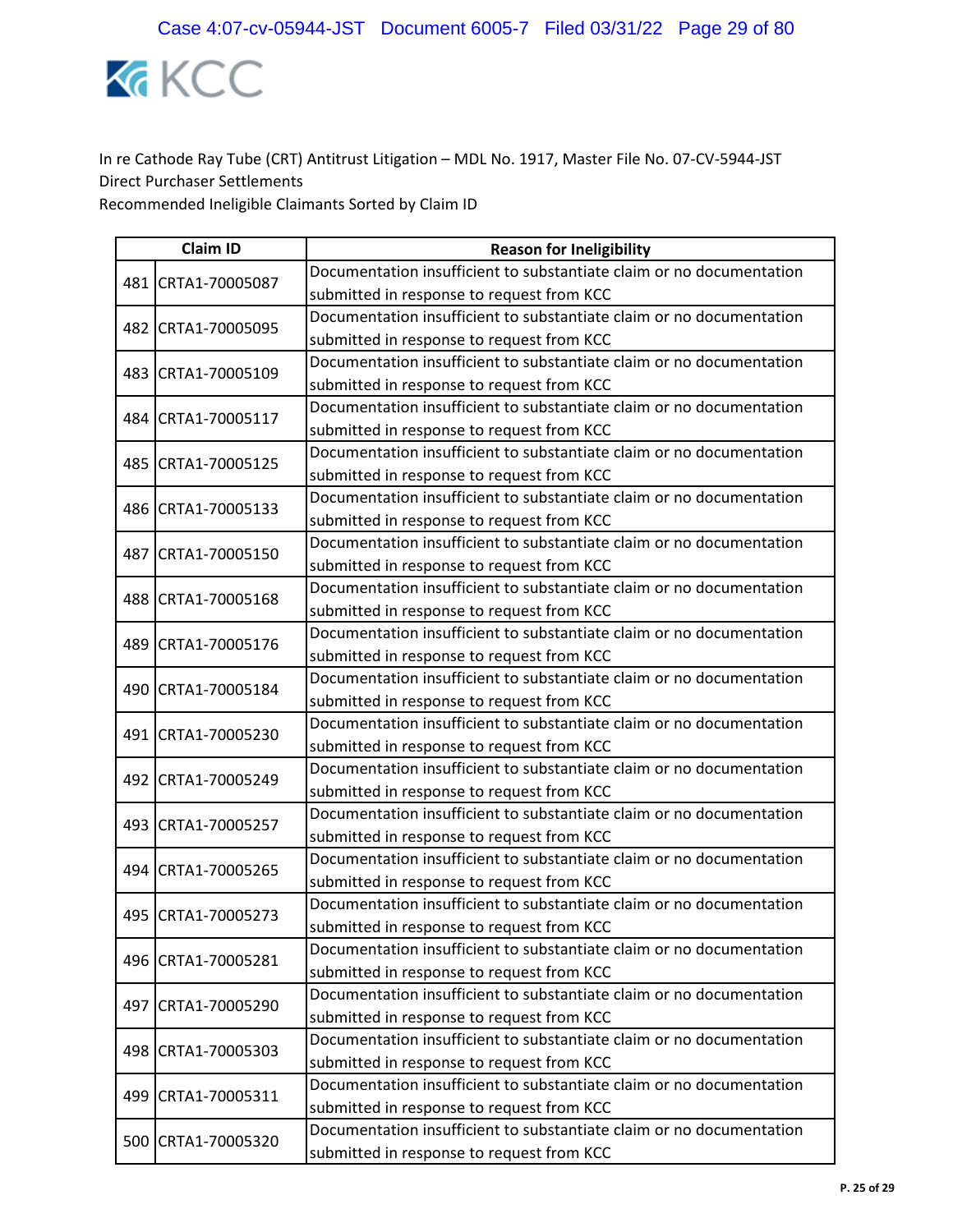

|  | <b>Claim ID</b>    | <b>Reason for Ineligibility</b>                                      |  |
|--|--------------------|----------------------------------------------------------------------|--|
|  | 501 CRTA1-70005338 | Documentation insufficient to substantiate claim or no documentation |  |
|  |                    | submitted in response to request from KCC                            |  |
|  | 502 CRTA1-70005354 | Documentation insufficient to substantiate claim or no documentation |  |
|  |                    | submitted in response to request from KCC                            |  |
|  | 503 CRTA1-70005362 | Documentation insufficient to substantiate claim or no documentation |  |
|  |                    | submitted in response to request from KCC                            |  |
|  | 504 CRTA1-70005745 | Documentation insufficient to substantiate claim or no documentation |  |
|  |                    | submitted in response to request from KCC                            |  |
|  | 505 CRTA1-70005753 | Documentation insufficient to substantiate claim or no documentation |  |
|  |                    | submitted in response to request from KCC                            |  |
|  | 506 CRTA1-70005761 | Documentation insufficient to substantiate claim or no documentation |  |
|  |                    | submitted in response to request from KCC                            |  |
|  | 507 CRTA1-70005770 | Documentation insufficient to substantiate claim or no documentation |  |
|  |                    | submitted in response to request from KCC                            |  |
|  | 508 CRTA1-70005788 | Documentation insufficient to substantiate claim or no documentation |  |
|  |                    | submitted in response to request from KCC                            |  |
|  | 509 CRTA1-70005796 | Documentation insufficient to substantiate claim or no documentation |  |
|  |                    | submitted in response to request from KCC                            |  |
|  | 510 CRTA1-70005800 | Documentation insufficient to substantiate claim or no documentation |  |
|  |                    | submitted in response to request from KCC                            |  |
|  | 511 CRTA1-70005818 | Documentation insufficient to substantiate claim or no documentation |  |
|  |                    | submitted in response to request from KCC                            |  |
|  | 512 CRTA1-70005826 | Documentation insufficient to substantiate claim or no documentation |  |
|  |                    | submitted in response to request from KCC                            |  |
|  | 513 CRTA1-70005834 | Documentation insufficient to substantiate claim or no documentation |  |
|  |                    | submitted in response to request from KCC                            |  |
|  | 514 CRTA1-70005842 | Documentation insufficient to substantiate claim or no documentation |  |
|  |                    | submitted in response to request from KCC                            |  |
|  | 515 CRTA1-70005850 | Documentation insufficient to substantiate claim or no documentation |  |
|  |                    | submitted in response to request from KCC                            |  |
|  | 516 CRTA1-70005869 | Documentation insufficient to substantiate claim or no documentation |  |
|  |                    | submitted in response to request from KCC                            |  |
|  | 517 CRTA1-70005877 | Documentation insufficient to substantiate claim or no documentation |  |
|  |                    | submitted in response to request from KCC                            |  |
|  | 518 CRTA1-70005885 | Documentation insufficient to substantiate claim or no documentation |  |
|  |                    | submitted in response to request from KCC                            |  |
|  | 519 CRTA1-70005893 | Documentation insufficient to substantiate claim or no documentation |  |
|  |                    | submitted in response to request from KCC                            |  |
|  | 520 CRTA1-70005907 | Documentation insufficient to substantiate claim or no documentation |  |
|  |                    | submitted in response to request from KCC                            |  |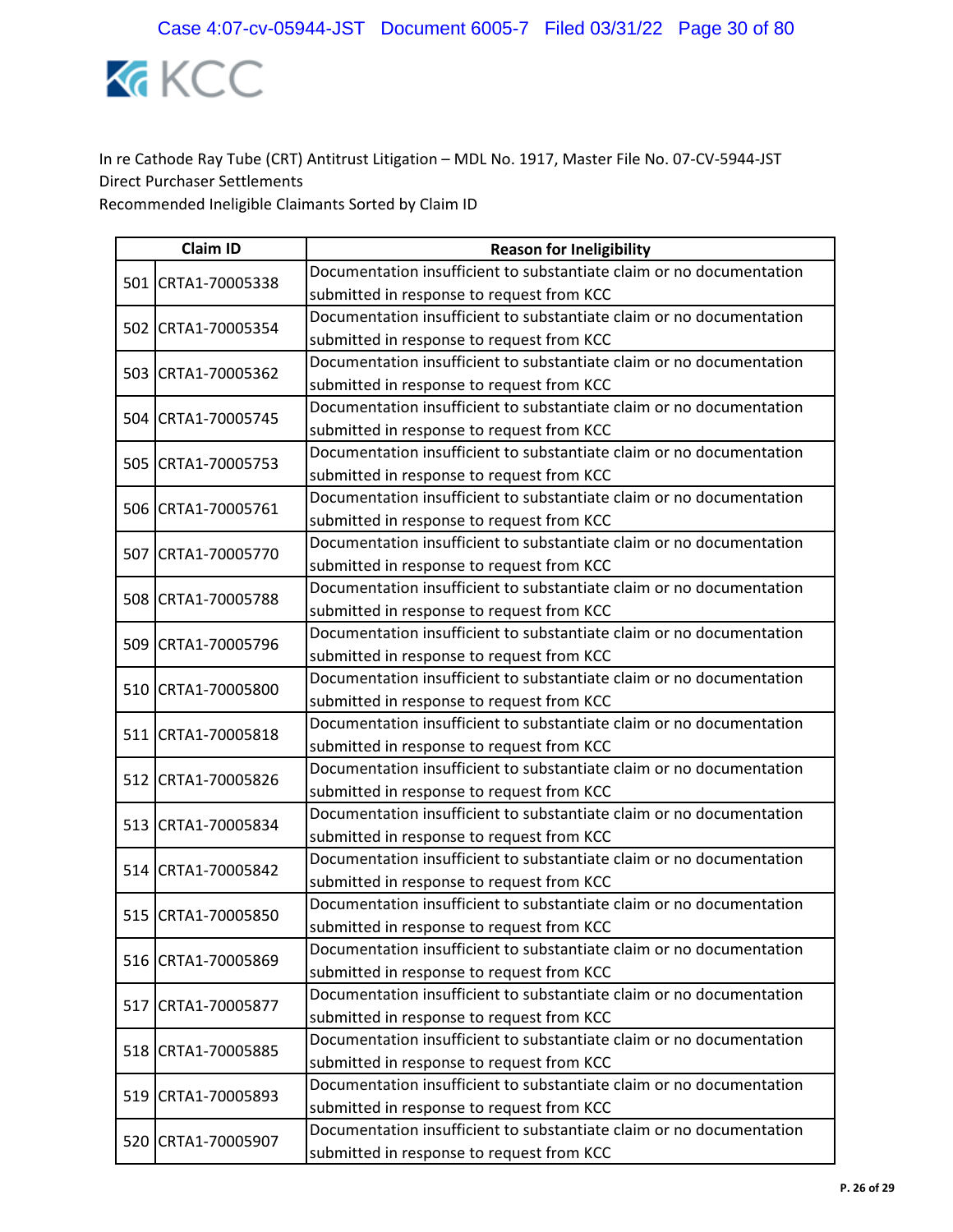

| <b>Claim ID</b> |                    | <b>Reason for Ineligibility</b>                                      |  |
|-----------------|--------------------|----------------------------------------------------------------------|--|
|                 | 521 CRTA1-70005940 | Documentation insufficient to substantiate claim or no documentation |  |
|                 |                    | submitted in response to request from KCC                            |  |
|                 | 522 CRTA1-70005958 | Documentation insufficient to substantiate claim or no documentation |  |
|                 |                    | submitted in response to request from KCC                            |  |
|                 | 523 CRTA1-70008493 | Documentation insufficient to substantiate claim or no documentation |  |
|                 |                    | submitted in response to request from KCC                            |  |
|                 | 524 CRTA1-70008507 | Documentation insufficient to substantiate claim or no documentation |  |
|                 |                    | submitted in response to request from KCC                            |  |
|                 | 525 CRTA1-70008515 | Documentation insufficient to substantiate claim or no documentation |  |
|                 |                    | submitted in response to request from KCC                            |  |
|                 | 526 CRTA1-70010080 | Documentation insufficient to substantiate claim or no documentation |  |
|                 |                    | submitted in response to request from KCC                            |  |
|                 | 527 CRTA1-70010374 | Documentation insufficient to substantiate claim or no documentation |  |
|                 |                    | submitted in response to request from KCC                            |  |
|                 | 528 CRTA1-70010390 | Documentation insufficient to substantiate claim or no documentation |  |
|                 |                    | submitted in response to request from KCC                            |  |
|                 | 529 CRTA1-70010404 | Documentation insufficient to substantiate claim or no documentation |  |
|                 |                    | submitted in response to request from KCC                            |  |
|                 | 530 CRTA1-70010447 | Documentation insufficient to substantiate claim or no documentation |  |
|                 |                    | submitted in response to request from KCC                            |  |
|                 | 531 CRTA1-70010471 | Documentation insufficient to substantiate claim or no documentation |  |
|                 |                    | submitted in response to request from KCC                            |  |
|                 | 532 CRTA1-70010501 | Documentation insufficient to substantiate claim or no documentation |  |
|                 |                    | submitted in response to request from KCC                            |  |
|                 | 533 CRTA1-70010544 | Documentation insufficient to substantiate claim or no documentation |  |
|                 |                    | submitted in response to request from KCC                            |  |
|                 | 534 CRTA1-70010595 | Documentation insufficient to substantiate claim or no documentation |  |
|                 |                    | submitted in response to request from KCC                            |  |
|                 | 535 CRTA1-70010617 | Documentation insufficient to substantiate claim or no documentation |  |
|                 |                    | submitted in response to request from KCC                            |  |
|                 | 536 CRTA1-70010633 | Documentation insufficient to substantiate claim or no documentation |  |
|                 |                    | submitted in response to request from KCC                            |  |
|                 | 537 CRTA1-70010650 | Documentation insufficient to substantiate claim or no documentation |  |
|                 |                    | submitted in response to request from KCC                            |  |
|                 | 538 CRTA1-70010668 | Documentation insufficient to substantiate claim or no documentation |  |
|                 |                    | submitted in response to request from KCC                            |  |
|                 | 539 CRTA1-70010684 | Documentation insufficient to substantiate claim or no documentation |  |
|                 |                    | submitted in response to request from KCC                            |  |
|                 | 540 CRTA1-70010692 | Documentation insufficient to substantiate claim or no documentation |  |
|                 |                    | submitted in response to request from KCC                            |  |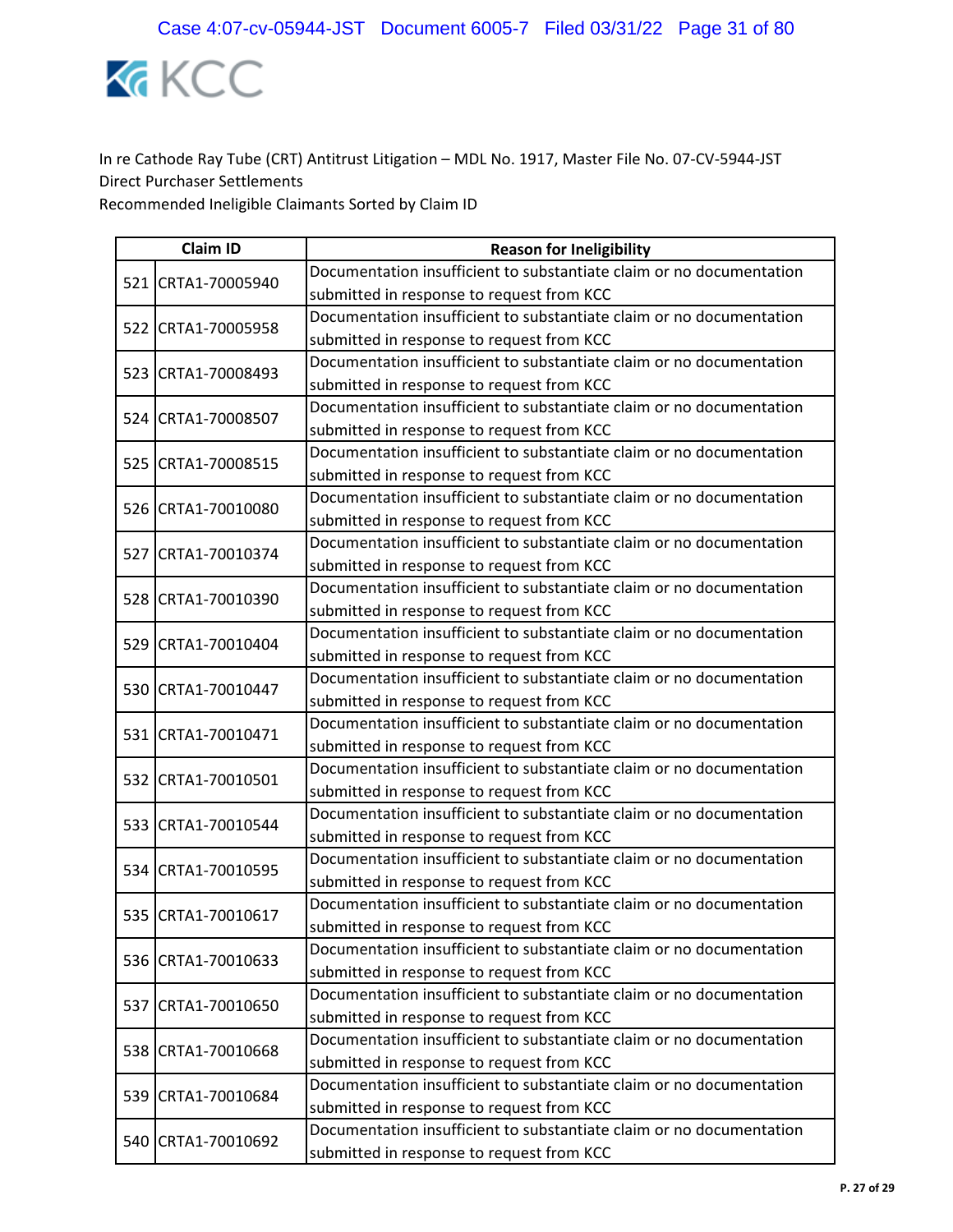

| <b>Claim ID</b> |                    | <b>Reason for Ineligibility</b>                                      |  |
|-----------------|--------------------|----------------------------------------------------------------------|--|
|                 | 541 CRTA1-70010714 | Documentation insufficient to substantiate claim or no documentation |  |
|                 |                    | submitted in response to request from KCC                            |  |
|                 | 542 CRTA1-70010749 | Documentation insufficient to substantiate claim or no documentation |  |
|                 |                    | submitted in response to request from KCC                            |  |
|                 | 543 CRTA1-70010757 | Documentation insufficient to substantiate claim or no documentation |  |
|                 |                    | submitted in response to request from KCC                            |  |
|                 | 544 CRTA1-70010765 | Documentation insufficient to substantiate claim or no documentation |  |
|                 |                    | submitted in response to request from KCC                            |  |
|                 | 545 CRTA1-70010773 | Documentation insufficient to substantiate claim or no documentation |  |
|                 |                    | submitted in response to request from KCC                            |  |
|                 | 546 CRTA1-70010781 | Documentation insufficient to substantiate claim or no documentation |  |
|                 |                    | submitted in response to request from KCC                            |  |
|                 | 547 CRTA1-70010790 | Documentation insufficient to substantiate claim or no documentation |  |
|                 |                    | submitted in response to request from KCC                            |  |
|                 | 548 CRTA1-70010811 | Documentation insufficient to substantiate claim or no documentation |  |
|                 |                    | submitted in response to request from KCC                            |  |
|                 | 549 CRTA1-70010820 | Documentation insufficient to substantiate claim or no documentation |  |
|                 |                    | submitted in response to request from KCC                            |  |
|                 | 550 CRTA1-70010838 | Documentation insufficient to substantiate claim or no documentation |  |
|                 |                    | submitted in response to request from KCC                            |  |
|                 | 551 CRTA1-70010846 | Documentation insufficient to substantiate claim or no documentation |  |
|                 |                    | submitted in response to request from KCC                            |  |
|                 | 552 CRTA1-70010854 | Documentation insufficient to substantiate claim or no documentation |  |
|                 |                    | submitted in response to request from KCC                            |  |
|                 | 553 CRTA1-70010889 | Documentation insufficient to substantiate claim or no documentation |  |
|                 |                    | submitted in response to request from KCC                            |  |
|                 | 554 CRTA1-70010935 | Documentation insufficient to substantiate claim or no documentation |  |
|                 |                    | submitted in response to request from KCC                            |  |
|                 | 555 CRTA1-70010943 | Documentation insufficient to substantiate claim or no documentation |  |
|                 |                    | submitted in response to request from KCC                            |  |
|                 | 556 CRTA1-70010960 | Documentation insufficient to substantiate claim or no documentation |  |
|                 |                    | submitted in response to request from KCC                            |  |
|                 | 557 CRTA1-70010994 | Documentation insufficient to substantiate claim or no documentation |  |
|                 |                    | submitted in response to request from KCC                            |  |
|                 | 558 CRTA1-70011001 | Documentation insufficient to substantiate claim or no documentation |  |
|                 |                    | submitted in response to request from KCC                            |  |
|                 | 559 CRTA1-70011028 | Documentation insufficient to substantiate claim or no documentation |  |
|                 |                    | submitted in response to request from KCC                            |  |
|                 | 560 CRTA1-70012954 | Documentation insufficient to substantiate claim or no documentation |  |
|                 |                    | submitted in response to request from KCC                            |  |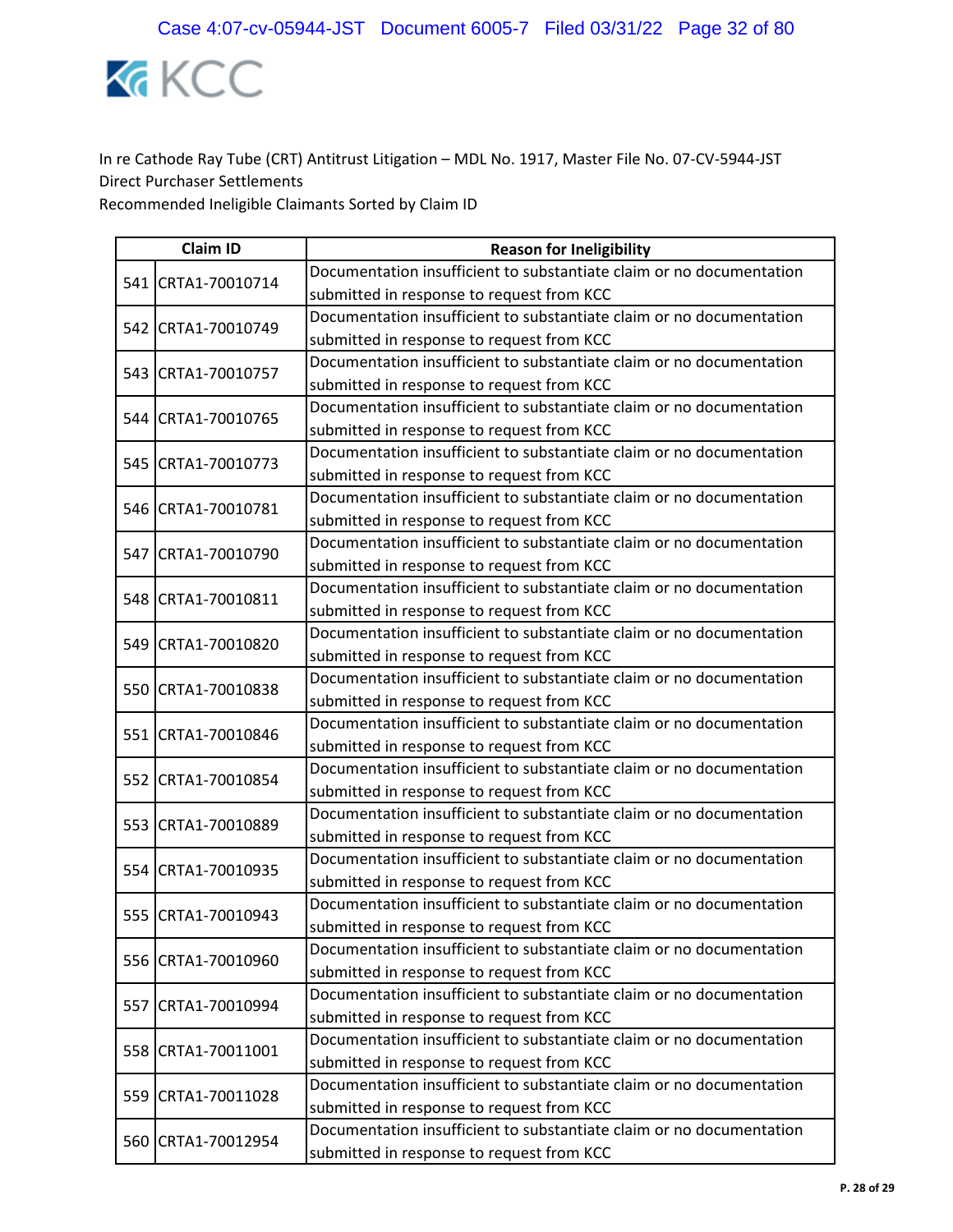

| <b>Claim ID</b> |                    | <b>Reason for Ineligibility</b>                                                                                   |  |
|-----------------|--------------------|-------------------------------------------------------------------------------------------------------------------|--|
|                 | 561 CRTA1-70013098 | Documentation insufficient to substantiate claim or no documentation                                              |  |
|                 |                    | submitted in response to request from KCC                                                                         |  |
|                 | 562 CRTA1-70013101 | Documentation insufficient to substantiate claim or no documentation                                              |  |
|                 |                    | submitted in response to request from KCC                                                                         |  |
|                 | 563 CRTA1-70013209 | Documentation insufficient to substantiate claim or no documentation                                              |  |
|                 |                    | submitted in response to request from KCC                                                                         |  |
|                 | 564 CRTA1-70013241 | Documentation insufficient to substantiate claim or no documentation                                              |  |
|                 |                    | submitted in response to request from KCC                                                                         |  |
|                 | 565 CRTA1-90000170 | Documentation insufficient to substantiate claim or no documentation                                              |  |
|                 |                    | submitted in response to request from KCC                                                                         |  |
|                 | 566 CRTA1-90000188 | Documentation insufficient to substantiate claim or no documentation                                              |  |
|                 |                    | submitted in response to request from KCC                                                                         |  |
|                 | 567 CRTA1-90000218 | Documentation insufficient to substantiate claim or no documentation                                              |  |
|                 |                    | submitted in response to request from KCC                                                                         |  |
|                 | 568 CRTA1-90000234 | Documentation insufficient to substantiate claim or no documentation                                              |  |
|                 |                    | submitted in response to request from KCC                                                                         |  |
|                 | 569 CRTA1-90000463 | Documentation insufficient to substantiate claim or no documentation                                              |  |
|                 |                    | submitted in response to request from KCC                                                                         |  |
|                 | 570 CRTA1-90000978 | Documentation insufficient to substantiate claim or no documentation                                              |  |
|                 |                    | submitted in response to request from KCC                                                                         |  |
|                 | 571 CRTA1-90001346 | Claim deemed to be fraudulent                                                                                     |  |
|                 | 572 CRTA1-90001370 | Claim deemed to be fraudulent                                                                                     |  |
|                 | 573 CRTA1-90001389 | Claim deemed to be fraudulent                                                                                     |  |
|                 | 574 CRTA1-90001397 | Claim deemed to be fraudulent                                                                                     |  |
|                 | 575 CRTA1-90001443 | Claim deemed to be fraudulent                                                                                     |  |
|                 | 576 CRTA1-90001494 | Documentation insufficient to substantiate claim or no documentation<br>submitted in response to request from KCC |  |
|                 | 577 CRTA1-90001516 | Documentation insufficient to substantiate claim or no documentation<br>submitted in response to request from KCC |  |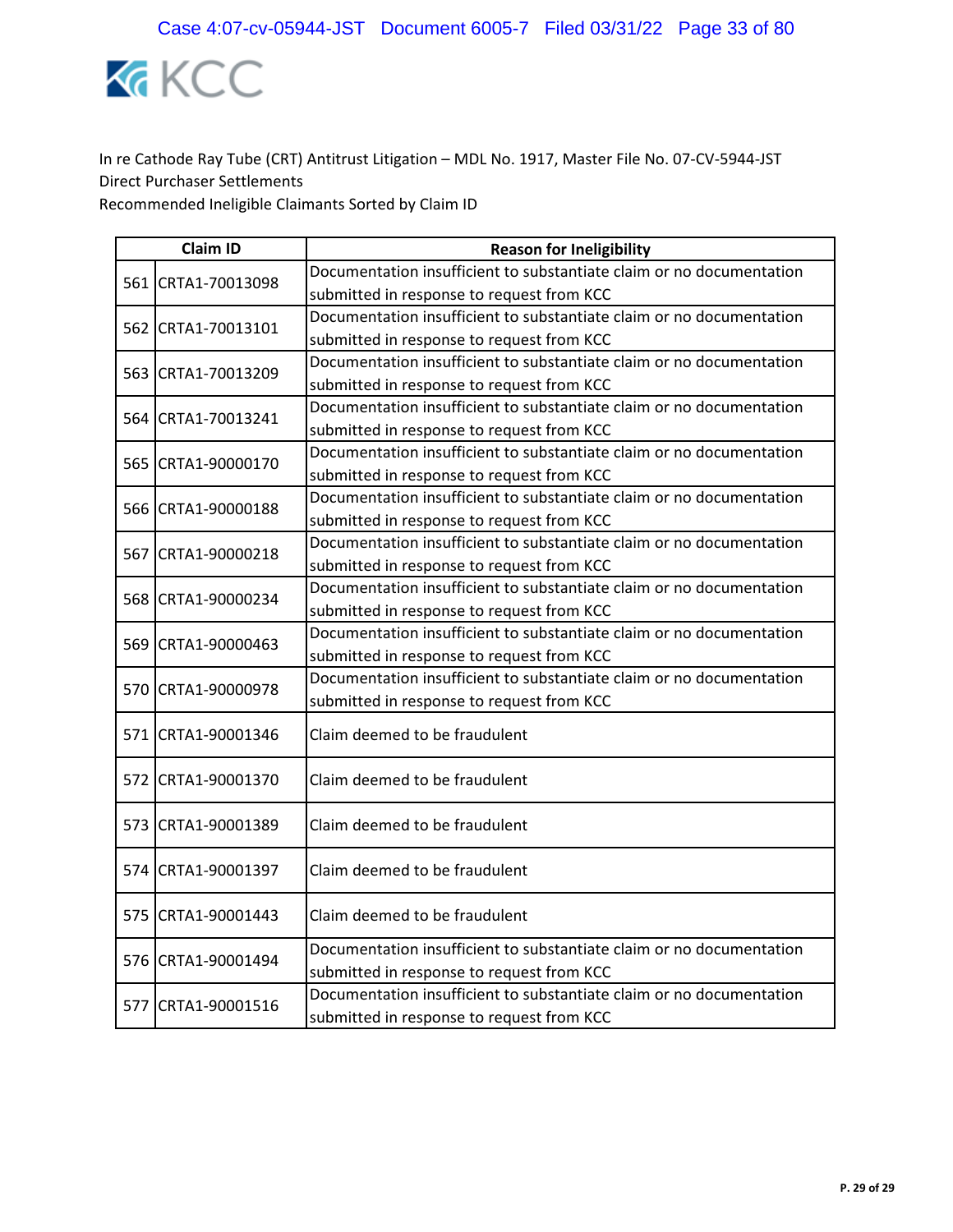## **ATTACHMENT 2**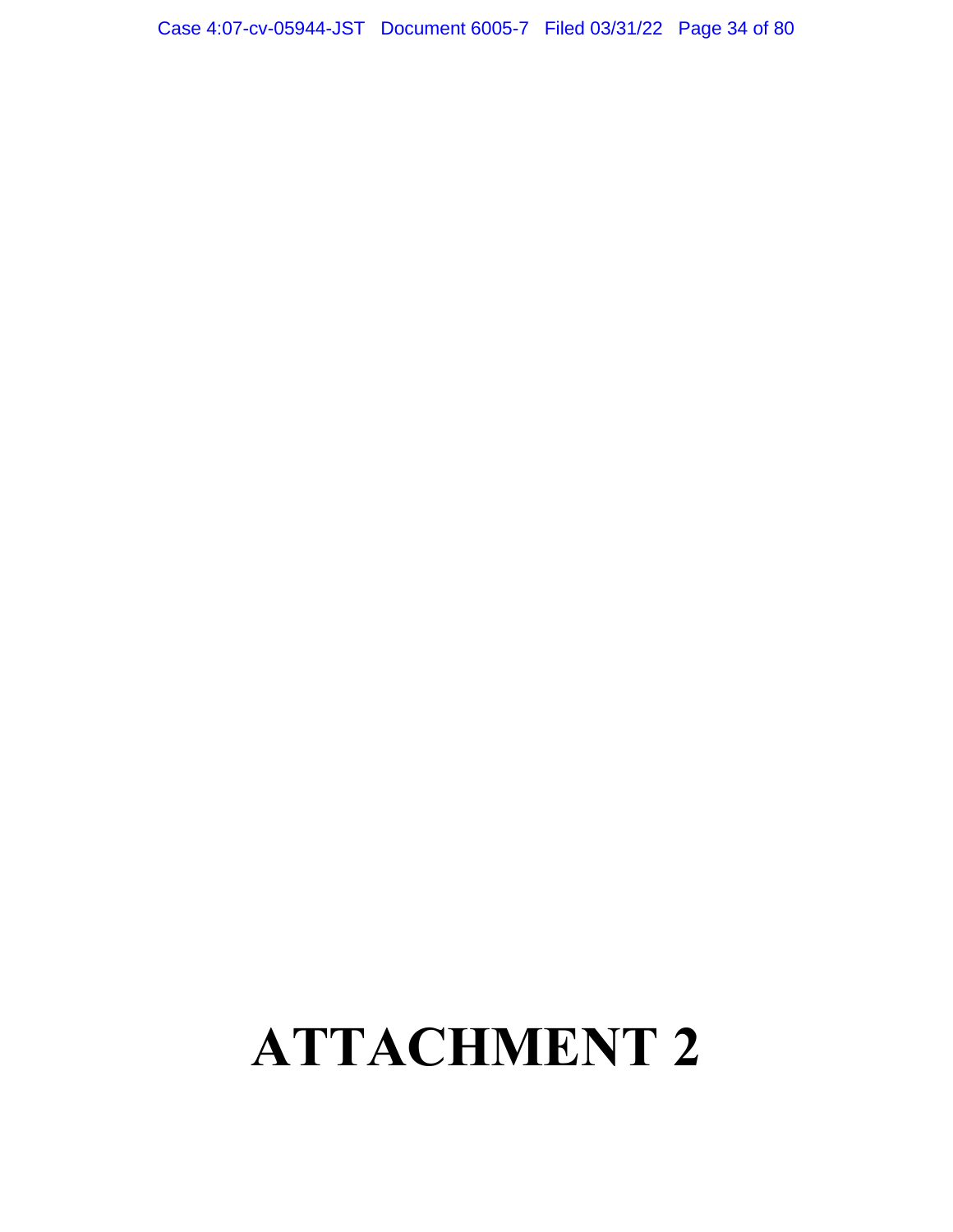

Recommended Approved Claimants with Payment Amount Sorted by Claim ID

| <b>Claim ID</b> |                | <b>Proposed Distribution Amount</b> |
|-----------------|----------------|-------------------------------------|
| 1               | CRTA1-10000518 | \$941.21                            |
| $\overline{2}$  | CRTA1-10004416 | \$303.26                            |
| 3               | CRTA1-10005480 | \$16.19                             |
| 4               | CRTA1-10010831 | \$206.05                            |
| 5               | CRTA1-10011307 | \$457.99                            |
| 6               | CRTA1-10011960 | \$1,389.28                          |
| 7               | CRTA1-10012893 | \$68.60                             |
| 8               | CRTA1-10014519 | \$38,800.89                         |
| 9               | CRTA1-10016546 | \$1,466.12                          |
| 10              | CRTA1-10017828 | \$40,001.72                         |
| 11              | CRTA1-10017984 | \$6,359.17                          |
| 12              | CRTA1-10018387 | \$1,090.09                          |
| 13              | CRTA1-10021710 | \$1,585.20                          |
| 14              | CRTA1-10023658 | \$1,867.72                          |
| 15              | CRTA1-10025979 | \$28,837.86                         |
| 16              | CRTA1-10026789 | \$14.86                             |
| 17              | CRTA1-10030328 | \$49,634.43                         |
| 18              | CRTA1-10034455 | \$178.33                            |
| 19              | CRTA1-10036326 | \$4,408.84                          |
| 20              | CRTA1-10036547 | \$67.48                             |
| 21              | CRTA1-10038493 | \$783,379.89                        |
| 22              | CRTA1-10038949 | \$112.45                            |
| 23              | CRTA1-10043578 | \$832.23                            |
| 24              | CRTA1-10046194 | \$103.03                            |
| 25              | CRTA1-10049487 | \$250.80                            |
| 26              | CRTA1-10050787 | \$36.49                             |
| 27              | CRTA1-10051902 | \$643.98                            |
| 28              | CRTA1-10056467 | \$39.95                             |
| 29              | CRTA1-10056483 | \$446.07                            |
| 30              | CRTA1-10062890 | \$81.24                             |
| 31              | CRTA1-10063145 | \$2,009.50                          |
| 32              | CRTA1-10064516 | \$17.47                             |
| 33              | CRTA1-10065318 | \$65.38                             |
| 34              | CRTA1-10066632 | \$3,161.66                          |
| 35              | CRTA1-10066667 | \$606.52                            |
| 36              | CRTA1-10073582 | \$49,980.20                         |
| 37              | CRTA1-10075739 | \$271.11                            |
| 38              | CRTA1-10076700 | \$39.63                             |
| 39              | CRTA1-10076905 | \$1,562.41                          |
| 40              | CRTA1-10076956 | \$17,385.81                         |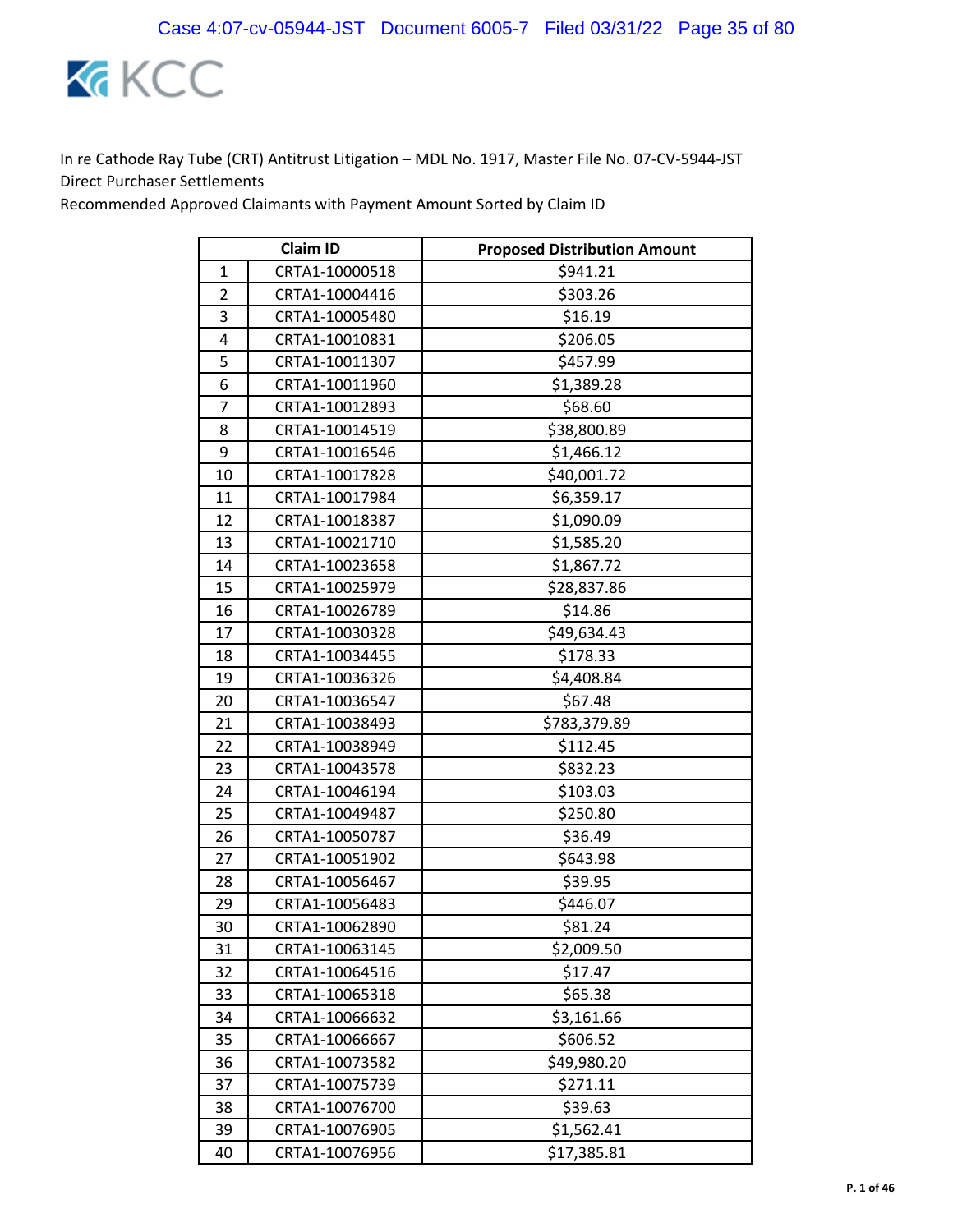

Recommended Approved Claimants with Payment Amount Sorted by Claim ID

| <b>Claim ID</b> |                | <b>Proposed Distribution Amount</b> |
|-----------------|----------------|-------------------------------------|
| 41              | CRTA1-10077359 | \$63.16                             |
| 42              | CRTA1-10080430 | \$3,320.72                          |
| 43              | CRTA1-10081917 | \$118.89                            |
| 44              | CRTA1-10083383 | \$245.70                            |
| 45              | CRTA1-10084215 | \$1,238.43                          |
| 46              | CRTA1-10084800 | \$208.05                            |
| 47              | CRTA1-10087320 | \$1,295.32                          |
| 48              | CRTA1-10087354 | \$1,884.66                          |
| 49              | CRTA1-10087494 | \$330.64                            |
| 50              | CRTA1-10087923 | \$104,548.22                        |
| 51              | CRTA1-10088083 | \$821.77                            |
| 52              | CRTA1-10095381 | \$334.48                            |
| 53              | CRTA1-10096310 | \$716.68                            |
| 54              | CRTA1-10097988 | \$148.61                            |
| 55              | CRTA1-10098259 | \$421.79                            |
| 56              | CRTA1-10098909 | \$389,371.85                        |
| 57              | CRTA1-10099034 | \$512.76                            |
| 58              | CRTA1-10099425 | \$320.77                            |
| 59              | CRTA1-10101187 | \$6,365.57                          |
| 60              | CRTA1-10101861 | \$94.87                             |
| 61              | CRTA1-10103732 | \$5,240.38                          |
| 62              | CRTA1-10107746 | \$527.79                            |
| 63              | CRTA1-10108220 | \$637.87                            |
| 64              | CRTA1-10108564 | \$1,100.88                          |
| 65              | CRTA1-10108742 | \$1,312.53                          |
| 66              | CRTA1-10109005 | \$587.02                            |
| 67              | CRTA1-10110852 | \$625.85                            |
| 68              | CRTA1-10112677 | \$149.60                            |
| 69              | CRTA1-10113312 | \$22.35                             |
| 70              | CRTA1-10114386 | \$11.55                             |
| 71              | CRTA1-10115668 | \$31,899.05                         |
| 72              | CRTA1-10115676 | \$31.70                             |
| 73              | CRTA1-10119485 | \$118.89                            |
| 74              | CRTA1-10121005 | \$11.87                             |
| 75              | CRTA1-10125272 | \$405,814.20                        |
| 76              | CRTA1-10126147 | \$25,564.78                         |
| 77              | CRTA1-10126651 | \$452.69                            |
| 78              | CRTA1-10126988 | \$345.45                            |
| 79              | CRTA1-10130659 | \$200.62                            |
| 80              | CRTA1-10135634 | \$38.04                             |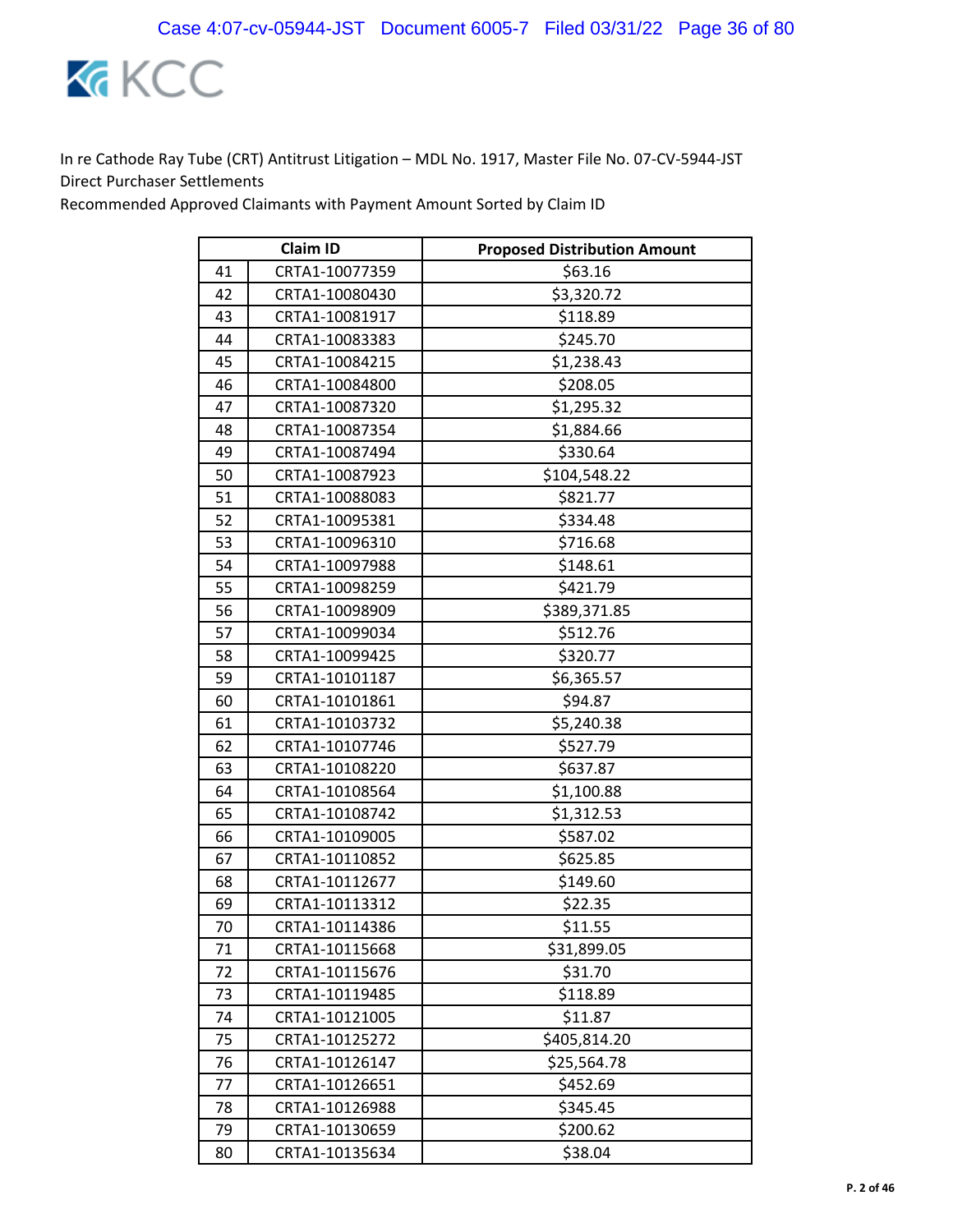

|     | <b>Claim ID</b> | <b>Proposed Distribution Amount</b> |
|-----|-----------------|-------------------------------------|
| 81  | CRTA1-10137890  | \$594.45                            |
| 82  | CRTA1-10144994  | \$121.06                            |
| 83  | CRTA1-10150218  | \$641.68                            |
| 84  | CRTA1-10153284  | \$660.83                            |
| 85  | CRTA1-10154744  | \$166.44                            |
| 86  | CRTA1-10155767  | \$782.69                            |
| 87  | CRTA1-10165487  | \$478,968.76                        |
| 88  | CRTA1-10166220  | \$1,665.79                          |
| 89  | CRTA1-10169407  | \$1,262.21                          |
| 90  | CRTA1-10169431  | \$10.00                             |
| 91  | CRTA1-10169679  | \$247.68                            |
| 92  | CRTA1-10171630  | \$62.80                             |
| 93  | CRTA1-10171673  | \$325,498.62                        |
| 94  | CRTA1-40000001  | \$10.77                             |
| 95  | CRTA1-40000010  | \$23.64                             |
| 96  | CRTA1-40000028  | \$34.67                             |
| 97  | CRTA1-40000036  | \$12.87                             |
| 98  | CRTA1-40000044  | \$10.00                             |
| 99  | CRTA1-40000060  | \$68.22                             |
| 100 | CRTA1-40000079  | \$10.00                             |
| 101 | CRTA1-40000087  | \$27,515.09                         |
| 102 | CRTA1-40000095  | \$690.01                            |
| 103 | CRTA1-40000109  | \$14.86                             |
| 104 | CRTA1-40000133  | \$29.62                             |
| 105 | CRTA1-40000141  | \$24.75                             |
| 106 | CRTA1-40000168  | \$29.72                             |
| 107 | CRTA1-40000176  | \$54.98                             |
| 108 | CRTA1-40000184  | \$10.00                             |
| 109 | CRTA1-40000192  | \$18.77                             |
| 110 | CRTA1-40000206  | \$68.53                             |
| 111 | CRTA1-40000214  | \$10.00                             |
| 112 | CRTA1-40000230  | \$10.35                             |
| 113 | CRTA1-40000257  | \$12.87                             |
| 114 | CRTA1-40000265  | \$10.00                             |
| 115 | CRTA1-40000273  | \$10.00                             |
| 116 | CRTA1-40000290  | \$15.10                             |
| 117 | CRTA1-40000303  | \$16.84                             |
| 118 | CRTA1-40000320  | \$10.00                             |
| 119 | CRTA1-40000346  | \$594.45                            |
| 120 | CRTA1-40000354  | \$107.51                            |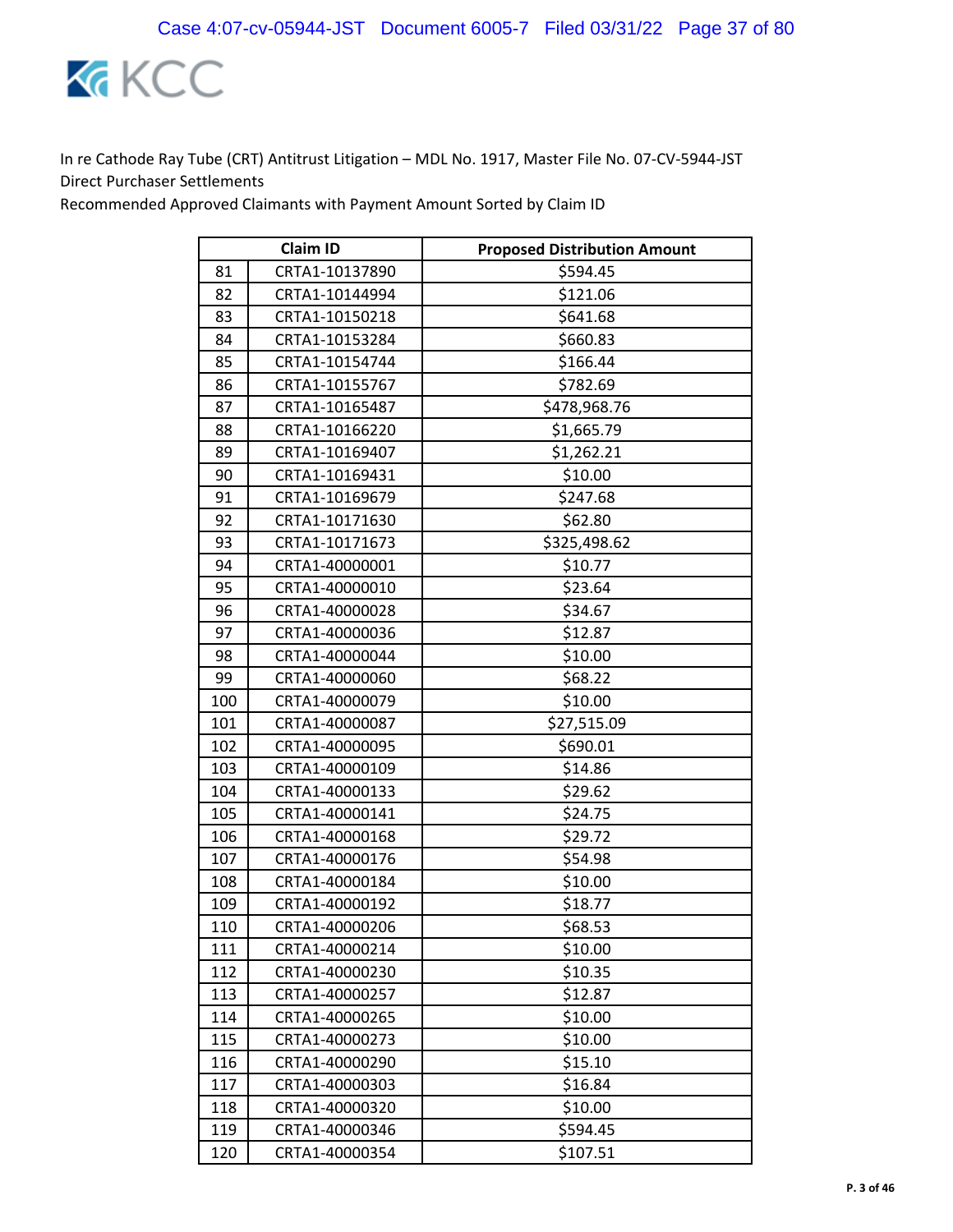

|     | <b>Claim ID</b> | <b>Proposed Distribution Amount</b> |
|-----|-----------------|-------------------------------------|
| 121 | CRTA1-40000362  | \$37,139.00                         |
| 122 | CRTA1-40000389  | \$255.16                            |
| 123 | CRTA1-40000397  | \$57,095.12                         |
| 124 | CRTA1-40000400  | \$17.83                             |
| 125 | CRTA1-40000419  | \$38,874.13                         |
| 126 | CRTA1-40000427  | \$22.48                             |
| 127 | CRTA1-40000435  | \$10.00                             |
| 128 | CRTA1-40000443  | \$177.54                            |
| 129 | CRTA1-40000460  | \$23.87                             |
| 130 | CRTA1-40000486  | \$10.00                             |
| 131 | CRTA1-40000508  | \$37.82                             |
| 132 | CRTA1-40000516  | \$34.12                             |
| 133 | CRTA1-40000532  | \$23.65                             |
| 134 | CRTA1-40000567  | \$10.00                             |
| 135 | CRTA1-40000575  | \$19.31                             |
| 136 | CRTA1-40000583  | \$10.00                             |
| 137 | CRTA1-40000591  | \$273.82                            |
| 138 | CRTA1-40000605  | \$10.00                             |
| 139 | CRTA1-40000613  | \$45.07                             |
| 140 | CRTA1-40000621  | \$6,098,284.81                      |
| 141 | CRTA1-40000630  | \$22.41                             |
| 142 | CRTA1-40000648  | \$11.39                             |
| 143 | CRTA1-40000656  | \$11.64                             |
| 144 | CRTA1-40000672  | \$22.03                             |
| 145 | CRTA1-40000680  | \$10.00                             |
| 146 | CRTA1-40000699  | \$10.00                             |
| 147 | CRTA1-40000729  | \$10.00                             |
| 148 | CRTA1-40000737  | \$14.33                             |
| 149 | CRTA1-40000745  | \$10.00                             |
| 150 | CRTA1-40000753  | \$10.00                             |
| 151 | CRTA1-40000761  | \$22.81                             |
| 152 | CRTA1-40000770  | \$10.00                             |
| 153 | CRTA1-40000788  | \$10.00                             |
| 154 | CRTA1-40000796  | \$38.98                             |
| 155 | CRTA1-40000800  | \$10.00                             |
| 156 | CRTA1-40000818  | \$59.67                             |
| 157 | CRTA1-40000826  | \$14.96                             |
| 158 | CRTA1-40000834  | \$10.00                             |
| 159 | CRTA1-40000842  | \$12.04                             |
| 160 | CRTA1-40000877  | \$10.00                             |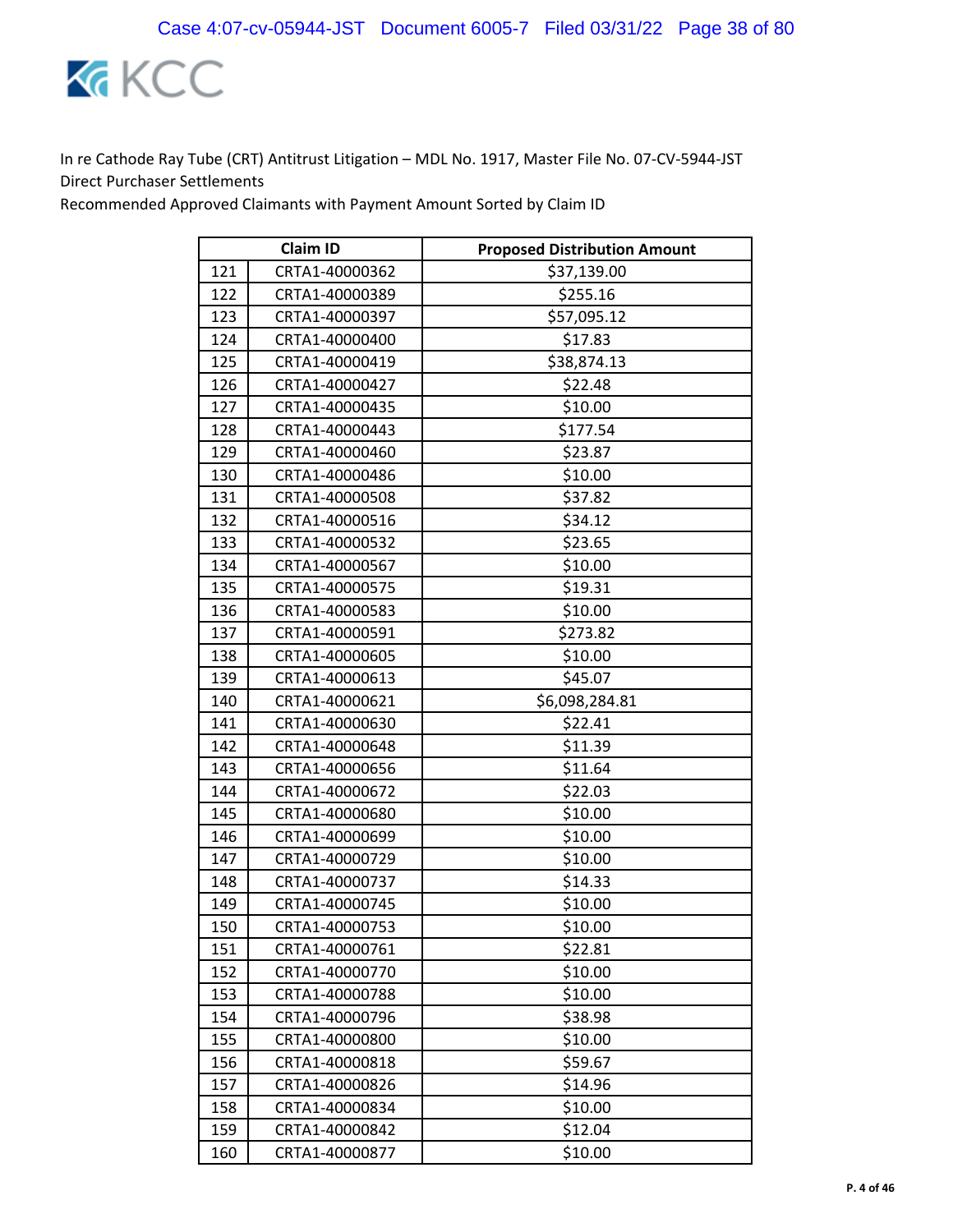

|     | <b>Claim ID</b> | <b>Proposed Distribution Amount</b> |
|-----|-----------------|-------------------------------------|
| 161 | CRTA1-40000893  | \$10.00                             |
| 162 | CRTA1-40000915  | \$30.83                             |
| 163 | CRTA1-40000923  | \$10.00                             |
| 164 | CRTA1-40000931  | \$13.07                             |
| 165 | CRTA1-40000958  | \$10.00                             |
| 166 | CRTA1-40000966  | \$10.00                             |
| 167 | CRTA1-40000974  | \$10.00                             |
| 168 | CRTA1-40000982  | \$10.00                             |
| 169 | CRTA1-40001024  | \$10.00                             |
| 170 | CRTA1-40001032  | \$10.89                             |
| 171 | CRTA1-40001040  | \$25.26                             |
| 172 | CRTA1-40001059  | \$11.39                             |
| 173 | CRTA1-40001067  | \$10.00                             |
| 174 | CRTA1-40001075  | \$24.76                             |
| 175 | CRTA1-40001091  | \$10.00                             |
| 176 | CRTA1-40001113  | \$10.00                             |
| 177 | CRTA1-40001130  | \$29.72                             |
| 178 | CRTA1-40001148  | \$97.66                             |
| 179 | CRTA1-40001156  | \$10.00                             |
| 180 | CRTA1-40001172  | \$32.31                             |
| 181 | CRTA1-40001180  | \$13.87                             |
| 182 | CRTA1-40001199  | \$10.00                             |
| 183 | CRTA1-40001202  | \$138.70                            |
| 184 | CRTA1-40001210  | \$519.13                            |
| 185 | CRTA1-40001237  | \$10.00                             |
| 186 | CRTA1-40001245  | \$26.07                             |
| 187 | CRTA1-40001253  | \$10.00                             |
| 188 | CRTA1-40001270  | \$39.63                             |
| 189 | CRTA1-40001288  | \$312,506.68                        |
| 190 | CRTA1-40001296  | \$10.00                             |
| 191 | CRTA1-40001318  | \$20.99                             |
| 192 | CRTA1-40001334  | \$12.63                             |
| 193 | CRTA1-40001342  | \$676.18                            |
| 194 | CRTA1-40001350  | \$19.81                             |
| 195 | CRTA1-40001369  | \$79.01                             |
| 196 | CRTA1-40001377  | \$11.88                             |
| 197 | CRTA1-40001393  | \$27.74                             |
| 198 | CRTA1-40001407  | \$23.97                             |
| 199 | CRTA1-40001423  | \$41.61                             |
| 200 | CRTA1-40001431  | \$12.03                             |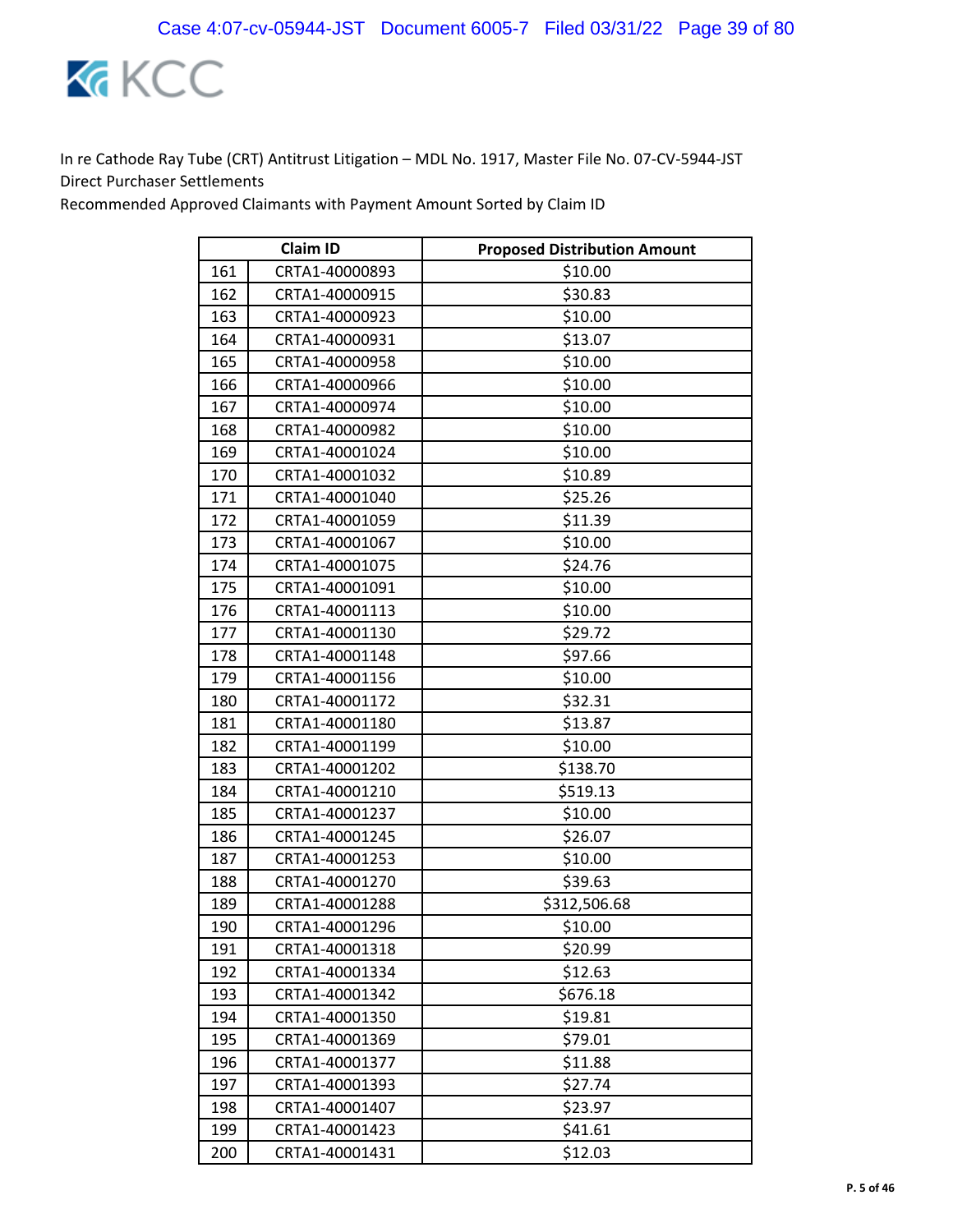

|     | <b>Claim ID</b> | <b>Proposed Distribution Amount</b> |
|-----|-----------------|-------------------------------------|
| 201 | CRTA1-40001440  | \$22.87                             |
| 202 | CRTA1-40001458  | \$11.88                             |
| 203 | CRTA1-40001466  | \$10.00                             |
| 204 | CRTA1-40001474  | \$10.00                             |
| 205 | CRTA1-40001482  | \$80.74                             |
| 206 | CRTA1-40001490  | \$32.35                             |
| 207 | CRTA1-40001504  | \$10.00                             |
| 208 | CRTA1-40001512  | \$21.79                             |
| 209 | CRTA1-40001520  | \$13.71                             |
| 210 | CRTA1-40001539  | \$233,095.34                        |
| 211 | CRTA1-40001547  | \$872.56                            |
| 212 | CRTA1-40001563  | \$10.32                             |
| 213 | CRTA1-40001571  | \$64.99                             |
| 214 | CRTA1-40001580  | \$20.69                             |
| 215 | CRTA1-40001598  | \$10.00                             |
| 216 | CRTA1-40001601  | \$10.00                             |
| 217 | CRTA1-40001610  | \$30.71                             |
| 218 | CRTA1-40001628  | \$18.19                             |
| 219 | CRTA1-40001636  | \$22.21                             |
| 220 | CRTA1-40001644  | \$5,197.87                          |
| 221 | CRTA1-40001652  | \$136.72                            |
| 222 | CRTA1-40001687  | \$15.75                             |
| 223 | CRTA1-40001695  | \$12.63                             |
| 224 | CRTA1-40001709  | \$10.00                             |
| 225 | CRTA1-40001717  | \$506.80                            |
| 226 | CRTA1-40001725  | \$1,680.03                          |
| 227 | CRTA1-40001733  | \$562,683.26                        |
| 228 | CRTA1-40001750  | \$18.77                             |
| 229 | CRTA1-40001776  | \$152.12                            |
| 230 | CRTA1-40001784  | \$10.00                             |
| 231 | CRTA1-40001792  | \$16.67                             |
| 232 | CRTA1-40001806  | \$926.49                            |
| 233 | CRTA1-40001814  | \$24.46                             |
| 234 | CRTA1-40001822  | \$30.35                             |
| 235 | CRTA1-40001830  | \$27.74                             |
| 236 | CRTA1-40001849  | \$64.30                             |
| 237 | CRTA1-40001857  | \$10.00                             |
| 238 | CRTA1-40001865  | \$33.73                             |
| 239 | CRTA1-40001873  | \$510.23                            |
| 240 | CRTA1-40001881  | \$10.40                             |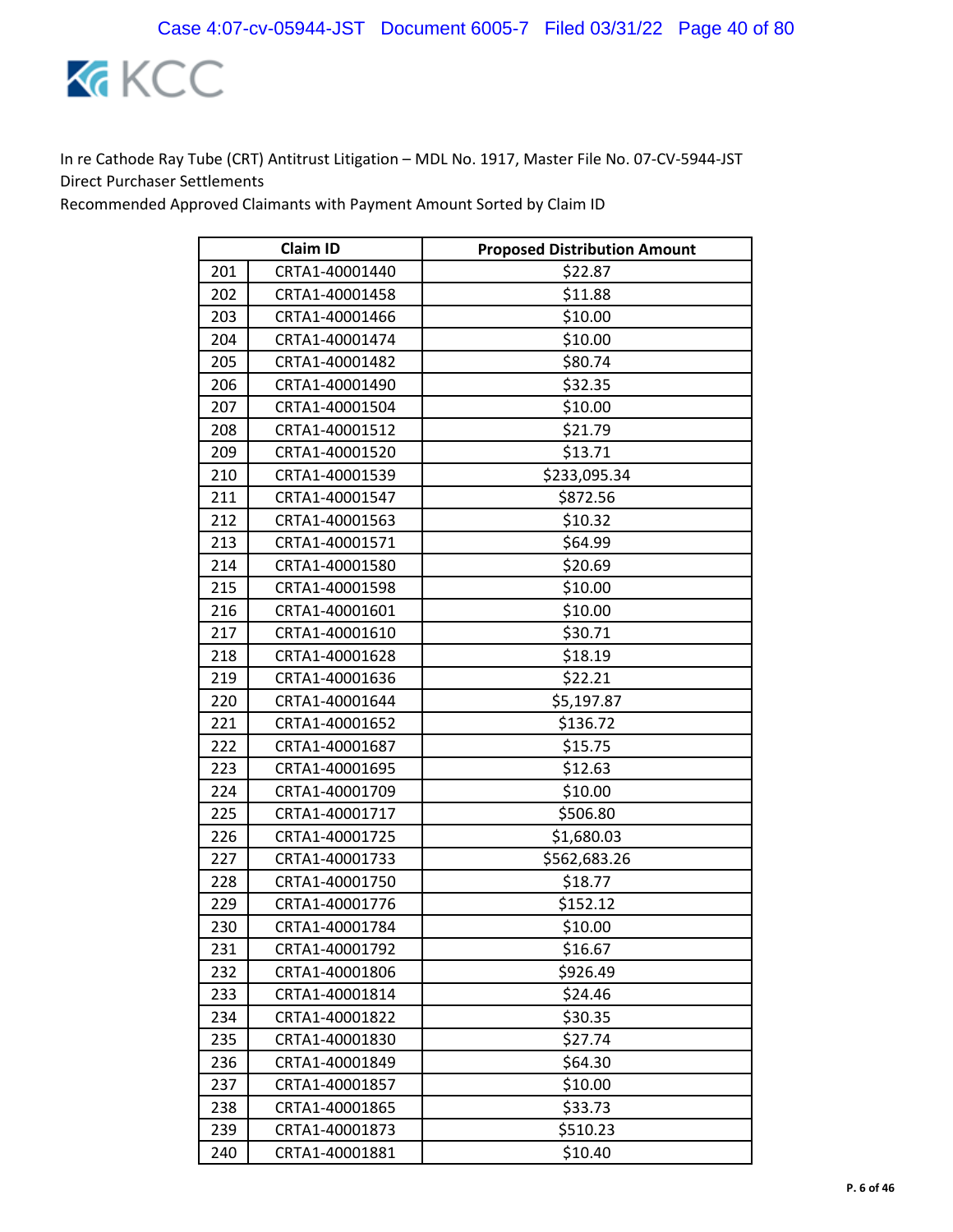

|     | <b>Claim ID</b> | <b>Proposed Distribution Amount</b> |
|-----|-----------------|-------------------------------------|
| 241 | CRTA1-40001903  | \$10.00                             |
| 242 | CRTA1-40001911  | \$59.59                             |
| 243 | CRTA1-40001920  | \$10.00                             |
| 244 | CRTA1-40001938  | \$26.35                             |
| 245 | CRTA1-40001946  | \$31.45                             |
| 246 | CRTA1-40001954  | \$10.00                             |
| 247 | CRTA1-40001962  | \$17.63                             |
| 248 | CRTA1-40001970  | \$13.87                             |
| 249 | CRTA1-40001989  | \$10.00                             |
| 250 | CRTA1-40001997  | \$10.00                             |
| 251 | CRTA1-40002004  | \$11.88                             |
| 252 | CRTA1-40002012  | \$10.00                             |
| 253 | CRTA1-40002020  | \$12.78                             |
| 254 | CRTA1-40002039  | \$10.00                             |
| 255 | CRTA1-40002047  | \$75.27                             |
| 256 | CRTA1-40002055  | \$148.56                            |
| 257 | CRTA1-40002063  | \$10.00                             |
| 258 | CRTA1-40002071  | \$47.06                             |
| 259 | CRTA1-40002080  | \$10.00                             |
| 260 | CRTA1-40002098  | \$16.22                             |
| 261 | CRTA1-40002101  | \$10.00                             |
| 262 | CRTA1-40002110  | \$10.00                             |
| 263 | CRTA1-40002128  | \$10.48                             |
| 264 | CRTA1-40002136  | \$10.89                             |
| 265 | CRTA1-40002144  | \$26.24                             |
| 266 | CRTA1-40002152  | \$12.38                             |
| 267 | CRTA1-40002160  | \$10.00                             |
| 268 | CRTA1-40002187  | \$18.20                             |
| 269 | CRTA1-40002195  | \$28.23                             |
| 270 | CRTA1-40002209  | \$13.54                             |
| 271 | CRTA1-40002217  | \$10.00                             |
| 272 | CRTA1-40002225  | \$10.00                             |
| 273 | CRTA1-40002233  | \$10.39                             |
| 274 | CRTA1-40002241  | \$94,029.04                         |
| 275 | CRTA1-40002250  | \$10.00                             |
| 276 | CRTA1-40002268  | \$25.26                             |
| 277 | CRTA1-40002276  | \$20.31                             |
| 278 | CRTA1-40002284  | \$44.29                             |
| 279 | CRTA1-40002292  | \$12.38                             |
| 280 | CRTA1-40002306  | \$10.00                             |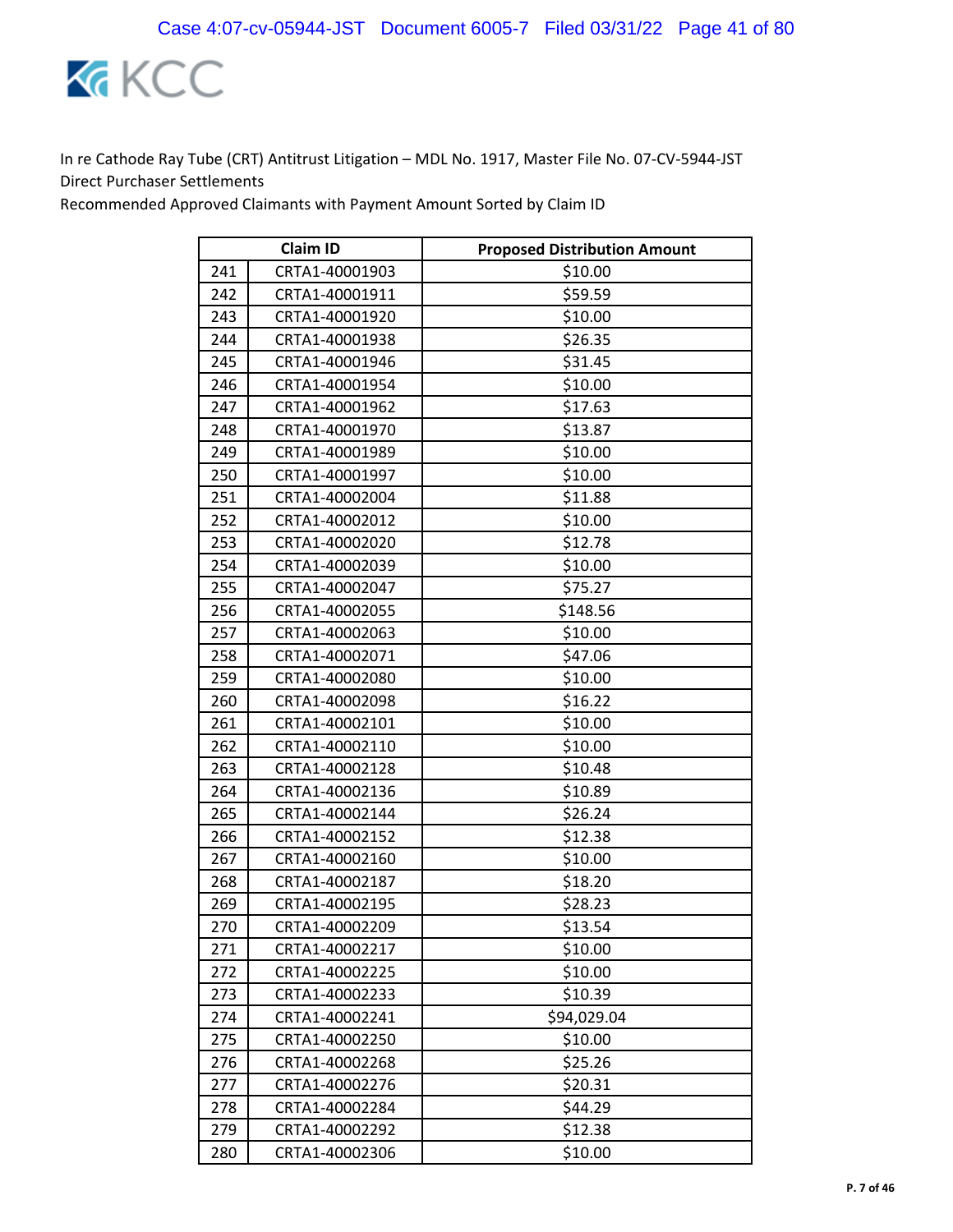

|     | <b>Claim ID</b> | <b>Proposed Distribution Amount</b> |
|-----|-----------------|-------------------------------------|
| 281 | CRTA1-40002314  | \$14.83                             |
| 282 | CRTA1-40002322  | \$1,200,232.96                      |
| 283 | CRTA1-40002330  | \$12.77                             |
| 284 | CRTA1-40002349  | \$113,542.36                        |
| 285 | CRTA1-40002357  | \$3,022.59                          |
| 286 | CRTA1-40002373  | \$31.20                             |
| 287 | CRTA1-40002390  | \$10.00                             |
| 288 | CRTA1-40002403  | \$10.00                             |
| 289 | CRTA1-40002411  | \$10.00                             |
| 290 | CRTA1-40002420  | \$10.00                             |
| 291 | CRTA1-40002438  | \$14.26                             |
| 292 | CRTA1-40002454  | \$10.00                             |
| 293 | CRTA1-40002462  | \$12.03                             |
| 294 | CRTA1-40002497  | \$99.32                             |
| 295 | CRTA1-40002500  | \$98.08                             |
| 296 | CRTA1-40002519  | \$128.05                            |
| 297 | CRTA1-40002535  | \$214.99                            |
| 298 | CRTA1-40002551  | \$46.06                             |
| 299 | CRTA1-40002560  | \$27.95                             |
| 300 | CRTA1-40002578  | \$15.15                             |
| 301 | CRTA1-40002586  | \$12.85                             |
| 302 | CRTA1-40002608  | \$10.88                             |
| 303 | CRTA1-40002616  | \$10.00                             |
| 304 | CRTA1-40002624  | \$10.00                             |
| 305 | CRTA1-40002632  | \$39.62                             |
| 306 | CRTA1-40002640  | \$22.38                             |
| 307 | CRTA1-40002659  | \$21.78                             |
| 308 | CRTA1-40002667  | \$24.76                             |
| 309 | CRTA1-40002675  | \$11.88                             |
| 310 | CRTA1-40002683  | \$25.26                             |
| 311 | CRTA1-40002691  | \$14.36                             |
| 312 | CRTA1-40002705  | \$10.00                             |
| 313 | CRTA1-40002713  | \$12.87                             |
| 314 | CRTA1-40002721  | \$10.89                             |
| 315 | CRTA1-40002730  | \$33.64                             |
| 316 | CRTA1-40002748  | \$118.89                            |
| 317 | CRTA1-40002756  | \$12.87                             |
| 318 | CRTA1-40002772  | \$10.00                             |
| 319 | CRTA1-40002780  | \$34.18                             |
| 320 | CRTA1-40002799  | \$20.45                             |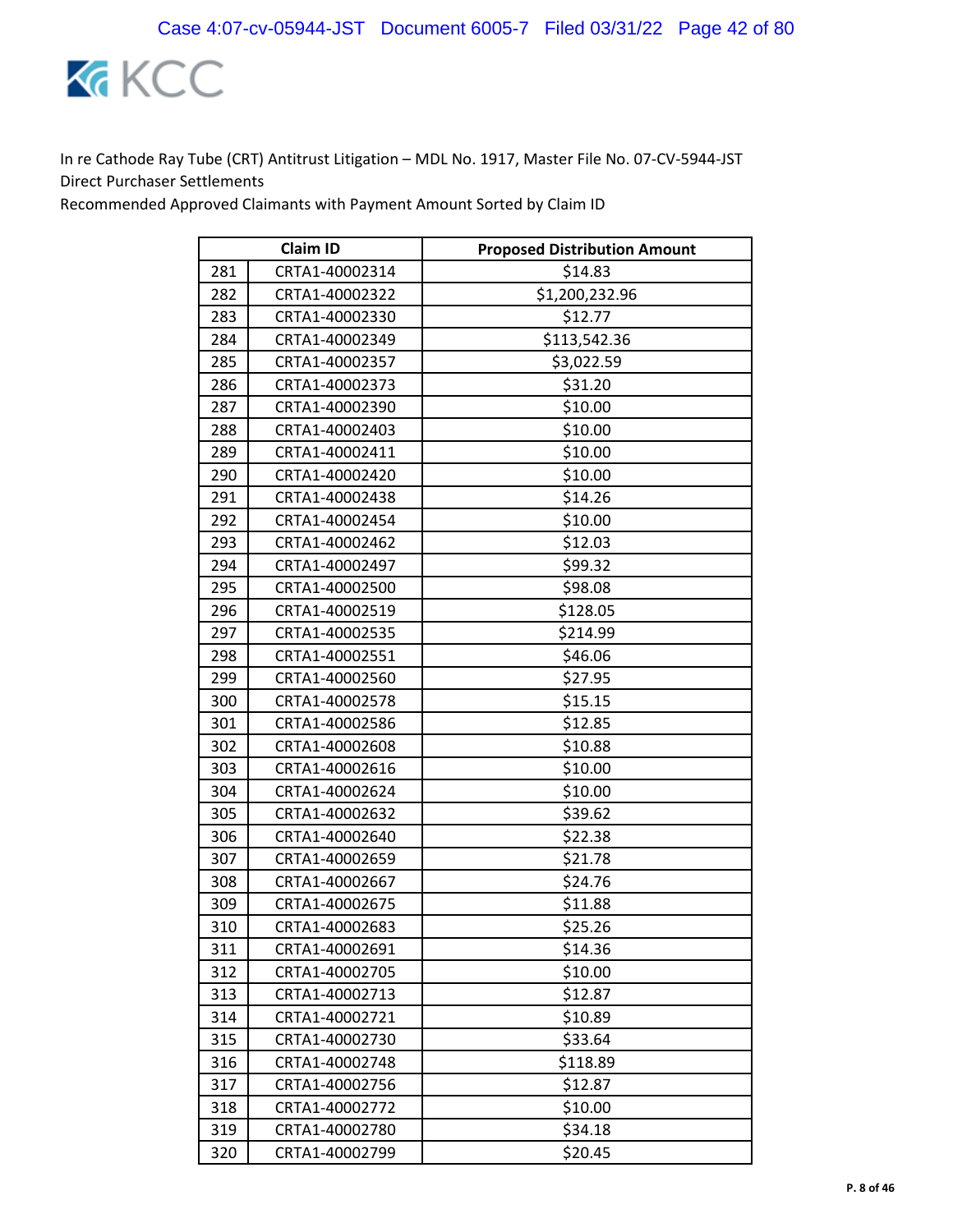

|     | <b>Claim ID</b> | <b>Proposed Distribution Amount</b> |
|-----|-----------------|-------------------------------------|
| 321 | CRTA1-40002802  | \$10.00                             |
| 322 | CRTA1-40002810  | \$20.30                             |
| 323 | CRTA1-40002829  | \$17.58                             |
| 324 | CRTA1-40002853  | \$10.00                             |
| 325 | CRTA1-40002861  | \$46.56                             |
| 326 | CRTA1-40002870  | \$15.85                             |
| 327 | CRTA1-40002900  | \$10.00                             |
| 328 | CRTA1-40002918  | \$10.00                             |
| 329 | CRTA1-40002926  | \$28.73                             |
| 330 | CRTA1-40002934  | \$24.76                             |
| 331 | CRTA1-40002942  | \$12.62                             |
| 332 | CRTA1-40002950  | \$10.00                             |
| 333 | CRTA1-40002969  | \$79.25                             |
| 334 | CRTA1-40002985  | \$10.00                             |
| 335 | CRTA1-40002993  | \$10.42                             |
| 336 | CRTA1-40003000  | \$23.48                             |
| 337 | CRTA1-40003035  | \$23.61                             |
| 338 | CRTA1-40003078  | \$18.17                             |
| 339 | CRTA1-40003175  | \$10.00                             |
| 340 | CRTA1-40003183  | \$10.00                             |
| 341 | CRTA1-40003191  | \$21.79                             |
| 342 | CRTA1-40003205  | \$10.00                             |
| 343 | CRTA1-40003213  | \$18.08                             |
| 344 | CRTA1-40003221  | \$17.43                             |
| 345 | CRTA1-40003230  | \$14.86                             |
| 346 | CRTA1-40003248  | \$27.72                             |
| 347 | CRTA1-40003256  | \$12.37                             |
| 348 | CRTA1-40003264  | \$37.62                             |
| 349 | CRTA1-40003272  | \$60.43                             |
| 350 | CRTA1-40003280  | \$10.00                             |
| 351 | CRTA1-40003299  | \$21.11                             |
| 352 | CRTA1-40003302  | \$10.00                             |
| 353 | CRTA1-40003337  | \$10.00                             |
| 354 | CRTA1-40003388  | \$10.00                             |
| 355 | CRTA1-40003396  | \$83.46                             |
| 356 | CRTA1-40003400  | \$36.31                             |
| 357 | CRTA1-40003418  | \$10.00                             |
| 358 | CRTA1-40003426  | \$10.00                             |
| 359 | CRTA1-40003434  | \$52.50                             |
| 360 | CRTA1-40003442  | \$23.77                             |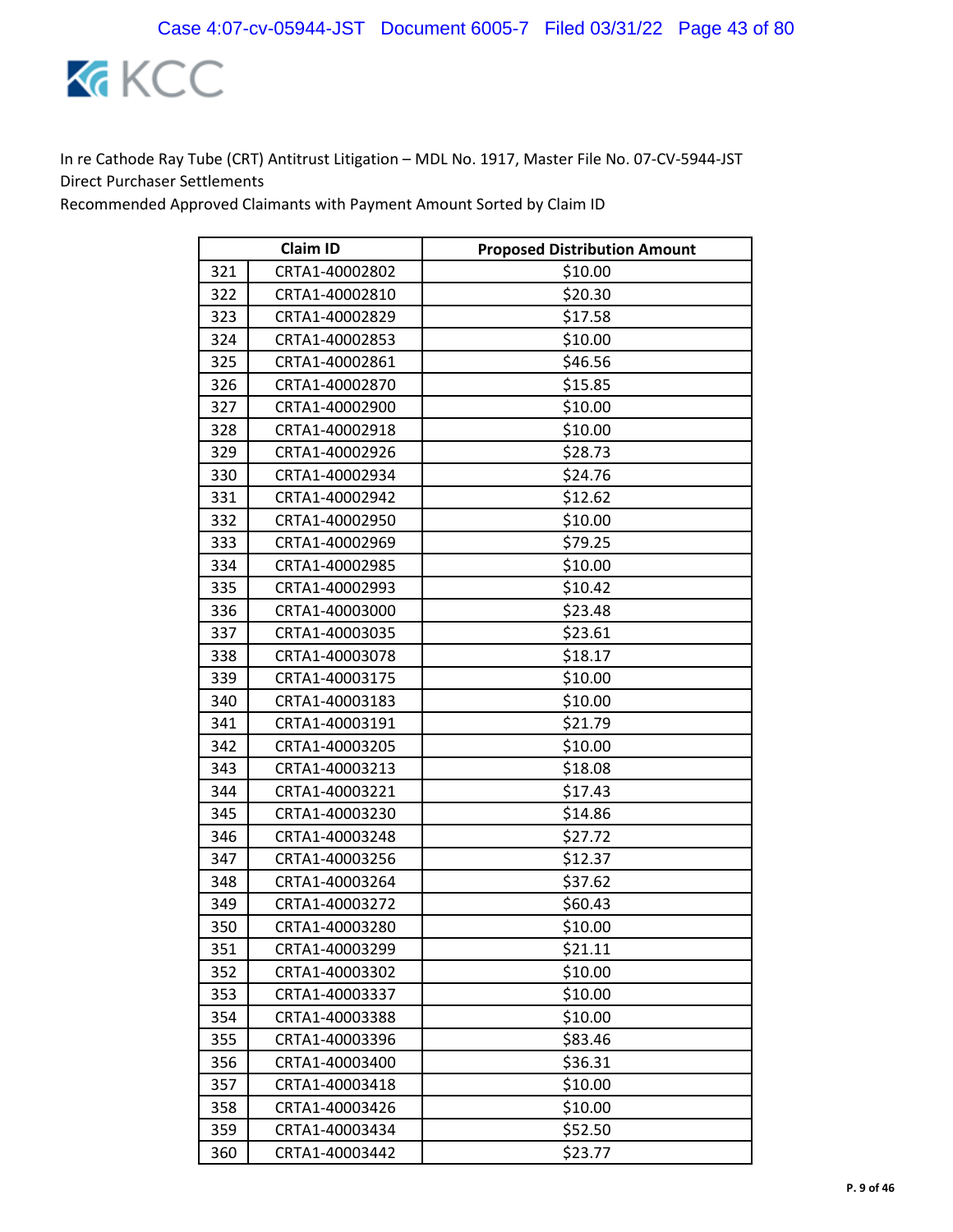

|     | <b>Claim ID</b> | <b>Proposed Distribution Amount</b> |
|-----|-----------------|-------------------------------------|
| 361 | CRTA1-40003450  | \$10.00                             |
| 362 | CRTA1-40003477  | \$18.58                             |
| 363 | CRTA1-40003590  | \$23.76                             |
| 364 | CRTA1-40003604  | \$31.20                             |
| 365 | CRTA1-40003612  | \$10.00                             |
| 366 | CRTA1-40003620  | \$10.00                             |
| 367 | CRTA1-40003639  | \$10.00                             |
| 368 | CRTA1-40003647  | \$29.22                             |
| 369 | CRTA1-40003655  | \$10.00                             |
| 370 | CRTA1-40003671  | \$10.15                             |
| 371 | CRTA1-40003698  | \$172.14                            |
| 372 | CRTA1-40003701  | \$14.19                             |
| 373 | CRTA1-40003710  | \$42.23                             |
| 374 | CRTA1-40003728  | \$11.88                             |
| 375 | CRTA1-40003736  | \$102.54                            |
| 376 | CRTA1-40003752  | \$10.00                             |
| 377 | CRTA1-40003760  | \$26.75                             |
| 378 | CRTA1-40003779  | \$55.72                             |
| 379 | CRTA1-40003787  | \$10.00                             |
| 380 | CRTA1-40003795  | \$10.00                             |
| 381 | CRTA1-40003809  | \$10.89                             |
| 382 | CRTA1-40003817  | \$32.67                             |
| 383 | CRTA1-40003825  | \$20.75                             |
| 384 | CRTA1-40003833  | \$10.00                             |
| 385 | CRTA1-40003841  | \$29.72                             |
| 386 | CRTA1-40003850  | \$27.20                             |
| 387 | CRTA1-40003868  | \$34.18                             |
| 388 | CRTA1-40004015  | \$13.11                             |
| 389 | CRTA1-40004023  | \$10.89                             |
| 390 | CRTA1-40004031  | \$15.97                             |
| 391 | CRTA1-40004040  | \$59.44                             |
| 392 | CRTA1-40004058  | \$37.64                             |
| 393 | CRTA1-40004066  | \$174.61                            |
| 394 | CRTA1-40004074  | \$10.00                             |
| 395 | CRTA1-40004082  | \$55.79                             |
| 396 | CRTA1-40004090  | \$133.75                            |
| 397 | CRTA1-40004104  | \$10.00                             |
| 398 | CRTA1-40004112  | \$10.00                             |
| 399 | CRTA1-40004120  | \$17.83                             |
| 400 | CRTA1-40004139  | \$10.00                             |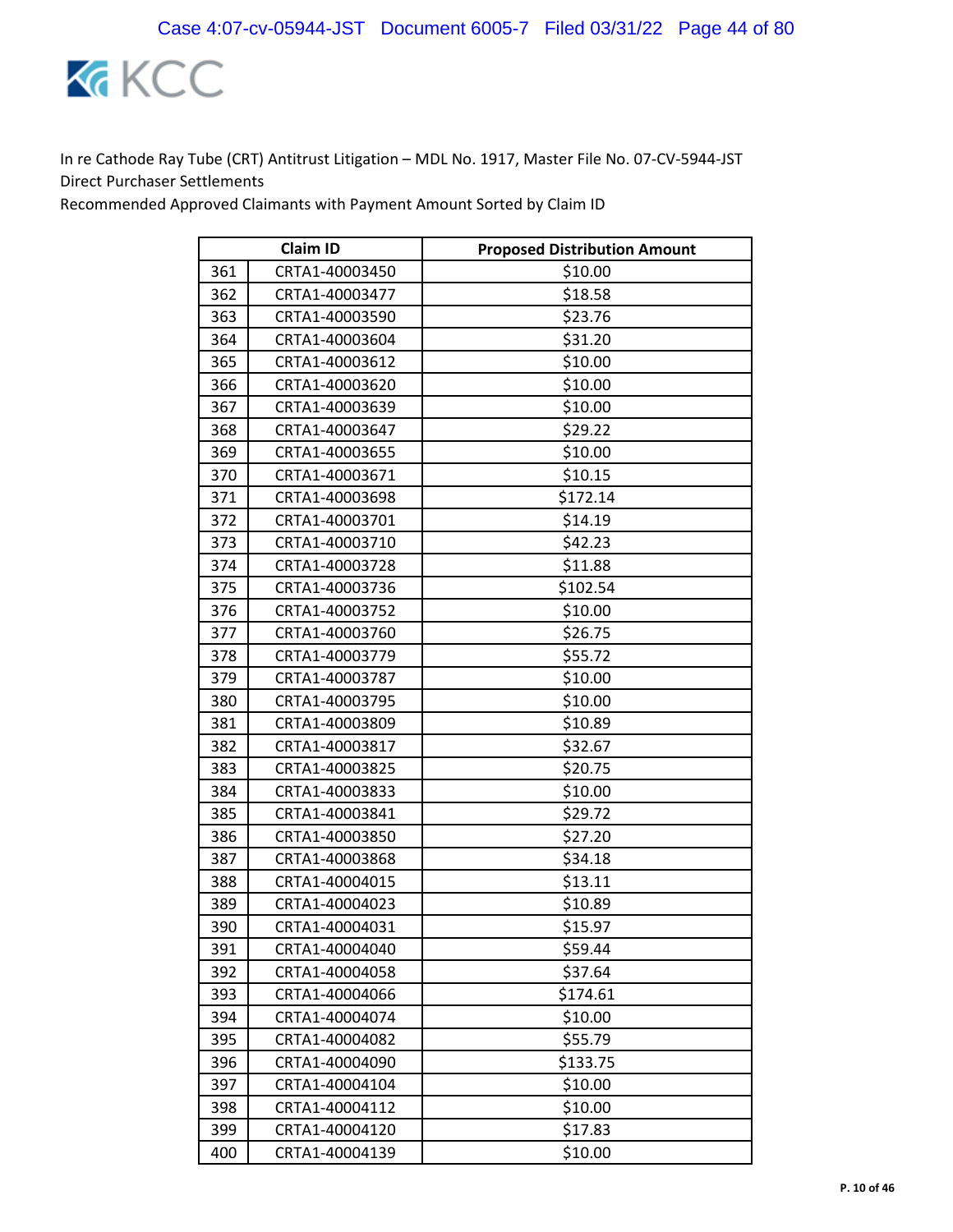

|     | <b>Claim ID</b> | <b>Proposed Distribution Amount</b> |
|-----|-----------------|-------------------------------------|
| 401 | CRTA1-40004147  | \$10.00                             |
| 402 | CRTA1-40004155  | \$10.00                             |
| 403 | CRTA1-40004163  | \$10.00                             |
| 404 | CRTA1-40004171  | \$32.69                             |
| 405 | CRTA1-40004180  | \$10.00                             |
| 406 | CRTA1-40004210  | \$10.00                             |
| 407 | CRTA1-40004228  | \$18.47                             |
| 408 | CRTA1-40004236  | \$16.75                             |
| 409 | CRTA1-40004252  | \$13.37                             |
| 410 | CRTA1-40004260  | \$23.49                             |
| 411 | CRTA1-40004279  | \$10.00                             |
| 412 | CRTA1-40004295  | \$26.52                             |
| 413 | CRTA1-40004309  | \$12.82                             |
| 414 | CRTA1-40004317  | \$10.00                             |
| 415 | CRTA1-40004325  | \$10.00                             |
| 416 | CRTA1-40004333  | \$10.00                             |
| 417 | CRTA1-40004350  | \$10.89                             |
| 418 | CRTA1-40004368  | \$61.92                             |
| 419 | CRTA1-40004376  | \$111.95                            |
| 420 | CRTA1-40004384  | \$10.99                             |
| 421 | CRTA1-40004392  | \$10.00                             |
| 422 | CRTA1-40004406  | \$101.55                            |
| 423 | CRTA1-40004422  | \$10.00                             |
| 424 | CRTA1-40004430  | \$47.55                             |
| 425 | CRTA1-40004449  | \$10.00                             |
| 426 | CRTA1-40004457  | \$20.31                             |
| 427 | CRTA1-40004465  | \$58.94                             |
| 428 | CRTA1-40004473  | \$32.94                             |
| 429 | CRTA1-40004481  | \$35.91                             |
| 430 | CRTA1-40004490  | \$23.77                             |
| 431 | CRTA1-40004503  | \$11.14                             |
| 432 | CRTA1-40004554  | \$30.01                             |
| 433 | CRTA1-40004562  | \$10.00                             |
| 434 | CRTA1-40004651  | \$142.57                            |
| 435 | CRTA1-40004660  | \$26.75                             |
| 436 | CRTA1-40004678  | \$10.00                             |
| 437 | CRTA1-40004686  | \$14.86                             |
| 438 | CRTA1-40004708  | \$17.11                             |
| 439 | CRTA1-40004716  | \$90.40                             |
| 440 | CRTA1-40004724  | \$22.75                             |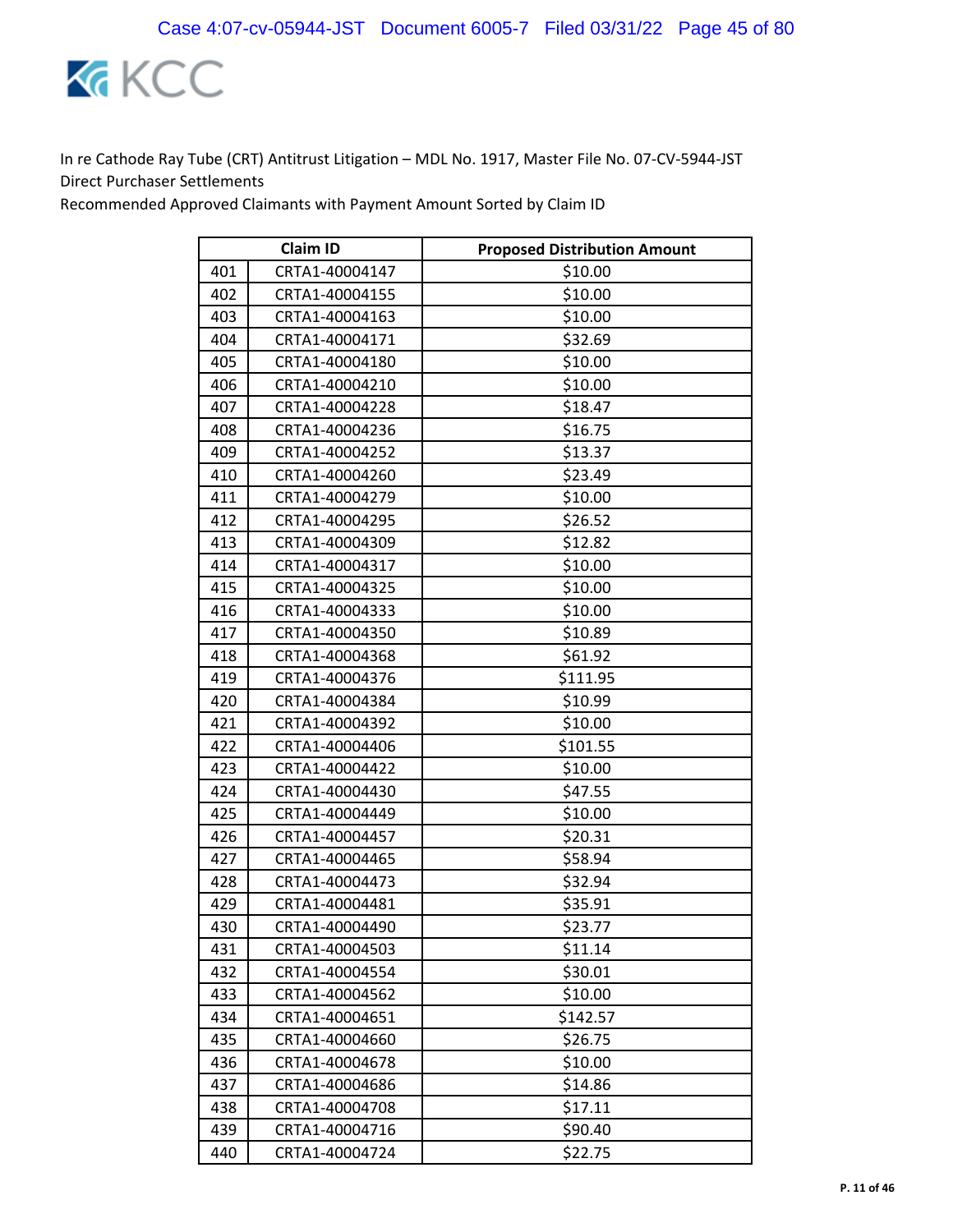

|     | <b>Claim ID</b> | <b>Proposed Distribution Amount</b> |
|-----|-----------------|-------------------------------------|
| 441 | CRTA1-40004732  | \$61.49                             |
| 442 | CRTA1-40004740  | \$80.03                             |
| 443 | CRTA1-40004759  | \$10.00                             |
| 444 | CRTA1-40004767  | \$10.00                             |
| 445 | CRTA1-40004791  | \$40.66                             |
| 446 | CRTA1-40004813  | \$10.00                             |
| 447 | CRTA1-40004821  | \$10.00                             |
| 448 | CRTA1-40004830  | \$75.04                             |
| 449 | CRTA1-40004848  | \$30.66                             |
| 450 | CRTA1-40004856  | \$16.59                             |
| 451 | CRTA1-40004864  | \$10.00                             |
| 452 | CRTA1-40004872  | \$10.00                             |
| 453 | CRTA1-40004880  | \$10.00                             |
| 454 | CRTA1-40004899  | \$10.00                             |
| 455 | CRTA1-40004902  | \$10.00                             |
| 456 | CRTA1-40004910  | \$27.12                             |
| 457 | CRTA1-40004945  | \$10.00                             |
| 458 | CRTA1-40004953  | \$11.17                             |
| 459 | CRTA1-40004961  | \$10.00                             |
| 460 | CRTA1-40004970  | \$10.64                             |
| 461 | CRTA1-40004988  | \$13.37                             |
| 462 | CRTA1-40004996  | \$10.00                             |
| 463 | CRTA1-40005003  | \$10.00                             |
| 464 | CRTA1-40005011  | \$18.82                             |
| 465 | CRTA1-40005020  | \$10.00                             |
| 466 | CRTA1-40005038  | \$29.15                             |
| 467 | CRTA1-40005046  | \$12.44                             |
| 468 | CRTA1-40005054  | \$10.00                             |
| 469 | CRTA1-40005062  | \$10.00                             |
| 470 | CRTA1-40005070  | \$115.67                            |
| 471 | CRTA1-40005089  | \$10.00                             |
| 472 | CRTA1-40005100  | \$10.00                             |
| 473 | CRTA1-40005119  | \$10.00                             |
| 474 | CRTA1-40005135  | \$22.04                             |
| 475 | CRTA1-40005143  | \$56.47                             |
| 476 | CRTA1-40005178  | \$16.12                             |
| 477 | CRTA1-40005186  | \$27.72                             |
| 478 | CRTA1-40005194  | \$180.31                            |
| 479 | CRTA1-40005208  | \$10.00                             |
| 480 | CRTA1-40005216  | \$10.00                             |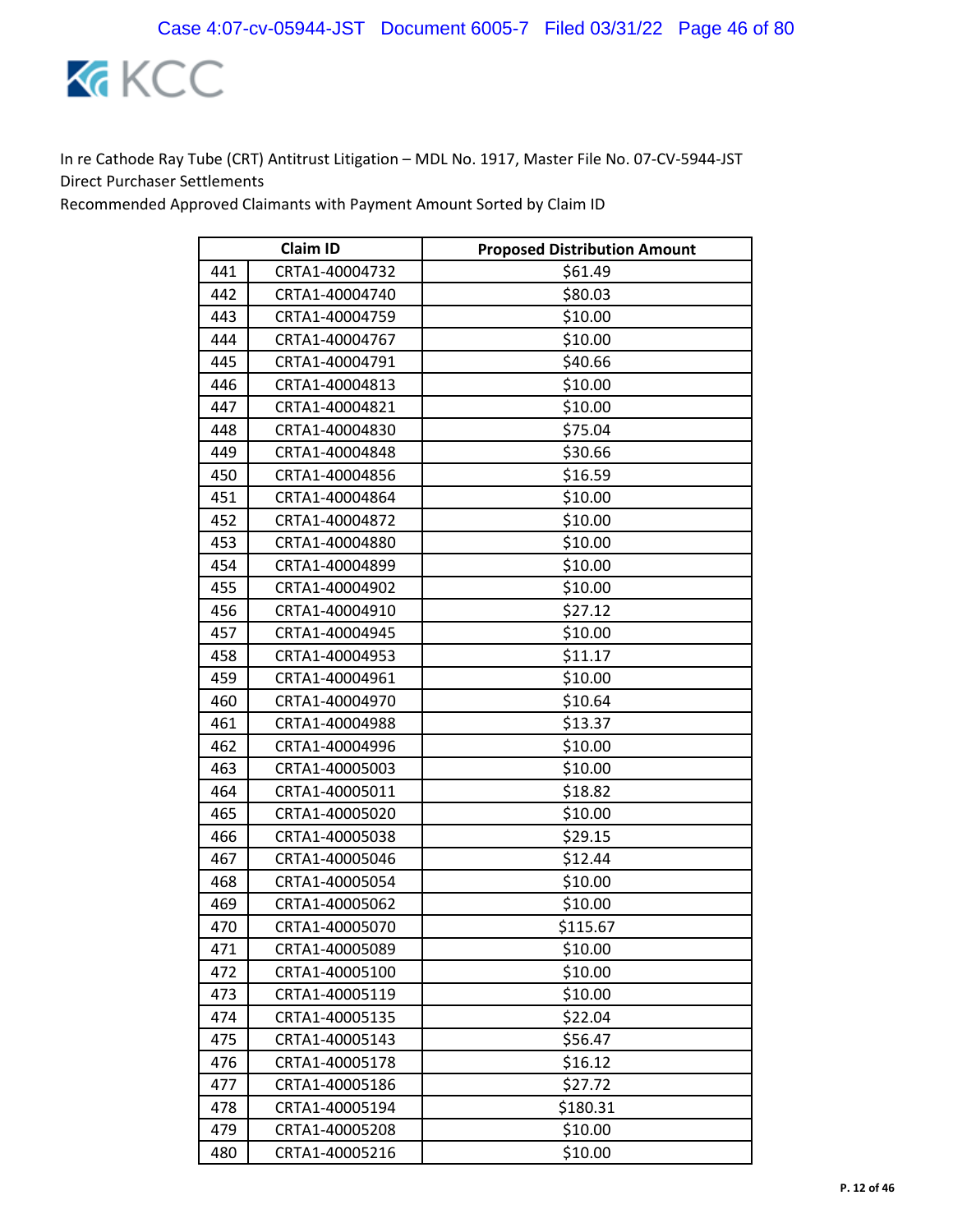

|     | <b>Claim ID</b> | <b>Proposed Distribution Amount</b> |
|-----|-----------------|-------------------------------------|
| 481 | CRTA1-40005240  | \$10.00                             |
| 482 | CRTA1-40005259  | \$53.99                             |
| 483 | CRTA1-40005267  | \$23.28                             |
| 484 | CRTA1-40005275  | \$26.25                             |
| 485 | CRTA1-40005283  | \$10.00                             |
| 486 | CRTA1-40005291  | \$23.53                             |
| 487 | CRTA1-40005305  | \$44.58                             |
| 488 | CRTA1-40005313  | \$10.00                             |
| 489 | CRTA1-40005321  | \$13.59                             |
| 490 | CRTA1-40005330  | \$10.00                             |
| 491 | CRTA1-40005348  | \$18.87                             |
| 492 | CRTA1-40005356  | \$43.46                             |
| 493 | CRTA1-40005364  | \$24.76                             |
| 494 | CRTA1-40005372  | \$173.38                            |
| 495 | CRTA1-40005380  | \$10.00                             |
| 496 | CRTA1-40005399  | \$135.73                            |
| 497 | CRTA1-40005402  | \$10.00                             |
| 498 | CRTA1-40005410  | \$17.83                             |
| 499 | CRTA1-40005429  | \$26.67                             |
| 500 | CRTA1-40005437  | \$31.20                             |
| 501 | CRTA1-40005445  | \$10.00                             |
| 502 | CRTA1-40005453  | \$10.00                             |
| 503 | CRTA1-40005461  | \$11.24                             |
| 504 | CRTA1-40005470  | \$25.75                             |
| 505 | CRTA1-40005488  | \$28.97                             |
| 506 | CRTA1-40005496  | \$10.00                             |
| 507 | CRTA1-40005500  | \$14.66                             |
| 508 | CRTA1-40005518  | \$23.03                             |
| 509 | CRTA1-40005526  | \$23.48                             |
| 510 | CRTA1-40005534  | \$10.00                             |
| 511 | CRTA1-40005542  | \$38.71                             |
| 512 | CRTA1-40005550  | \$17.83                             |
| 513 | CRTA1-40005577  | \$12.87                             |
| 514 | CRTA1-40005585  | \$10.00                             |
| 515 | CRTA1-40005593  | \$14.52                             |
| 516 | CRTA1-40005607  | \$39.63                             |
| 517 | CRTA1-40005615  | \$21.79                             |
| 518 | CRTA1-40005623  | \$24.76                             |
| 519 | CRTA1-40005631  | \$24.76                             |
| 520 | CRTA1-40005640  | \$132.41                            |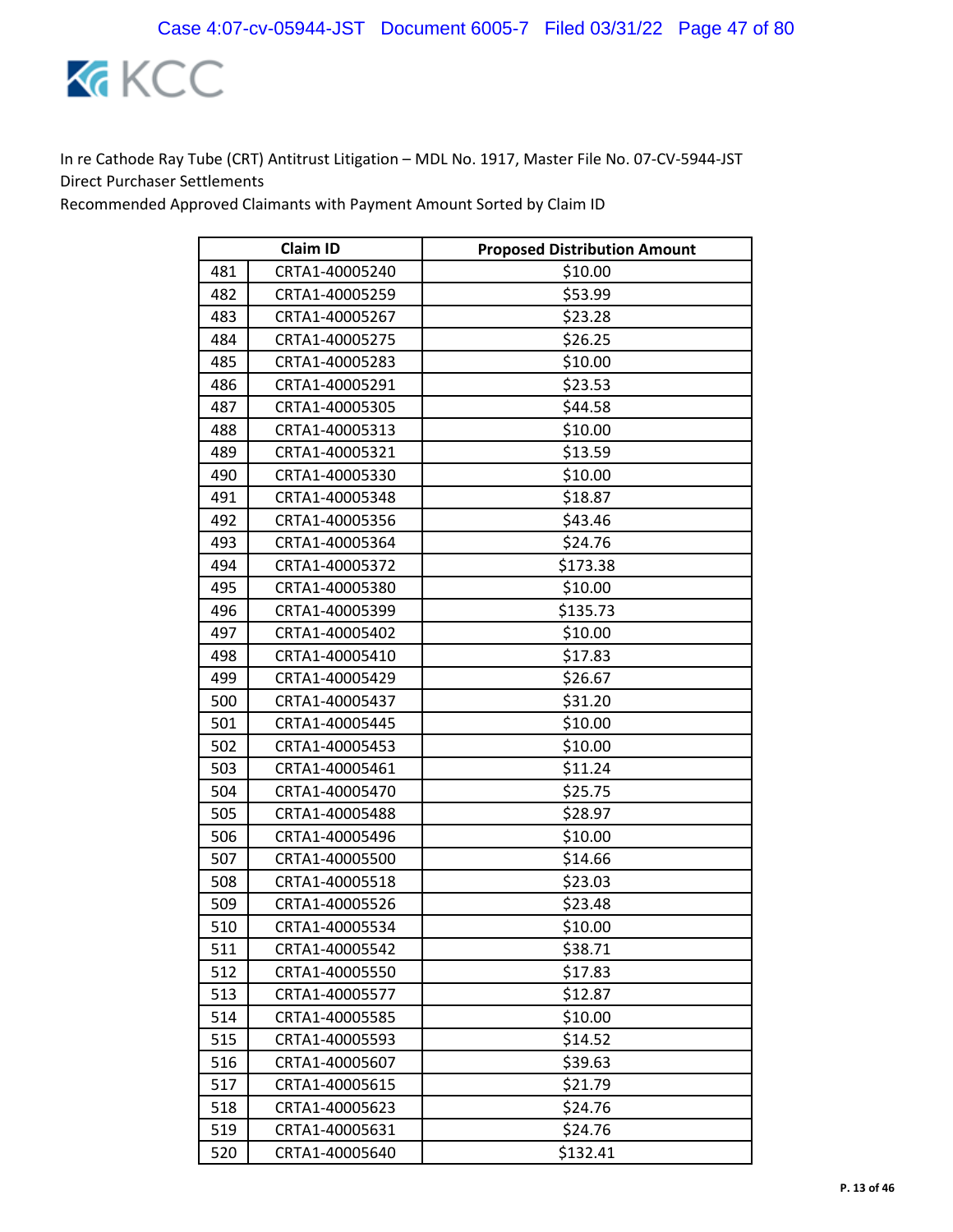

|     | <b>Claim ID</b> | <b>Proposed Distribution Amount</b> |
|-----|-----------------|-------------------------------------|
| 521 | CRTA1-40005658  | \$10.00                             |
| 522 | CRTA1-40005666  | \$13.62                             |
| 523 | CRTA1-40005682  | \$28.73                             |
| 524 | CRTA1-40005690  | \$10.00                             |
| 525 | CRTA1-40005704  | \$18.08                             |
| 526 | CRTA1-40005712  | \$15.35                             |
| 527 | CRTA1-40005720  | \$92.85                             |
| 528 | CRTA1-40005739  | \$37.64                             |
| 529 | CRTA1-40005747  | \$10.00                             |
| 530 | CRTA1-40005755  | \$10.00                             |
| 531 | CRTA1-40005763  | \$30.72                             |
| 532 | CRTA1-40005780  | \$10.00                             |
| 533 | CRTA1-40005798  | \$10.52                             |
| 534 | CRTA1-40005801  | \$10.00                             |
| 535 | CRTA1-40005810  | \$41.57                             |
| 536 | CRTA1-40005828  | \$13.87                             |
| 537 | CRTA1-40005836  | \$48.01                             |
| 538 | CRTA1-40005844  | \$23.53                             |
| 539 | CRTA1-40005852  | \$74.05                             |
| 540 | CRTA1-40005860  | \$84.32                             |
| 541 | CRTA1-40005879  | \$13.37                             |
| 542 | CRTA1-40005887  | \$67.37                             |
| 543 | CRTA1-40005909  | \$91.05                             |
| 544 | CRTA1-40005925  | \$10.00                             |
| 545 | CRTA1-40005933  | \$13.86                             |
| 546 | CRTA1-40005941  | \$20.80                             |
| 547 | CRTA1-40005950  | \$15.10                             |
| 548 | CRTA1-40005968  | \$31.66                             |
| 549 | CRTA1-40005976  | \$114.04                            |
| 550 | CRTA1-40005984  | \$70.83                             |
| 551 | CRTA1-40005992  | \$10.00                             |
| 552 | CRTA1-40006000  | \$13.62                             |
| 553 | CRTA1-40006018  | \$16.34                             |
| 554 | CRTA1-40006026  | \$10.50                             |
| 555 | CRTA1-40006034  | \$154.20                            |
| 556 | CRTA1-40006042  | \$10.00                             |
| 557 | CRTA1-40006050  | \$10.89                             |
| 558 | CRTA1-40006069  | \$10.13                             |
| 559 | CRTA1-40006077  | \$19.91                             |
| 560 | CRTA1-40006085  | \$10.26                             |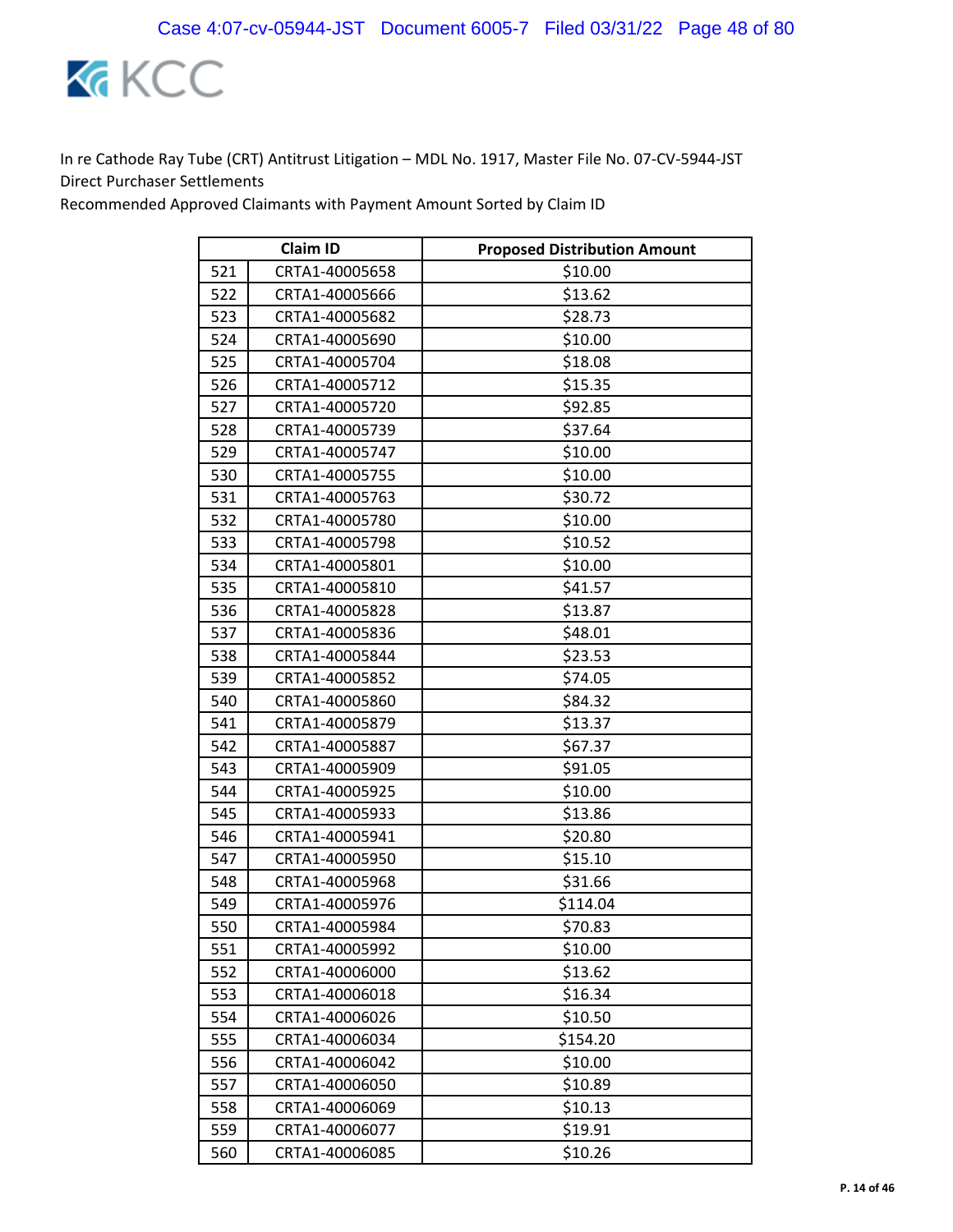

| <b>Claim ID</b> |                | <b>Proposed Distribution Amount</b> |
|-----------------|----------------|-------------------------------------|
| 561             | CRTA1-40006093 | \$26.99                             |
| 562             | CRTA1-40006107 | \$13.25                             |
| 563             | CRTA1-40006115 | \$10.00                             |
| 564             | CRTA1-40006123 | \$19.81                             |
| 565             | CRTA1-40006131 | \$10.00                             |
| 566             | CRTA1-40006140 | \$39.63                             |
| 567             | CRTA1-40006158 | \$17.33                             |
| 568             | CRTA1-40006166 | \$10.00                             |
| 569             | CRTA1-40006174 | \$31.63                             |
| 570             | CRTA1-40006182 | \$10.00                             |
| 571             | CRTA1-40006204 | \$28.23                             |
| 572             | CRTA1-40006212 | \$10.00                             |
| 573             | CRTA1-40006220 | \$10.00                             |
| 574             | CRTA1-40006239 | \$16.82                             |
| 575             | CRTA1-40006247 | \$23.08                             |
| 576             | CRTA1-40006255 | \$35.66                             |
| 577             | CRTA1-40006263 | \$10.00                             |
| 578             | CRTA1-40006271 | \$10.00                             |
| 579             | CRTA1-40006280 | \$74.30                             |
| 580             | CRTA1-40006298 | \$10.00                             |
| 581             | CRTA1-40006301 | \$24.59                             |
| 582             | CRTA1-40006310 | \$10.00                             |
| 583             | CRTA1-40006328 | \$40.35                             |
| 584             | CRTA1-40006336 | \$10.00                             |
| 585             | CRTA1-40006344 | \$56.47                             |
| 586             | CRTA1-40006352 | \$25,515.26                         |
| 587             | CRTA1-40006360 | \$32.65                             |
| 588             | CRTA1-40006379 | \$13.12                             |
| 589             | CRTA1-40006387 | \$10.00                             |
| 590             | CRTA1-40006395 | \$64.89                             |
| 591             | CRTA1-40006409 | \$31.79                             |
| 592             | CRTA1-40006417 | \$84.21                             |
| 593             | CRTA1-40006425 | \$100.06                            |
| 594             | CRTA1-40006433 | \$26.75                             |
| 595             | CRTA1-40006441 | \$16.53                             |
| 596             | CRTA1-40006450 | \$29.68                             |
| 597             | CRTA1-40006468 | \$68.11                             |
| 598             | CRTA1-40006476 | \$32.69                             |
| 599             | CRTA1-40006484 | \$33.70                             |
| 600             | CRTA1-40006492 | \$19.81                             |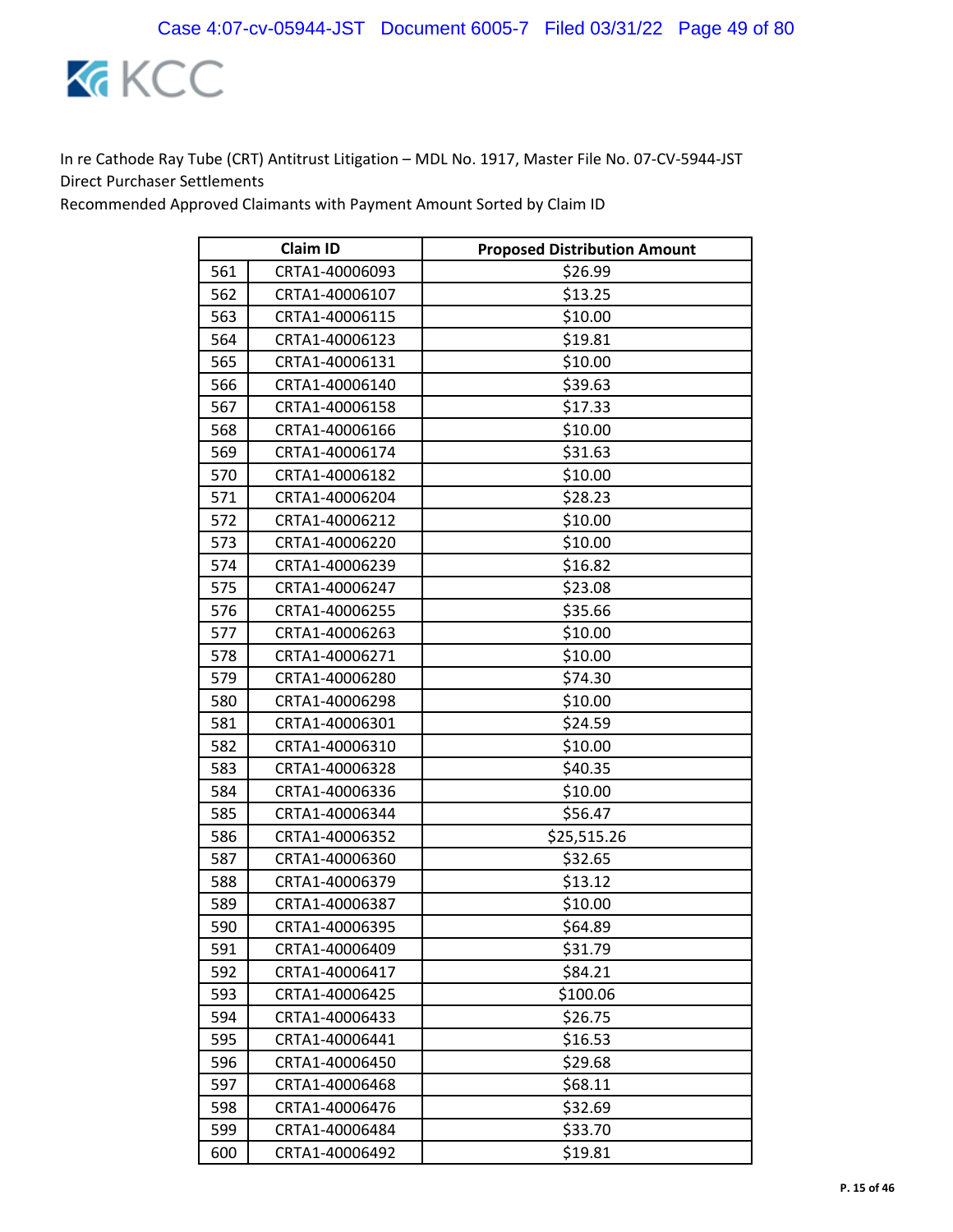

|     | <b>Claim ID</b> | <b>Proposed Distribution Amount</b> |
|-----|-----------------|-------------------------------------|
| 601 | CRTA1-40006506  | \$10.00                             |
| 602 | CRTA1-40006514  | \$44.55                             |
| 603 | CRTA1-40006522  | \$16.70                             |
| 604 | CRTA1-40006530  | \$133.75                            |
| 605 | CRTA1-40006549  | \$10.00                             |
| 606 | CRTA1-40006557  | \$18.24                             |
| 607 | CRTA1-40006565  | \$28.37                             |
| 608 | CRTA1-40006573  | \$10.00                             |
| 609 | CRTA1-40006590  | \$10.00                             |
| 610 | CRTA1-40006603  | \$93.62                             |
| 611 | CRTA1-40006611  | \$42.68                             |
| 612 | CRTA1-40006620  | \$16.09                             |
| 613 | CRTA1-40006638  | \$17.91                             |
| 614 | CRTA1-40006646  | \$14.86                             |
| 615 | CRTA1-40006654  | \$14.86                             |
| 616 | CRTA1-40006662  | \$19.31                             |
| 617 | CRTA1-40006670  | \$10.00                             |
| 618 | CRTA1-40006689  | \$10.00                             |
| 619 | CRTA1-40006697  | \$19.78                             |
| 620 | CRTA1-40006700  | \$18.82                             |
| 621 | CRTA1-40006719  | \$680.55                            |
| 622 | CRTA1-40006778  | \$25.69                             |
| 623 | CRTA1-40006859  | \$17.83                             |
| 624 | CRTA1-40006867  | \$55.60                             |
| 625 | CRTA1-40006875  | \$15.74                             |
| 626 | CRTA1-40006883  | \$34.02                             |
| 627 | CRTA1-40006905  | \$13.61                             |
| 628 | CRTA1-40006913  | \$28.19                             |
| 629 | CRTA1-40006921  | \$17.18                             |
| 630 | CRTA1-40006930  | \$11.59                             |
| 631 | CRTA1-40006948  | \$29.72                             |
| 632 | CRTA1-40006964  | \$19.81                             |
| 633 | CRTA1-40006972  | \$10.00                             |
| 634 | CRTA1-40006980  | \$12.85                             |
| 635 | CRTA1-40006999  | \$10.00                             |
| 636 | CRTA1-40007006  | \$10.00                             |
| 637 | CRTA1-40007014  | \$75.77                             |
| 638 | CRTA1-40007022  | \$86.19                             |
| 639 | CRTA1-40007030  | \$10.00                             |
| 640 | CRTA1-40007049  | \$10.00                             |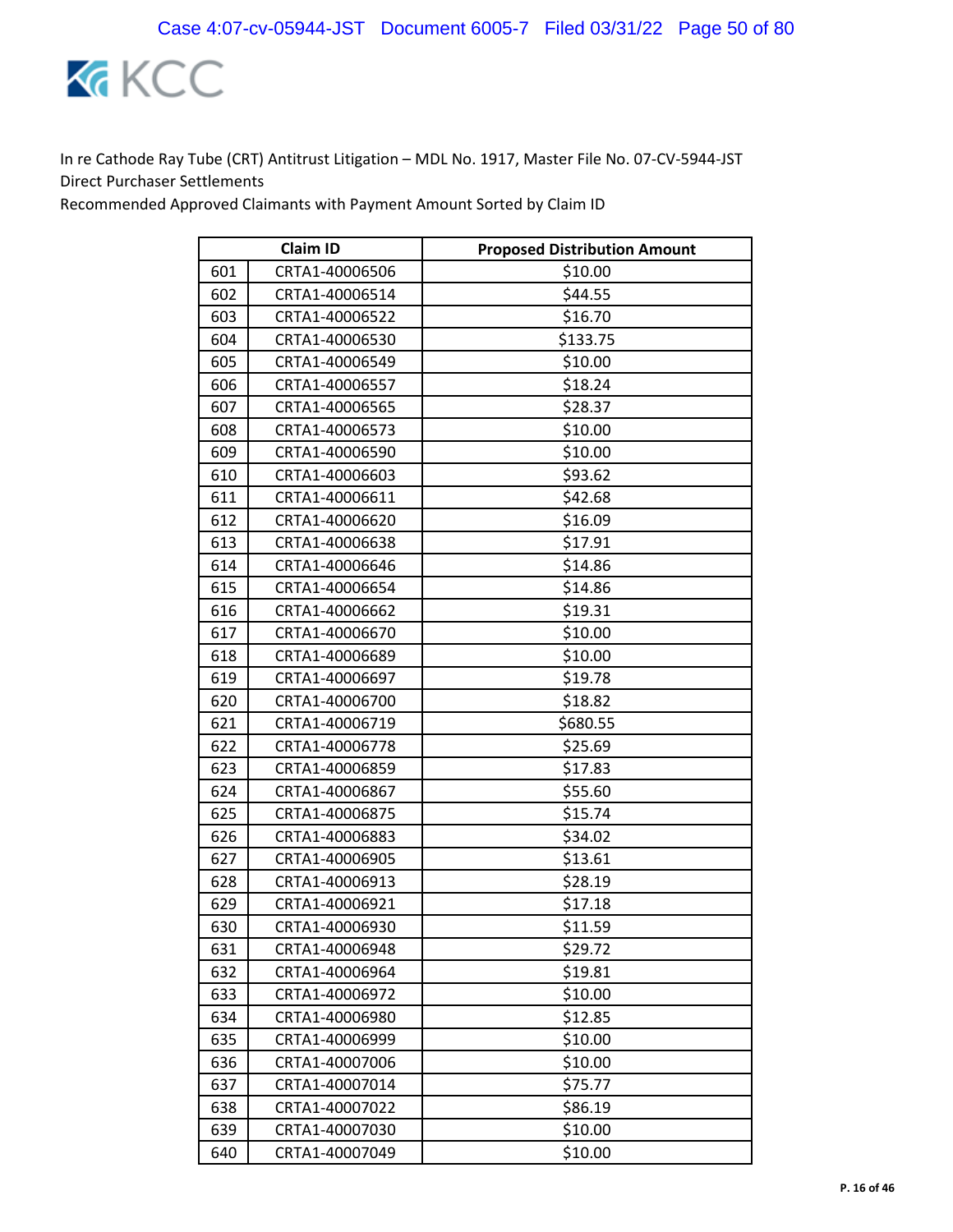

|     | <b>Claim ID</b> | <b>Proposed Distribution Amount</b> |
|-----|-----------------|-------------------------------------|
| 641 | CRTA1-40007057  | \$21.05                             |
| 642 | CRTA1-40007065  | \$10.00                             |
| 643 | CRTA1-40007073  | \$12.35                             |
| 644 | CRTA1-40007081  | \$46.06                             |
| 645 | CRTA1-40007090  | \$15.65                             |
| 646 | CRTA1-40007154  | \$10.00                             |
| 647 | CRTA1-40007162  | \$11.39                             |
| 648 | CRTA1-40007170  | \$14.41                             |
| 649 | CRTA1-40007189  | \$20.74                             |
| 650 | CRTA1-40007197  | \$10.00                             |
| 651 | CRTA1-40007200  | \$15.85                             |
| 652 | CRTA1-40007219  | \$10.00                             |
| 653 | CRTA1-40007227  | \$22.56                             |
| 654 | CRTA1-40007235  | \$10.00                             |
| 655 | CRTA1-40007243  | \$24.24                             |
| 656 | CRTA1-40007251  | \$11.87                             |
| 657 | CRTA1-40007260  | \$10.00                             |
| 658 | CRTA1-40007278  | \$31.43                             |
| 659 | CRTA1-40007286  | \$13.03                             |
| 660 | CRTA1-40007294  | \$15.23                             |
| 661 | CRTA1-40007308  | \$13.87                             |
| 662 | CRTA1-40007316  | \$14.34                             |
| 663 | CRTA1-40007324  | \$11.86                             |
| 664 | CRTA1-40007332  | \$66.38                             |
| 665 | CRTA1-40007340  | \$27.74                             |
| 666 | CRTA1-40007359  | \$21.79                             |
| 667 | CRTA1-40007367  | \$10.00                             |
| 668 | CRTA1-40007375  | \$27.49                             |
| 669 | CRTA1-40007383  | \$10.00                             |
| 670 | CRTA1-40007391  | \$122.35                            |
| 671 | CRTA1-40007405  | \$10.00                             |
| 672 | CRTA1-40007413  | \$23.03                             |
| 673 | CRTA1-40007421  | \$31.07                             |
| 674 | CRTA1-40007430  | \$85.79                             |
| 675 | CRTA1-40007448  | \$14.86                             |
| 676 | CRTA1-40007456  | \$10.00                             |
| 677 | CRTA1-40007464  | \$37.64                             |
| 678 | CRTA1-40007472  | \$27.44                             |
| 679 | CRTA1-40007480  | \$51.02                             |
| 680 | CRTA1-40007502  | \$10.00                             |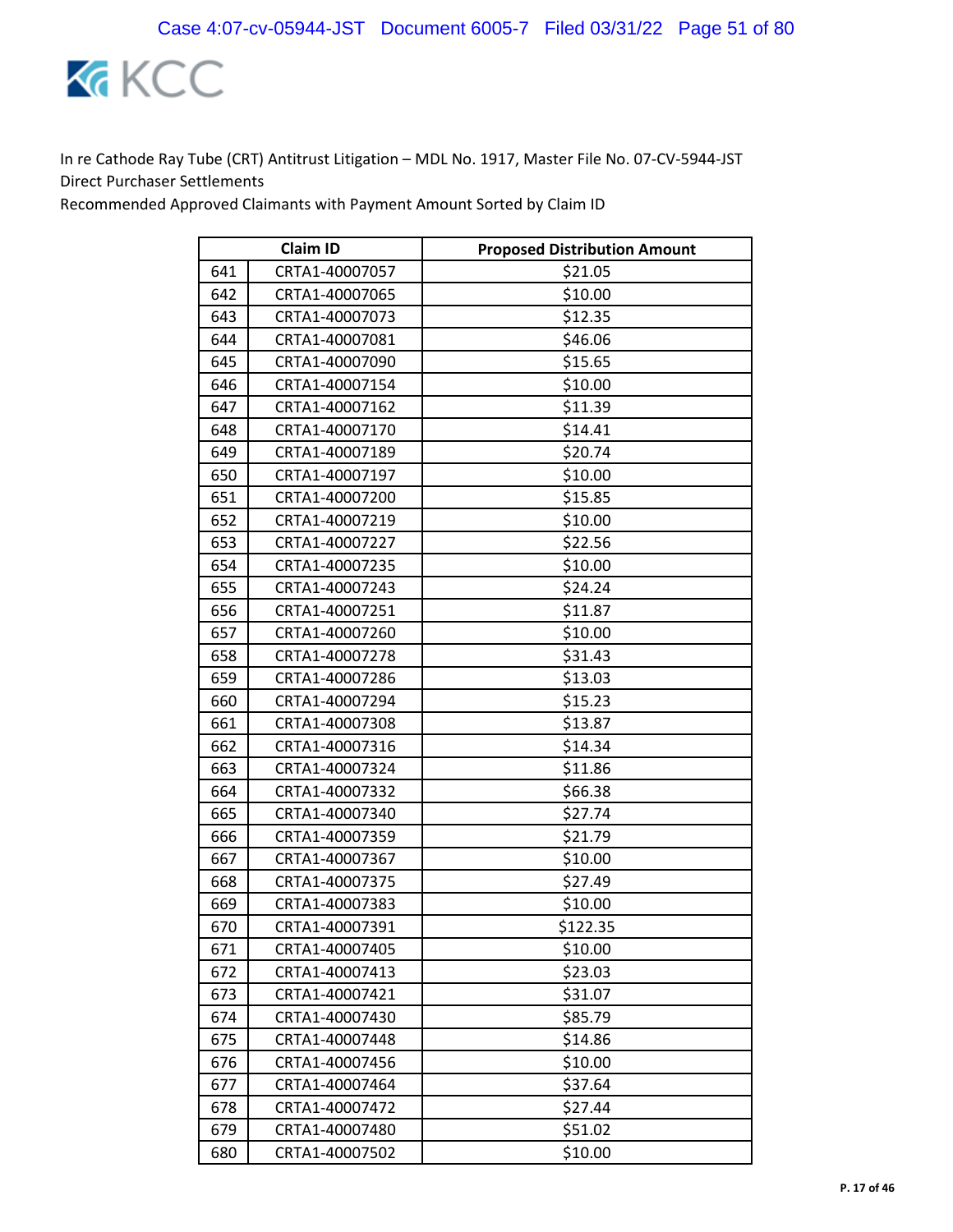

|     | <b>Claim ID</b> | <b>Proposed Distribution Amount</b> |
|-----|-----------------|-------------------------------------|
| 681 | CRTA1-40007510  | \$10.00                             |
| 682 | CRTA1-40007529  | \$10.00                             |
| 683 | CRTA1-40007537  | \$10.00                             |
| 684 | CRTA1-40007545  | \$13.74                             |
| 685 | CRTA1-40007553  | \$10.77                             |
| 686 | CRTA1-40007561  | \$12.58                             |
| 687 | CRTA1-40007570  | \$33.19                             |
| 688 | CRTA1-40007588  | \$17.73                             |
| 689 | CRTA1-40007596  | \$30.34                             |
| 690 | CRTA1-40007618  | \$10.00                             |
| 691 | CRTA1-40007626  | \$41.90                             |
| 692 | CRTA1-40007634  | \$10.65                             |
| 693 | CRTA1-40007642  | \$11.88                             |
| 694 | CRTA1-40007650  | \$10.00                             |
| 695 | CRTA1-40007669  | \$10.00                             |
| 696 | CRTA1-40007677  | \$19.12                             |
| 697 | CRTA1-40007685  | \$40.62                             |
| 698 | CRTA1-40007693  | \$27.24                             |
| 699 | CRTA1-40007707  | \$18.82                             |
| 700 | CRTA1-40007715  | \$10.00                             |
| 701 | CRTA1-40007723  | \$11.88                             |
| 702 | CRTA1-40007731  | \$10.00                             |
| 703 | CRTA1-40007740  | \$18.81                             |
| 704 | CRTA1-40007782  | \$27.98                             |
| 705 | CRTA1-40007790  | \$63.40                             |
| 706 | CRTA1-40007804  | \$10.00                             |
| 707 | CRTA1-40007812  | \$21.30                             |
| 708 | CRTA1-40007820  | \$126.81                            |
| 709 | CRTA1-40007839  | \$10.00                             |
| 710 | CRTA1-40007847  | \$10.00                             |
| 711 | CRTA1-40007855  | \$10.00                             |
| 712 | CRTA1-40007863  | \$14.61                             |
| 713 | CRTA1-40007871  | \$23.03                             |
| 714 | CRTA1-40007880  | \$205.30                            |
| 715 | CRTA1-40007898  | \$10.00                             |
| 716 | CRTA1-40007928  | \$33.94                             |
| 717 | CRTA1-40007936  | \$11.39                             |
| 718 | CRTA1-40007944  | \$69.35                             |
| 719 | CRTA1-40007952  | \$74.30                             |
| 720 | CRTA1-40007960  | \$118.89                            |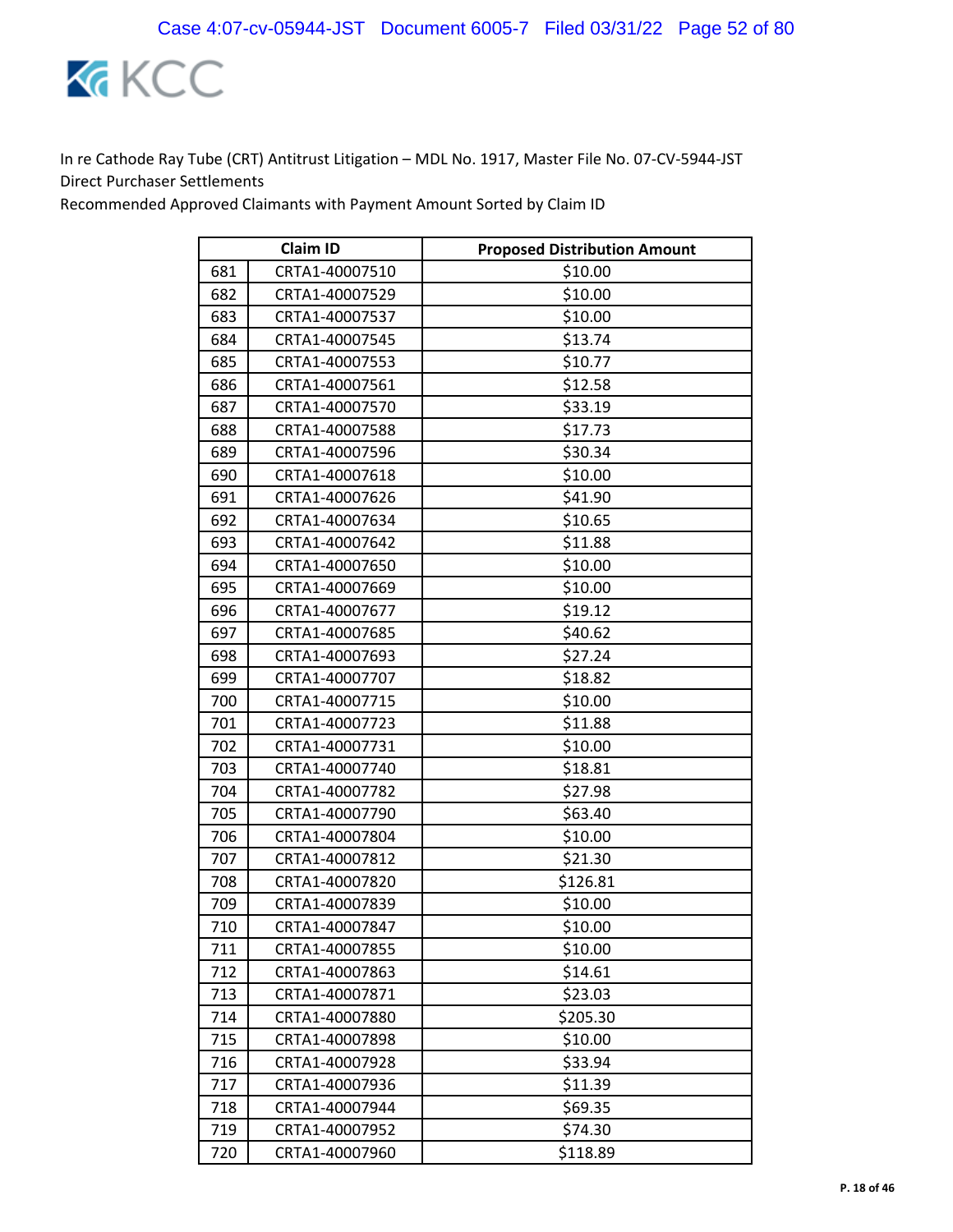

|     | <b>Claim ID</b> | <b>Proposed Distribution Amount</b> |
|-----|-----------------|-------------------------------------|
| 721 | CRTA1-40007979  | \$46.06                             |
| 722 | CRTA1-40007987  | \$10.00                             |
| 723 | CRTA1-40007995  | \$14.86                             |
| 724 | CRTA1-40008002  | \$21.00                             |
| 725 | CRTA1-40008010  | \$10.00                             |
| 726 | CRTA1-40008029  | \$11.88                             |
| 727 | CRTA1-40008037  | \$10.65                             |
| 728 | CRTA1-40008045  | \$37.27                             |
| 729 | CRTA1-40008061  | \$465.75                            |
| 730 | CRTA1-40008070  | \$15.42                             |
| 731 | CRTA1-40008088  | \$43.09                             |
| 732 | CRTA1-40008096  | \$17.83                             |
| 733 | CRTA1-40008100  | \$72.32                             |
| 734 | CRTA1-40008118  | \$55.48                             |
| 735 | CRTA1-40008126  | \$63.40                             |
| 736 | CRTA1-40008134  | \$10.00                             |
| 737 | CRTA1-40008142  | \$111.45                            |
| 738 | CRTA1-40008150  | \$311.76                            |
| 739 | CRTA1-40008169  | \$10.00                             |
| 740 | CRTA1-40008177  | \$17.83                             |
| 741 | CRTA1-40008185  | \$221,780.96                        |
| 742 | CRTA1-40008193  | \$22.29                             |
| 743 | CRTA1-40008207  | \$12.38                             |
| 744 | CRTA1-40008215  | \$19.81                             |
| 745 | CRTA1-40008223  | \$292.76                            |
| 746 | CRTA1-40008231  | \$10.00                             |
| 747 | CRTA1-40008240  | \$10.00                             |
| 748 | CRTA1-40008258  | \$10.00                             |
| 749 | CRTA1-40008266  | \$10.00                             |
| 750 | CRTA1-40008274  | \$18.32                             |
| 751 | CRTA1-40008304  | \$9,552.70                          |
| 752 | CRTA1-40008312  | \$10.00                             |
| 753 | CRTA1-40008320  | \$10.00                             |
| 754 | CRTA1-40008339  | \$21.54                             |
| 755 | CRTA1-40008347  | \$53.25                             |
| 756 | CRTA1-40008355  | \$10.00                             |
| 757 | CRTA1-40008363  | \$60.43                             |
| 758 | CRTA1-40008371  | \$10.00                             |
| 759 | CRTA1-40008436  | \$17.83                             |
| 760 | CRTA1-40008444  | \$10.15                             |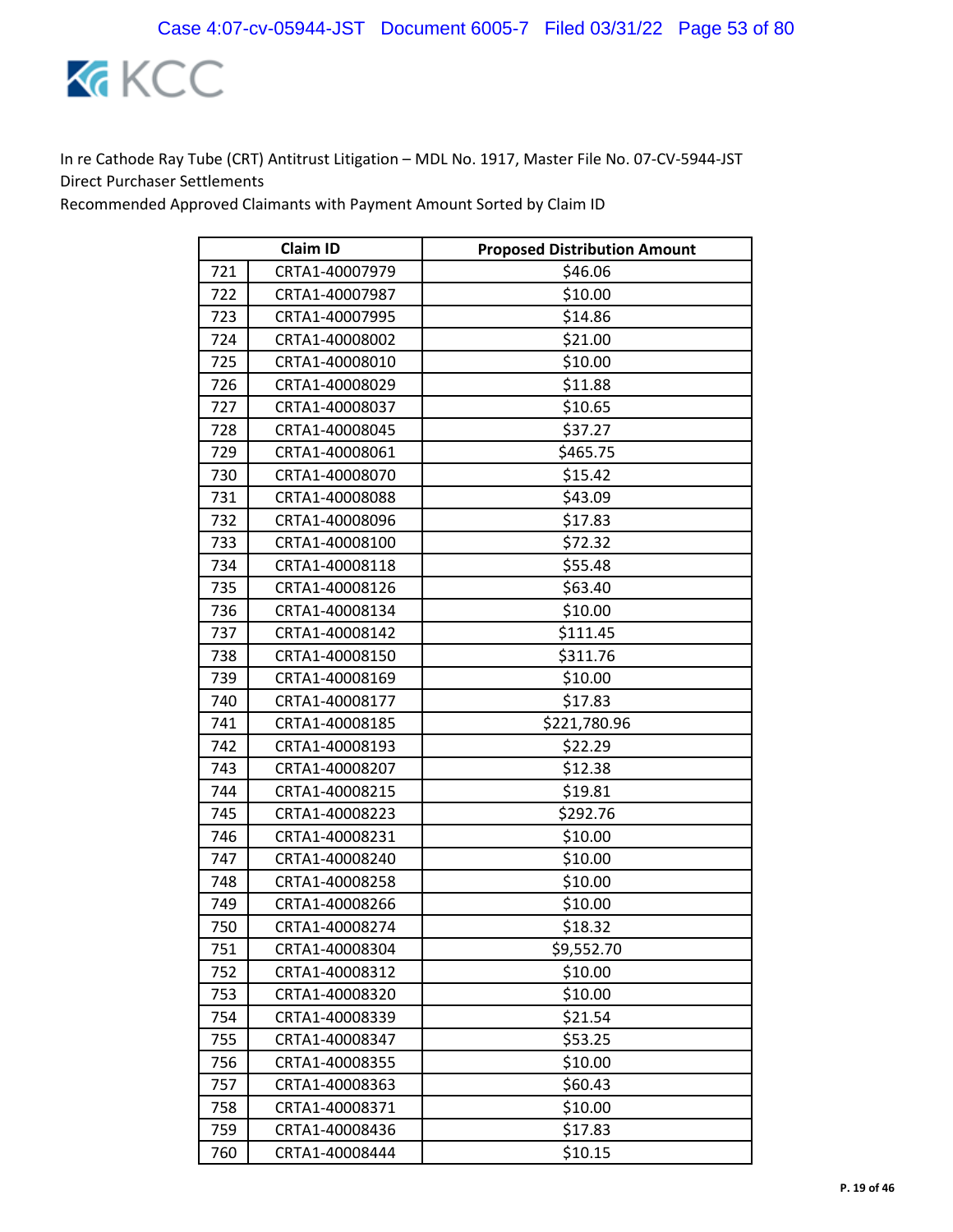

|     | <b>Claim ID</b> | <b>Proposed Distribution Amount</b> |
|-----|-----------------|-------------------------------------|
| 761 | CRTA1-40008452  | \$24.76                             |
| 762 | CRTA1-40008487  | \$10.00                             |
| 763 | CRTA1-40008495  | \$16.84                             |
| 764 | CRTA1-40008509  | \$11.28                             |
| 765 | CRTA1-40008517  | \$96.15                             |
| 766 | CRTA1-40008525  | \$19.81                             |
| 767 | CRTA1-40008533  | \$10.00                             |
| 768 | CRTA1-40008541  | \$10.00                             |
| 769 | CRTA1-40008550  | \$10.00                             |
| 770 | CRTA1-40008576  | \$14.86                             |
| 771 | CRTA1-40008584  | \$10.00                             |
| 772 | CRTA1-40008592  | \$10.00                             |
| 773 | CRTA1-40008606  | \$17.79                             |
| 774 | CRTA1-40008614  | \$110.17                            |
| 775 | CRTA1-40008622  | \$98.08                             |
| 776 | CRTA1-40008630  | \$97.05                             |
| 777 | CRTA1-40008649  | \$19.81                             |
| 778 | CRTA1-40008665  | \$13,870.52                         |
| 779 | CRTA1-40008673  | \$44.45                             |
| 780 | CRTA1-40008681  | \$127.55                            |
| 781 | CRTA1-40008690  | \$24.76                             |
| 782 | CRTA1-40008703  | \$20.09                             |
| 783 | CRTA1-40008711  | \$10.00                             |
| 784 | CRTA1-40008720  | \$14.86                             |
| 785 | CRTA1-40008738  | \$25.14                             |
| 786 | CRTA1-40008746  | \$21.79                             |
| 787 | CRTA1-40008754  | \$10.00                             |
| 788 | CRTA1-40008762  | \$10.89                             |
| 789 | CRTA1-40008770  | \$1,315,901.77                      |
| 790 | CRTA1-40008789  | \$49.53                             |
| 791 | CRTA1-40008797  | \$29.12                             |
| 792 | CRTA1-40008800  | \$26.70                             |
| 793 | CRTA1-40008819  | \$10.00                             |
| 794 | CRTA1-40008827  | \$334.49                            |
| 795 | CRTA1-40008835  | \$20.41                             |
| 796 | CRTA1-40008843  | \$10.00                             |
| 797 | CRTA1-40008851  | \$26.75                             |
| 798 | CRTA1-40008878  | \$17.83                             |
| 799 | CRTA1-40008886  | \$10.00                             |
| 800 | CRTA1-40008908  | \$10.00                             |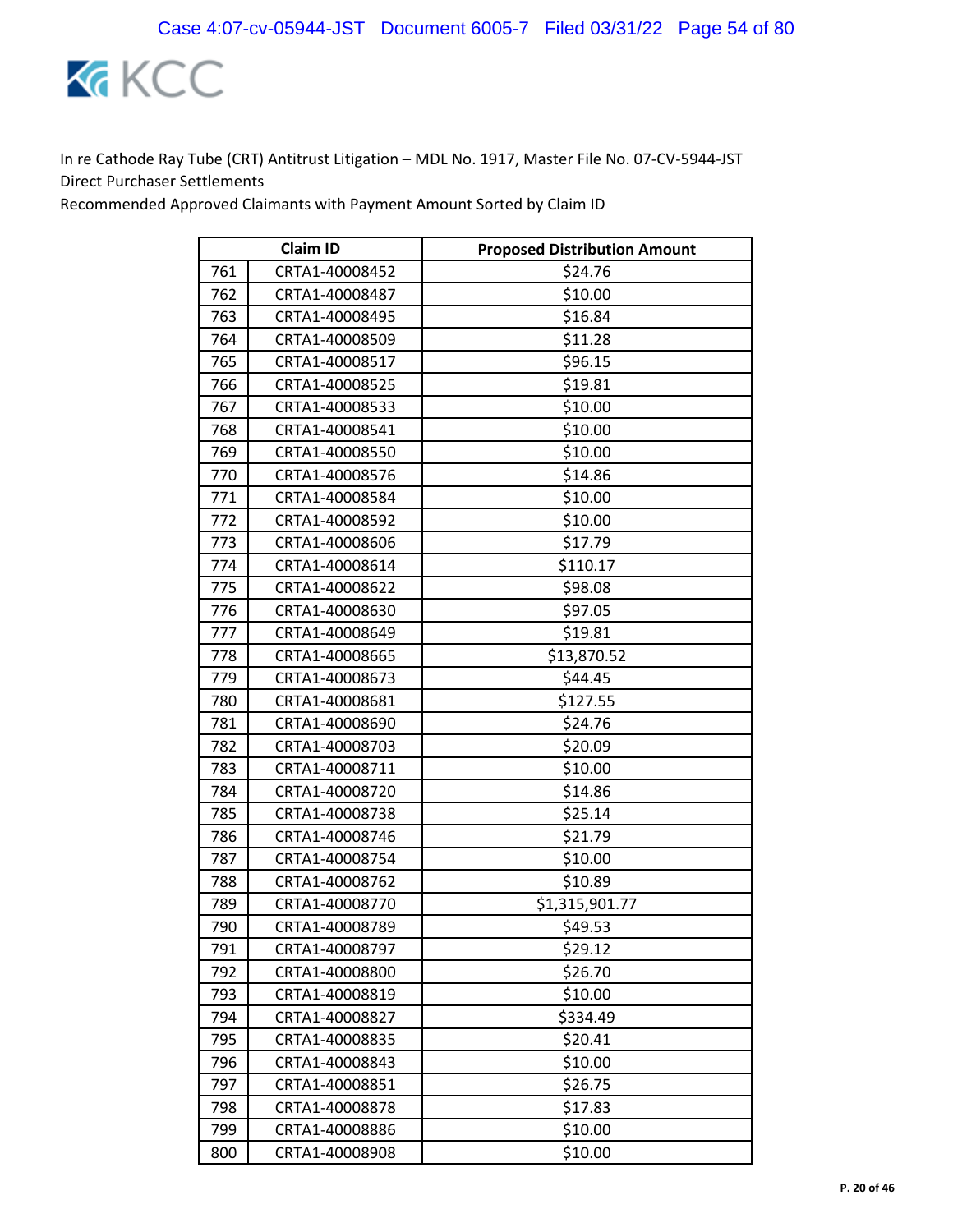

|     | <b>Claim ID</b> | <b>Proposed Distribution Amount</b> |
|-----|-----------------|-------------------------------------|
| 801 | CRTA1-40008916  | \$18.08                             |
| 802 | CRTA1-40008924  | \$10.00                             |
| 803 | CRTA1-40008932  | \$10.00                             |
| 804 | CRTA1-40008940  | \$34.67                             |
| 805 | CRTA1-40008959  | \$10.00                             |
| 806 | CRTA1-40008967  | \$27.24                             |
| 807 | CRTA1-40008975  | \$36.41                             |
| 808 | CRTA1-40008983  | \$19.81                             |
| 809 | CRTA1-40008991  | \$17.83                             |
| 810 | CRTA1-40009009  | \$10.00                             |
| 811 | CRTA1-40009017  | \$14.32                             |
| 812 | CRTA1-40009025  | \$10.00                             |
| 813 | CRTA1-40009033  | \$112.46                            |
| 814 | CRTA1-40009041  | \$17.83                             |
| 815 | CRTA1-40009076  | \$43.19                             |
| 816 | CRTA1-40009084  | \$97.73                             |
| 817 | CRTA1-40009092  | \$50.19                             |
| 818 | CRTA1-40009106  | \$11.87                             |
| 819 | CRTA1-40009114  | \$12.87                             |
| 820 | CRTA1-40009122  | \$47.55                             |
| 821 | CRTA1-40009130  | \$10.00                             |
| 822 | CRTA1-40009149  | \$10.00                             |
| 823 | CRTA1-40009157  | \$10.00                             |
| 824 | CRTA1-40009165  | \$10.00                             |
| 825 | CRTA1-40009173  | \$22.04                             |
| 826 | CRTA1-40009181  | \$14.68                             |
| 827 | CRTA1-40009190  | \$10.00                             |
| 828 | CRTA1-40009211  | \$11.88                             |
| 829 | CRTA1-40009220  | \$12.63                             |
| 830 | CRTA1-40009238  | \$11.39                             |
| 831 | CRTA1-40009246  | \$13.87                             |
| 832 | CRTA1-40009254  | \$14.11                             |
| 833 | CRTA1-40009262  | \$14.86                             |
| 834 | CRTA1-40009297  | \$10.00                             |
| 835 | CRTA1-40009300  | \$10.40                             |
| 836 | CRTA1-40009319  | \$10.00                             |
| 837 | CRTA1-40009327  | \$39.63                             |
| 838 | CRTA1-40009335  | \$44.58                             |
| 839 | CRTA1-40009343  | \$10.00                             |
| 840 | CRTA1-40009351  | \$13.87                             |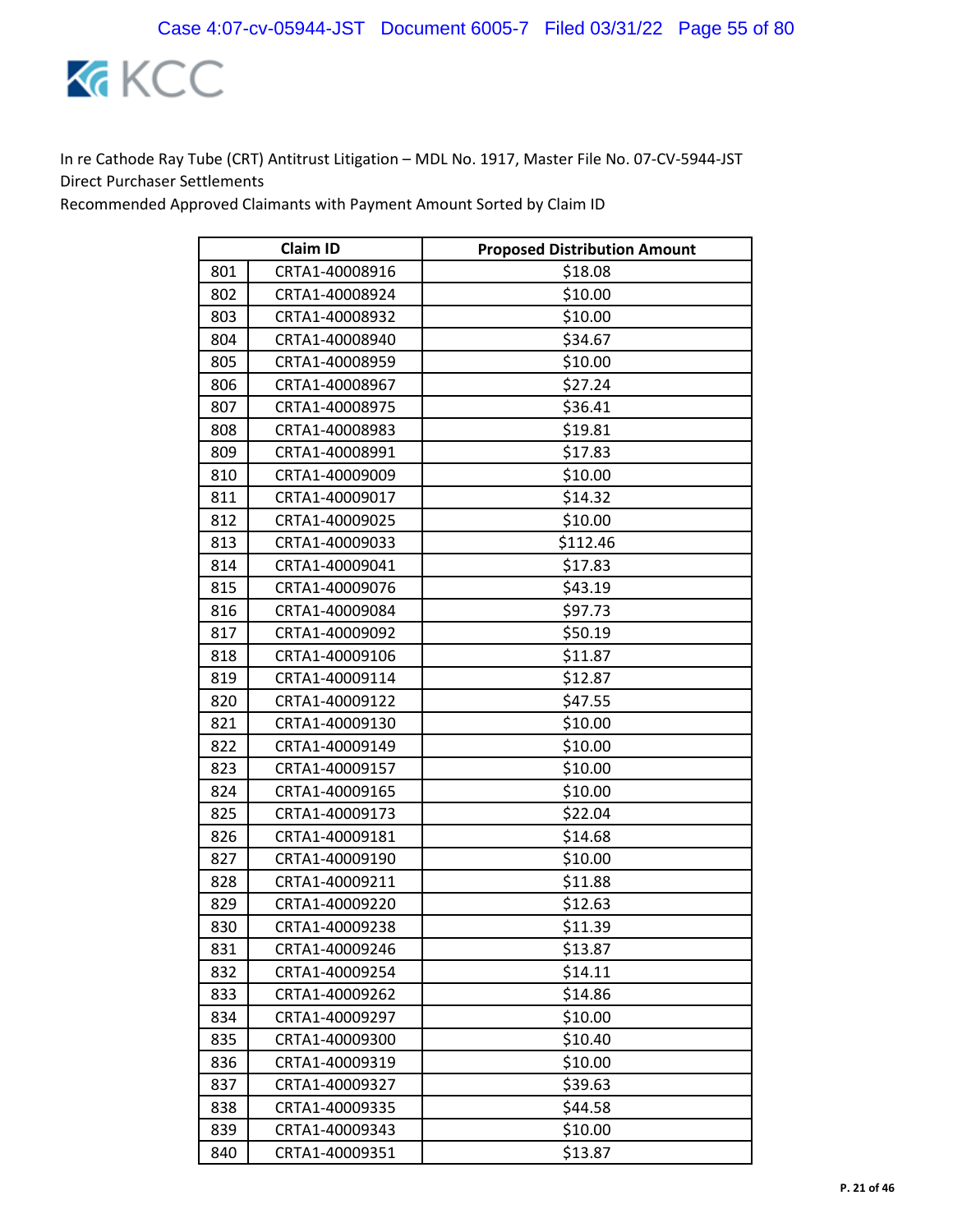

|     | <b>Claim ID</b> | <b>Proposed Distribution Amount</b> |
|-----|-----------------|-------------------------------------|
| 841 | CRTA1-40009360  | \$52.05                             |
| 842 | CRTA1-40009386  | \$12.86                             |
| 843 | CRTA1-40009394  | \$10.00                             |
| 844 | CRTA1-40009408  | \$34.92                             |
| 845 | CRTA1-40009416  | \$12.87                             |
| 846 | CRTA1-40009424  | \$11.88                             |
| 847 | CRTA1-40009432  | \$10.00                             |
| 848 | CRTA1-40009440  | \$10.00                             |
| 849 | CRTA1-40009459  | \$13.62                             |
| 850 | CRTA1-40009467  | \$17.33                             |
| 851 | CRTA1-40009475  | \$17.29                             |
| 852 | CRTA1-40009483  | \$10.00                             |
| 853 | CRTA1-40009491  | \$10.00                             |
| 854 | CRTA1-40009505  | \$17.83                             |
| 855 | CRTA1-40009513  | \$10.00                             |
| 856 | CRTA1-40009521  | \$1,223.29                          |
| 857 | CRTA1-40009530  | \$1,092.30                          |
| 858 | CRTA1-40009548  | \$10.00                             |
| 859 | CRTA1-40009556  | \$239,784.06                        |
| 860 | CRTA1-40009564  | \$116.90                            |
| 861 | CRTA1-40009572  | \$2,993.32                          |
| 862 | CRTA1-40009580  | \$14.36                             |
| 863 | CRTA1-40009599  | \$385.30                            |
| 864 | CRTA1-40009602  | \$26,391.85                         |
| 865 | CRTA1-40009610  | \$10.00                             |
| 866 | CRTA1-40009629  | \$17.14                             |
| 867 | CRTA1-40009637  | \$17.33                             |
| 868 | CRTA1-40009645  | \$33.15                             |
| 869 | CRTA1-40009653  | \$28.45                             |
| 870 | CRTA1-40009661  | \$128.15                            |
| 871 | CRTA1-40009670  | \$327.93                            |
| 872 | CRTA1-40009688  | \$48.34                             |
| 873 | CRTA1-40009700  | \$13.37                             |
| 874 | CRTA1-40009718  | \$69.10                             |
| 875 | CRTA1-40009726  | \$38.63                             |
| 876 | CRTA1-40009734  | \$15.25                             |
| 877 | CRTA1-40009742  | \$8,657.70                          |
| 878 | CRTA1-40009769  | \$84.21                             |
| 879 | CRTA1-40009777  | \$11.14                             |
| 880 | CRTA1-40009785  | \$116.66                            |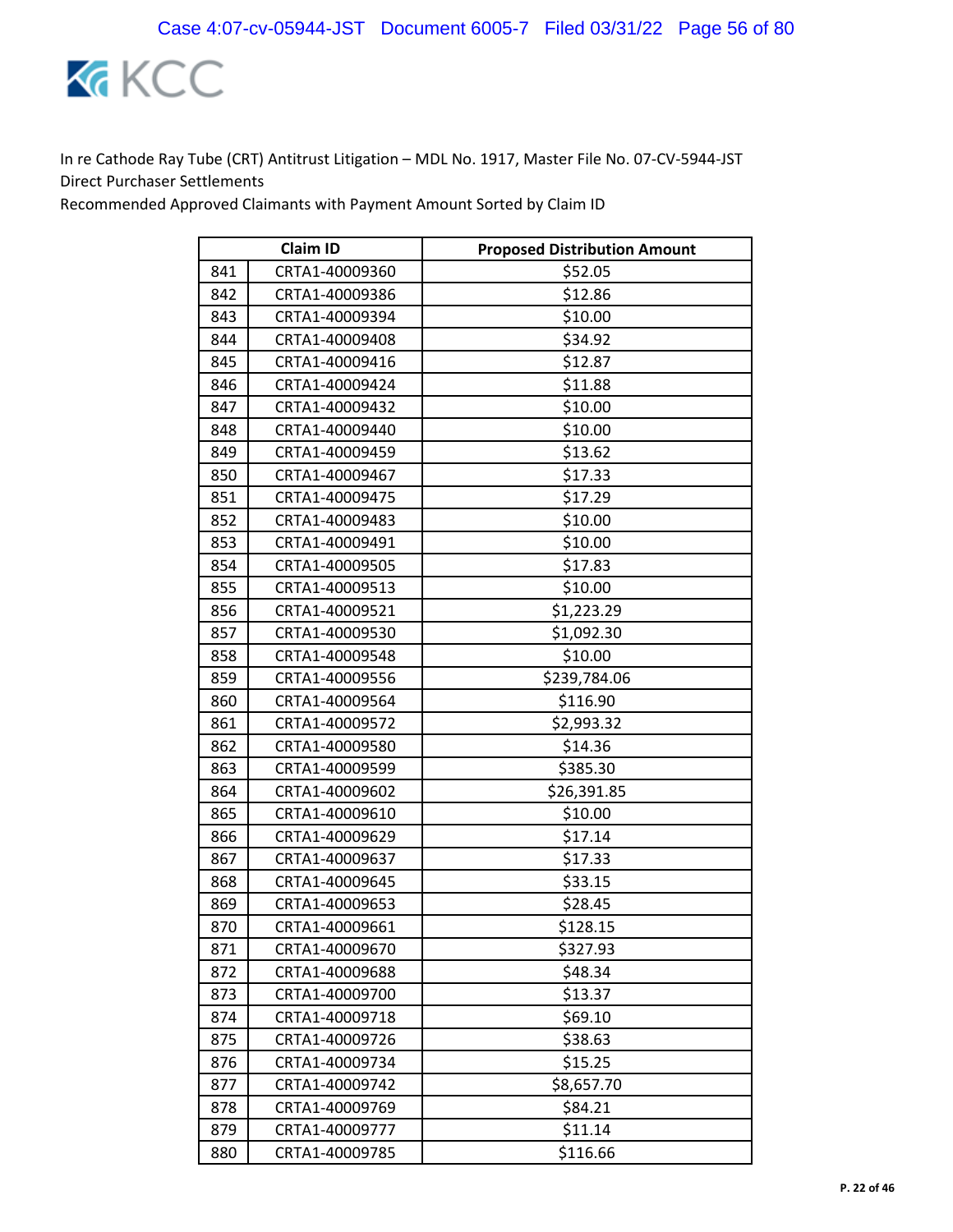

| <b>Claim ID</b> |                | <b>Proposed Distribution Amount</b> |
|-----------------|----------------|-------------------------------------|
| 881             | CRTA1-40009793 | \$125.03                            |
| 882             | CRTA1-40009807 | \$29.72                             |
| 883             | CRTA1-40009815 | \$10.00                             |
| 884             | CRTA1-40009823 | \$10.00                             |
| 885             | CRTA1-40009831 | \$14.42                             |
| 886             | CRTA1-40009840 | \$13.82                             |
| 887             | CRTA1-40009858 | \$68.85                             |
| 888             | CRTA1-40009866 | \$10.00                             |
| 889             | CRTA1-40009874 | \$39.81                             |
| 890             | CRTA1-40009890 | \$10.00                             |
| 891             | CRTA1-40009904 | \$1,236.07                          |
| 892             | CRTA1-40009912 | \$10.15                             |
| 893             | CRTA1-40009920 | \$10.00                             |
| 894             | CRTA1-40009939 | \$29.02                             |
| 895             | CRTA1-40009947 | \$10.00                             |
| 896             | CRTA1-40009955 | \$10.00                             |
| 897             | CRTA1-40009963 | \$10.00                             |
| 898             | CRTA1-40009980 | \$10.00                             |
| 899             | CRTA1-40009998 | \$10.00                             |
| 900             | CRTA1-40010031 | \$79.16                             |
| 901             | CRTA1-40010040 | \$3,247,419.43                      |
| 902             | CRTA1-40010058 | \$10.00                             |
| 903             | CRTA1-40010066 | \$40.32                             |
| 904             | CRTA1-40010074 | \$25.01                             |
| 905             | CRTA1-40010082 | \$10.00                             |
| 906             | CRTA1-40010090 | \$10.00                             |
| 907             | CRTA1-40010104 | \$10.00                             |
| 908             | CRTA1-40010112 | \$100.09                            |
| 909             | CRTA1-40010120 | \$19.81                             |
| 910             | CRTA1-40010139 | \$60,406.87                         |
| 911             | CRTA1-40010147 | \$29.82                             |
| 912             | CRTA1-40010155 | \$26.41                             |
| 913             | CRTA1-40010171 | \$19.81                             |
| 914             | CRTA1-40010180 | \$51.45                             |
| 915             | CRTA1-40010198 | \$19.81                             |
| 916             | CRTA1-40010201 | \$36.20                             |
| 917             | CRTA1-40010244 | \$25.36                             |
| 918             | CRTA1-40010252 | \$126.02                            |
| 919             | CRTA1-40010260 | \$155.05                            |
| 920             | CRTA1-40010279 | \$29.72                             |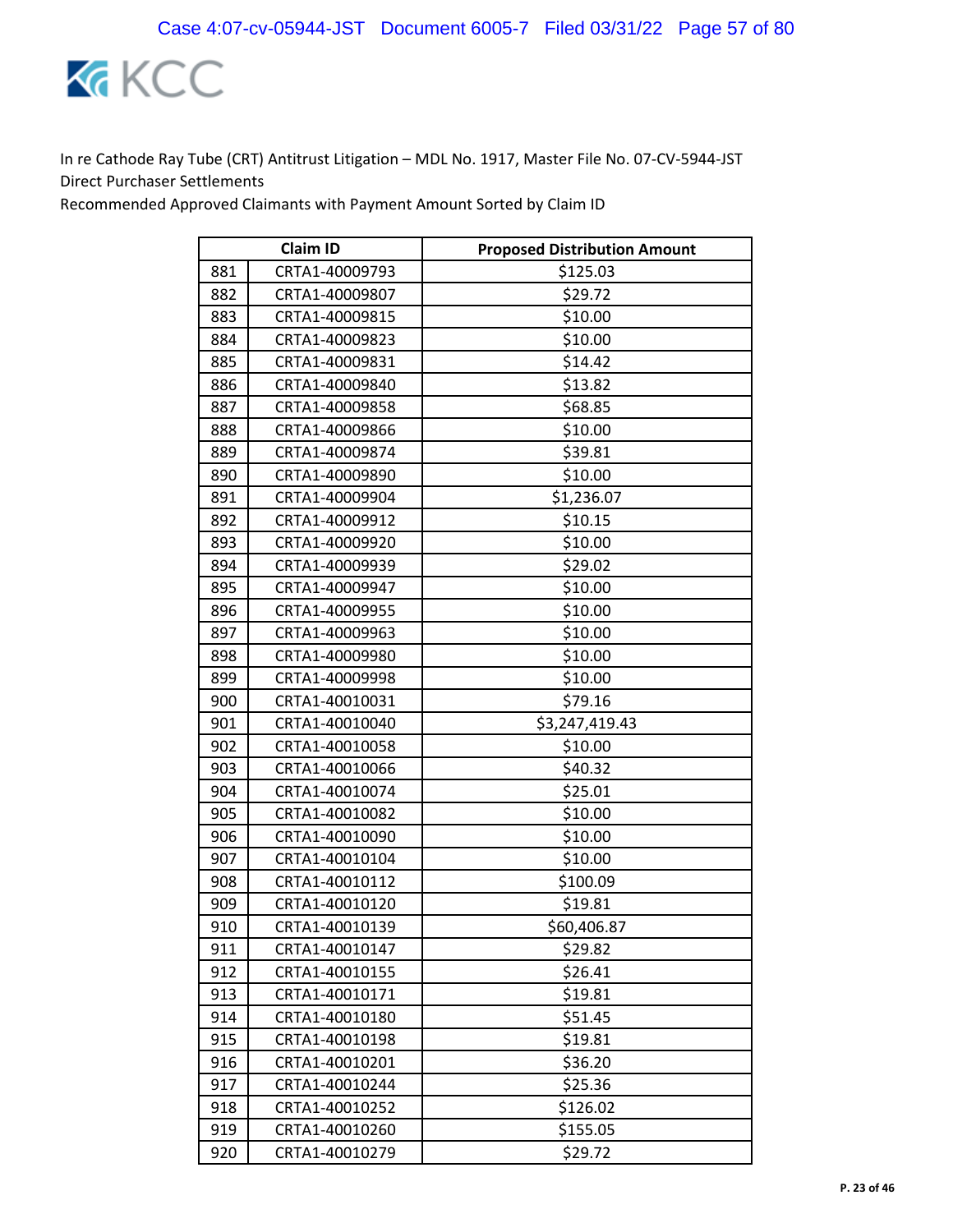

|     | <b>Claim ID</b> | <b>Proposed Distribution Amount</b> |
|-----|-----------------|-------------------------------------|
| 921 | CRTA1-40010287  | \$140.49                            |
| 922 | CRTA1-40010317  | \$450.04                            |
| 923 | CRTA1-40010325  | \$350.72                            |
| 924 | CRTA1-40010333  | \$10.00                             |
| 925 | CRTA1-40010341  | \$3,622.33                          |
| 926 | CRTA1-40010350  | \$284.93                            |
| 927 | CRTA1-40010368  | \$271.88                            |
| 928 | CRTA1-40010376  | \$26.96                             |
| 929 | CRTA1-40010406  | \$29.72                             |
| 930 | CRTA1-40010414  | \$55.48                             |
| 931 | CRTA1-40010422  | \$10.00                             |
| 932 | CRTA1-40010430  | \$356.91                            |
| 933 | CRTA1-40010449  | \$18.58                             |
| 934 | CRTA1-40010457  | \$24.76                             |
| 935 | CRTA1-40010465  | \$289.14                            |
| 936 | CRTA1-40010473  | \$318.40                            |
| 937 | CRTA1-40010481  | \$28.43                             |
| 938 | CRTA1-40010490  | \$10.00                             |
| 939 | CRTA1-40010503  | \$10.00                             |
| 940 | CRTA1-40010511  | \$44.84                             |
| 941 | CRTA1-40010520  | \$39.04                             |
| 942 | CRTA1-40010538  | \$10.00                             |
| 943 | CRTA1-40010546  | \$10.00                             |
| 944 | CRTA1-40010554  | \$24.27                             |
| 945 | CRTA1-40010562  | \$12.87                             |
| 946 | CRTA1-40010589  | \$10.00                             |
| 947 | CRTA1-40010597  | \$107.00                            |
| 948 | CRTA1-40010600  | \$31.70                             |
| 949 | CRTA1-40010643  | \$11.88                             |
| 950 | CRTA1-40010651  | \$66,168.24                         |
| 951 | CRTA1-40010660  | \$42.10                             |
| 952 | CRTA1-40010678  | \$66.92                             |
| 953 | CRTA1-40010686  | \$51.02                             |
| 954 | CRTA1-40010694  | \$20.55                             |
| 955 | CRTA1-40010708  | \$10.00                             |
| 956 | CRTA1-40010716  | \$33.93                             |
| 957 | CRTA1-40010732  | \$201,101.49                        |
| 958 | CRTA1-40010740  | \$4,067.82                          |
| 959 | CRTA1-40010759  | \$13.12                             |
| 960 | CRTA1-40010767  | \$28.01                             |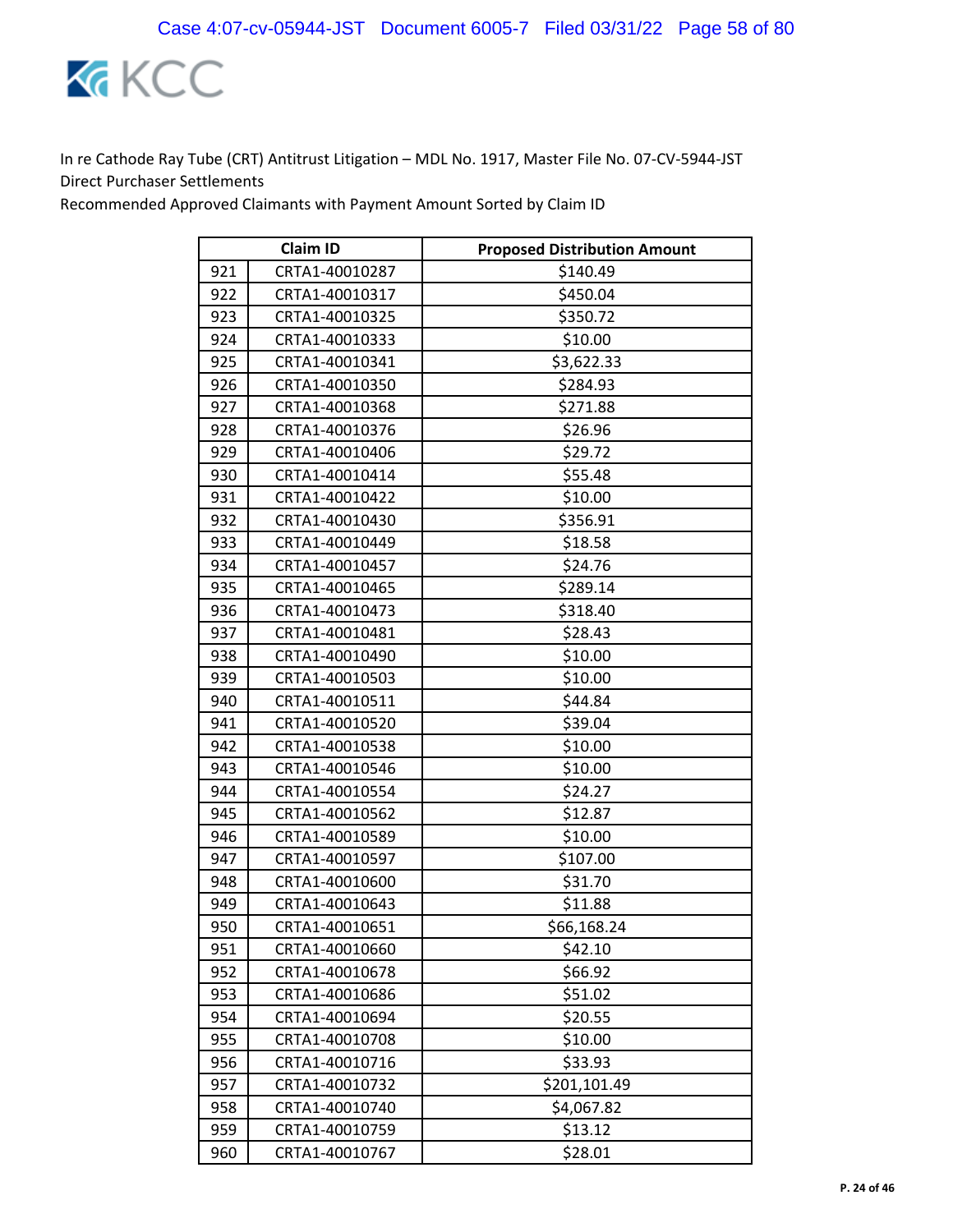

|      | <b>Claim ID</b> | <b>Proposed Distribution Amount</b> |
|------|-----------------|-------------------------------------|
| 961  | CRTA1-40010775  | \$13.87                             |
| 962  | CRTA1-40010783  | \$14.86                             |
| 963  | CRTA1-40010791  | \$114.85                            |
| 964  | CRTA1-40010805  | \$153,819.44                        |
| 965  | CRTA1-40010813  | \$17,166.61                         |
| 966  | CRTA1-40010830  | \$498,467.59                        |
| 967  | CRTA1-40010848  | \$5,825.37                          |
| 968  | CRTA1-40010856  | \$21.10                             |
| 969  | CRTA1-40010864  | \$4,535.81                          |
| 970  | CRTA1-40010872  | \$10.00                             |
| 971  | CRTA1-40010880  | \$67.86                             |
| 972  | CRTA1-40010902  | \$50.02                             |
| 973  | CRTA1-40010910  | \$13.37                             |
| 974  | CRTA1-40010937  | \$24.71                             |
| 975  | CRTA1-40010945  | \$215.71                            |
| 976  | CRTA1-40010953  | \$10.00                             |
| 977  | CRTA1-40010970  | \$471.96                            |
| 978  | CRTA1-40010996  | \$14,260.34                         |
| 979  | CRTA1-40011003  | \$1,952.62                          |
| 980  | CRTA1-40011011  | \$53,449.13                         |
| 981  | CRTA1-40011038  | \$10.00                             |
| 982  | CRTA1-40011054  | \$33.43                             |
| 983  | CRTA1-40011062  | \$52,523.24                         |
| 984  | CRTA1-40011070  | \$20.80                             |
| 985  | CRTA1-40011089  | \$11.36                             |
| 986  | CRTA1-40011097  | \$396,300.69                        |
| 987  | CRTA1-40011100  | \$232.33                            |
| 988  | CRTA1-40011119  | \$18.94                             |
| 989  | CRTA1-40011127  | \$16.34                             |
| 990  | CRTA1-40011135  | \$11.88                             |
| 991  | CRTA1-40011143  | \$10.40                             |
| 992  | CRTA1-40011151  | \$22.78                             |
| 993  | CRTA1-40011160  | \$21.30                             |
| 994  | CRTA1-40011178  | \$13.87                             |
| 995  | CRTA1-40011186  | \$287.31                            |
| 996  | CRTA1-40011194  | \$1,772.91                          |
| 997  | CRTA1-40011208  | \$398.28                            |
| 998  | CRTA1-40011216  | \$40.62                             |
| 999  | CRTA1-40011224  | \$5,164.77                          |
| 1000 | CRTA1-40011232  | \$389.59                            |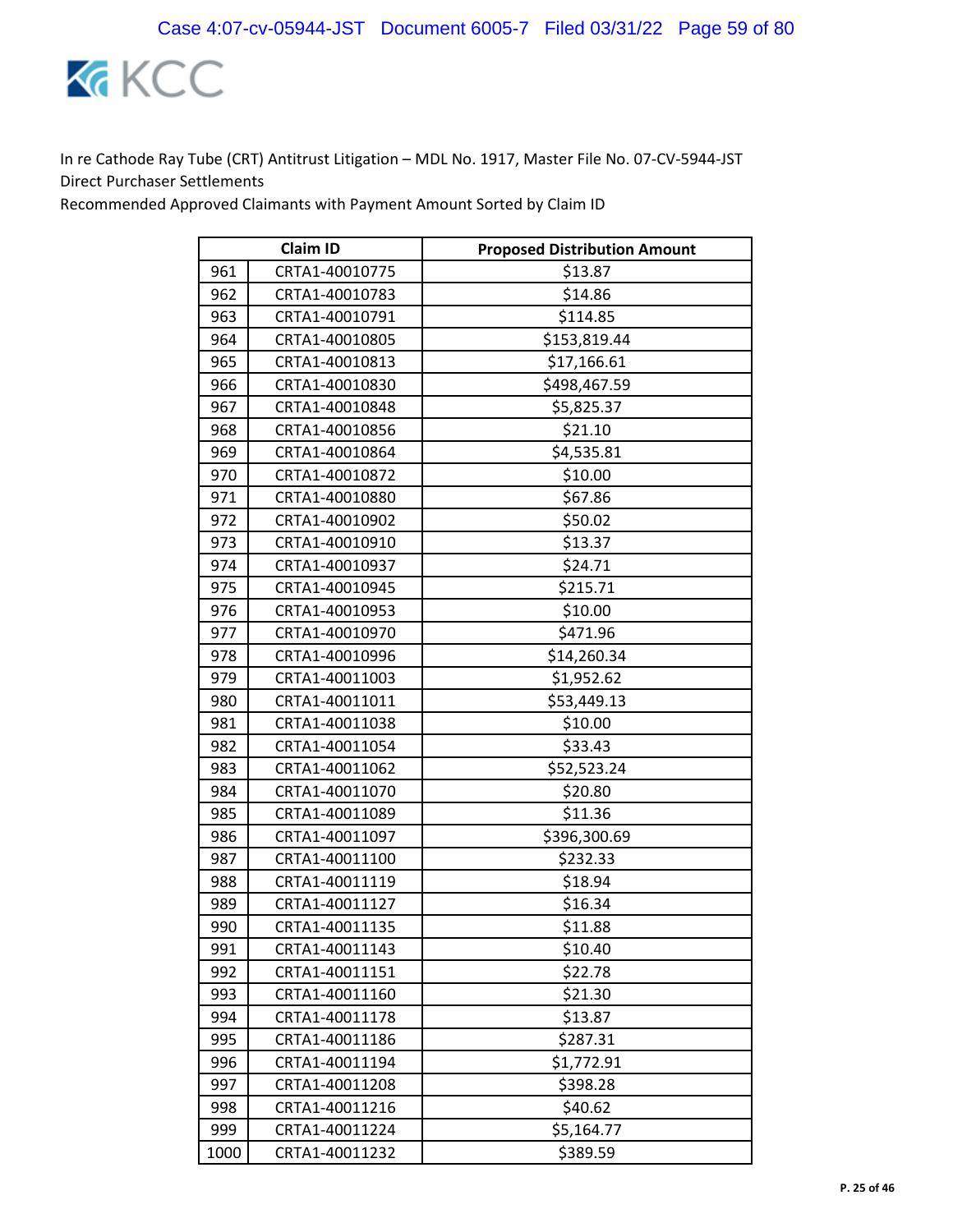

|      | <b>Claim ID</b> | <b>Proposed Distribution Amount</b> |
|------|-----------------|-------------------------------------|
| 1001 | CRTA1-40011259  | \$428.04                            |
| 1002 | CRTA1-40011275  | \$34.67                             |
| 1003 | CRTA1-40011291  | \$107.99                            |
| 1004 | CRTA1-40011305  | \$343,154.62                        |
| 1005 | CRTA1-40011313  | \$10.00                             |
| 1006 | CRTA1-40011321  | \$10.00                             |
| 1007 | CRTA1-40011348  | \$10.00                             |
| 1008 | CRTA1-40011364  | \$38.69                             |
| 1009 | CRTA1-40011429  | \$971,006.42                        |
| 1010 | CRTA1-40011453  | \$11.88                             |
| 1011 | CRTA1-40011461  | \$444.72                            |
| 1012 | CRTA1-40011470  | \$10.00                             |
| 1013 | CRTA1-40011496  | \$31.00                             |
| 1014 | CRTA1-40011577  | \$73.22                             |
| 1015 | CRTA1-40011593  | \$1,175.22                          |
| 1016 | CRTA1-40011607  | \$12.15                             |
| 1017 | CRTA1-40011615  | \$53.00                             |
| 1018 | CRTA1-40011623  | \$56.76                             |
| 1019 | CRTA1-40011631  | \$10.00                             |
| 1020 | CRTA1-40011640  | \$10.40                             |
| 1021 | CRTA1-40011658  | \$25.26                             |
| 1022 | CRTA1-40011666  | \$1,175.00                          |
| 1023 | CRTA1-40011674  | \$10.00                             |
| 1024 | CRTA1-40011682  | \$10.00                             |
| 1025 | CRTA1-40011704  | \$10.00                             |
| 1026 | CRTA1-40011712  | \$11.88                             |
| 1027 | CRTA1-40011720  | \$10.00                             |
| 1028 | CRTA1-40011739  | \$10.00                             |
| 1029 | CRTA1-40011747  | \$10.00                             |
| 1030 | CRTA1-40011801  | \$313.07                            |
| 1031 | CRTA1-40011810  | \$7,496.37                          |
| 1032 | CRTA1-40011828  | \$10.00                             |
| 1033 | CRTA1-40011836  | \$338.14                            |
| 1034 | CRTA1-40011844  | \$12,809.33                         |
| 1035 | CRTA1-40011860  | \$10.00                             |
| 1036 | CRTA1-40011879  | \$2,545.41                          |
| 1037 | CRTA1-40011887  | \$103.43                            |
| 1038 | CRTA1-40011895  | \$952.96                            |
| 1039 | CRTA1-40011909  | \$66.87                             |
| 1040 | CRTA1-40011917  | \$10.00                             |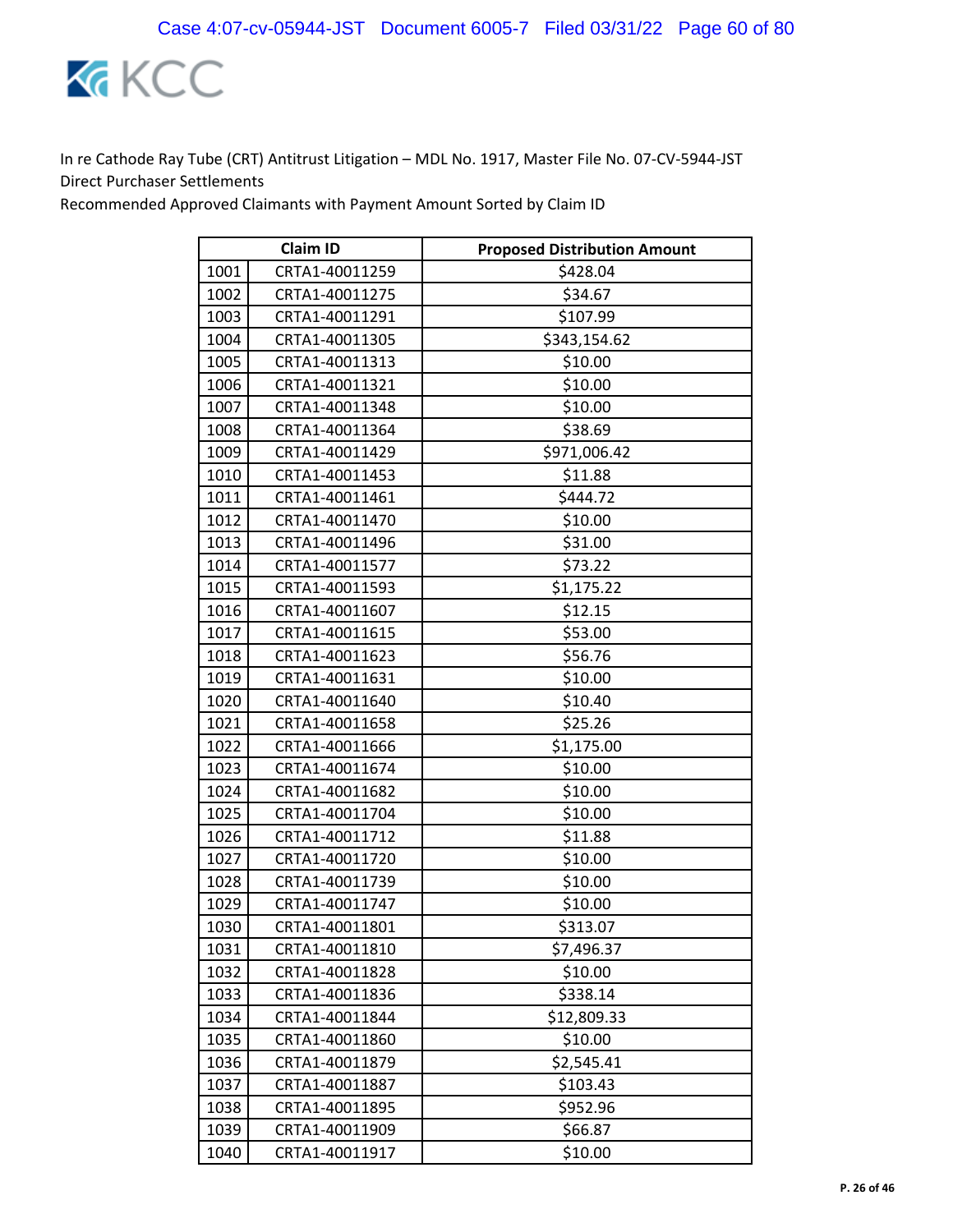

|      | <b>Claim ID</b> | <b>Proposed Distribution Amount</b> |
|------|-----------------|-------------------------------------|
| 1041 | CRTA1-40011925  | \$895,454.30                        |
| 1042 | CRTA1-40011933  | \$16,840,421.47                     |
| 1043 | CRTA1-40011941  | \$6,935.26                          |
| 1044 | CRTA1-40011950  | \$178.33                            |
| 1045 | CRTA1-40011968  | \$31.80                             |
| 1046 | CRTA1-40011984  | \$146.36                            |
| 1047 | CRTA1-40011992  | \$168.42                            |
| 1048 | CRTA1-40012026  | \$17.44                             |
| 1049 | CRTA1-40012034  | \$12,879.77                         |
| 1050 | CRTA1-40012042  | \$215,809.00                        |
| 1051 | CRTA1-40012069  | \$9,415.10                          |
| 1052 | CRTA1-40012077  | \$50,546.40                         |
| 1053 | CRTA1-40012093  | \$16.34                             |
| 1054 | CRTA1-40012107  | \$10.00                             |
| 1055 | CRTA1-40012115  | \$25.16                             |
| 1056 | CRTA1-40012123  | \$21.79                             |
| 1057 | CRTA1-40012131  | \$27.74                             |
| 1058 | CRTA1-40012140  | \$27.49                             |
| 1059 | CRTA1-40012158  | \$44.58                             |
| 1060 | CRTA1-40012166  | \$75.04                             |
| 1061 | CRTA1-40012174  | \$53.00                             |
| 1062 | CRTA1-40012182  | \$399.82                            |
| 1063 | CRTA1-40012190  | \$19,815.03                         |
| 1064 | CRTA1-40012204  | \$663,845.48                        |
| 1065 | CRTA1-40012212  | \$59.44                             |
| 1066 | CRTA1-40012220  | \$778.85                            |
| 1067 | CRTA1-40012247  | \$1,116.89                          |
| 1068 | CRTA1-40012255  | \$361,159.30                        |
| 1069 | CRTA1-40012263  | \$317,928.86                        |
| 1070 | CRTA1-40012271  | \$16.91                             |
| 1071 | CRTA1-40012280  | \$25.11                             |
| 1072 | CRTA1-40012298  | \$444,515.82                        |
| 1073 | CRTA1-40012301  | \$16,919.53                         |
| 1074 | CRTA1-40012310  | \$184.83                            |
| 1075 | CRTA1-40012336  | \$665.70                            |
| 1076 | CRTA1-40012344  | \$235,476.92                        |
| 1077 | CRTA1-40012360  | \$7,030.15                          |
| 1078 | CRTA1-40012387  | \$20,178.56                         |
| 1079 | CRTA1-40012395  | \$199,891.91                        |
| 1080 | CRTA1-40012409  | \$912.51                            |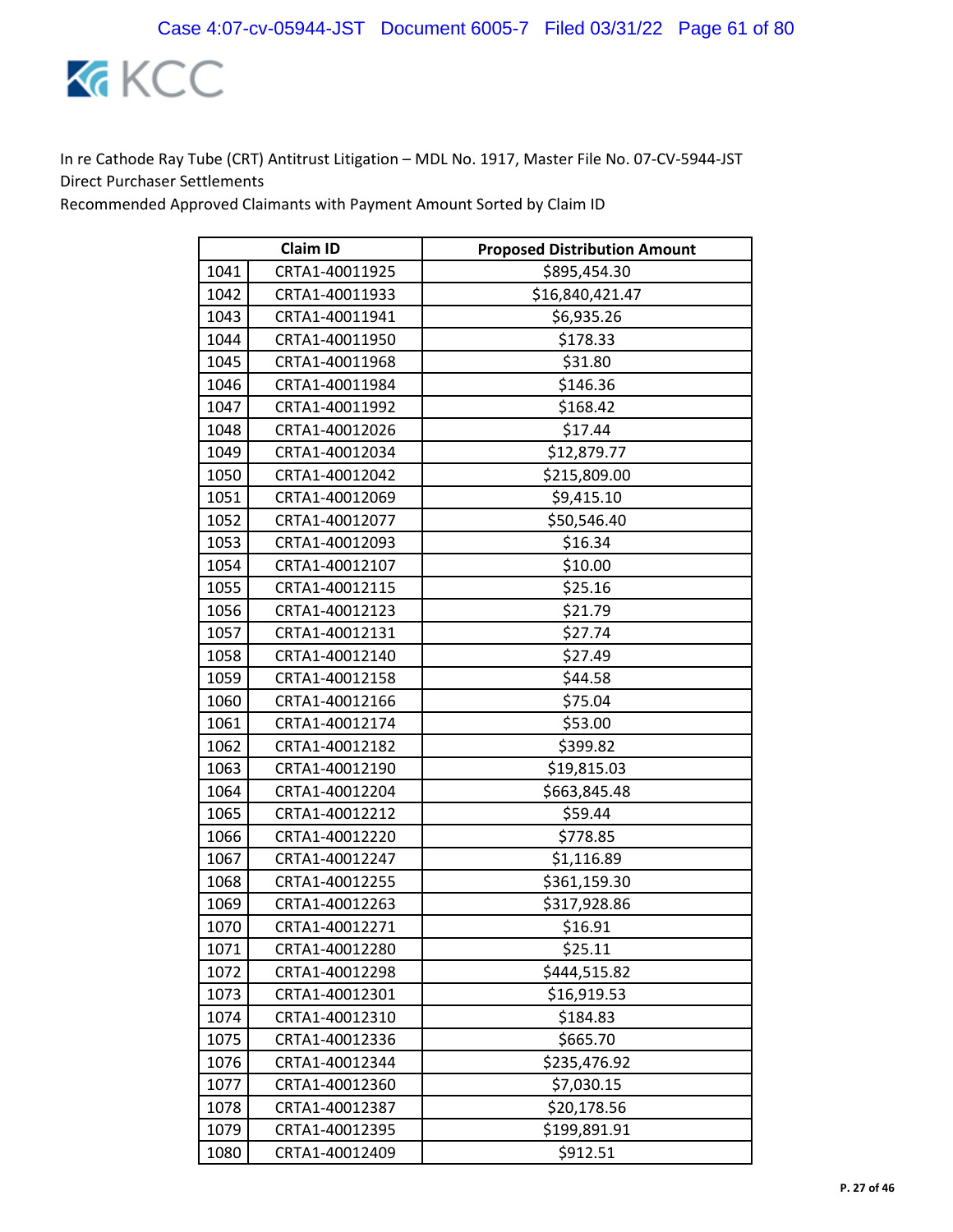

| <b>Claim ID</b> |                | <b>Proposed Distribution Amount</b> |
|-----------------|----------------|-------------------------------------|
| 1081            | CRTA1-40012433 | \$3,019.12                          |
| 1082            | CRTA1-40012441 | \$25.11                             |
| 1083            | CRTA1-40012468 | \$883.05                            |
| 1084            | CRTA1-40012476 | \$10.00                             |
| 1085            | CRTA1-40012492 | \$1,033.13                          |
| 1086            | CRTA1-40012514 | \$13.44                             |
| 1087            | CRTA1-40012522 | \$11.78                             |
| 1088            | CRTA1-40012530 | \$1,880.00                          |
| 1089            | CRTA1-40012549 | \$32.33                             |
| 1090            | CRTA1-40012557 | \$1,164.41                          |
| 1091            | CRTA1-40012565 | \$761.96                            |
| 1092            | CRTA1-40012573 | \$14.33                             |
| 1093            | CRTA1-40012581 | \$1,085.37                          |
| 1094            | CRTA1-40012590 | \$282.24                            |
| 1095            | CRTA1-40012603 | \$1,338.21                          |
| 1096            | CRTA1-40012611 | \$21.59                             |
| 1097            | CRTA1-40012620 | \$38.44                             |
| 1098            | CRTA1-40012638 | \$34,679.72                         |
| 1099            | CRTA1-40012646 | \$437.92                            |
| 1100            | CRTA1-40012654 | \$401.80                            |
| 1101            | CRTA1-40012662 | \$610.99                            |
| 1102            | CRTA1-40012670 | \$612.02                            |
| 1103            | CRTA1-40012689 | \$323.68                            |
| 1104            | CRTA1-40012697 | \$538.27                            |
| 1105            | CRTA1-40012700 | \$741.50                            |
| 1106            | CRTA1-40012719 | \$22.31                             |
| 1107            | CRTA1-40012727 | \$386.86                            |
| 1108            | CRTA1-40012735 | \$408.55                            |
| 1109            | CRTA1-40012743 | \$14.63                             |
| 1110            | CRTA1-40012751 | \$304.71                            |
| 1111            | CRTA1-40012760 | \$328.16                            |
| 1112            | CRTA1-40012778 | \$71.92                             |
| 1113            | CRTA1-40012786 | \$10.00                             |
| 1114            | CRTA1-40012794 | \$162,640.93                        |
| 1115            | CRTA1-40012808 | \$65.25                             |
| 1116            | CRTA1-40012816 | \$334.26                            |
| 1117            | CRTA1-40012824 | \$16.34                             |
| 1118            | CRTA1-40012832 | \$196.84                            |
| 1119            | CRTA1-40012840 | \$50.20                             |
| 1120            | CRTA1-40012859 | \$561.62                            |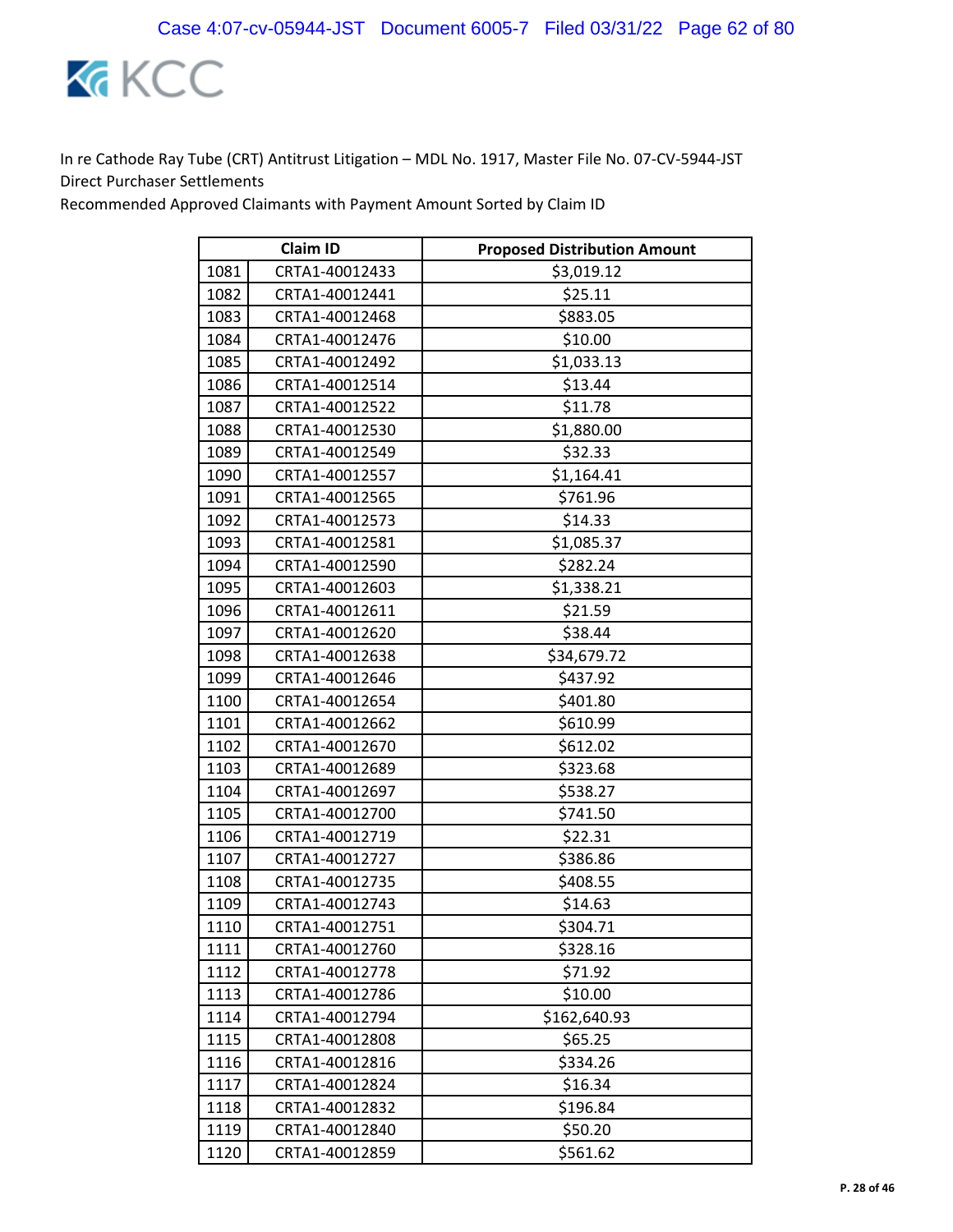

| <b>Claim ID</b> |                | <b>Proposed Distribution Amount</b> |
|-----------------|----------------|-------------------------------------|
| 1121            | CRTA1-40012867 | \$33.61                             |
| 1122            | CRTA1-40012875 | \$55.52                             |
| 1123            | CRTA1-40012891 | \$381,141.66                        |
| 1124            | CRTA1-40012905 | \$10.89                             |
| 1125            | CRTA1-40012913 | \$591.02                            |
| 1126            | CRTA1-40012921 | \$12.21                             |
| 1127            | CRTA1-40012930 | \$11.73                             |
| 1128            | CRTA1-40012948 | \$594,946.42                        |
| 1129            | CRTA1-40012956 | \$3,566,706.28                      |
| 1130            | CRTA1-40012972 | \$471,695.23                        |
| 1131            | CRTA1-40012980 | \$24.86                             |
| 1132            | CRTA1-40012999 | \$17.13                             |
| 1133            | CRTA1-40013014 | \$223,066.54                        |
| 1134            | CRTA1-40013022 | \$17,961.65                         |
| 1135            | CRTA1-40013030 | \$15,406.18                         |
| 1136            | CRTA1-40013057 | \$791.39                            |
| 1137            | CRTA1-40013065 | \$719.38                            |
| 1138            | CRTA1-40013081 | \$14,124.47                         |
| 1139            | CRTA1-40013103 | \$2,972,255.23                      |
| 1140            | CRTA1-40013111 | \$148,612.76                        |
| 1141            | CRTA1-40013120 | \$4,185,553.55                      |
| 1142            | CRTA1-40013138 | \$3,311,588.60                      |
| 1143            | CRTA1-40013154 | \$16.34                             |
| 1144            | CRTA1-40013189 | \$1,455,066.69                      |
| 1145            | CRTA1-40013197 | \$12.92                             |
| 1146            | CRTA1-40013200 | \$1,793,419.26                      |
| 1147            | CRTA1-40013219 | \$193.69                            |
| 1148            | CRTA1-40013235 | \$12.87                             |
| 1149            | CRTA1-40013243 | \$20.55                             |
| 1150            | CRTA1-40013251 | \$12,992.77                         |
| 1151            | CRTA1-40013286 | \$3,564.56                          |
| 1152            | CRTA1-40013308 | \$10.00                             |
| 1153            | CRTA1-40013316 | \$197,355.55                        |
| 1154            | CRTA1-40013324 | \$261,099.85                        |
| 1155            | CRTA1-40013332 | \$89.16                             |
| 1156            | CRTA1-40013367 | \$10.00                             |
| 1157            | CRTA1-40013375 | \$3,185,038.65                      |
| 1158            | CRTA1-40013413 | \$10,006,171.93                     |
| 1159            | CRTA1-40013421 | \$2,236.20                          |
| 1160            | CRTA1-40013448 | \$100.09                            |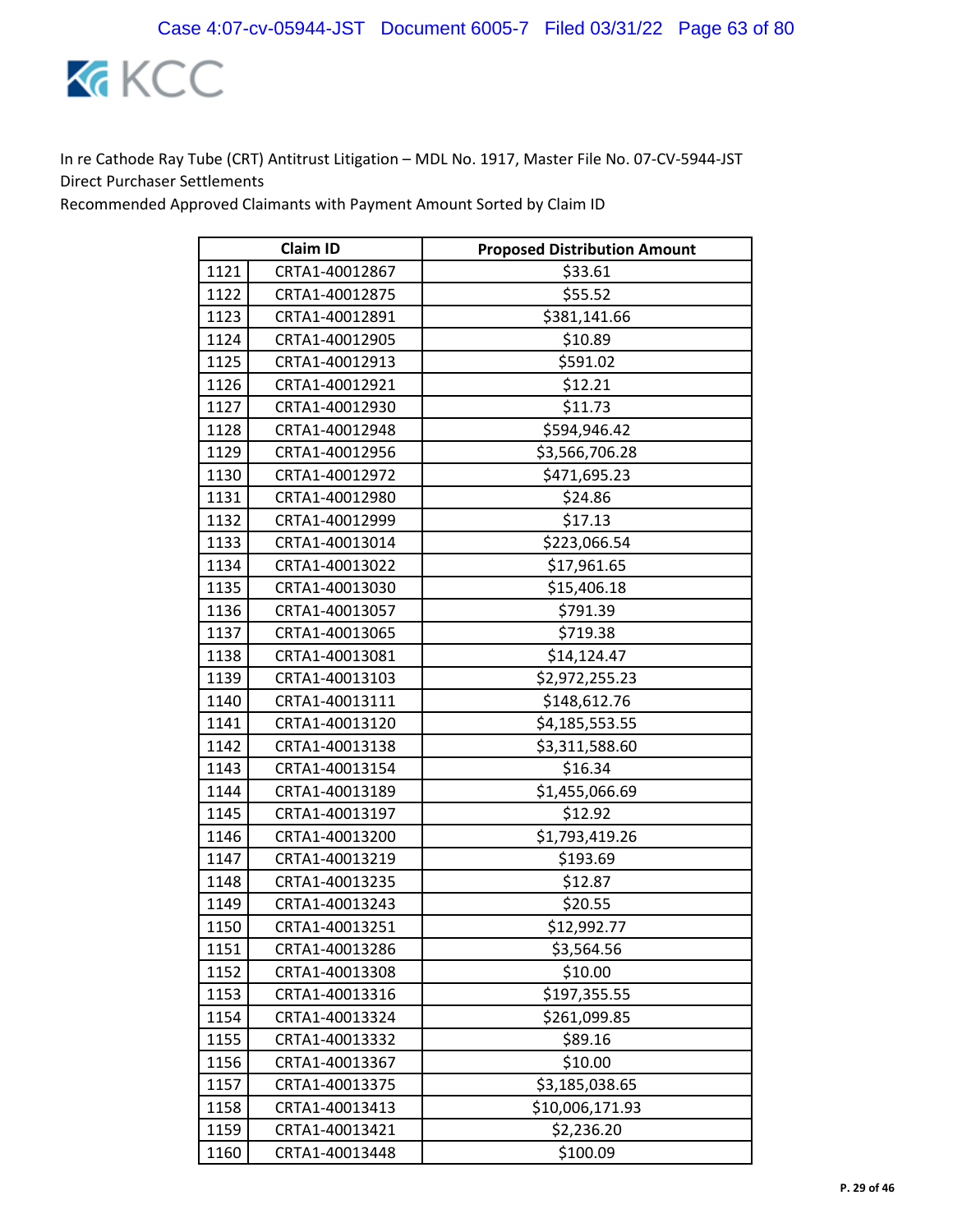

| <b>Claim ID</b> |                | <b>Proposed Distribution Amount</b> |
|-----------------|----------------|-------------------------------------|
| 1161            | CRTA1-40013464 | \$5,518,549.01                      |
| 1162            | CRTA1-40013472 | \$33,068.42                         |
| 1163            | CRTA1-40013480 | \$563,129.24                        |
| 1164            | CRTA1-40013499 | \$20.28                             |
| 1165            | CRTA1-40013502 | \$121,975.94                        |
| 1166            | CRTA1-40013529 | \$41.61                             |
| 1167            | CRTA1-40013537 | \$3,551,867.08                      |
| 1168            | CRTA1-40013545 | \$144,350.92                        |
| 1169            | CRTA1-40013553 | \$2,331,312.54                      |
| 1170            | CRTA1-40013570 | \$22,756.56                         |
| 1171            | CRTA1-40013588 | \$145,585.77                        |
| 1172            | CRTA1-40013600 | \$7,381.59                          |
| 1173            | CRTA1-40013618 | \$10,741.81                         |
| 1174            | CRTA1-40013626 | \$4,603,569.23                      |
| 1175            | CRTA1-40013634 | \$30,693.28                         |
| 1176            | CRTA1-40013650 | \$54,876.27                         |
| 1177            | CRTA1-40013669 | \$396,300.69                        |
| 1178            | CRTA1-40013677 | \$243,084.80                        |
| 1179            | CRTA1-40013693 | \$9,907,517.44                      |
| 1180            | CRTA1-40013707 | \$60,971.35                         |
| 1181            | CRTA1-40013715 | \$385,144.48                        |
| 1182            | CRTA1-40013723 | \$15.90                             |
| 1183            | CRTA1-40013740 | \$121,569.46                        |
| 1184            | CRTA1-40013766 | \$10.00                             |
| 1185            | CRTA1-40013774 | \$10.00                             |
| 1186            | CRTA1-40013782 | \$1,940.50                          |
| 1187            | CRTA1-40013790 | \$24.02                             |
| 1188            | CRTA1-40013804 | \$23.24                             |
| 1189            | CRTA1-40013812 | \$23.77                             |
| 1190            | CRTA1-40013820 | \$25.26                             |
| 1191            | CRTA1-40013839 | \$23.77                             |
| 1192            | CRTA1-40013847 | \$40.37                             |
| 1193            | CRTA1-40013863 | \$25.63                             |
| 1194            | CRTA1-40013880 | \$10.00                             |
| 1195            | CRTA1-40013898 | \$23.28                             |
| 1196            | CRTA1-40013901 | \$26.75                             |
| 1197            | CRTA1-40013910 | \$25.54                             |
| 1198            | CRTA1-40013928 | \$26.43                             |
| 1199            | CRTA1-40013936 | \$25.26                             |
| 1200            | CRTA1-40013944 | \$24.90                             |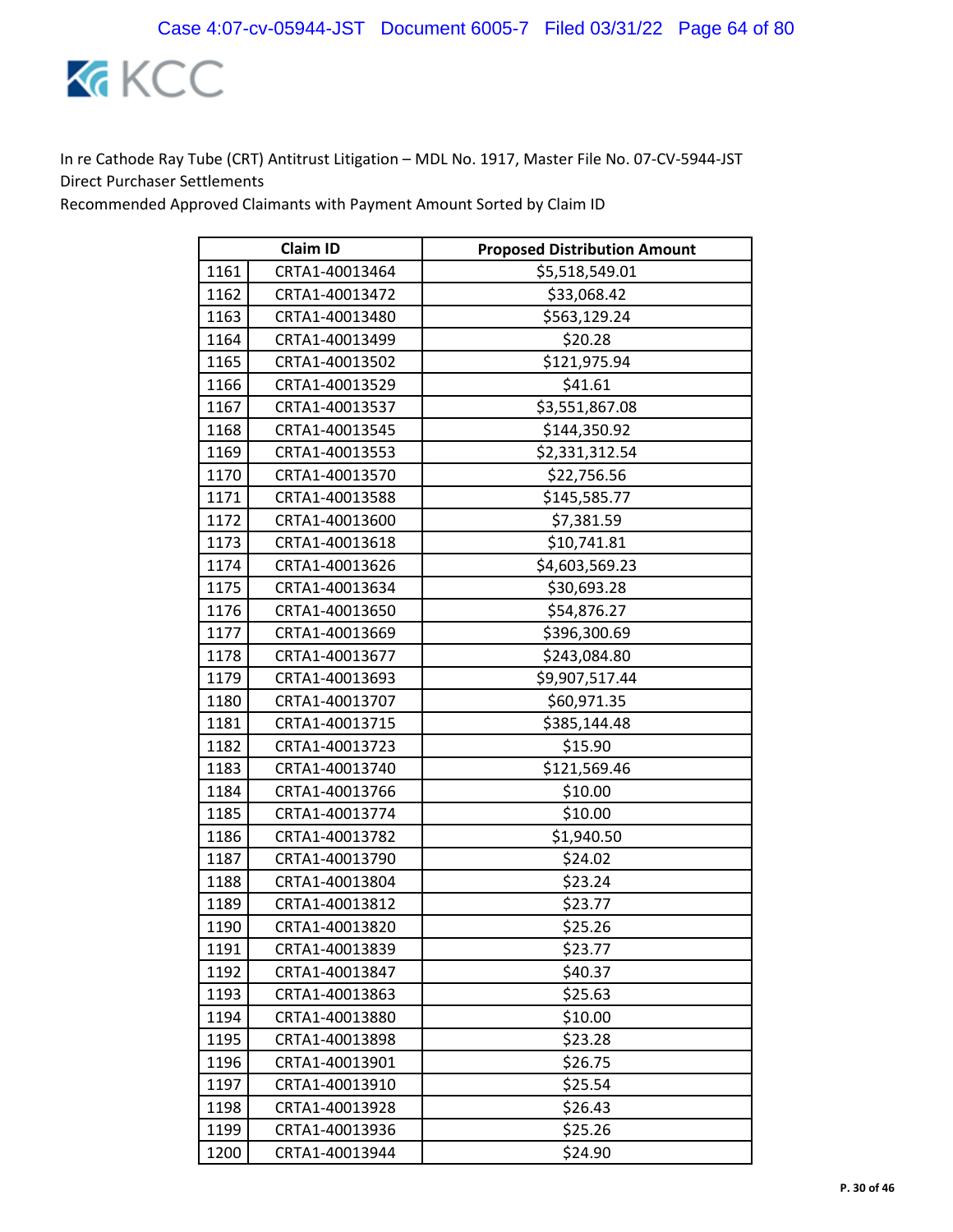

| <b>Claim ID</b> |                | <b>Proposed Distribution Amount</b> |
|-----------------|----------------|-------------------------------------|
| 1201            | CRTA1-40013952 | \$19.40                             |
| 1202            | CRTA1-40013960 | \$16.84                             |
| 1203            | CRTA1-40013979 | \$20.80                             |
| 1204            | CRTA1-40013995 | \$198.15                            |
| 1205            | CRTA1-40014002 | \$33.68                             |
| 1206            | CRTA1-40014010 | \$123.84                            |
| 1207            | CRTA1-40014029 | \$24.76                             |
| 1208            | CRTA1-40014037 | \$24.76                             |
| 1209            | CRTA1-40014045 | \$24.76                             |
| 1210            | CRTA1-40014053 | \$40.12                             |
| 1211            | CRTA1-40014061 | \$99.07                             |
| 1212            | CRTA1-40014070 | \$35.91                             |
| 1213            | CRTA1-40014088 | \$119.55                            |
| 1214            | CRTA1-40014096 | \$5,996.72                          |
| 1215            | CRTA1-40014100 | \$332.24                            |
| 1216            | CRTA1-40014126 | \$14.85                             |
| 1217            | CRTA1-40014134 | \$16.83                             |
| 1218            | CRTA1-40014142 | \$10.00                             |
| 1219            | CRTA1-40014150 | \$15.81                             |
| 1220            | CRTA1-40014169 | \$28.73                             |
| 1221            | CRTA1-40014177 | \$16.83                             |
| 1222            | CRTA1-40014185 | \$109.97                            |
| 1223            | CRTA1-40014193 | \$162.97                            |
| 1224            | CRTA1-40014207 | \$60.93                             |
| 1225            | CRTA1-40014215 | \$51.27                             |
| 1226            | CRTA1-40014223 | \$55.97                             |
| 1227            | CRTA1-40014231 | \$57.95                             |
| 1228            | CRTA1-40014240 | \$17,210.51                         |
| 1229            | CRTA1-40014258 | \$25.88                             |
| 1230            | CRTA1-40014266 | \$27.51                             |
| 1231            | CRTA1-40014274 | \$17.91                             |
| 1232            | CRTA1-40014282 | \$48.34                             |
| 1233            | CRTA1-40014304 | \$25.26                             |
| 1234            | CRTA1-40014312 | \$24.57                             |
| 1235            | CRTA1-40014347 | \$15.85                             |
| 1236            | CRTA1-40014355 | \$10.79                             |
| 1237            | CRTA1-40014371 | \$17.83                             |
| 1238            | CRTA1-40014401 | \$10.00                             |
| 1239            | CRTA1-40014428 | \$31.83                             |
| 1240            | CRTA1-40014436 | \$56.47                             |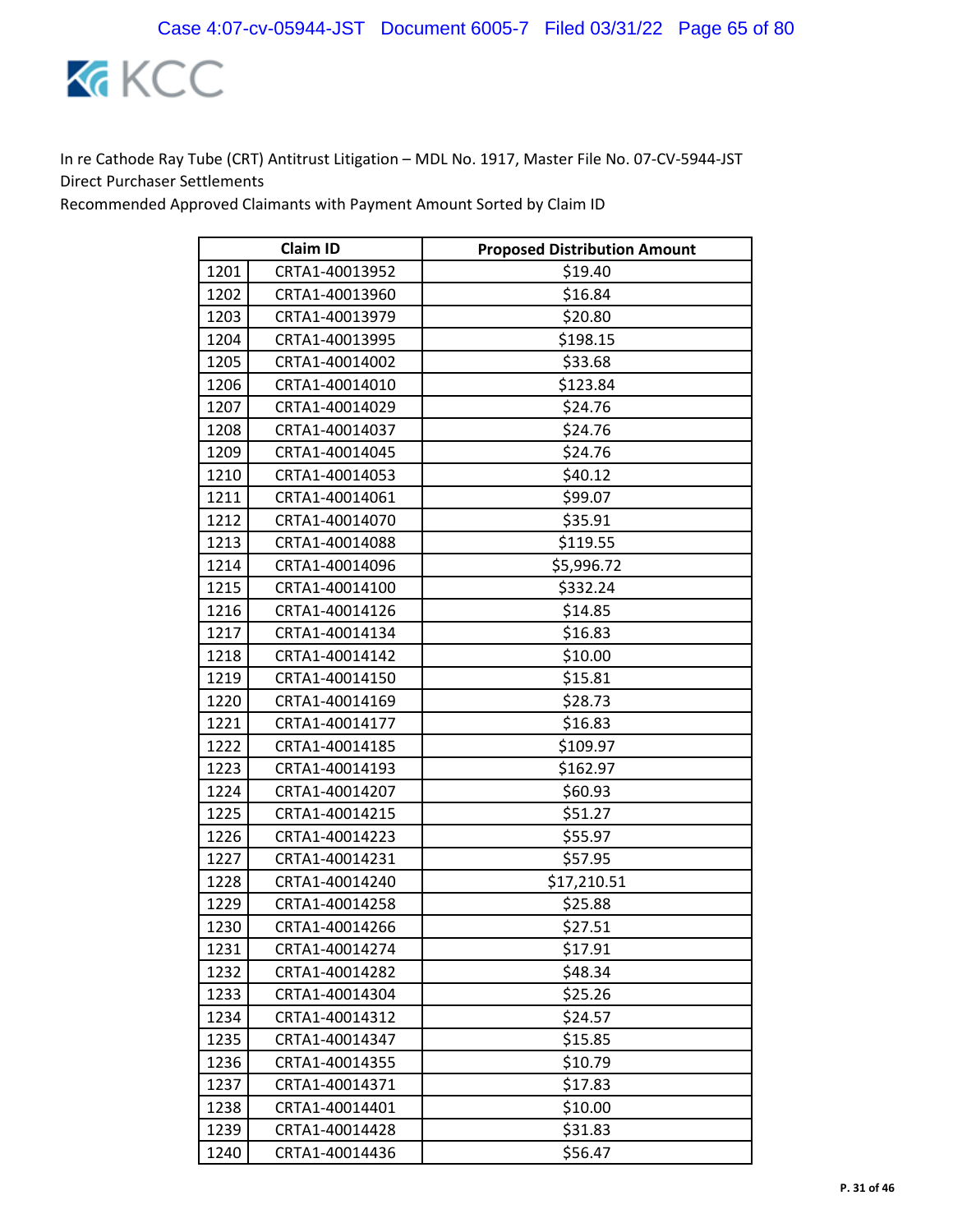

| <b>Claim ID</b> |                | <b>Proposed Distribution Amount</b> |
|-----------------|----------------|-------------------------------------|
| 1241            | CRTA1-40014444 | \$18.70                             |
| 1242            | CRTA1-40014452 | \$84.93                             |
| 1243            | CRTA1-40014460 | \$58.04                             |
| 1244            | CRTA1-40014479 | \$89.98                             |
| 1245            | CRTA1-40014487 | \$78.21                             |
| 1246            | CRTA1-40014495 | \$490.50                            |
| 1247            | CRTA1-40014509 | \$20.46                             |
| 1248            | CRTA1-40014517 | \$18.57                             |
| 1249            | CRTA1-40014568 | \$1,793.71                          |
| 1250            | CRTA1-40014622 | \$10.00                             |
| 1251            | CRTA1-40014649 | \$19.81                             |
| 1252            | CRTA1-40014657 | \$19.19                             |
| 1253            | CRTA1-40014665 | \$10.00                             |
| 1254            | CRTA1-40014673 | \$63.90                             |
| 1255            | CRTA1-40014681 | \$107.25                            |
| 1256            | CRTA1-40014690 | \$100.68                            |
| 1257            | CRTA1-40014703 | \$114.43                            |
| 1258            | CRTA1-40014711 | \$14.86                             |
| 1259            | CRTA1-40014746 | \$10.00                             |
| 1260            | CRTA1-40014754 | \$46.69                             |
| 1261            | CRTA1-40014797 | \$17.37                             |
| 1262            | CRTA1-40014800 | \$37.00                             |
| 1263            | CRTA1-40014819 | \$14.86                             |
| 1264            | CRTA1-40014827 | \$34.67                             |
| 1265            | CRTA1-40014835 | \$10.00                             |
| 1266            | CRTA1-40014843 | \$10.00                             |
| 1267            | CRTA1-40014851 | \$10.00                             |
| 1268            | CRTA1-40014878 | \$10.00                             |
| 1269            | CRTA1-40014886 | \$16.05                             |
| 1270            | CRTA1-40014894 | \$10.00                             |
| 1271            | CRTA1-40014908 | \$10.48                             |
| 1272            | CRTA1-40014916 | \$14.22                             |
| 1273            | CRTA1-40014924 | \$10.00                             |
| 1274            | CRTA1-40014932 | \$11.78                             |
| 1275            | CRTA1-40014940 | \$28.71                             |
| 1276            | CRTA1-40014959 | \$10.00                             |
| 1277            | CRTA1-40014967 | \$128.79                            |
| 1278            | CRTA1-40014975 | \$59.44                             |
| 1279            | CRTA1-40014983 | \$49.53                             |
| 1280            | CRTA1-40014991 | \$35.66                             |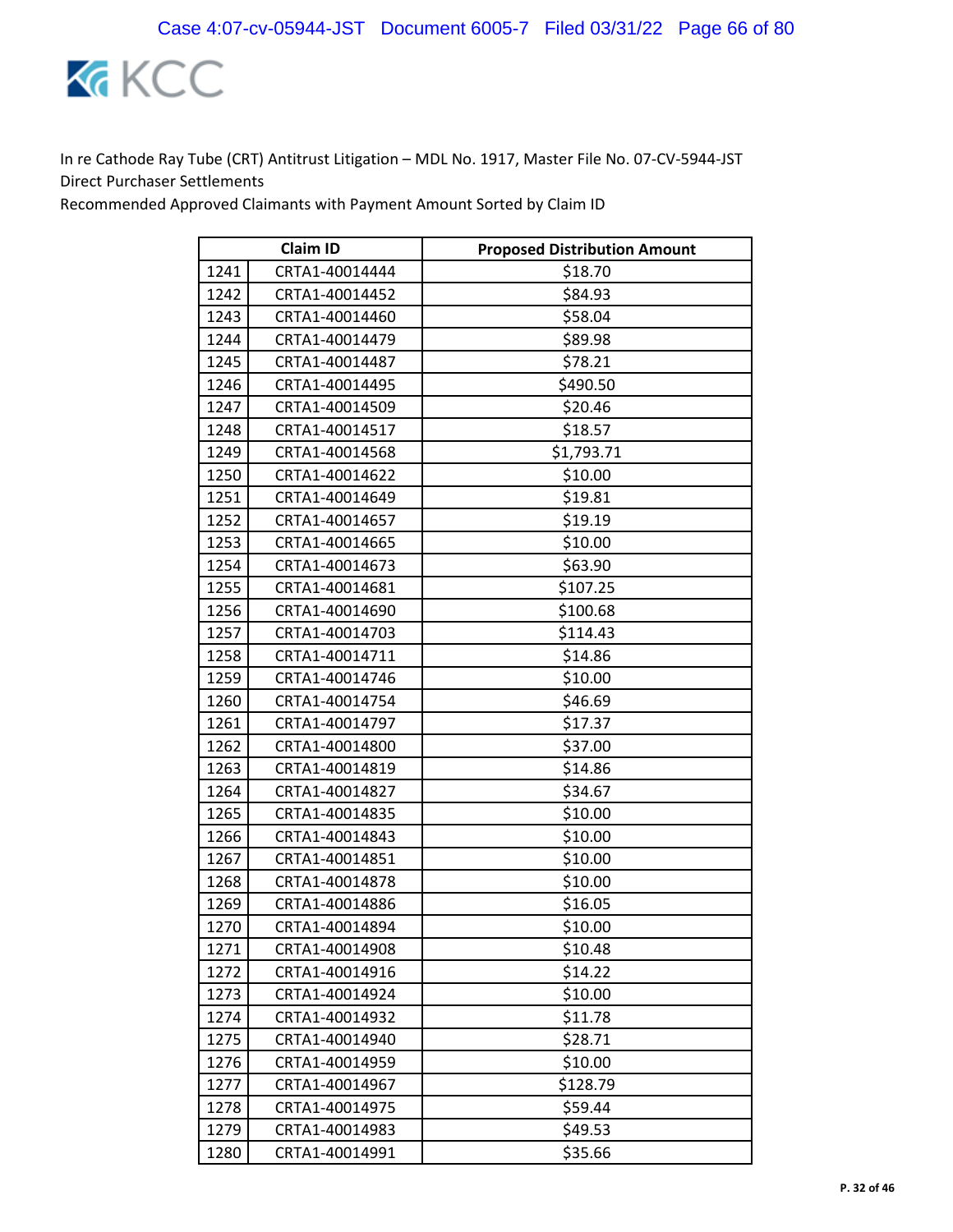

| <b>Claim ID</b> |                | <b>Proposed Distribution Amount</b> |
|-----------------|----------------|-------------------------------------|
| 1281            | CRTA1-40015009 | \$23.77                             |
| 1282            | CRTA1-40015017 | \$24.76                             |
| 1283            | CRTA1-40015025 | \$39.63                             |
| 1284            | CRTA1-40015041 | \$10.00                             |
| 1285            | CRTA1-40015050 | \$10.00                             |
| 1286            | CRTA1-40015068 | \$25.78                             |
| 1287            | CRTA1-40015076 | \$25.75                             |
| 1288            | CRTA1-40015084 | \$31.20                             |
| 1289            | CRTA1-40015092 | \$10.00                             |
| 1290            | CRTA1-40015114 | \$28.97                             |
| 1291            | CRTA1-40015122 | \$337.35                            |
| 1292            | CRTA1-40015130 | \$10.65                             |
| 1293            | CRTA1-40015149 | \$17.83                             |
| 1294            | CRTA1-40015157 | \$23.77                             |
| 1295            | CRTA1-40015165 | \$12.72                             |
| 1296            | CRTA1-40015173 | \$10.00                             |
| 1297            | CRTA1-40015181 | \$26.99                             |
| 1298            | CRTA1-40015190 | \$63.90                             |
| 1299            | CRTA1-40015203 | \$30.17                             |
| 1300            | CRTA1-40015211 | \$11.71                             |
| 1301            | CRTA1-40015220 | \$17.83                             |
| 1302            | CRTA1-40015238 | \$157.52                            |
| 1303            | CRTA1-40015246 | \$90.75                             |
| 1304            | CRTA1-40015254 | \$79.71                             |
| 1305            | CRTA1-40015262 | \$56.91                             |
| 1306            | CRTA1-40015270 | \$42.35                             |
| 1307            | CRTA1-40015289 | \$14.85                             |
| 1308            | CRTA1-40015297 | \$55.47                             |
| 1309            | CRTA1-40015300 | \$10.00                             |
| 1310            | CRTA1-40015319 | \$42.10                             |
| 1311            | CRTA1-40015327 | \$28.73                             |
| 1312            | CRTA1-40015335 | \$34.18                             |
| 1313            | CRTA1-40015343 | \$26.75                             |
| 1314            | CRTA1-40015360 | \$33.68                             |
| 1315            | CRTA1-40015386 | \$10.00                             |
| 1316            | CRTA1-40015394 | \$10.00                             |
| 1317            | CRTA1-40015408 | \$12.58                             |
| 1318            | CRTA1-40015416 | \$13.12                             |
| 1319            | CRTA1-40015424 | \$12.55                             |
| 1320            | CRTA1-40015432 | \$10.00                             |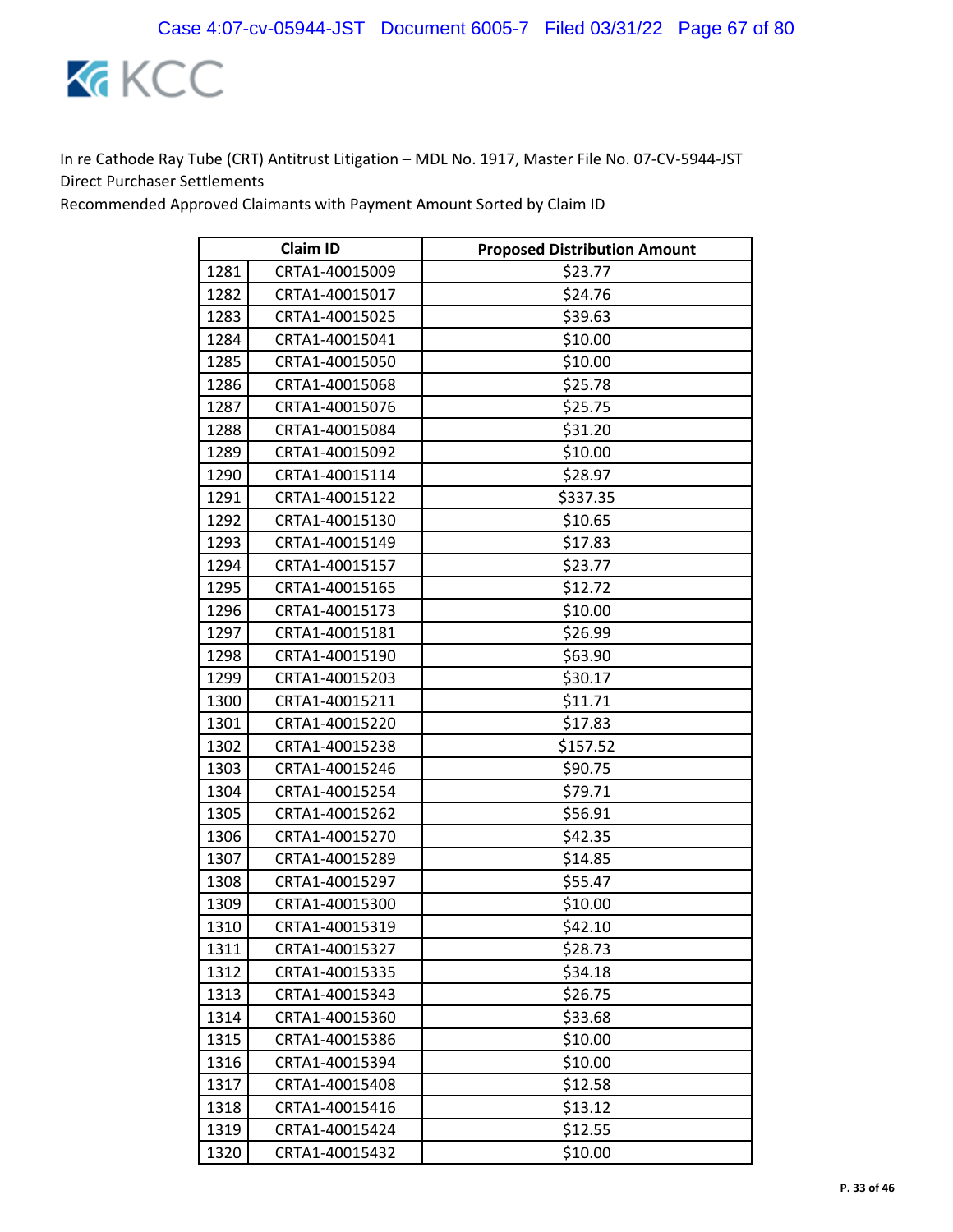

| <b>Claim ID</b> |                | <b>Proposed Distribution Amount</b> |
|-----------------|----------------|-------------------------------------|
| 1321            | CRTA1-40015440 | \$29.72                             |
| 1322            | CRTA1-40015467 | \$10.00                             |
| 1323            | CRTA1-40015475 | \$660.53                            |
| 1324            | CRTA1-40015483 | \$32.18                             |
| 1325            | CRTA1-40015564 | \$309.04                            |
| 1326            | CRTA1-40015610 | \$63.20                             |
| 1327            | CRTA1-40015629 | \$191.21                            |
| 1328            | CRTA1-40015637 | \$13.66                             |
| 1329            | CRTA1-40015645 | \$389.36                            |
| 1330            | CRTA1-40015653 | \$123.84                            |
| 1331            | CRTA1-40015718 | \$10.00                             |
| 1332            | CRTA1-40015726 | \$10.00                             |
| 1333            | CRTA1-40015734 | \$10.00                             |
| 1334            | CRTA1-40157373 | \$17.80                             |
| 1335            | CRTA1-40157381 | \$34.67                             |
| 1336            | CRTA1-40157390 | \$166.42                            |
| 1337            | CRTA1-40157438 | \$33.83                             |
| 1338            | CRTA1-40157462 | \$22.04                             |
| 1339            | CRTA1-40157470 | \$29.22                             |
| 1340            | CRTA1-40157489 | \$80.22                             |
| 1341            | CRTA1-40157497 | \$17.33                             |
| 1342            | CRTA1-40157527 | \$32.69                             |
| 1343            | CRTA1-40157543 | \$21.79                             |
| 1344            | CRTA1-40157551 | \$16.84                             |
| 1345            | CRTA1-40157560 | \$21.79                             |
| 1346            | CRTA1-40157578 | \$28.85                             |
| 1347            | CRTA1-40157594 | \$20.80                             |
| 1348            | CRTA1-40157608 | \$13.80                             |
| 1349            | CRTA1-40157616 | \$43.59                             |
| 1350            | CRTA1-40157624 | \$10.00                             |
| 1351            | CRTA1-40157632 | \$37.15                             |
| 1352            | CRTA1-40157640 | \$371.53                            |
| 1353            | CRTA1-40157659 | \$10.00                             |
| 1354            | CRTA1-40157667 | \$16.09                             |
| 1355            | CRTA1-40157683 | \$64.32                             |
| 1356            | CRTA1-40157691 | \$82.67                             |
| 1357            | CRTA1-40157713 | \$15.60                             |
| 1358            | CRTA1-40157721 | \$34.67                             |
| 1359            | CRTA1-40157730 | \$16.92                             |
| 1360            | CRTA1-40157748 | \$54.45                             |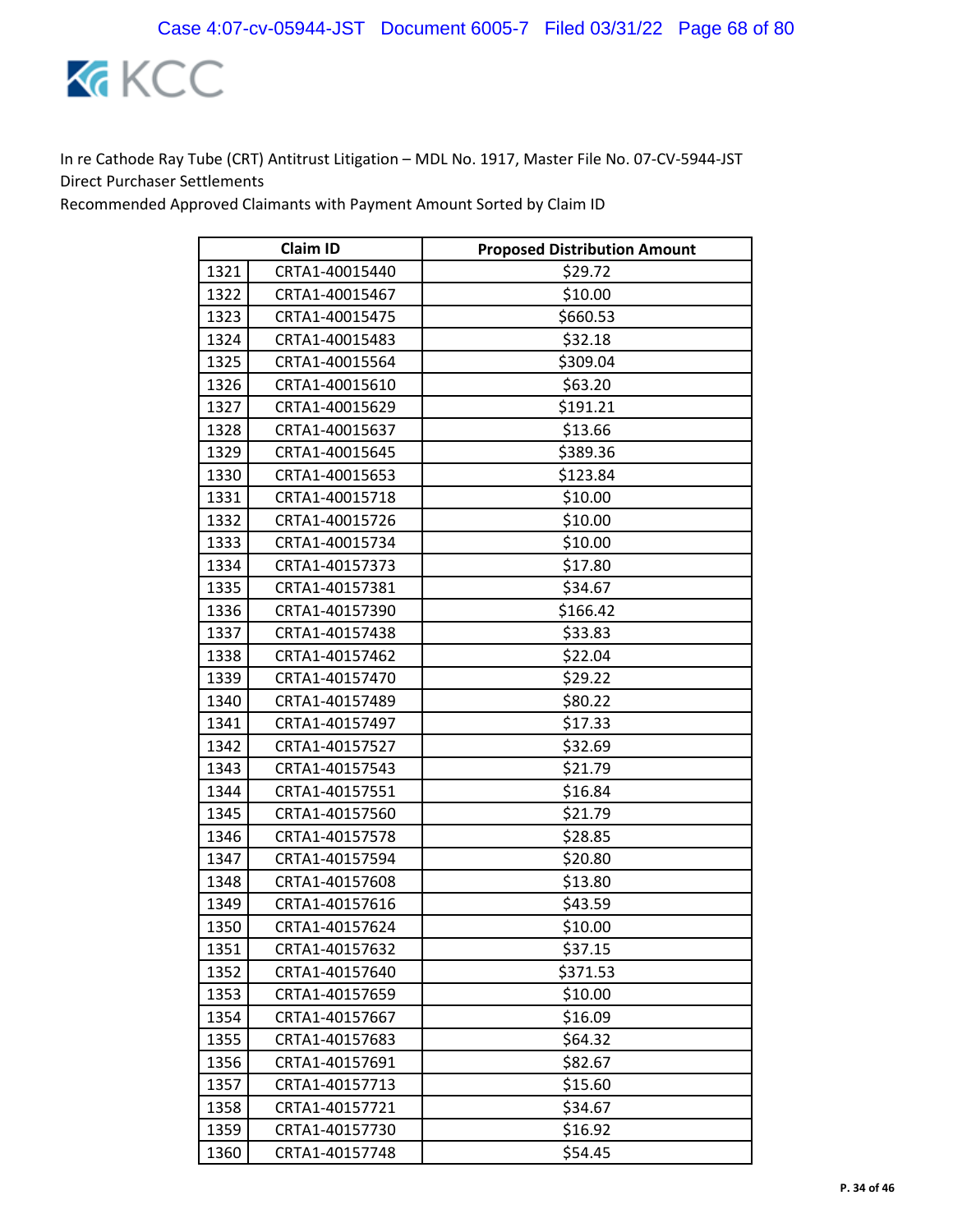

| <b>Claim ID</b> |                | <b>Proposed Distribution Amount</b> |
|-----------------|----------------|-------------------------------------|
| 1361            | CRTA1-40157756 | \$14.86                             |
| 1362            | CRTA1-40157764 | \$96.44                             |
| 1363            | CRTA1-40157780 | \$10.00                             |
| 1364            | CRTA1-40157799 | \$102.83                            |
| 1365            | CRTA1-40157829 | \$34.67                             |
| 1366            | CRTA1-40157837 | \$14.79                             |
| 1367            | CRTA1-40157845 | \$43.34                             |
| 1368            | CRTA1-40157853 | \$21.92                             |
| 1369            | CRTA1-40157861 | \$28.97                             |
| 1370            | CRTA1-40157870 | \$157.97                            |
| 1371            | CRTA1-40157896 | \$11.40                             |
| 1372            | CRTA1-40157900 | \$30.71                             |
| 1373            | CRTA1-40157934 | \$14.36                             |
| 1374            | CRTA1-40157942 | \$30.91                             |
| 1375            | CRTA1-40157950 | \$158.71                            |
| 1376            | CRTA1-40157969 | \$10.00                             |
| 1377            | CRTA1-40157977 | \$32.18                             |
| 1378            | CRTA1-40157985 | \$29.97                             |
| 1379            | CRTA1-40158000 | \$71.27                             |
| 1380            | CRTA1-40158027 | \$14.86                             |
| 1381            | CRTA1-40158035 | \$43.29                             |
| 1382            | CRTA1-40158051 | \$118.89                            |
| 1383            | CRTA1-40158060 | \$173.19                            |
| 1384            | CRTA1-40158078 | \$155.18                            |
| 1385            | CRTA1-40158094 | \$20.80                             |
| 1386            | CRTA1-40158108 | \$21.17                             |
| 1387            | CRTA1-40158124 | \$97.09                             |
| 1388            | CRTA1-40158132 | \$26.62                             |
| 1389            | CRTA1-40158159 | \$42.60                             |
| 1390            | CRTA1-40158175 | \$54.98                             |
| 1391            | CRTA1-40158183 | \$10.00                             |
| 1392            | CRTA1-40158191 | \$15.91                             |
| 1393            | CRTA1-40158205 | \$1,213.67                          |
| 1394            | CRTA1-40158264 | \$21.79                             |
| 1395            | CRTA1-40158280 | \$17.93                             |
| 1396            | CRTA1-40158299 | \$50.48                             |
| 1397            | CRTA1-40158302 | \$13.37                             |
| 1398            | CRTA1-40158329 | \$10.00                             |
| 1399            | CRTA1-40158337 | \$10.00                             |
| 1400            | CRTA1-40158361 | \$12.97                             |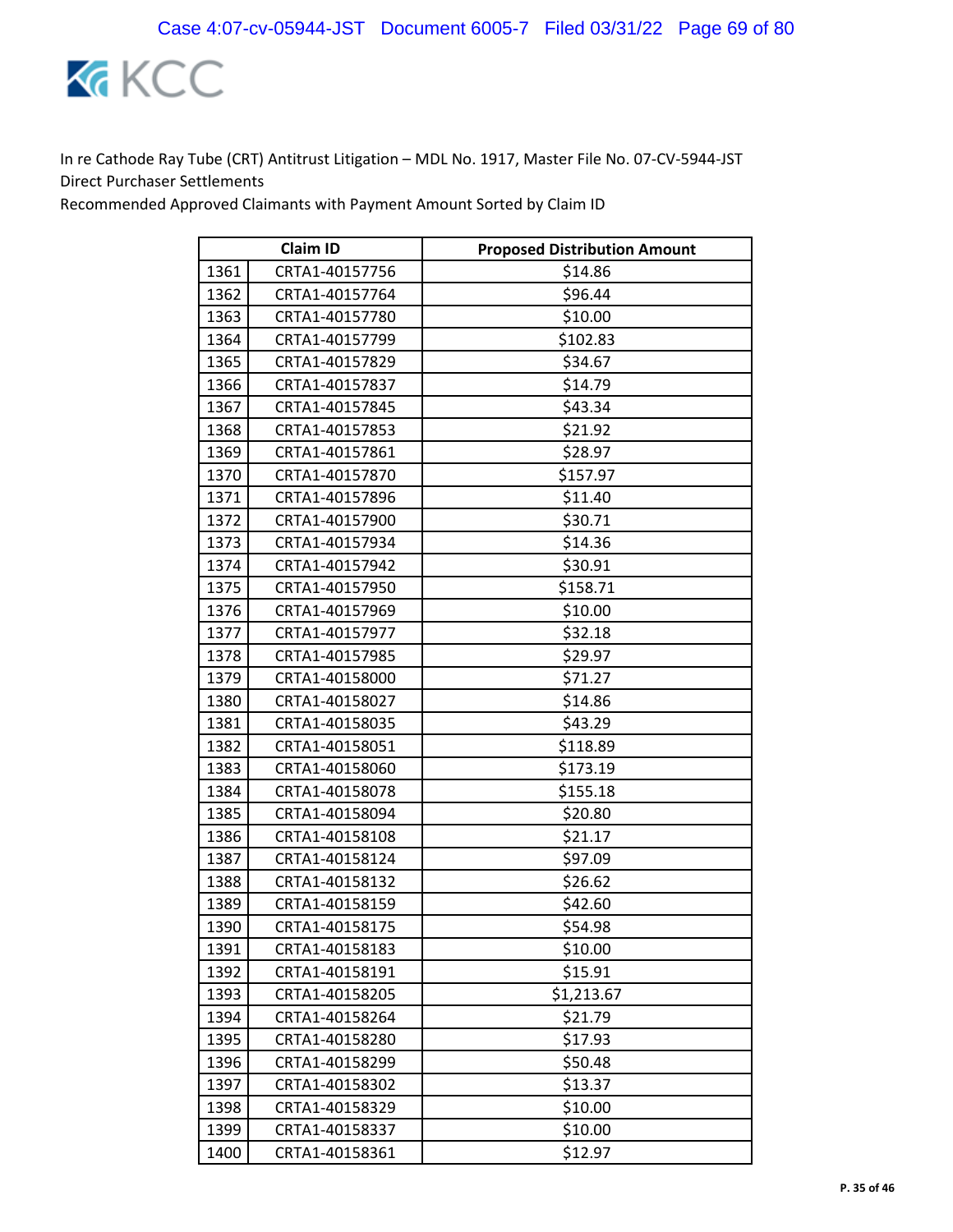

|      | <b>Claim ID</b> | <b>Proposed Distribution Amount</b> |
|------|-----------------|-------------------------------------|
| 1401 | CRTA1-40158396  | \$47.75                             |
| 1402 | CRTA1-40158400  | \$52.01                             |
| 1403 | CRTA1-40158418  | \$20.35                             |
| 1404 | CRTA1-40158426  | \$10.00                             |
| 1405 | CRTA1-40158434  | \$11.88                             |
| 1406 | CRTA1-40158442  | \$10.00                             |
| 1407 | CRTA1-40158450  | \$39.63                             |
| 1408 | CRTA1-40158469  | \$29.72                             |
| 1409 | CRTA1-40158477  | \$10.00                             |
| 1410 | CRTA1-40158493  | \$10.00                             |
| 1411 | CRTA1-40158515  | \$111.45                            |
| 1412 | CRTA1-40158523  | \$19.31                             |
| 1413 | CRTA1-40158531  | \$15.07                             |
| 1414 | CRTA1-40158540  | \$35.93                             |
| 1415 | CRTA1-40158558  | \$65.85                             |
| 1416 | CRTA1-40158574  | \$10.00                             |
| 1417 | CRTA1-40158582  | \$20.06                             |
| 1418 | CRTA1-40158590  | \$25.26                             |
| 1419 | CRTA1-40158604  | \$22.78                             |
| 1420 | CRTA1-40158612  | \$25.75                             |
| 1421 | CRTA1-40158620  | \$68.36                             |
| 1422 | CRTA1-40158639  | \$19.31                             |
| 1423 | CRTA1-40158647  | \$17.33                             |
| 1424 | CRTA1-40158655  | \$29.72                             |
| 1425 | CRTA1-40158680  | \$31.70                             |
| 1426 | CRTA1-40158710  | \$28.73                             |
| 1427 | CRTA1-40158728  | \$10.00                             |
| 1428 | CRTA1-40158744  | \$20.80                             |
| 1429 | CRTA1-40158752  | \$26.74                             |
| 1430 | CRTA1-40158760  | \$10.00                             |
| 1431 | CRTA1-40158779  | \$10.00                             |
| 1432 | CRTA1-40158809  | \$20.31                             |
| 1433 | CRTA1-40158817  | \$45.04                             |
| 1434 | CRTA1-40158833  | \$35.34                             |
| 1435 | CRTA1-40158850  | \$156.12                            |
| 1436 | CRTA1-40158876  | \$23.50                             |
| 1437 | CRTA1-40158906  | \$52.01                             |
| 1438 | CRTA1-40158922  | \$10.00                             |
| 1439 | CRTA1-40158957  | \$24.23                             |
| 1440 | CRTA1-40158973  | \$11.39                             |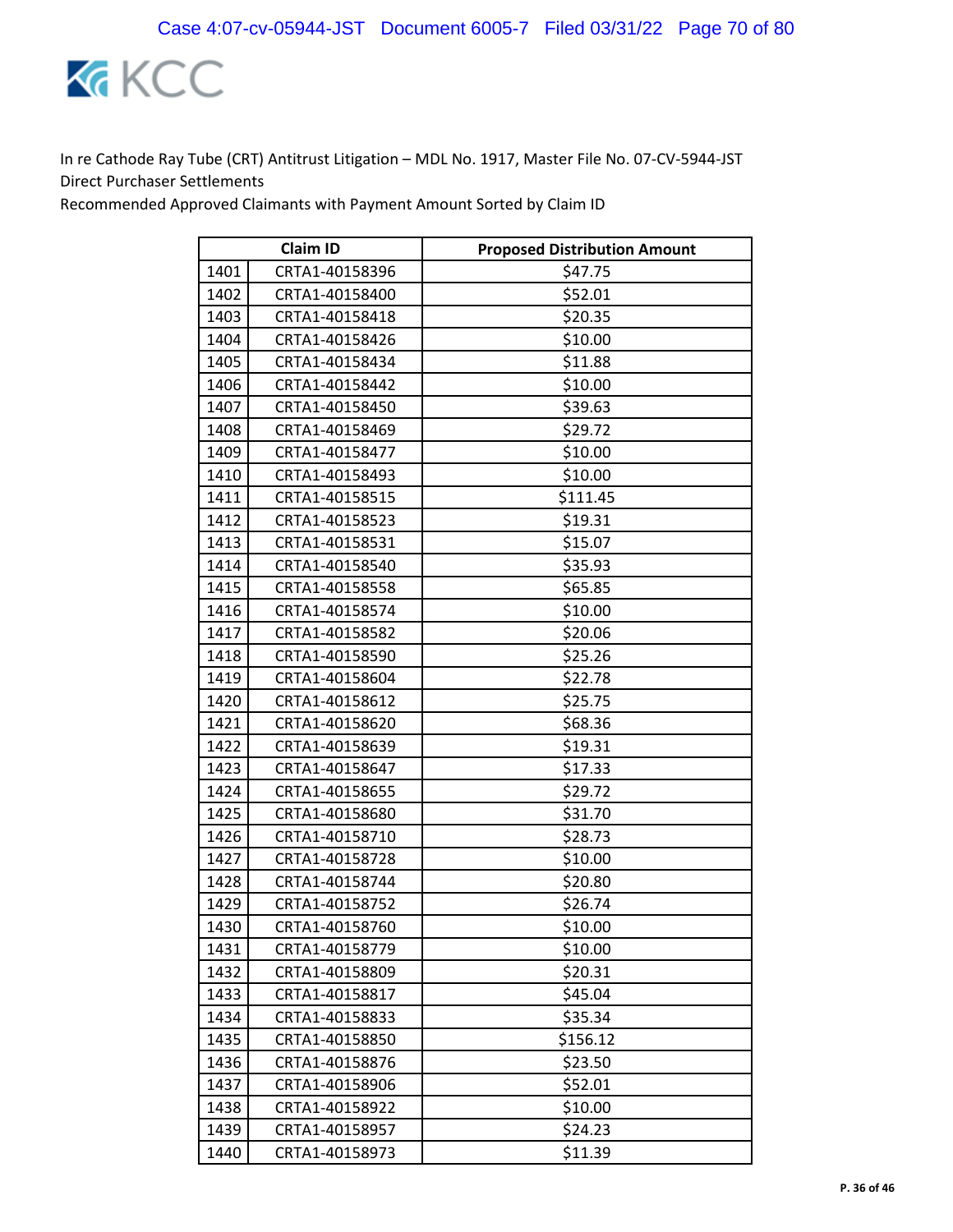

| <b>Claim ID</b> |                | <b>Proposed Distribution Amount</b> |
|-----------------|----------------|-------------------------------------|
| 1441            | CRTA1-40158981 | \$28.97                             |
| 1442            | CRTA1-40158990 | \$438.83                            |
| 1443            | CRTA1-40159007 | \$10.00                             |
| 1444            | CRTA1-40159015 | \$11.88                             |
| 1445            | CRTA1-40159023 | \$445.83                            |
| 1446            | CRTA1-40159040 | \$129.29                            |
| 1447            | CRTA1-40159104 | \$15.85                             |
| 1448            | CRTA1-40159112 | \$15.85                             |
| 1449            | CRTA1-40159147 | \$10.00                             |
| 1450            | CRTA1-40159163 | \$178.33                            |
| 1451            | CRTA1-40159180 | \$106.01                            |
| 1452            | CRTA1-40159198 | \$16.34                             |
| 1453            | CRTA1-40159201 | \$12.38                             |
| 1454            | CRTA1-40159210 | \$27.29                             |
| 1455            | CRTA1-40159228 | \$230.90                            |
| 1456            | CRTA1-40159244 | \$98.51                             |
| 1457            | CRTA1-40159279 | \$29.30                             |
| 1458            | CRTA1-40159309 | \$710.30                            |
| 1459            | CRTA1-40159317 | \$42.10                             |
| 1460            | CRTA1-40159341 | \$15.98                             |
| 1461            | CRTA1-40159350 | \$60.78                             |
| 1462            | CRTA1-40159368 | \$32.19                             |
| 1463            | CRTA1-40159376 | \$36.87                             |
| 1464            | CRTA1-40159384 | \$20.97                             |
| 1465            | CRTA1-40159392 | \$196.16                            |
| 1466            | CRTA1-40159465 | \$16.58                             |
| 1467            | CRTA1-40159481 | \$38.39                             |
| 1468            | CRTA1-40159503 | \$108.38                            |
| 1469            | CRTA1-40159511 | \$83.32                             |
| 1470            | CRTA1-40159520 | \$55.68                             |
| 1471            | CRTA1-40159546 | \$14.27                             |
| 1472            | CRTA1-40159562 | \$83.47                             |
| 1473            | CRTA1-40159570 | \$74.60                             |
| 1474            | CRTA1-40159619 | \$223.16                            |
| 1475            | CRTA1-40159643 | \$37.46                             |
| 1476            | CRTA1-40159651 | \$62.76                             |
| 1477            | CRTA1-40159660 | \$183.73                            |
| 1478            | CRTA1-40159694 | \$147.62                            |
| 1479            | CRTA1-40159708 | \$17.83                             |
| 1480            | CRTA1-40159791 | \$10.00                             |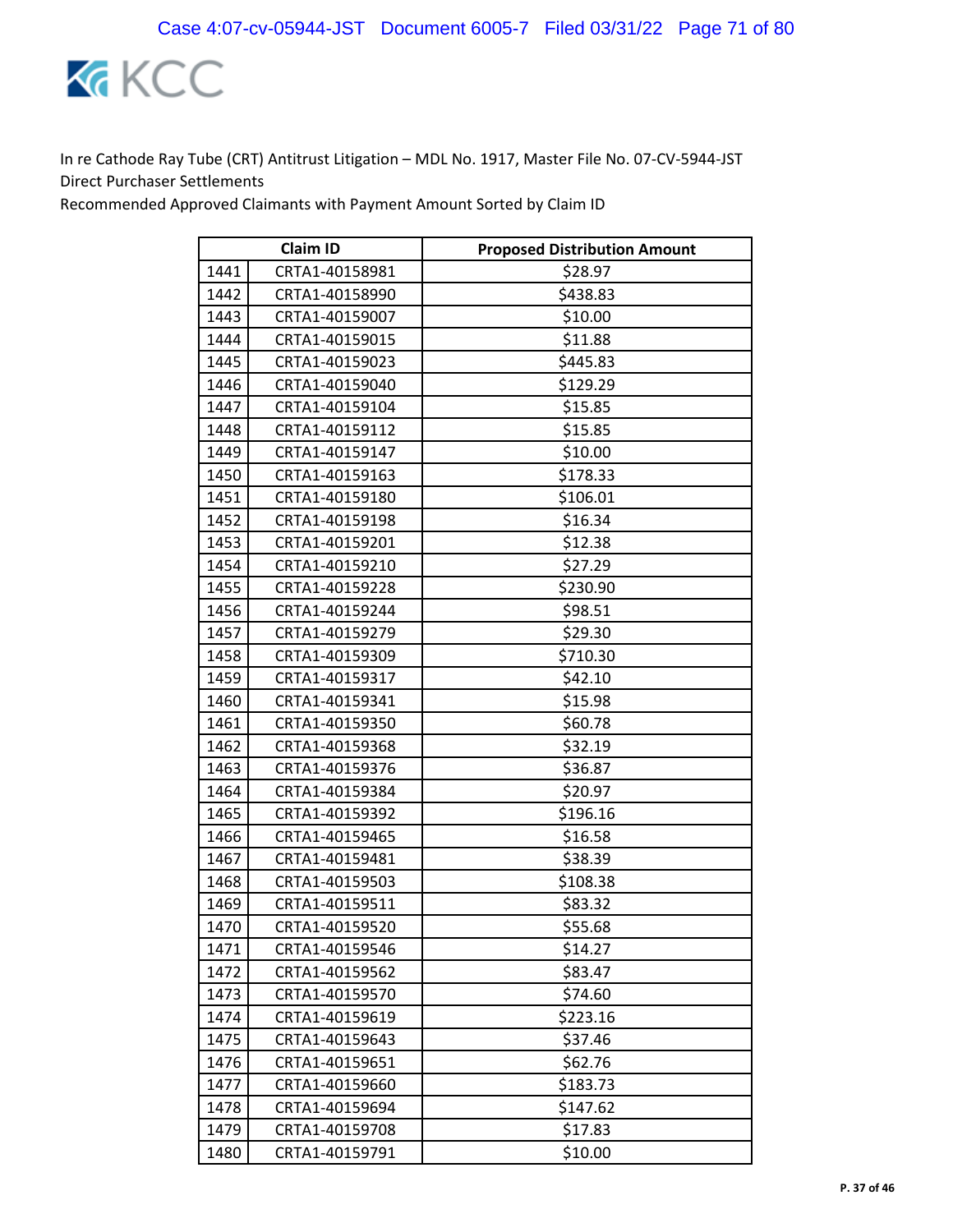

| <b>Claim ID</b> |                | <b>Proposed Distribution Amount</b> |
|-----------------|----------------|-------------------------------------|
| 1481            | CRTA1-40159805 | \$94.12                             |
| 1482            | CRTA1-40159864 | \$15.47                             |
| 1483            | CRTA1-40159872 | \$30.26                             |
| 1484            | CRTA1-40159902 | \$10.00                             |
| 1485            | CRTA1-40159910 | \$36.39                             |
| 1486            | CRTA1-40159961 | \$1,015.20                          |
| 1487            | CRTA1-40159970 | \$10.00                             |
| 1488            | CRTA1-40160005 | \$29.66                             |
| 1489            | CRTA1-40160013 | \$22.73                             |
| 1490            | CRTA1-40160056 | \$28.28                             |
| 1491            | CRTA1-40160064 | \$21.51                             |
| 1492            | CRTA1-40160072 | \$699.90                            |
| 1493            | CRTA1-40160080 | \$10.00                             |
| 1494            | CRTA1-40160137 | \$26.88                             |
| 1495            | CRTA1-40160153 | \$119.63                            |
| 1496            | CRTA1-40160188 | \$31.69                             |
| 1497            | CRTA1-40160196 | \$574.63                            |
| 1498            | CRTA1-40160200 | \$38.96                             |
| 1499            | CRTA1-40160358 | \$114.12                            |
| 1500            | CRTA1-40160390 | \$418.59                            |
| 1501            | CRTA1-40160404 | \$10.38                             |
| 1502            | CRTA1-40160439 | \$57.91                             |
| 1503            | CRTA1-40160480 | \$26.51                             |
| 1504            | CRTA1-40160528 | \$108.98                            |
| 1505            | CRTA1-40160536 | \$133.75                            |
| 1506            | CRTA1-40160579 | \$79.26                             |
| 1507            | CRTA1-40160587 | \$101.55                            |
| 1508            | CRTA1-40160668 | \$24.66                             |
| 1509            | CRTA1-40160676 | \$18.57                             |
| 1510            | CRTA1-40160706 | \$82.08                             |
| 1511            | CRTA1-40160714 | \$58.57                             |
| 1512            | CRTA1-40160722 | \$86.42                             |
| 1513            | CRTA1-40160749 | \$97.81                             |
| 1514            | CRTA1-40160757 | \$69.33                             |
| 1515            | CRTA1-40160765 | \$3,950.19                          |
| 1516            | CRTA1-40160773 | \$17.88                             |
| 1517            | CRTA1-40160846 | \$28.23                             |
| 1518            | CRTA1-40160854 | \$123.84                            |
| 1519            | CRTA1-40160889 | \$113.93                            |
| 1520            | CRTA1-40161036 | \$188.24                            |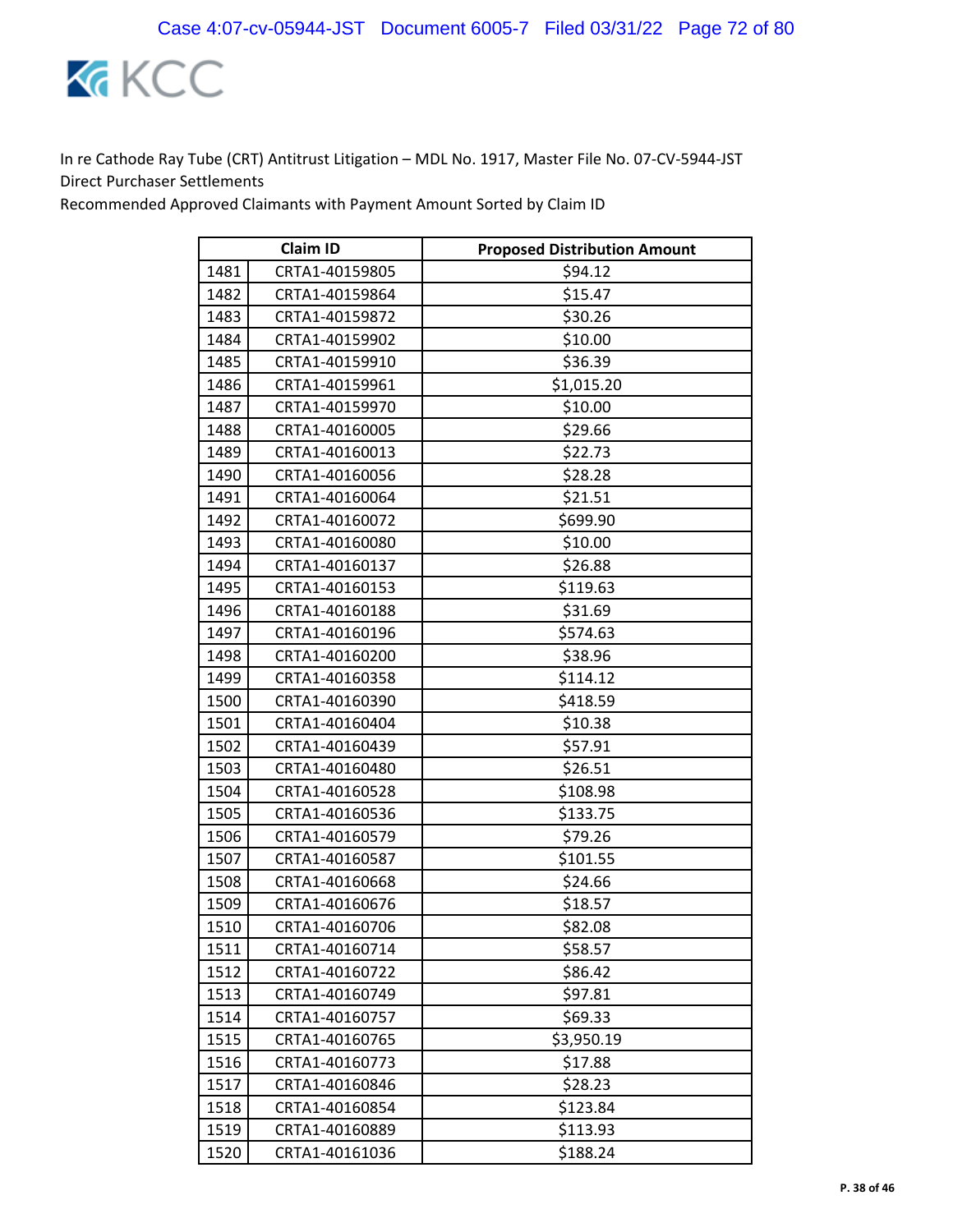

| <b>Claim ID</b> |                | <b>Proposed Distribution Amount</b> |
|-----------------|----------------|-------------------------------------|
| 1521            | CRTA1-40161095 | \$158.52                            |
| 1522            | CRTA1-40161249 | \$29.72                             |
| 1523            | CRTA1-40161257 | \$48.54                             |
| 1524            | CRTA1-40161265 | \$50.03                             |
| 1525            | CRTA1-40161273 | \$60.43                             |
| 1526            | CRTA1-40161281 | \$1,415.58                          |
| 1527            | CRTA1-40161290 | \$40.65                             |
| 1528            | CRTA1-40161303 | \$75.79                             |
| 1529            | CRTA1-40161311 | \$97.09                             |
| 1530            | CRTA1-40161320 | \$27.74                             |
| 1531            | CRTA1-40161338 | \$226.88                            |
| 1532            | CRTA1-40161354 | \$26.50                             |
| 1533            | CRTA1-40161362 | \$173.19                            |
| 1534            | CRTA1-40161370 | \$139.94                            |
| 1535            | CRTA1-40161400 | \$109.97                            |
| 1536            | CRTA1-40161443 | \$13.87                             |
| 1537            | CRTA1-40161451 | \$206.07                            |
| 1538            | CRTA1-40161460 | \$178.33                            |
| 1539            | CRTA1-40161478 | \$188.24                            |
| 1540            | CRTA1-40161494 | \$172.88                            |
| 1541            | CRTA1-40161532 | \$35.66                             |
| 1542            | CRTA1-40161540 | \$51.50                             |
| 1543            | CRTA1-40161559 | \$176,572.09                        |
| 1544            | CRTA1-40161567 | \$107.00                            |
| 1545            | CRTA1-40161575 | \$47.30                             |
| 1546            | CRTA1-40161583 | \$14.86                             |
| 1547            | CRTA1-40161591 | \$366.57                            |
| 1548            | CRTA1-40161605 | \$20.21                             |
| 1549            | CRTA1-40161613 | \$84.70                             |
| 1550            | CRTA1-40161621 | \$37.35                             |
| 1551            | CRTA1-40161630 | \$44.08                             |
| 1552            | CRTA1-40161648 | \$40.12                             |
| 1553            | CRTA1-40161656 | \$135.99                            |
| 1554            | CRTA1-40161672 | \$29.02                             |
| 1555            | CRTA1-40161680 | \$44.58                             |
| 1556            | CRTA1-40161699 | \$13.87                             |
| 1557            | CRTA1-40161702 | \$17.83                             |
| 1558            | CRTA1-40161710 | \$14.84                             |
| 1559            | CRTA1-40161729 | \$75.78                             |
| 1560            | CRTA1-40161737 | \$73.31                             |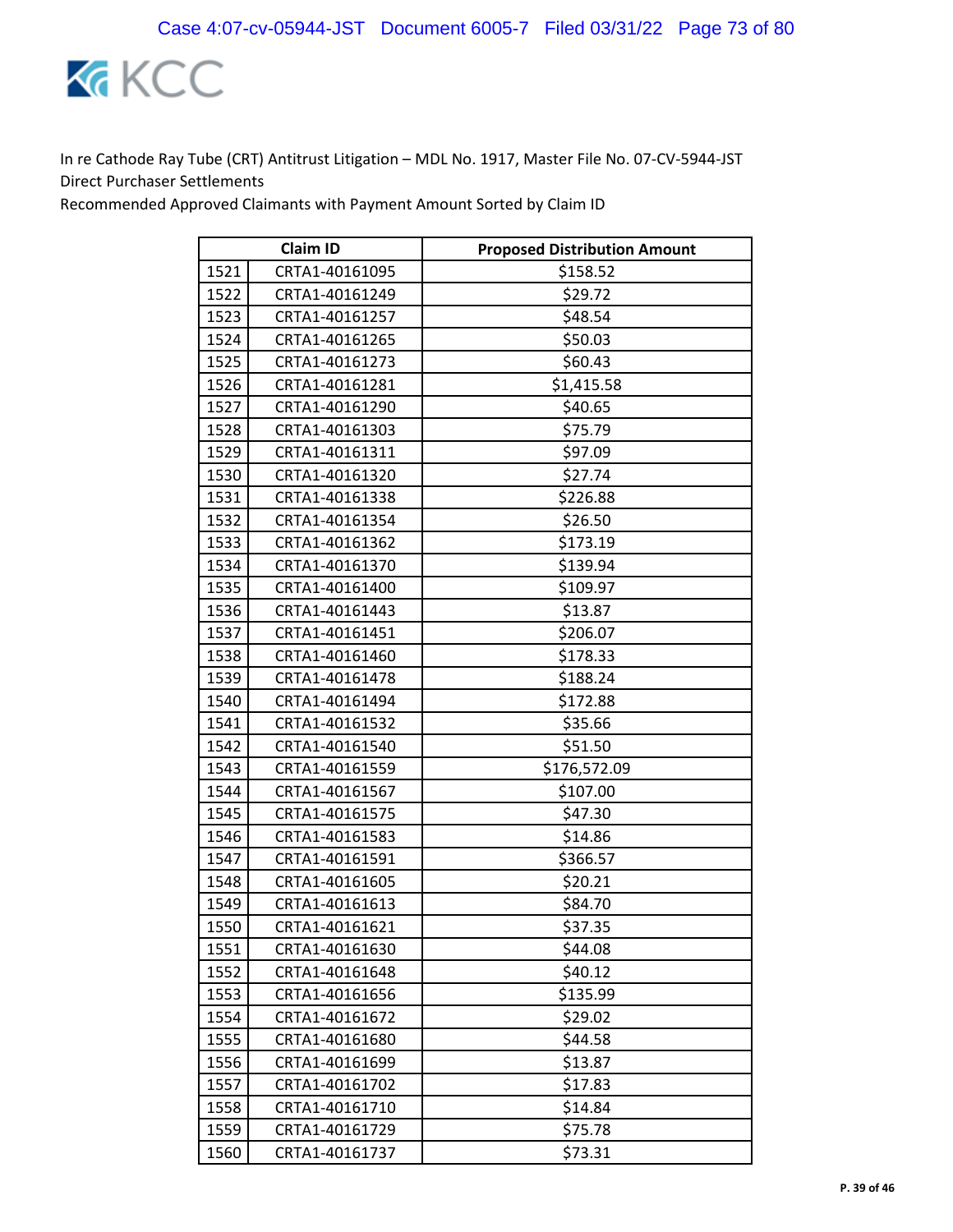

|      | <b>Claim ID</b> | <b>Proposed Distribution Amount</b> |
|------|-----------------|-------------------------------------|
| 1561 | CRTA1-40161745  | \$126.81                            |
| 1562 | CRTA1-40161761  | \$82.72                             |
| 1563 | CRTA1-40161770  | \$10.00                             |
| 1564 | CRTA1-40161788  | \$13.59                             |
| 1565 | CRTA1-40161796  | \$10.00                             |
| 1566 | CRTA1-40162261  | \$10.00                             |
| 1567 | CRTA1-40162270  | \$31.44                             |
| 1568 | CRTA1-40162296  | \$60.88                             |
| 1569 | CRTA1-40162300  | \$63.40                             |
| 1570 | CRTA1-40162318  | \$141.18                            |
| 1571 | CRTA1-40162326  | \$145.14                            |
| 1572 | CRTA1-40162334  | \$158.02                            |
| 1573 | CRTA1-40162342  | \$212.51                            |
| 1574 | CRTA1-40162350  | \$23.80                             |
| 1575 | CRTA1-40162369  | \$12.79                             |
| 1576 | CRTA1-40162377  | \$14.13                             |
| 1577 | CRTA1-40162393  | \$194.68                            |
| 1578 | CRTA1-40162407  | \$223.34                            |
| 1579 | CRTA1-40162415  | \$17.68                             |
| 1580 | CRTA1-40162431  | \$90.15                             |
| 1581 | CRTA1-40162440  | \$130.28                            |
| 1582 | CRTA1-40162458  | \$346.76                            |
| 1583 | CRTA1-40162482  | \$602.89                            |
| 1584 | CRTA1-40162504  | \$173.48                            |
| 1585 | CRTA1-40162520  | \$10.00                             |
| 1586 | CRTA1-40162547  | \$39.63                             |
| 1587 | CRTA1-40162563  | \$10.24                             |
| 1588 | CRTA1-40162598  | \$668.75                            |
| 1589 | CRTA1-40162610  | \$5,121.77                          |
| 1590 | CRTA1-40162628  | \$13.87                             |
| 1591 | CRTA1-40162636  | \$413.20                            |
| 1592 | CRTA1-40162644  | \$1,070.01                          |
| 1593 | CRTA1-40162652  | \$22.29                             |
| 1594 | CRTA1-40162679  | \$76.86                             |
| 1595 | CRTA1-40162717  | \$42.28                             |
| 1596 | CRTA1-40162725  | \$44.58                             |
| 1597 | CRTA1-40162733  | \$158.52                            |
| 1598 | CRTA1-40162741  | \$217.96                            |
| 1599 | CRTA1-40162750  | \$388.95                            |
| 1600 | CRTA1-40162768  | \$574.63                            |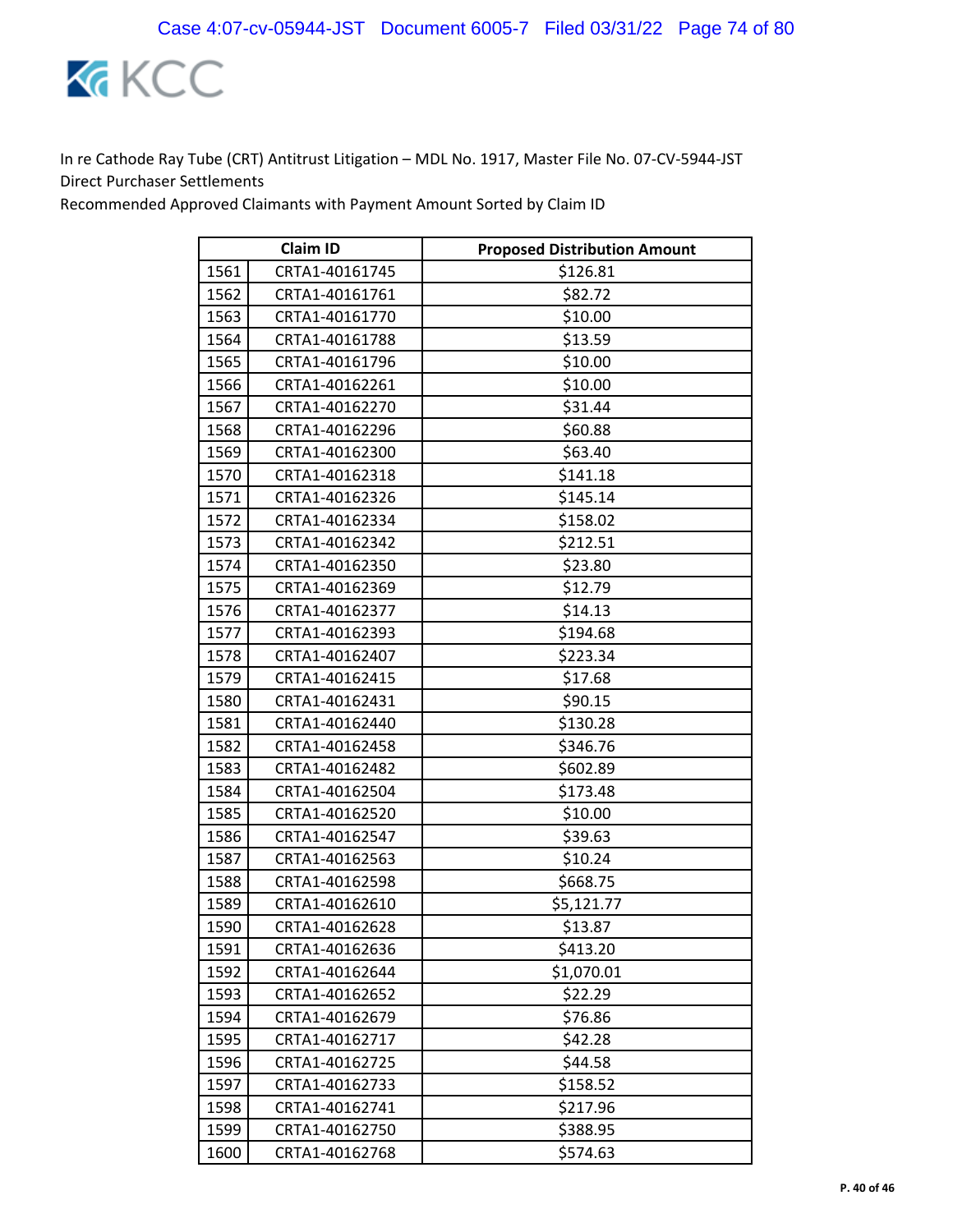

| <b>Claim ID</b> |                | <b>Proposed Distribution Amount</b> |
|-----------------|----------------|-------------------------------------|
| 1601            | CRTA1-40162784 | \$198.15                            |
| 1602            | CRTA1-40162857 | \$28.03                             |
| 1603            | CRTA1-40162865 | \$676.18                            |
| 1604            | CRTA1-40162873 | \$110.29                            |
| 1605            | CRTA1-40162881 | \$43.34                             |
| 1606            | CRTA1-40162903 | \$11.88                             |
| 1607            | CRTA1-40162911 | \$10.89                             |
| 1608            | CRTA1-40162938 | \$10.00                             |
| 1609            | CRTA1-40162946 | \$35.17                             |
| 1610            | CRTA1-40162970 | \$34.24                             |
| 1611            | CRTA1-40162989 | \$10.00                             |
| 1612            | CRTA1-40162997 | \$346.76                            |
| 1613            | CRTA1-40163004 | \$45.57                             |
| 1614            | CRTA1-40163012 | \$10.74                             |
| 1615            | CRTA1-40163020 | \$27.23                             |
| 1616            | CRTA1-40163039 | \$49.53                             |
| 1617            | CRTA1-40163047 | \$26.50                             |
| 1618            | CRTA1-40163055 | \$59.94                             |
| 1619            | CRTA1-40163098 | \$14.83                             |
| 1620            | CRTA1-40163101 | \$17.83                             |
| 1621            | CRTA1-40163128 | \$819.84                            |
| 1622            | CRTA1-40163136 | \$38.13                             |
| 1623            | CRTA1-40163144 | \$55.48                             |
| 1624            | CRTA1-40163152 | \$39.66                             |
| 1625            | CRTA1-40163160 | \$10.00                             |
| 1626            | CRTA1-40163179 | \$41.29                             |
| 1627            | CRTA1-40163187 | \$53.10                             |
| 1628            | CRTA1-40163195 | \$14.76                             |
| 1629            | CRTA1-40163217 | \$44.08                             |
| 1630            | CRTA1-40163225 | \$579.58                            |
| 1631            | CRTA1-40163268 | \$10.40                             |
| 1632            | CRTA1-40163276 | \$43.23                             |
| 1633            | CRTA1-40163284 | \$18.82                             |
| 1634            | CRTA1-40163292 | \$26.37                             |
| 1635            | CRTA1-40163446 | \$19.03                             |
| 1636            | CRTA1-40163454 | \$82.23                             |
| 1637            | CRTA1-40163462 | \$259.70                            |
| 1638            | CRTA1-40163470 | \$10.00                             |
| 1639            | CRTA1-40163489 | \$1,486.12                          |
| 1640            | CRTA1-40163497 | \$62.85                             |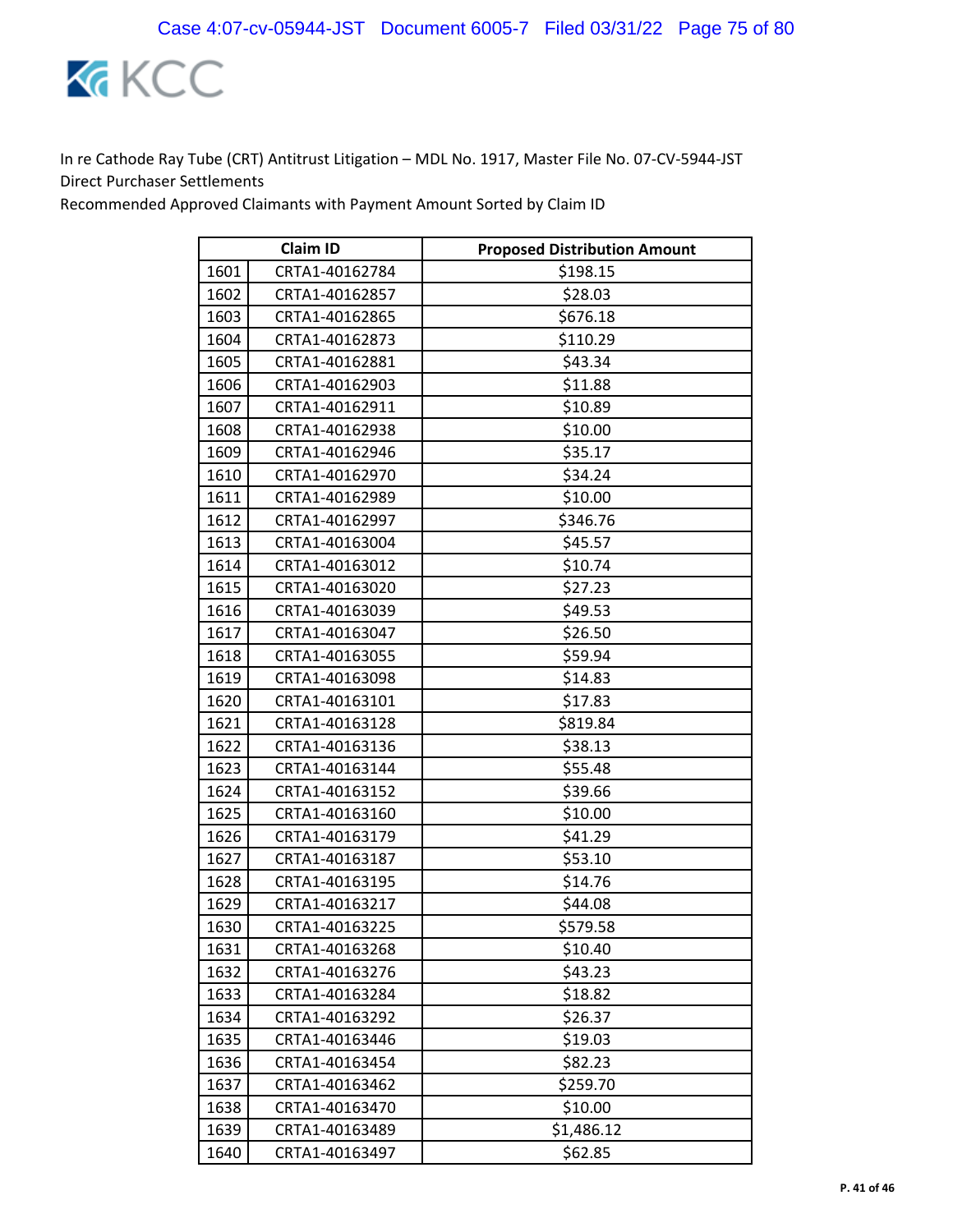

| <b>Claim ID</b> |                | <b>Proposed Distribution Amount</b> |
|-----------------|----------------|-------------------------------------|
| 1641            | CRTA1-40163500 | \$326.94                            |
| 1642            | CRTA1-40163527 | \$10.00                             |
| 1643            | CRTA1-40163535 | \$16.84                             |
| 1644            | CRTA1-40163543 | \$88.26                             |
| 1645            | CRTA1-40163551 | \$88.17                             |
| 1646            | CRTA1-40163578 | \$21.79                             |
| 1647            | CRTA1-40163586 | \$16.84                             |
| 1648            | CRTA1-40163594 | \$14.86                             |
| 1649            | CRTA1-40163608 | \$10.00                             |
| 1650            | CRTA1-40163632 | \$13.87                             |
| 1651            | CRTA1-40163691 | \$88.17                             |
| 1652            | CRTA1-40163705 | \$88.17                             |
| 1653            | CRTA1-40163721 | \$183.28                            |
| 1654            | CRTA1-40163730 | \$41.61                             |
| 1655            | CRTA1-40163756 | \$33.64                             |
| 1656            | CRTA1-40163764 | \$98.81                             |
| 1657            | CRTA1-40163772 | \$77.37                             |
| 1658            | CRTA1-40163780 | \$10.00                             |
| 1659            | CRTA1-40163799 | \$81.09                             |
| 1660            | CRTA1-40163802 | \$39.38                             |
| 1661            | CRTA1-40163810 | \$34.77                             |
| 1662            | CRTA1-40163829 | \$10,227.12                         |
| 1663            | CRTA1-40163837 | \$10.00                             |
| 1664            | CRTA1-40163853 | \$10.00                             |
| 1665            | CRTA1-40163861 | \$10.00                             |
| 1666            | CRTA1-40163870 | \$16.34                             |
| 1667            | CRTA1-40163888 | \$18.20                             |
| 1668            | CRTA1-40163896 | \$10.00                             |
| 1669            | CRTA1-40163900 | \$10.00                             |
| 1670            | CRTA1-40163918 | \$65.42                             |
| 1671            | CRTA1-40163926 | \$166.92                            |
| 1672            | CRTA1-40163934 | \$11.88                             |
| 1673            | CRTA1-40163942 | \$17.83                             |
| 1674            | CRTA1-40163950 | \$18.08                             |
| 1675            | CRTA1-40163993 | \$35.66                             |
| 1676            | CRTA1-40164000 | \$39.63                             |
| 1677            | CRTA1-40164027 | \$19.78                             |
| 1678            | CRTA1-40164035 | \$55.19                             |
| 1679            | CRTA1-40164043 | \$10.00                             |
| 1680            | CRTA1-40164051 | \$57.01                             |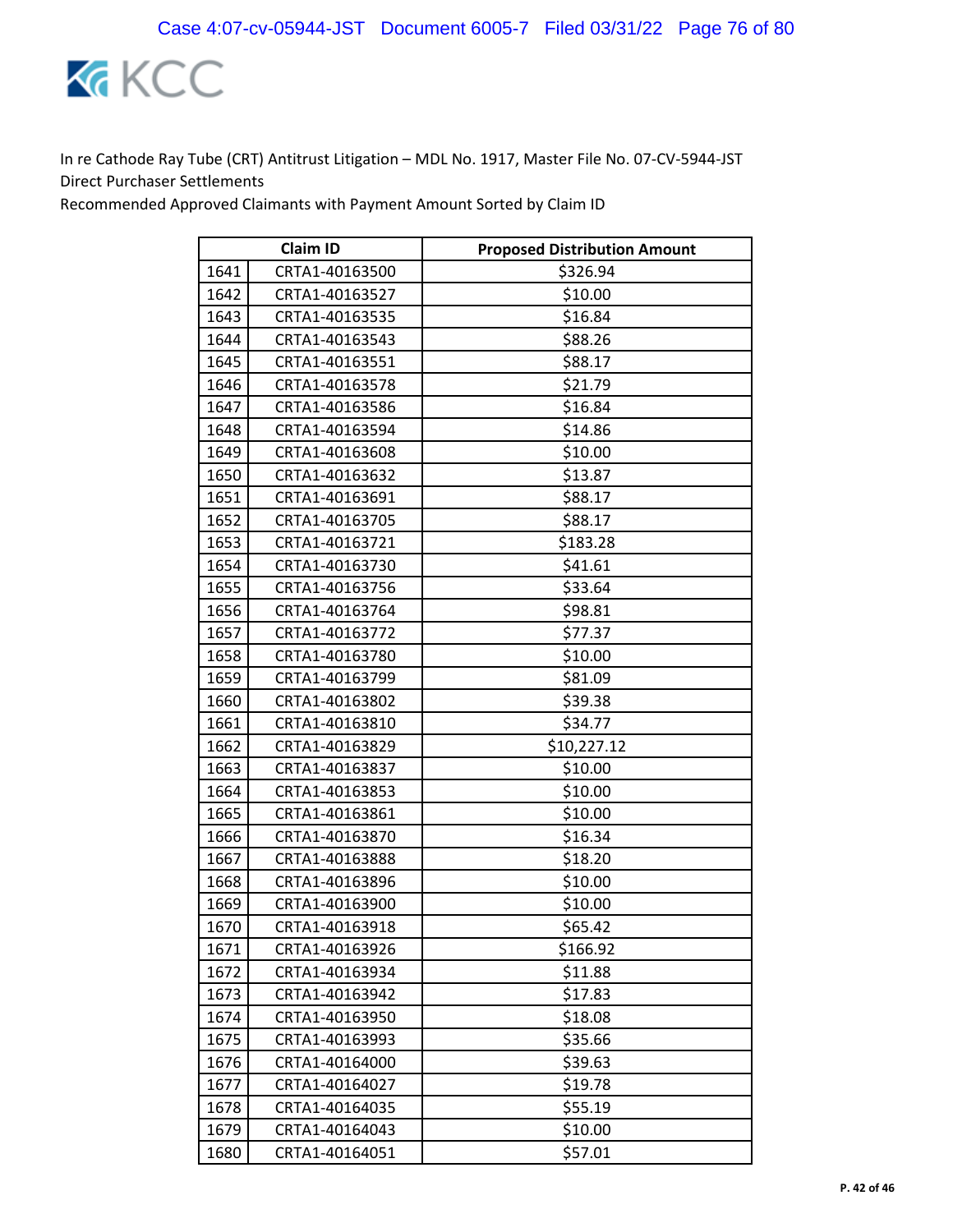

|      | <b>Claim ID</b> | <b>Proposed Distribution Amount</b> |
|------|-----------------|-------------------------------------|
| 1681 | CRTA1-40164060  | \$10.00                             |
| 1682 | CRTA1-40164078  | \$10.00                             |
| 1683 | CRTA1-40164086  | \$10.00                             |
| 1684 | CRTA1-40164094  | \$27.64                             |
| 1685 | CRTA1-40164108  | \$33.68                             |
| 1686 | CRTA1-70000018  | \$2,256.30                          |
| 1687 | CRTA1-70000026  | \$3,175.24                          |
| 1688 | CRTA1-70000034  | \$10.00                             |
| 1689 | CRTA1-70000042  | \$323,695.34                        |
| 1690 | CRTA1-70000050  | \$97.58                             |
| 1691 | CRTA1-70000115  | \$36.90                             |
| 1692 | CRTA1-70000123  | \$11.88                             |
| 1693 | CRTA1-70000131  | \$49.28                             |
| 1694 | CRTA1-70000140  | \$33,076.13                         |
| 1695 | CRTA1-70000158  | \$202,432.97                        |
| 1696 | CRTA1-70000166  | \$57.83                             |
| 1697 | CRTA1-70000174  | \$1,208.71                          |
| 1698 | CRTA1-70000182  | \$1,254.51                          |
| 1699 | CRTA1-70000190  | \$2,311.84                          |
| 1700 | CRTA1-70000204  | \$10.00                             |
| 1701 | CRTA1-70000220  | \$11.88                             |
| 1702 | CRTA1-70000239  | \$101.47                            |
| 1703 | CRTA1-70000247  | \$18,222.80                         |
| 1704 | CRTA1-70000255  | \$1,454.80                          |
| 1705 | CRTA1-70000263  | \$309,901.97                        |
| 1706 | CRTA1-70000271  | \$978,898.47                        |
| 1707 | CRTA1-70000280  | \$5,536.15                          |
| 1708 | CRTA1-70000581  | \$77,401.88                         |
| 1709 | CRTA1-70000611  | \$10,050,220.70                     |
| 1710 | CRTA1-70000662  | \$467,435.79                        |
| 1711 | CRTA1-70001588  | \$1,641.67                          |
| 1712 | CRTA1-70001731  | \$466.46                            |
| 1713 | CRTA1-70004722  | \$180,349.00                        |
| 1714 | CRTA1-70004730  | \$107,957.24                        |
| 1715 | CRTA1-70004978  | \$227,325.31                        |
| 1716 | CRTA1-70005370  | \$1,733,815.55                      |
| 1717 | CRTA1-70005389  | \$685.55                            |
| 1718 | CRTA1-70005648  | \$9,907.51                          |
| 1719 | CRTA1-70005915  | \$357,137.27                        |
| 1720 | CRTA1-70005923  | \$87.07                             |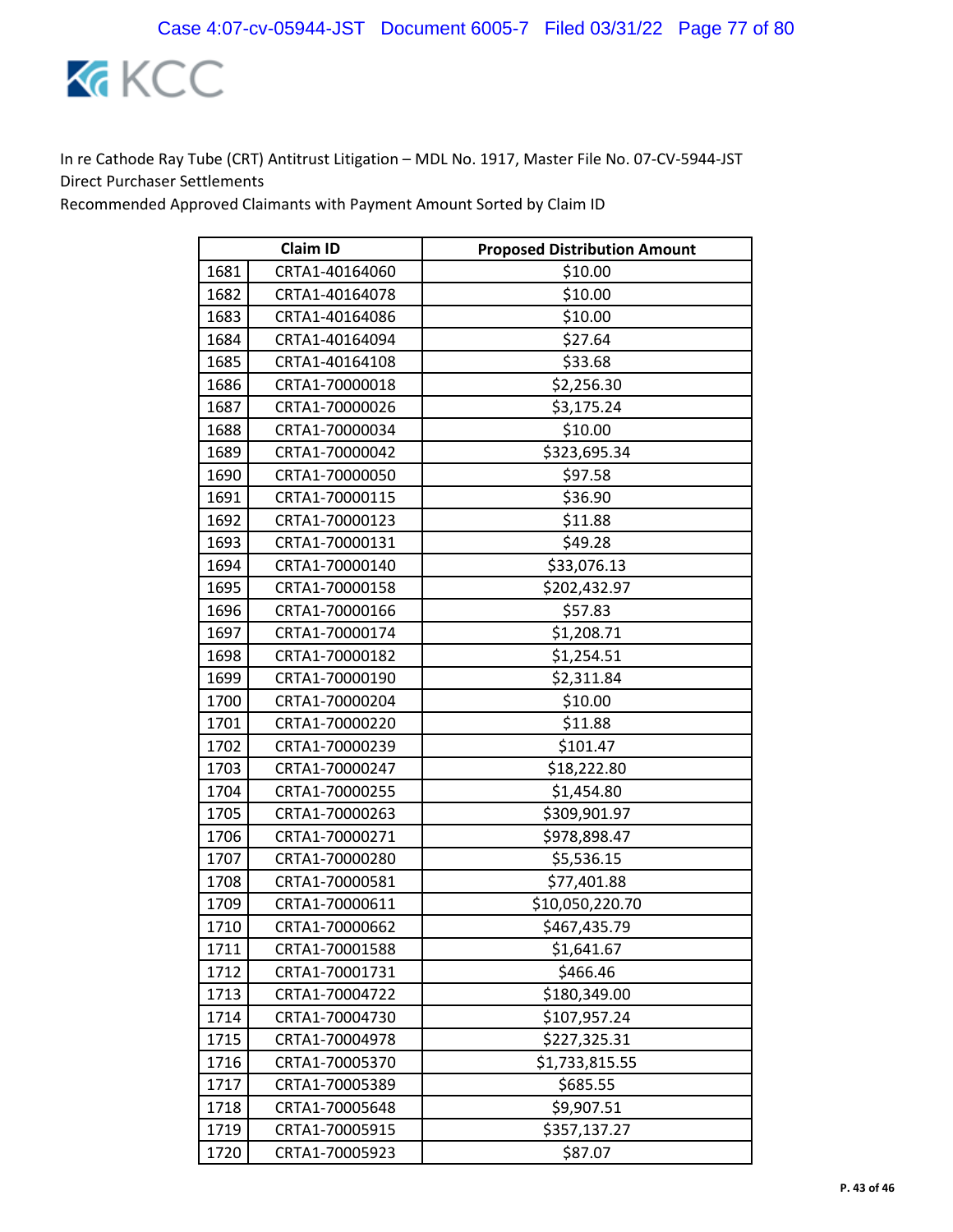

| <b>Claim ID</b> |                | <b>Proposed Distribution Amount</b> |
|-----------------|----------------|-------------------------------------|
| 1721            | CRTA1-70005931 | \$450,986.51                        |
| 1722            | CRTA1-70005982 | \$1,597,633.57                      |
| 1723            | CRTA1-70005990 | \$4,058,375.68                      |
| 1724            | CRTA1-70006008 | \$64,114.05                         |
| 1725            | CRTA1-70006016 | \$637,714.32                        |
| 1726            | CRTA1-70006024 | \$9,907.51                          |
| 1727            | CRTA1-70006040 | \$58,648.94                         |
| 1728            | CRTA1-70006059 | \$395.08                            |
| 1729            | CRTA1-70006067 | \$136,596.97                        |
| 1730            | CRTA1-70006075 | \$3,464,983.55                      |
| 1731            | CRTA1-70008329 | \$297,225.52                        |
| 1732            | CRTA1-70008485 | \$207,939.80                        |
| 1733            | CRTA1-70008523 | \$1,271.49                          |
| 1734            | CRTA1-70008558 | \$48.47                             |
| 1735            | CRTA1-70010030 | \$10,139.61                         |
| 1736            | CRTA1-70010307 | \$10.00                             |
| 1737            | CRTA1-70010315 | \$534.47                            |
| 1738            | CRTA1-70010323 | \$33.23                             |
| 1739            | CRTA1-70010331 | \$618.68                            |
| 1740            | CRTA1-70010340 | \$81.14                             |
| 1741            | CRTA1-70010358 | \$3,467,631.10                      |
| 1742            | CRTA1-70010382 | \$365,645.13                        |
| 1743            | CRTA1-70010412 | \$2,507.36                          |
| 1744            | CRTA1-70010439 | \$683,618.70                        |
| 1745            | CRTA1-70010455 | \$134,964.82                        |
| 1746            | CRTA1-70010463 | \$78,870.21                         |
| 1747            | CRTA1-70010480 | \$12,779.76                         |
| 1748            | CRTA1-70010510 | \$5,976.42                          |
| 1749            | CRTA1-70010528 | \$108,062.15                        |
| 1750            | CRTA1-70010552 | \$237,780.41                        |
| 1751            | CRTA1-70010560 | \$47,656.81                         |
| 1752            | CRTA1-70010579 | \$214.01                            |
| 1753            | CRTA1-70010587 | \$758.39                            |
| 1754            | CRTA1-70010609 | \$636,157.03                        |
| 1755            | CRTA1-70010625 | \$891,247.30                        |
| 1756            | CRTA1-70010641 | \$149,455.46                        |
| 1757            | CRTA1-70010706 | \$79,592.84                         |
| 1758            | CRTA1-70010722 | \$4,342,698.35                      |
| 1759            | CRTA1-70010730 | \$1,030.45                          |
| 1760            | CRTA1-70010803 | \$136,694.19                        |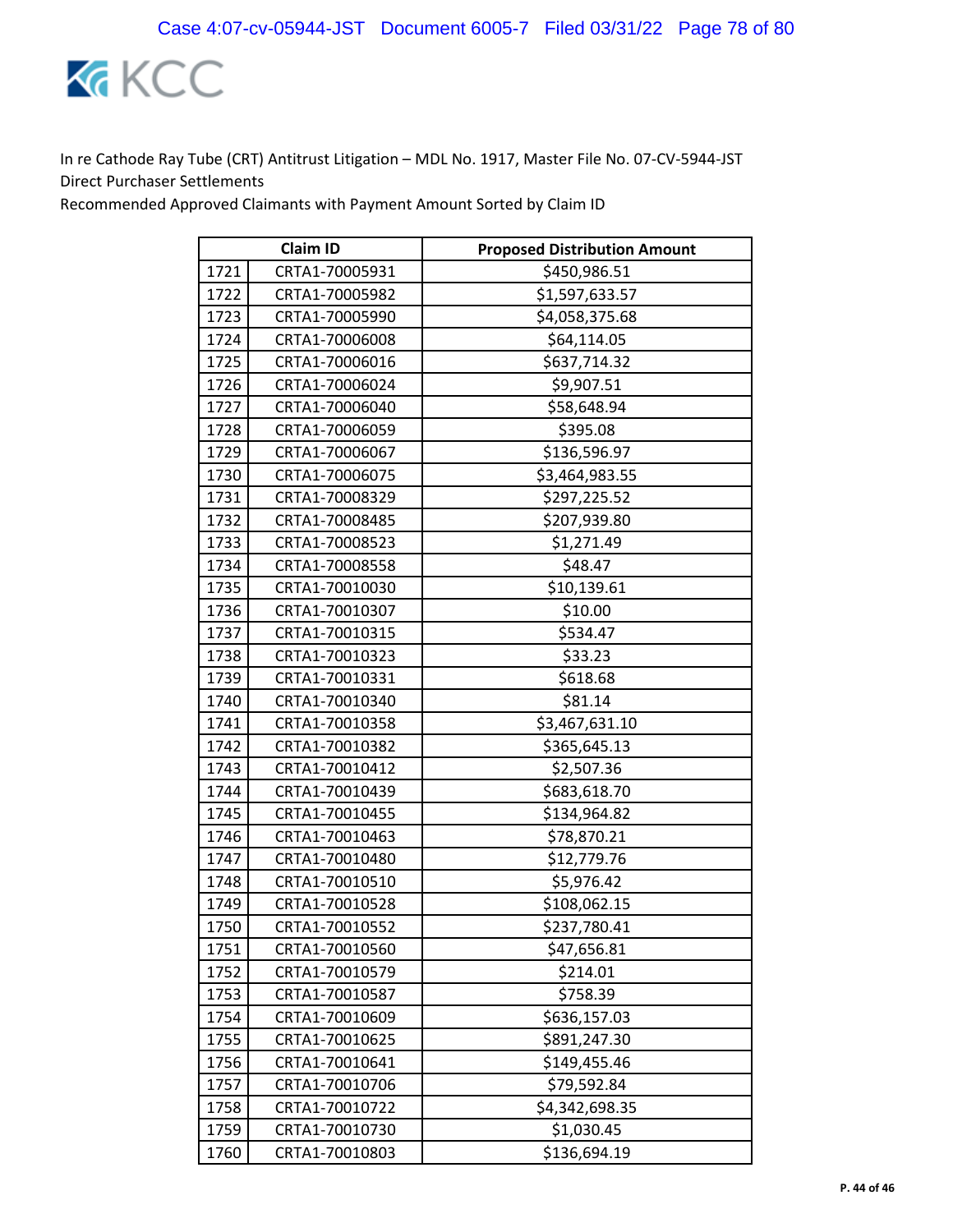

| <b>Claim ID</b> |                | <b>Proposed Distribution Amount</b> |
|-----------------|----------------|-------------------------------------|
| 1761            | CRTA1-70010862 | \$14,357.62                         |
| 1762            | CRTA1-70010897 | \$4,253.90                          |
| 1763            | CRTA1-70010900 | \$10,306.13                         |
| 1764            | CRTA1-70010919 | \$629.12                            |
| 1765            | CRTA1-70010927 | \$88,528.82                         |
| 1766            | CRTA1-70010951 | \$2,536.98                          |
| 1767            | CRTA1-70011010 | \$17,122.94                         |
| 1768            | CRTA1-70011907 | \$173,860.44                        |
| 1769            | CRTA1-70012946 | \$27,718.93                         |
| 1770            | CRTA1-70013080 | \$625.40                            |
| 1771            | CRTA1-70013110 | \$170,938.61                        |
| 1772            | CRTA1-70013136 | \$1,946,396.29                      |
| 1773            | CRTA1-70013152 | \$796.28                            |
| 1774            | CRTA1-70013160 | \$58,180.77                         |
| 1775            | CRTA1-70013179 | \$6,663.59                          |
| 1776            | CRTA1-70013187 | \$284,957.53                        |
| 1777            | CRTA1-70013195 | \$259,713.04                        |
| 1778            | CRTA1-70013217 | \$28.15                             |
| 1779            | CRTA1-70013225 | \$71.47                             |
| 1780            | CRTA1-70013233 | \$34.80                             |
| 1781            | CRTA1-90000030 | \$1,301.84                          |
| 1782            | CRTA1-90000269 | \$13.87                             |
| 1783            | CRTA1-90000285 | \$98.57                             |
| 1784            | CRTA1-90000315 | \$10.00                             |
| 1785            | CRTA1-90000331 | \$10.00                             |
| 1786            | CRTA1-90000366 | \$132.81                            |
| 1787            | CRTA1-90000439 | \$37.64                             |
| 1788            | CRTA1-90000617 | \$100.63                            |
| 1789            | CRTA1-90000633 | \$10.00                             |
| 1790            | CRTA1-90000650 | \$17.83                             |
| 1791            | CRTA1-90000684 | \$33.53                             |
| 1792            | CRTA1-90000722 | \$10.00                             |
| 1793            | CRTA1-90000790 | \$431.22                            |
| 1794            | CRTA1-90000803 | \$10.00                             |
| 1795            | CRTA1-90000811 | \$282.36                            |
| 1796            | CRTA1-90000820 | \$10.00                             |
| 1797            | CRTA1-90000838 | \$292.27                            |
| 1798            | CRTA1-90000846 | \$94.74                             |
| 1799            | CRTA1-90000854 | \$62.91                             |
| 1800            | CRTA1-90000862 | \$1,137.63                          |